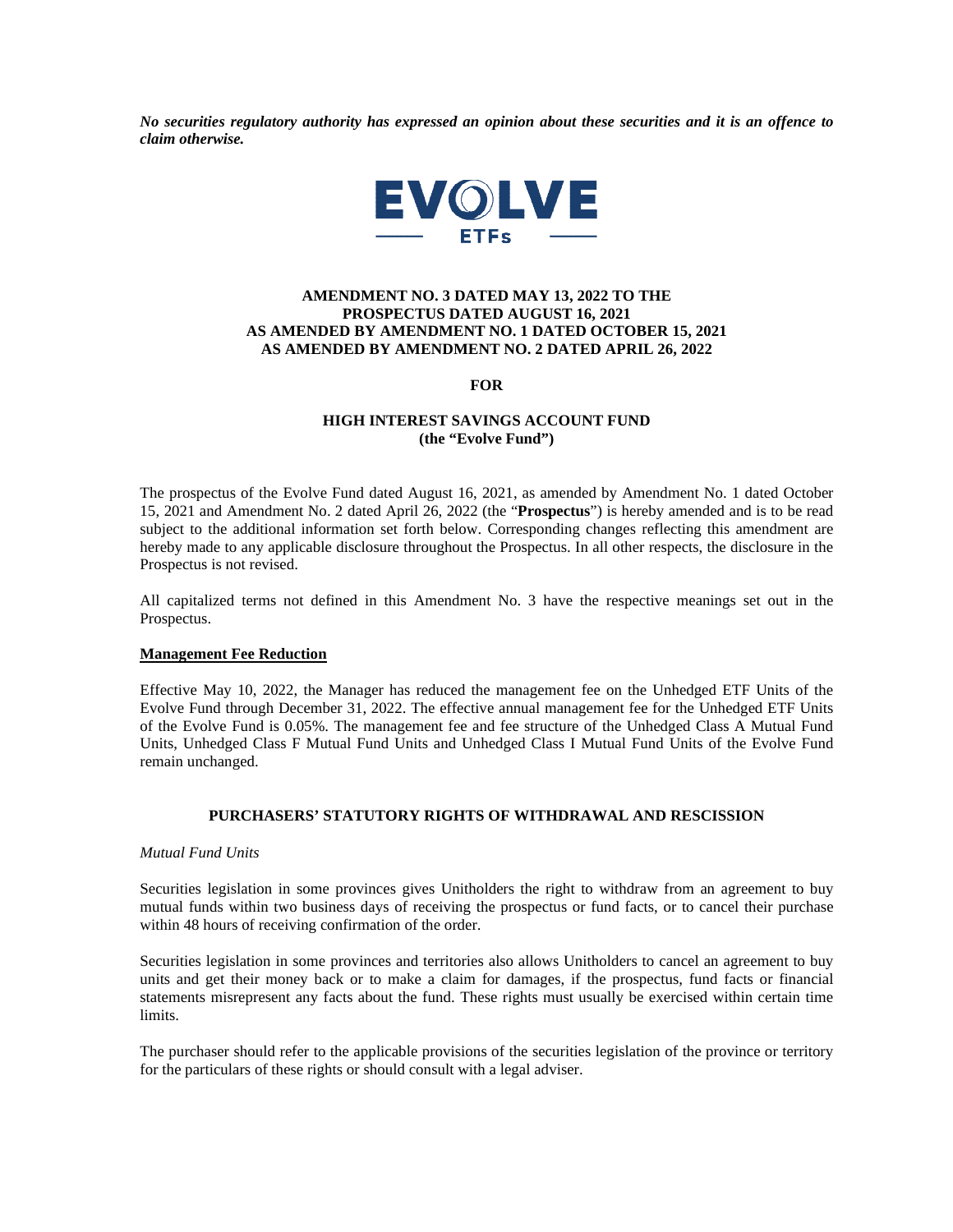### **CERTIFICATE OF THE EVOLVE FUND, THE MANAGER AND PROMOTER**

Dated: May 13, 2022

The prospectus of the Evolve Fund dated August 16, 2021, as amended by Amendment No. 1 dated October 15, 2021, Amendment No. 2 dated April 26, 2022 and Amendment No. 3 dated May 13, 2022, together with the documents incorporated herein by reference, constitutes full, true and plain disclosure of all material facts relating to the securities offered by the prospectus dated August 16, 2021, as amended by Amendment No. 1 dated October 15, 2021, Amendment No. 2 dated April 26, 2022 and Amendment No. 3 dated May 13, 2022, as required by the securities legislation of each of the provinces and territories of Canada.

## **EVOLVE FUNDS GROUP INC.**

(As manager, trustee and promoter and on behalf of the Evolve Fund)

(signed) "*Raj Lala"* 

Raj Lala Chief Executive Officer of Evolve Funds Group Inc., the Manager, Trustee and Promoter of the Evolve Fund, and on behalf of the Evolve Fund

(signed) *"Scharlet Diradour"*

Scharlet Diradour Chief Financial Officer of Evolve Funds Group Inc., the Manager, Trustee and Promoter of the Evolve Fund, and on behalf of the Evolve Fund

On behalf of the Board of Directors of Evolve Funds Group Inc.

(signed) "*Keith Crone*" Keith Crone **Director** 

(signed) "*Elliot Johnson*" Elliot Johnson Director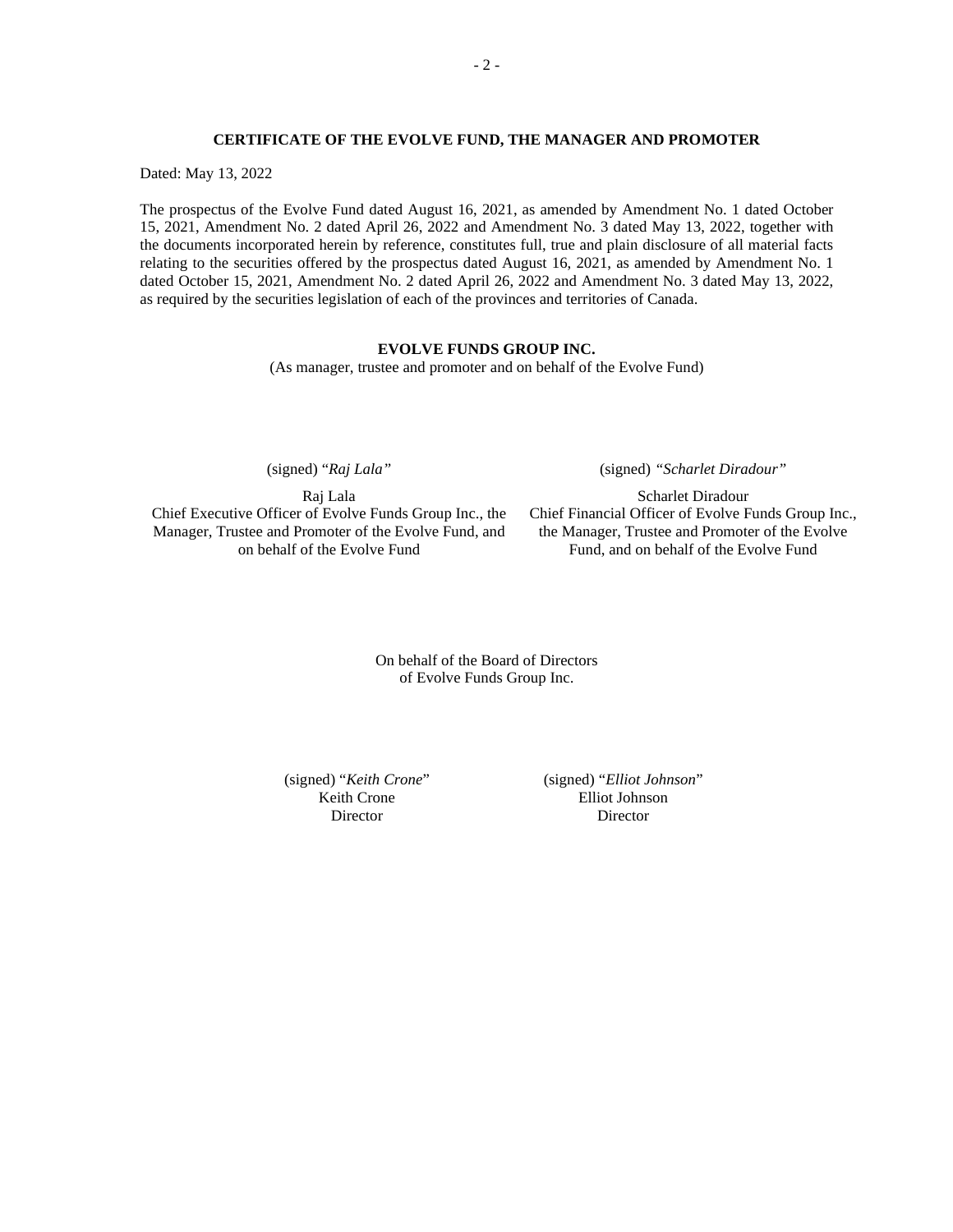*No securities regulatory authority has expressed an opinion about these securities and it is an offence to claim otherwise.* 



*Continuous Offering* August 16, 2021

This prospectus qualifies the distribution of certain units of the following investment funds (each, an "**Evolve Fund**" and together, the "**Evolve Funds**"), each of which is established under the laws of the province of Ontario.

> Evolve Cyber Security Index Fund ("**CYBR**") Evolve Automobile Innovation Index Fund ("**CARS**") Evolve US Banks Enhanced Yield Fund ("**CALL**") Evolve Global Healthcare Enhanced Yield Fund ("**LIFE**") Evolve Active Canadian Preferred Share Fund ("**DIVS**") Evolve Active Global Fixed Income Fund ("**EARN**") High Interest Savings Account Fund ("**HISA**") Evolve Dividend Stability Preferred Share Index ETF ("**PREF**") Evolve Future Leadership Fund ("**LEAD**")

Evolve Funds Group Inc. (the "**Manager**") is the promoter, manager, trustee and portfolio manager of the Evolve Funds and is responsible for the administration of the Evolve Funds. See "Organization and Management Details of the Evolve Funds – Manager". Each Evolve Fund is offering the following units:

| <b>Evolve Fund</b> | <b>ETF Units</b>                        |                                       |                                                      | <b>Mutual Fund Units</b>                                |                                                         |                                                           |                                                           |
|--------------------|-----------------------------------------|---------------------------------------|------------------------------------------------------|---------------------------------------------------------|---------------------------------------------------------|-----------------------------------------------------------|-----------------------------------------------------------|
|                    |                                         |                                       |                                                      | Hedged Mutual Fund<br>Units                             |                                                         | <b>Unhedged Mutual</b><br>Fund Units                      |                                                           |
|                    | Unhedged<br><b>ETF Units</b><br>(CAD\$) | <b>Hedged ETF</b><br>Units<br>(CAD\$) | <b>USD</b><br>Unhedged<br><b>ETF Units</b><br>(US\$) | Hedged<br>Class A<br>Mutual<br>Fund<br>Units<br>(CAD\$) | Hedged<br>Class F<br>Mutual<br>Fund<br>Units<br>(CAD\$) | Unhedged<br>Class A<br>Mutual<br>Fund<br>Units<br>(CAD\$) | Unhedged<br>Class F<br>Mutual<br>Fund<br>Units<br>(CAD\$) |
| <b>CYBR</b>        | $\checkmark$                            | $\checkmark$                          | $\checkmark$                                         | $\checkmark$                                            | $\checkmark$                                            |                                                           |                                                           |
| CARS               | $\checkmark$                            | $\checkmark$                          | $\checkmark$                                         | $\checkmark$                                            | $\checkmark$                                            |                                                           |                                                           |
| <b>CALL</b>        | $\checkmark$                            | $\checkmark$                          | ✓                                                    |                                                         |                                                         |                                                           |                                                           |
| <b>LIFE</b>        | $\checkmark$                            | $\checkmark$                          | $\checkmark$                                         | $\checkmark$                                            | $\checkmark$                                            |                                                           |                                                           |
| <b>DIVS</b>        | $\checkmark$                            |                                       |                                                      |                                                         |                                                         | $\checkmark$                                              | $\checkmark$                                              |
| <b>EARN</b>        |                                         | $\checkmark$                          |                                                      | $\checkmark$                                            | $\checkmark$                                            |                                                           |                                                           |
| <b>HISA</b>        | ✓                                       |                                       |                                                      |                                                         |                                                         | $\checkmark$                                              | $\checkmark$                                              |
| <b>PREF</b>        | $\checkmark$                            |                                       |                                                      |                                                         |                                                         |                                                           |                                                           |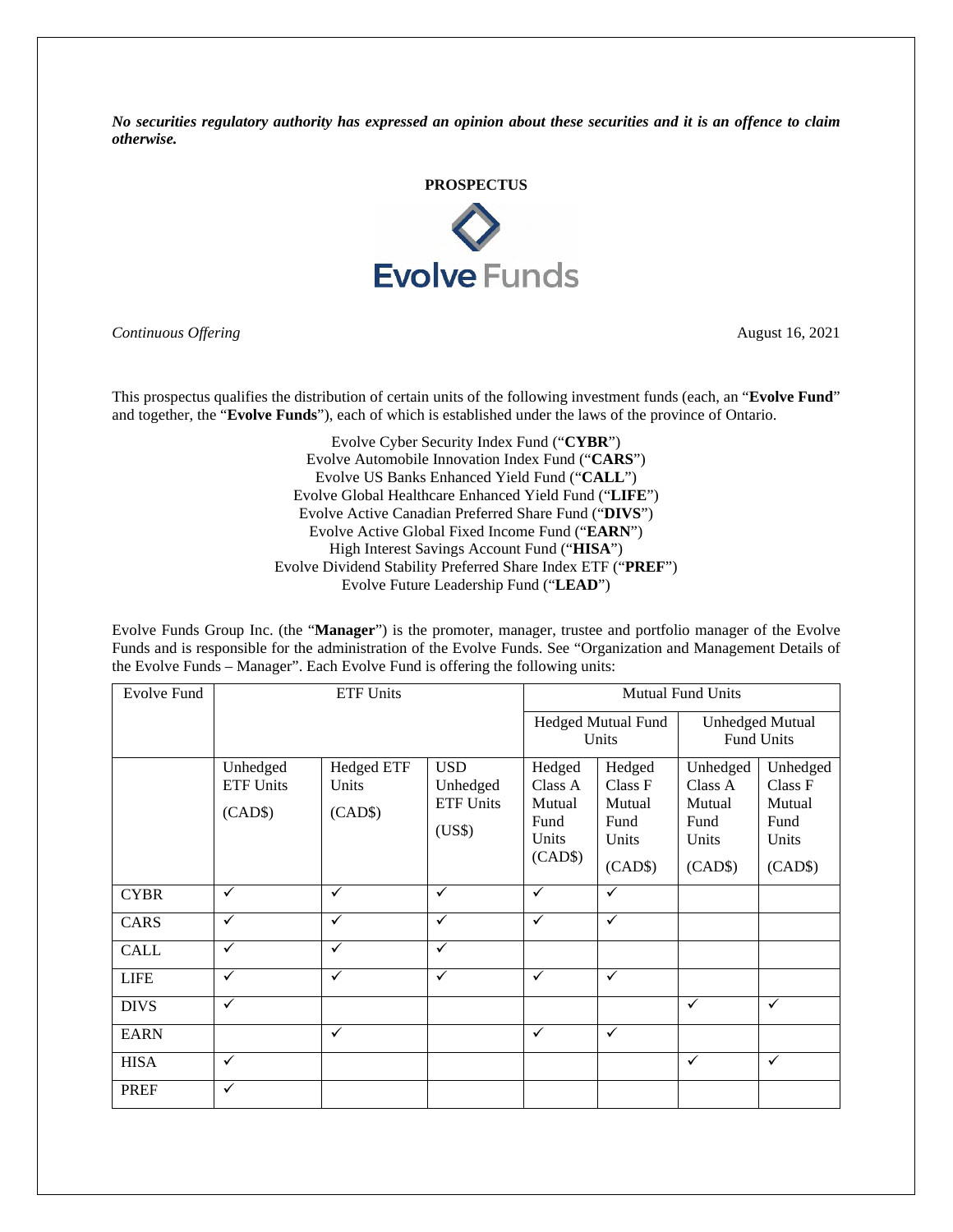|--|--|--|--|--|--|--|

Hedged Class A Mutual Fund Units and Unhedged Class A Mutual Fund Units are referred to in this prospectus as "**Class A Mutual Fund Units**", and hedged Class F Mutual Fund Units ("**Hedged Class F Mutual Fund Units**") and Unhedged Class F Mutual Fund Units are referred to in this prospectus as "**Class F Mutual Fund Units**". ETF Units and Mutual Fund Units, as set out in the table above, are collectively referred to as "**Units**".

#### *Investment Objectives*

#### *Evolve Cyber Security Index Fund*

CYBR seeks to replicate, to the extent reasonably possible and before fees and expenses, the performance of the Solactive Global Cyber Security Index Canadian Dollar Hedged, or any successor thereto. CYBR invests primarily in equity securities of companies located domestically or internationally that are involved in the cyber security industry through hardware and software development.

#### *Evolve Automobile Innovation Index Fund*

CARS seeks to replicate, to the extent reasonably possible and before fees and expenses, the performance of the Solactive Future Cars Index Canadian Dollar Hedged, or any successor thereto. CARS invests primarily in equity securities of companies that are directly or indirectly involved in developing electric drivetrains, autonomous driving or network connected services for automobiles.

#### *Evolve US Banks Enhanced Yield Fund*

CALL seeks to replicate, to the extent reasonably possible before fees and expenses, the performance of the Solactive Equal Weight US Bank Index Canadian Dollar Hedged, or any successor thereto, while mitigating downside risk. CALL invests primarily in the equity constituents of the Solactive Equal Weight US Bank Index Canadian Dollar Hedged, or any successor thereto, while writing covered call options on up to 33% of the portfolio securities, at the discretion of the Manager. The level of covered call option writing may vary based on market volatility and other factors.

### *Evolve Global Healthcare Enhanced Yield Fund*

LIFE seeks to replicate, to the extent reasonably possible before fees and expenses, the performance of the Solactive Global Healthcare 20 Index Canadian Dollar Hedged, or any successor thereto, while mitigating downside risk. LIFE invests primarily in the equity constituents of the Solactive Global Healthcare 20 Index Canadian Dollar Hedged, or any successor thereto, while writing covered call options on up to 33% of the portfolio securities, at the discretion of the Manager. The level of covered call option writing may vary based on market volatility and other factors.

### *Evolve Active Canadian Preferred Share Fund*

DIVS seeks to provide holders of Units with stable income and long-term capital appreciation by investing primarily in a diversified mix of preferred shares of Canadian issuers, in addition to U.S. and international issuers.

### *Evolve Active Global Fixed Income Fund*

EARN seeks to generate positive returns throughout the interest rate and economic cycles, firstly by allocating to different credit asset classes, and also through bottom-up individual security selection. EARN seeks to provide long term returns in excess of the 3 month U.S. dollar London Interbank Offered Rate by investing primarily in global debt securities of corporate issuers.

### *High Interest Savings Account Fund*

HISA seeks to maximize monthly income while preserving capital and liquidity by investing primarily in high interest deposit accounts.

### *Evolve Dividend Stability Preferred Share Index ETF*

PREF seeks to replicate, to the extent reasonably possible and before fees and expenses, the performance of the Solactive Dividend Stability Canada Preferred Share Index, or any successor thereto. PREF invests primarily in preferred equity securities of companies listed in Canada.

ii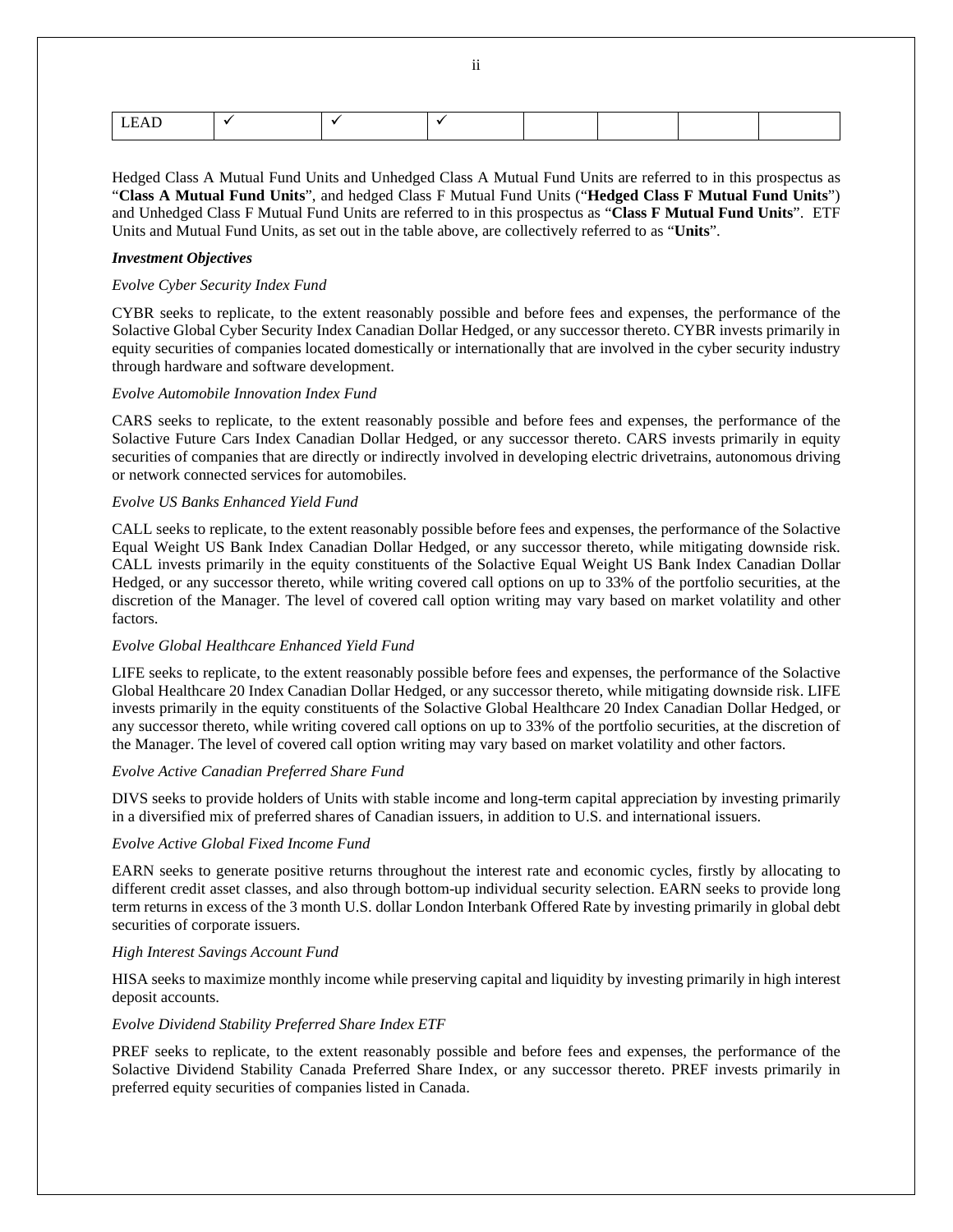#### *Evolve Future Leadership Fund*

LEAD seeks to provide holders of Units with long-term capital appreciation by investing primarily in a diversified mix of equity securities of companies located domestically or internationally that the Manager has determined are leaders in sectors that stand to benefit from medium and long term economic trends. The Manager will use a selection process that combines quantitative techniques, fundamental analysis and risk management. The Manager will also write covered call options on up to 33% of the portfolio securities, at its discretion. The level of covered call option writing may vary based on market volatility and other factors.

See "Investment Objectives" for additional information.

The Manager has retained a sub-advisor for certain of the Evolve Funds as follows:

| <b>Evolve Fund</b> | <b>Current Sub-Advisor</b>        |
|--------------------|-----------------------------------|
| <b>DIVS</b>        | Addenda Capital Inc.              |
| <b>EARN</b>        | Allianz Global Investors U.S. LLC |

### **Listing of ETF Units**

The ETF Units of each Evolve Fund are currently listed and trading on the applicable Designated Stock Exchange (as defined herein) and investors can buy or sell such ETF Units on such Designated Stock Exchange through registered brokers and dealers in the province or territory where the investor resides.

Investors may incur customary brokerage commissions in buying or selling ETF Units. No fees are paid by investors to the Manager or any Evolve Fund in connection with buying or selling ETF Units on a Designated Stock Exchange. Unitholders (as defined herein) may also redeem ETF Units of any Evolve Fund for cash at a redemption price per ETF Unit equal to 95% of the closing price of the applicable ETF Units on the Designated Stock Exchange on the effective day of redemption, subject to a maximum redemption price per ETF Unit equal to the NAV per Unit (as defined herein) on the effective day of redemption, or exchange a Prescribed Number of ETF Units (as defined herein) (or an integral multiple thereof) for Baskets of Securities (as defined herein) and cash or, in certain circumstances, for cash. See "Exchange and Redemption of ETF Units – Redemption of ETF Units of an Evolve Fund for Cash" and "Exchange and Redemption of ETF Units – Exchange of ETF Units of an Evolve Fund at NAV per ETF Unit for Baskets of Securities and/or Cash" for further information.

The Evolve Funds issue ETF Units directly to the Designated Broker (as defined herein) and Dealers (as defined herein).

No designated broker or dealer has been involved in the preparation of this prospectus or has performed any review of the contents of this prospectus and as such, the Designated Broker and Dealers do not perform many of the usual underwriting activities in connection with the distribution by the Evolve Funds of their Units under this prospectus.

Registration of interests in, and transfer of, the ETF Units will be made only through CDS Clearing and Depository Services Inc. Beneficial owners will not have the right to receive physical certificates evidencing their ownership.

# *Class A Mutual Fund Units*

Class A Mutual Fund Units are available to all investors through authorized dealers.

### *Class F Mutual Fund Units*

Class F Mutual Fund Units are available to investors who have fee based accounts with their dealer or to investors who have an account with a discount broker (provided the discount broker offers Class F Mutual Fund Units on its platform). Class F Mutual Fund Units can only be purchased through a registered dealer, including discount brokers, who have entered into an agreement with the Manager and only with the Manager's prior approval. The Manager has designed the Class F Mutual Fund Units to offer investors an alternative means of paying their dealer for investment advice and other services. Instead of paying sales charges, investors buying Class F Mutual Fund Units pay fees to their dealer for investment advice and other services. The Manager does not pay any commissions to dealers in respect of the Class F Mutual Fund Units which allows it to charge a lower Management Fee (as defined herein). Discount brokers do not provide investment recommendation or advice to their clients.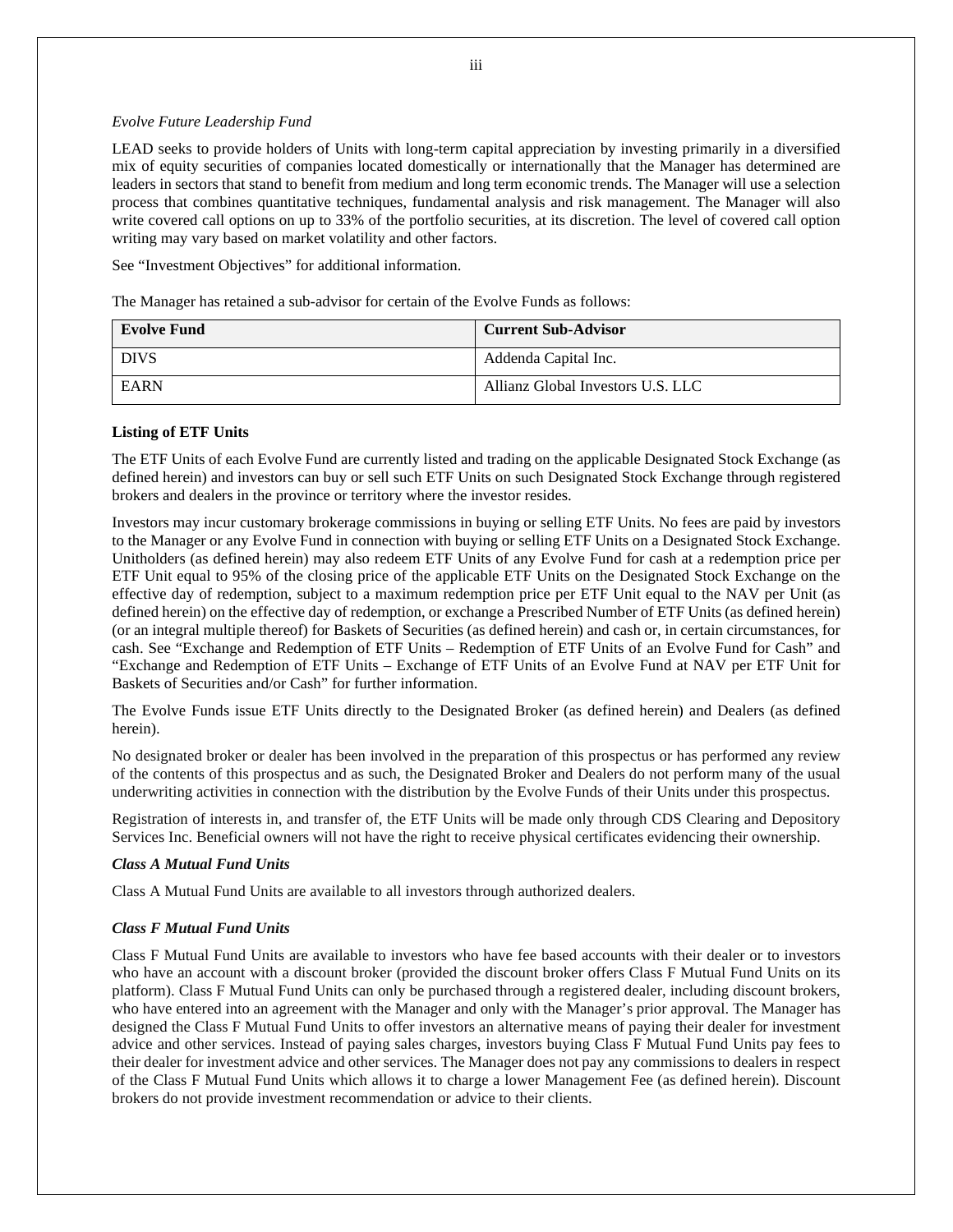If a Unitholder ceases to be eligible to hold Class F Mutual Fund Units, the Manager may switch a Unitholder's Class F Mutual Fund Units into Class A Mutual Fund Units of the same Evolve Fund after providing the Unitholder with 5 days' notice, unless the Unitholder notifies the Manager during the notice period and the Manager agrees that such Unitholder is once again eligible to hold Class F Mutual Fund Units. Unitholders may be charged a sales commission in connection with the switch by their dealer.

Investors can buy or redeem Mutual Fund Units through a qualified financial advisor or broker. All orders are based on the next NAV (as defined herein) calculated after the Manager's receipt of an order. Redemption orders which are received by the Manager before 4:00 p.m. (Toronto time) or such other cut-off time as specified by the Manager on any Valuation Date (as defined herein) will be priced using that day's NAV.

# *Although HISA primarily invests in bank deposit accounts, HISA is not covered by the Canada Deposit Insurance Corporation or any other government deposit insurer.*

For a discussion of the risks associated with an investment in the Evolve Funds, see "Risk Factors".

### **Eligibility for Investment**

Provided that an Evolve Fund qualifies as a "mutual fund trust" within the meaning of the Tax Act (as defined herein), the Units of that Evolve Fund, if issued on the date hereof, would be on such date qualified investments under the Tax Act for a trust governed by a registered retirement savings plan, a registered retirement income fund, a registered disability savings plan, a deferred profit sharing plan, a registered education savings plan or a tax-free savings account ("**Plans**"). In addition, the ETF Units will be qualified investments for a trust governed by a Plan provided such Units are listed on a "designated stock exchange" (which includes the Toronto Stock Exchange ("**TSX**") and Neo Exchange Inc. ("**NEO**")) within the meaning of the Tax Act.

#### **Documents Incorporated by Reference**

Additional information about each Evolve Fund is or will be available in the most recently filed annual financial statements, any interim financial statements filed after those annual financial statements, the most recently filed annual management report of fund performance ("**MRFP**"), any interim MRFP filed after the annual MRFP for each Evolve Fund, and the most recently filed ETF Facts or Fund Facts (as applicable, as defined herein) for each Evolve Fund. These documents are incorporated by reference into, and legally form an integral part of, this prospectus. See "Documents Incorporated by Reference" for further details.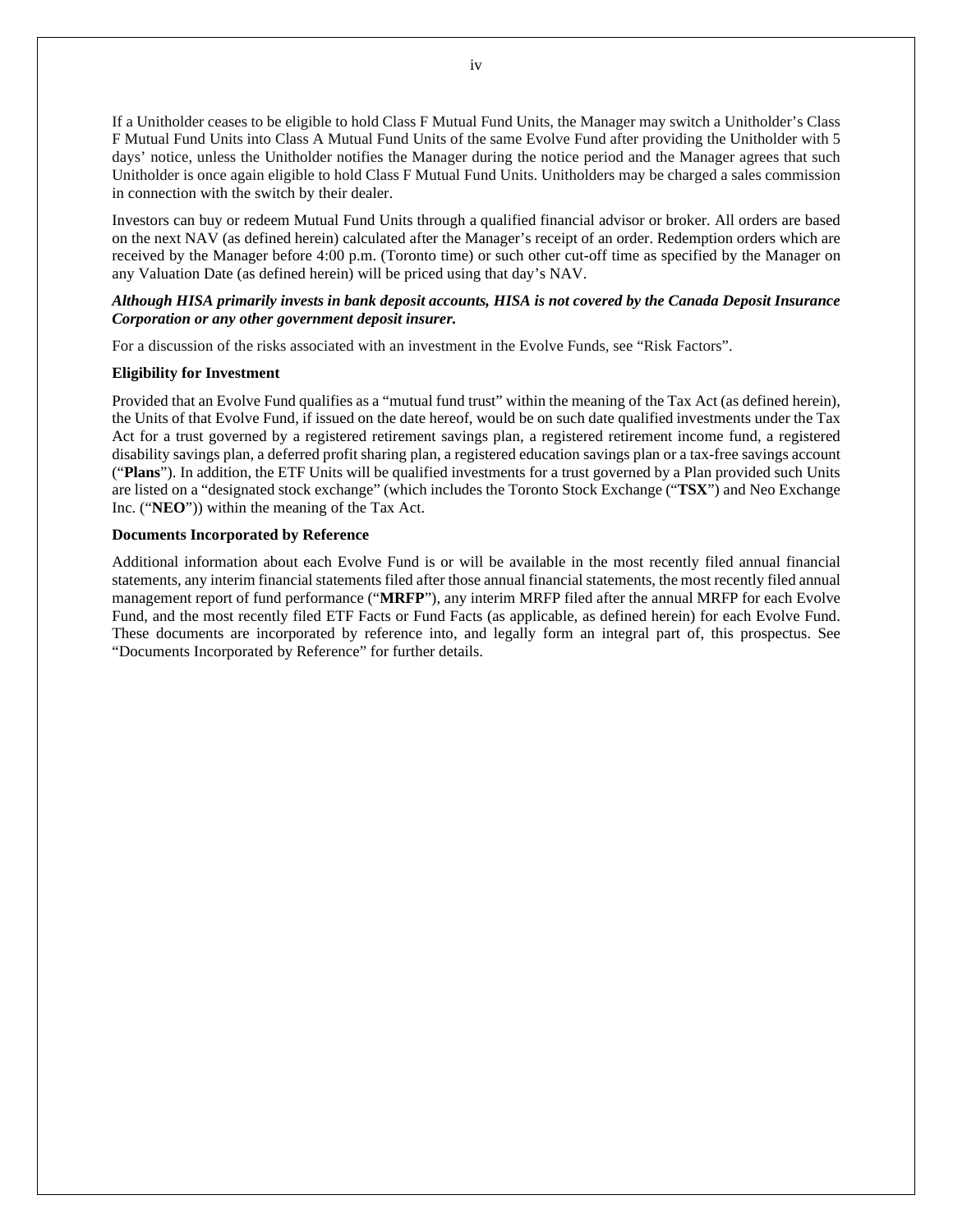| Purchases of Mutual Fund Units | 34 |
|--------------------------------|----|

# **TABLE OF CONTENTS**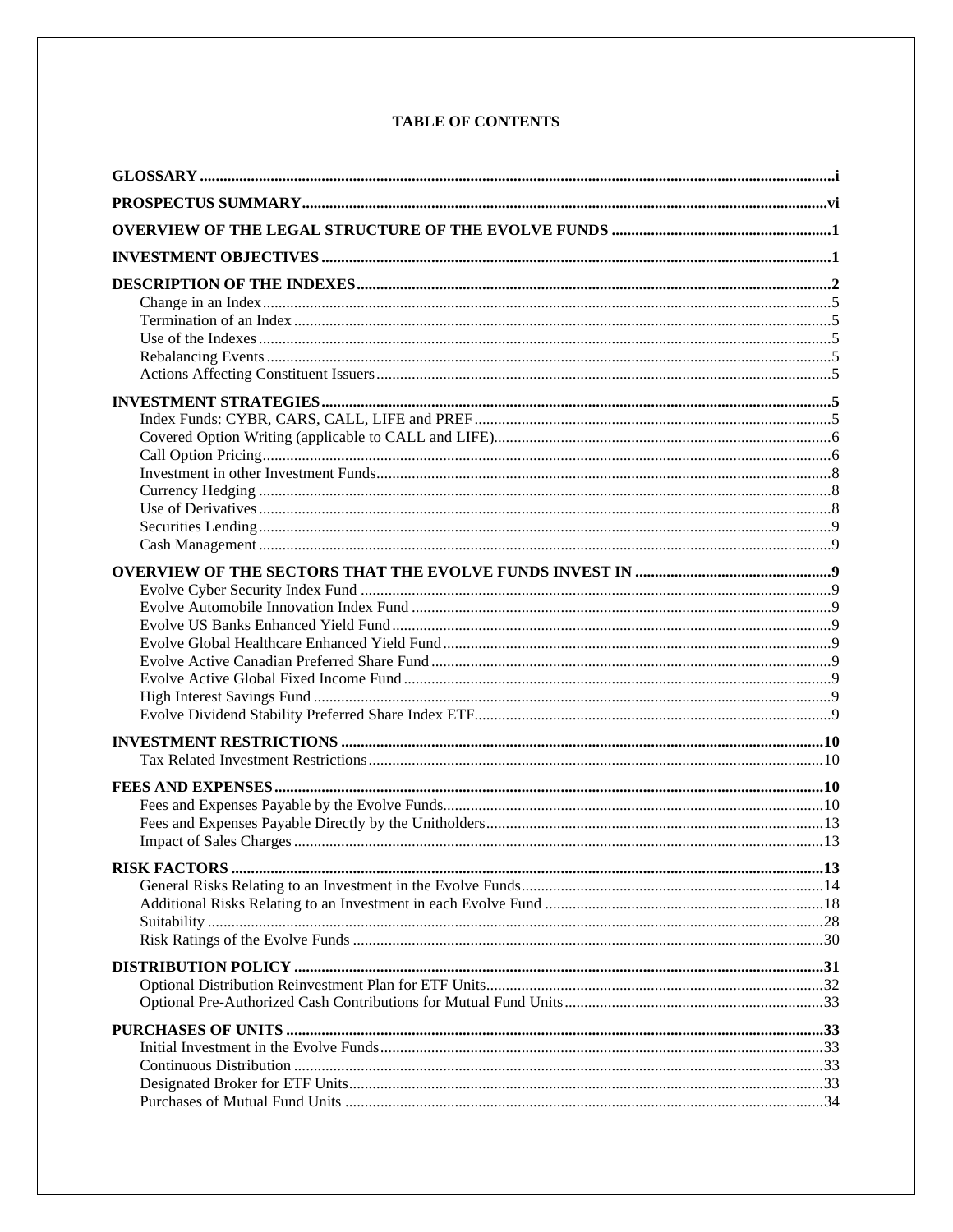| Exchange of ETF Units of an Evolve Fund at NAV per ETF Unit for Baskets of Securities and/or Cash 38 |  |
|------------------------------------------------------------------------------------------------------|--|
|                                                                                                      |  |
|                                                                                                      |  |
|                                                                                                      |  |
|                                                                                                      |  |
|                                                                                                      |  |
|                                                                                                      |  |
|                                                                                                      |  |
|                                                                                                      |  |
|                                                                                                      |  |
|                                                                                                      |  |
|                                                                                                      |  |
|                                                                                                      |  |
|                                                                                                      |  |
|                                                                                                      |  |
|                                                                                                      |  |
|                                                                                                      |  |
|                                                                                                      |  |
|                                                                                                      |  |
|                                                                                                      |  |
|                                                                                                      |  |
|                                                                                                      |  |
|                                                                                                      |  |
|                                                                                                      |  |
|                                                                                                      |  |
|                                                                                                      |  |
|                                                                                                      |  |
|                                                                                                      |  |
|                                                                                                      |  |
|                                                                                                      |  |
|                                                                                                      |  |
|                                                                                                      |  |
|                                                                                                      |  |
|                                                                                                      |  |
|                                                                                                      |  |
|                                                                                                      |  |
|                                                                                                      |  |
|                                                                                                      |  |
|                                                                                                      |  |
|                                                                                                      |  |
|                                                                                                      |  |
|                                                                                                      |  |
|                                                                                                      |  |
|                                                                                                      |  |
|                                                                                                      |  |
|                                                                                                      |  |
|                                                                                                      |  |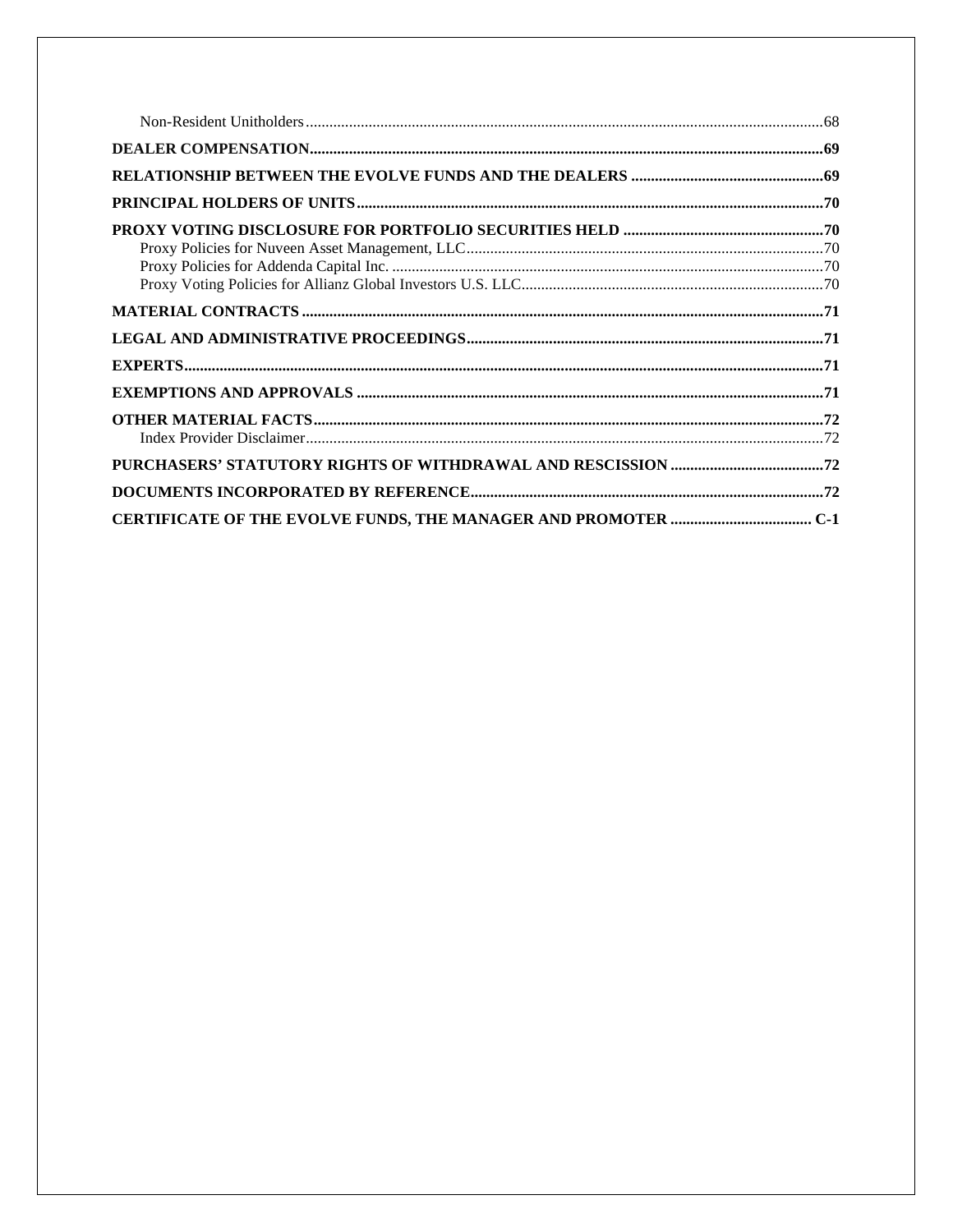#### **GLOSSARY**

*Unless otherwise indicated, the references to dollar amounts in this prospectus are to Canadian dollars and all references to times in this prospectus are to Toronto time.* 

*ABS/MBS –* means asset-backed securities/mortgage-backed or mortgage-related securities. ABS and/or MBS may include, but are not limited to, asset-backed commercial paper, collateralised debt obligations, collateralised mortgage obligations, commercial mortgage-backed securities, credit-linked notes, real estate mortgage investment conduits, residential mortgage-backed securities and synthetic collateralised debt obligations.

*Addenda Sub-Advisory Agreement* – has the meaning ascribed thereto under "Organization and Management Details of the Evolve Funds – Sub-Advisors".

*Adjustment Day* – means a Valuation Date designated by the Manager to effect a rebalancing in accordance with the Declaration of Trust.

*Administration Fee* – has the meaning ascribed thereto in the Prospectus Summary.

*ADRs* - means American Depositary Receipts.

*Allianz Sub-Advisory Agreement –* has the meaning ascribed to such term under the heading "Organization and Management Details of the Evolve Funds – Sub-Advisors"*.*

*allowable capital loss* – has the meaning ascribed thereto under "Income Tax Considerations – Taxation of Holders".

*Basket of Securities* – means, in relation to a particular Evolve Fund, (i) a group of some or all of the Constituent Securities held, to the extent reasonably possible, in approximately the same proportion as they are reflected in the applicable Index; (ii) a group of some or all of the Constituent Securities and other securities selected by the Manager from time to time that collectively reflect the aggregate investment characteristics of, or a representative sample of, the applicable Index; or (iii) a group of securities and/or assets determined by the Manager or the applicable Sub-Advisor from time to time representing the constituents of the portfolio of the Evolve Fund.

*Black Scholes Model* – means a widely used option pricing model developed by Fischer Black and Myron Scholes in 1973. The model can be used to calculate the theoretical value of an option based on the current price of the underlying security, the strike price and term of the option, prevailing interest rates and the volatility of the price of the underlying security.

*Canadian Securities Legislation* – means the securities legislation in force in each province and territory of Canada, all regulations, rules, orders and policies made thereunder and all multilateral and national instruments adopted by the Securities Regulatory Authorities, as the same may be amended, restated or replaced from time to time.

*Capital Gains Refund* – has the meaning ascribed thereto under "Income Tax Considerations – Taxation of the Evolve Funds".

*CDS* – means CDS Clearing and Depository Services Inc.

*CDS Participant* – means a registered dealer or other financial institution that is a participant in CDS and that holds ETF Units on behalf of beneficial owners of ETF Units.

*Class A Mutual Fund Units* – means hedged class A mutual fund units and unhedged class A mutual fund units of the Evolve Funds, as applicable.

*Class F Mutual Fund Units* – means hedged class F mutual fund units and unhedged class F mutual fund units of the Evolve Funds, as applicable.

*Constituent Issuers –* means*,* in relation to a particular Index, the issuers that are included from time to time in that Index as selected by the Index Provider.

*Constituent Securities –* means*,* in relation to a particular Index, the specific class or series of securities of the Constituent Issuers included in that Index.

*Counterparty* – has the meaning ascribed thereto under "Risk Factors – Securities Lending Risk".

*CRA* **–** means the Canada Revenue Agency.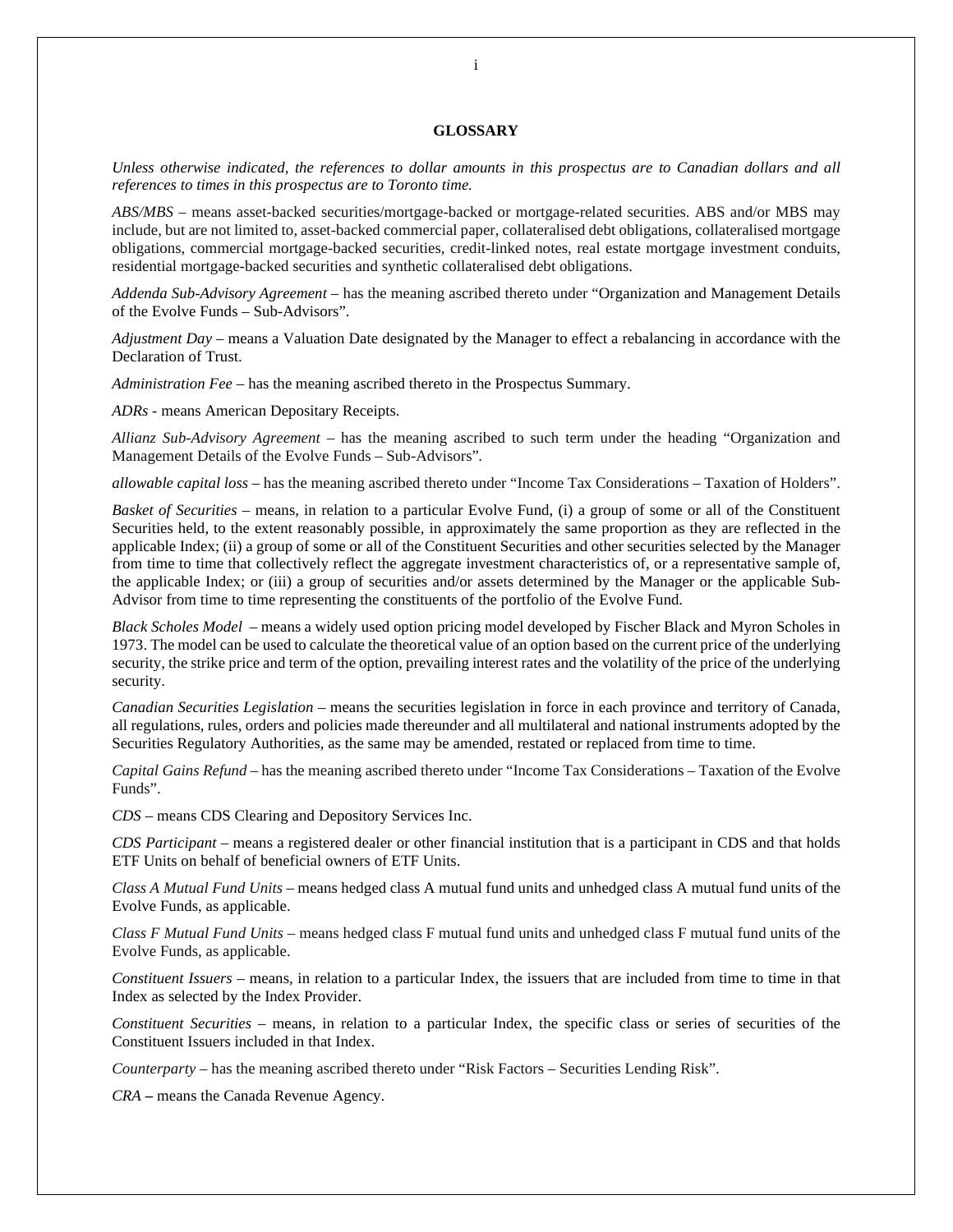*Custodian* – means CIBC Mellon Trust Company or its successor, in its capacity as custodian of the Evolve Funds pursuant to the Custodian Agreement.

*Custodian Agreement* – means the original master custodian agreement dated July 24, 2017 between the Manager, in its capacity as manager of the Evolve Funds, and the Custodian, as may be further supplemented, amended, and/or amended and restated from time to time.

*Dealer* **–** means a registered dealer (that may or may not be the Designated Broker) that has entered into a continuous distribution dealer agreement with the Manager, on behalf of an Evolve Fund, and that subscribes for and purchases Units from that Evolve Fund.

*Declaration of Trust* **–** means the amended and restated master declaration of trust establishing the Evolve Funds, as the same may be amended, restated or replaced from time to time.

*Derivatives –* means instruments that derive their value from the market price, value or level of an underlying security, commodity, economic indicator, index or financial instrument and which may include, options, futures contracts, forward contracts, swaps or debt-like securities.

*Designated Broker* – means a registered dealer that has entered into a designated broker agreement with the Manager, on behalf of an Evolve Fund, pursuant to which the Designated Broker agrees to perform certain duties in respect of the ETF Units in relation to that Evolve Fund.

*Designated Stock Exchange* – means the NEO or TSX, as applicable, or such other designated stock exchange in Canada selected by the Manager.

*DFA Rules* – has the meaning ascribed thereto under "Risk Factors – Taxation of the Evolve Funds".

*Distribution Record Date* – means, in relation to a particular Evolve Fund, a date determined by the Manager as a record date for the determination of the Unitholders entitled to receive a distribution.

*DPSP* – means a deferred profit sharing plan within the meaning of the Tax Act.

*EFG* – means Evolve Funds Group Inc., the promoter, manager, trustee and portfolio manager of the Evolve Funds.

*ETF Facts* – means an ETF Facts document in respect of ETF Units prescribed by Canadian Securities Legislation in respect of an exchange traded fund, which summarizes certain features of the exchange traded fund and which is publicly available at www.sedar.com and provided or made available to registered dealers for delivery to purchasers of securities of an exchange traded fund.

*ETF Units –* means the exchange traded units of the Evolve Funds.

*Evolve Funds* – means collectively, the mutual funds listed on the cover page of this prospectus, and each, an investment trust established under the laws of Ontario pursuant to the Declaration of Trust.

*Fund Administrator* – means CIBC Mellon Global Securities Services Company or its successor, in its capacity as fund administrator of the Evolve Funds pursuant to the Custodian Agreement.

*Fund Facts –* means a fund facts document in respect of the Mutual Fund Units, which summarizes certain features of the applicable class of Mutual Fund Units and which is publicly available at www.sedar.com.

*GDRs* – means Global Depositary Receipts.

*GST/HST* – means taxes exigible under Part IX of the *Excise Tax Act* (Canada) and the regulations made thereunder.

*Hedged Class A Mutual Fund Units* – has the meaning set forth in the table on the cover page.

*Hedged Class F Mutual Fund Units* – has the meaning set forth in the table on the cover page.

*Hedged ETF Units –* has the meaning set forth in the table on the cover page.

*Hedged Mutual Fund Units* – has the meaning set forth in the table on the cover page.

*Hedged Unit* – means, in relation to each of the Evolve Funds, a Unit of a class or series of Hedged Mutual Fund Units or Hedged ETF Units of an Evolve Fund, as applicable, which represents an equal, undivided interest in the net assets of that class or series of that Evolve Fund.

*Holder* – has the meaning ascribed thereto under "Income Tax Considerations".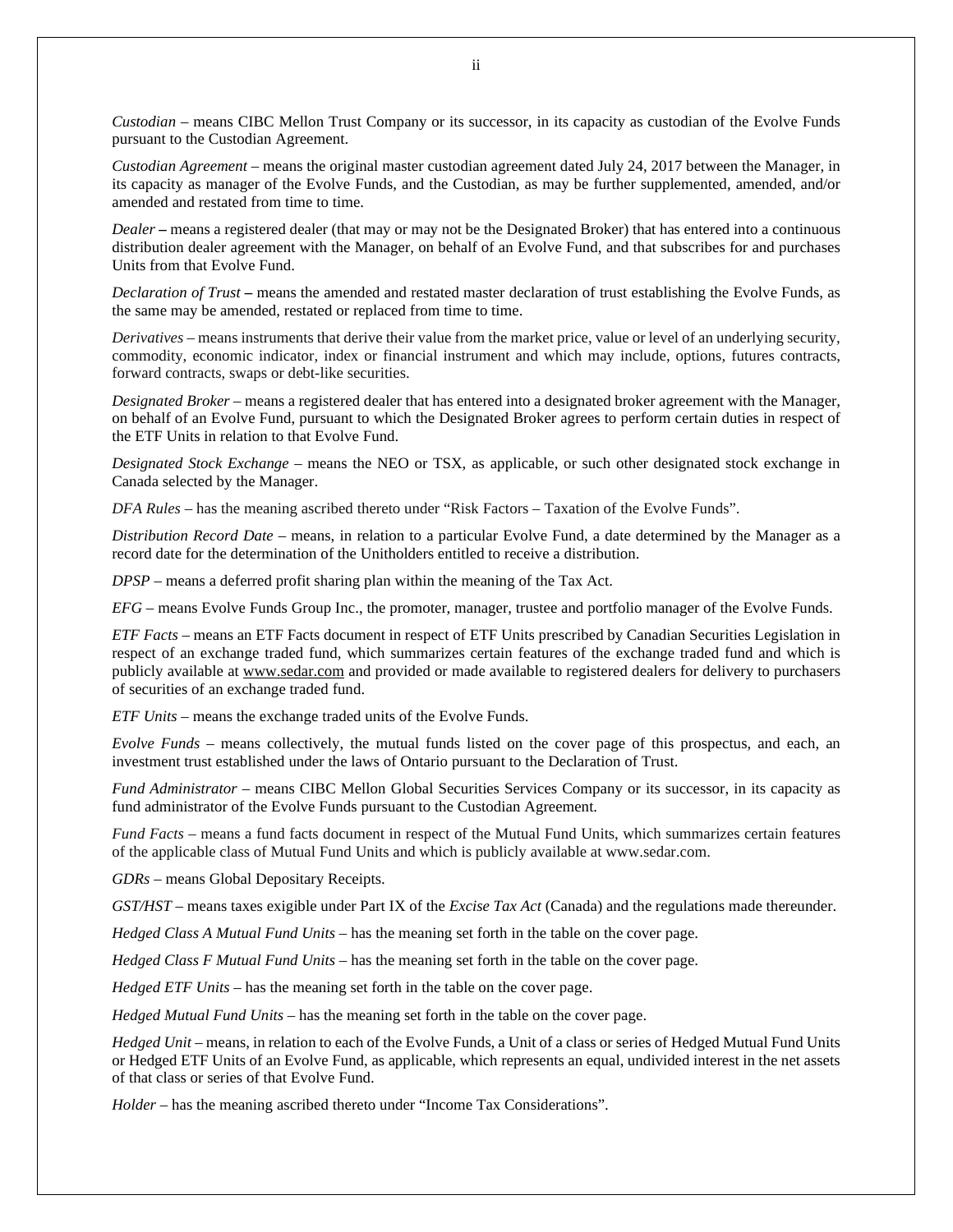*Index* – means a benchmark or index, provided by an Index Provider, that is used by an Evolve Fund in relation to the Evolve Fund's investment objective and includes, as required, a replacement or alternative benchmark or index that applies substantially similar criteria to those currently used by the Index Provider for the benchmark or index and/or a successor index that is generally comprised of, or would be generally comprised of, the same Constituent Securities as the benchmark or index.

*Index License Agreement* – the agreement dated July 28, 2017 pursuant to which the Manager licenses or sublicenses one or more Indexes from the Index Provider for use by the Evolve Funds.

*Index Provider* – a provider of an Index in respect of which the Manager has entered into licensing arrangements pursuant to an Index License Agreement to use the relevant Index and certain trademarks in connection with the operation of the applicable Evolve Funds.

*International Information Exchange Legislation –* has the meaning ascribed thereto under "Unitholder Matters – International Information Reporting".

*IRC or Independent Review Committee –* means the independent review committee of the Evolve Funds established under NI 81-107.

*Lending Agent –* means The Bank of New York Mellon, in its capacity as lending agent pursuant to the Securities Lending Agreement.

*Management Fee –* has the meaning ascribed thereto under "Fees and Expenses – Fees and Expenses Payable by the Evolve Funds – Management Fees".

*Management Fee Distributions –* has the meaning ascribed thereto under "Fees and Expenses – Fees and Expenses Payable by the Evolve Funds – Management Fees".

*Manager* – has the meaning ascribed thereto on the cover page.

*Minimum Distribution Requirements* – has the meaning ascribed thereto under "Income Tax Considerations – Status of the Evolve Funds".

*MRFP* – has the meaning ascribed thereto on the cover page.

*Mutual Fund Units* – means the Class A Mutual Fund Units and Class F Mutual Fund Units of the Evolve Funds offered under this prospectus.

*NAV* and *NAV per Unit* – means, in relation to a particular Evolve Fund, the net asset value of the Evolve Fund and the net asset value per Unit, calculated by the Fund Administrator as described under "Calculation of NAV".

*NEO –* means Neo Exchange Inc.

*NI 81-102* – means National Instrument 81-102 – *Investment Funds*, as the same may be amended, restated or replaced from time to time.

*NI 81-106* – means National Instrument 81-106 – *Investment Fund Continuous Disclosure*, as the same may be amended, restated or replaced from time to time.

*NI 81-107* – means National Instrument 81-107 – *Independent Review Committee for Investment Funds*, as the same may be amended, restated or replaced from time to time.

*Non-Portfolio Income –* has the meaning ascribed thereto under "Income Tax Considerations – Taxation of the Evolve Funds".

*Nuveen Sub-Advisory Agreement* – has the meaning ascribed thereto under "Organization and Management Details of the Evolve Funds – Sub-Advisors".

*Option Premium* – means the purchase price of an option.

*Permitted Merger* – has the meaning ascribed thereto under "Unitholder Matters – Permitted Mergers".

*Plans* – has the meaning ascribed thereto under "Income Tax Considerations – Status of the Evolve Funds".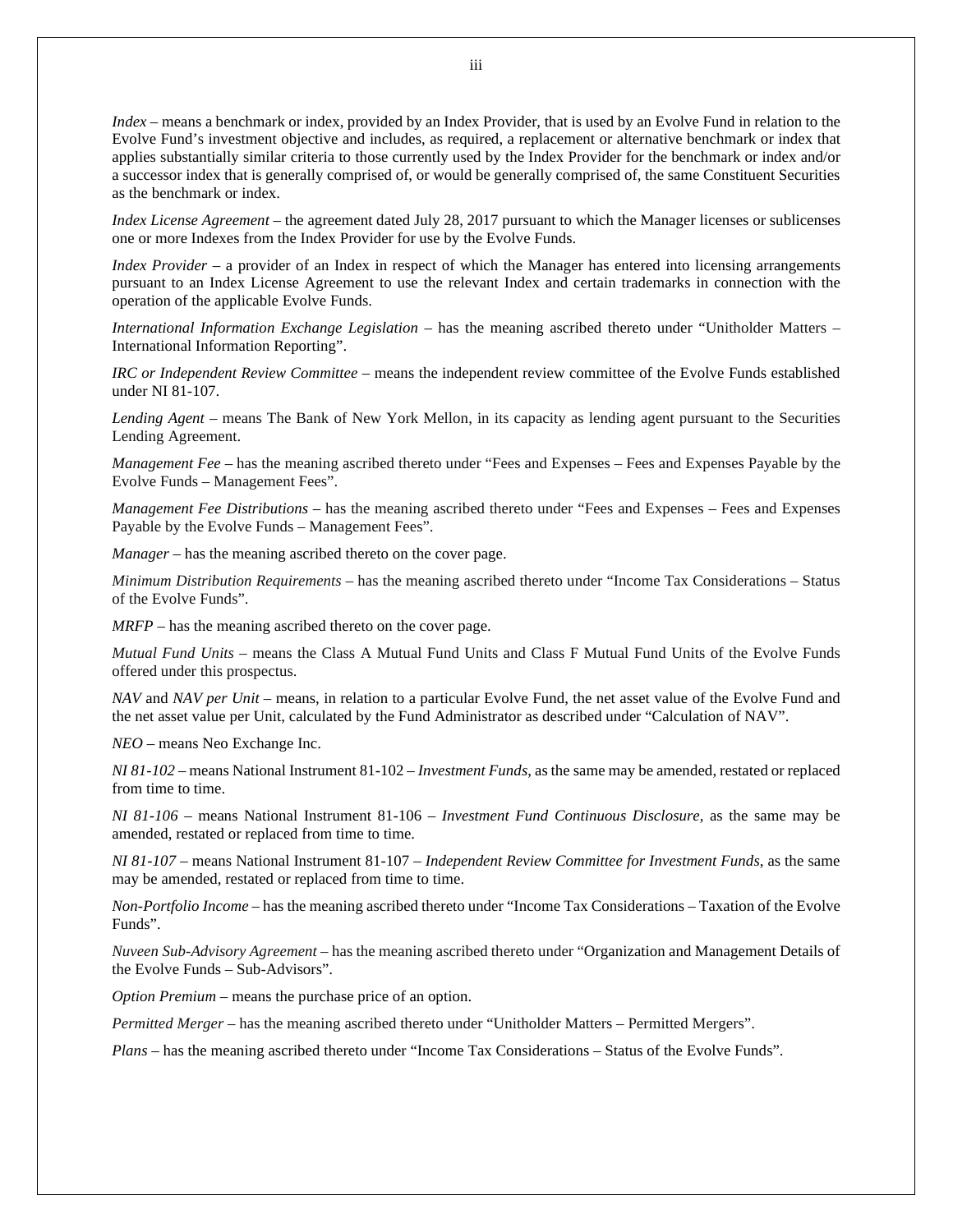*PNU* or *Prescribed Number of ETF Units* – means, in relation to a particular Evolve Fund, the number of ETF Units determined by the Manager from time to time for the purpose of subscription orders, exchanges, redemptions or for other purposes.

*Policy –* has the meaning ascribed thereto under "Fund Governance – Policies, procedures, practices and guidelines".

*Proxy Voting Policy* – has the meaning ascribed thereto under "Proxy Voting Disclosure for Portfolio Securities Held".

*Rating Agencies –* means DBRS, Fitch, Moody's, S&P Global Ratings Canada or a successor credit rating organization of any of the foregoing.

*RDSP* – means a registered disability savings plan within the meaning of the Tax Act.

*Reference ETF* – has the meaning ascribed thereto under "Investment Strategies - Investment in other Investment Funds".

*Registrar and Transfer Agent* – means TSX Trust Company or its successor, in its capacity as transfer agent of the Evolve Funds.

*RESP* – means a registered education savings plan within the meaning of the Tax Act.

*RRIF* – means a registered retirement income fund within the meaning of the Tax Act.

*RRSP* – means a registered retirement savings plan within the meaning of the Tax Act.

*Securities Lending Agreement* – has the meaning ascribed thereto under "Organization and Management Details of the Evolve Funds – Lending Agent".

*Securities Regulatory Authorities* – means the securities commission or similar regulatory authority in each province and territory of Canada that is responsible for administering the Canadian Securities Legislation in force in such province or territory.

*SIFT Rules* – has the meaning ascribed thereto under "Risk Factors – Taxation of the Evolve Funds".

*Standard & Poor's* – means Standard & Poor's Rating Services.

*Sub-Advisors* – means Addenda Capital Inc., in its capacity as sub-advisor of DIVS; Allianz Global Investors U.S. LLC, in its capacity as sub-advisor of EARN.

*Substituted Property* – has the meaning ascribed thereto under "Income Tax Considerations – Taxation of the Evolve Funds".

*Tax Act* – means the *Income Tax Act* (Canada) and the regulations thereunder, as amended from time to time.

*Tax Amendment* – means a proposed amendment to the Tax Act publicly announced by the Minister of Finance (Canada) prior to the date hereof.

*Tax Treaties* – has the meaning ascribed thereto under "Risk Factors – Taxation of the Evolve Funds".

*taxable capital gain* – has the meaning ascribed thereto under "Income Tax Considerations – Taxation of Holders".

*TFSA* – means a tax-free savings account within the meaning of the Tax Act.

*Trading Day* **–** means, for each Evolve Fund, unless otherwise agreed by the Manager, a day on which: (i) a regular session of the applicable Designated Stock Exchange is held, (ii) the primary market or exchange for the majority of securities held by the Evolve Fund is open for trading, and (iii) if applicable, the Index Provider calculates and publishes data relating to the applicable Index of the Evolve Fund.

*Trustee* – means EFG, in its capacity as trustee of the Evolve Funds pursuant to the Declaration of Trust, or its successor.

*TSX* – means the Toronto Stock Exchange.

*Unhedged Class A Mutual Fund Units –* has the meaning set forth in the table on the cover page.

*Unhedged Class F Mutual Fund Units –* has the meaning set forth in the table on the cover page.

*Unhedged ETF Units –* has the meaning set forth in the table on the cover page.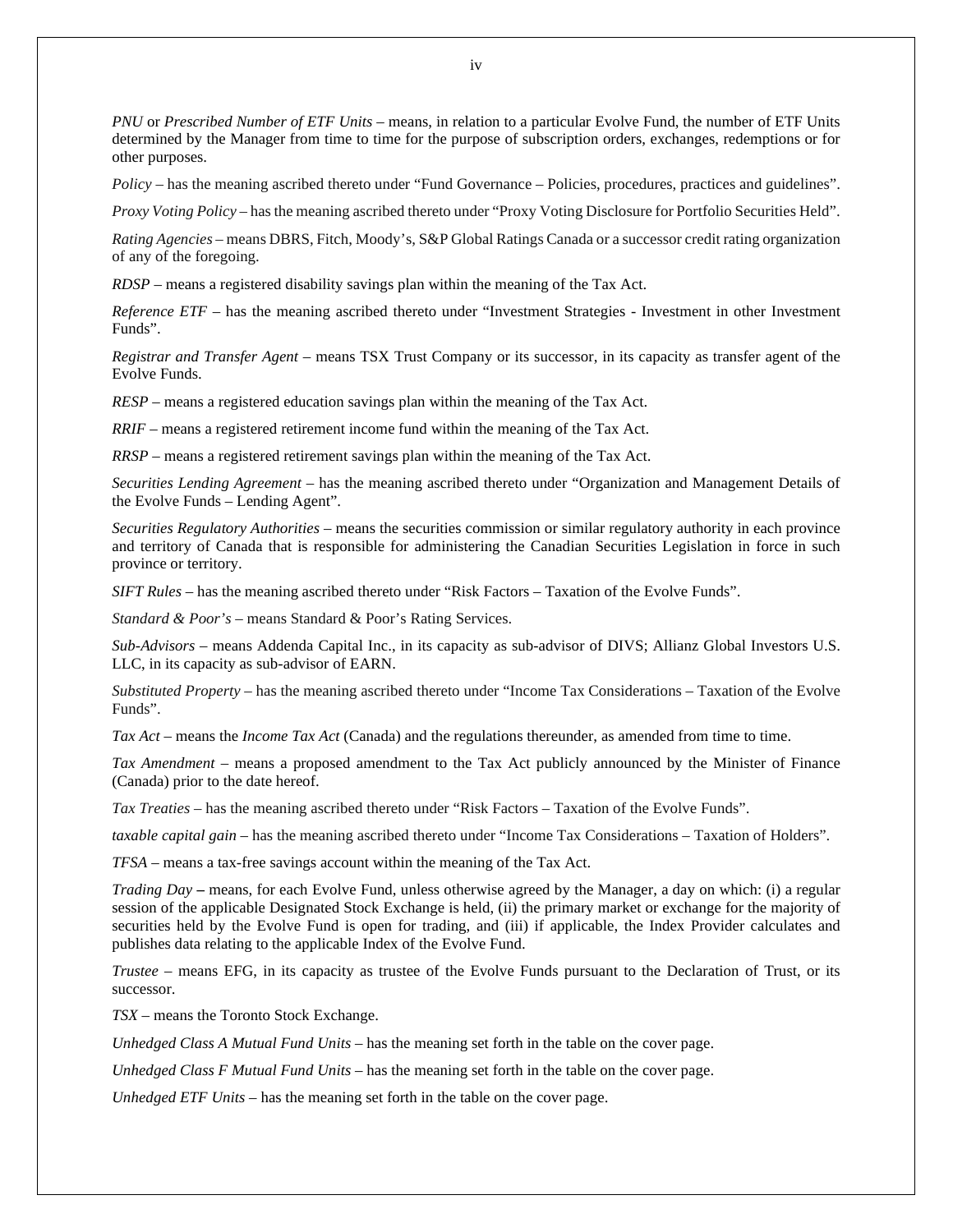*Unhedged Mutual Fund Units –* has the meaning set forth in the table on the cover page.

*Unhedged Unit* – means, in relation to each of the Evolve Funds, a unit of a class or series of Unhedged ETF Units or Unhedged Mutual Fund Units of an Evolve Fund, as applicable, which represents an equal, undivided interest in the net assets of that class or series of that Evolve Fund.

*Unit* – means, in relation to a particular Evolve Fund, a unit of a class or series of that Evolve Fund, including ETF Units and Mutual Fund Units, as applicable, which represents an equal, undivided interest in the net assets of that class or series of that Evolve Fund.

*Unitholder* **–** means a holder of Units of an Evolve Fund.

*USD Unhedged ETF Units –* has the meaning set forth in the table on the cover page.

*Valuation Date* – means each Trading Day or any other day designated by the Manager on which the NAV and NAV per Unit of an Evolve Fund is calculated.

*Valuation Time* – means, in relation to an Evolve Fund, 4:00 p.m. (Toronto time) on a Valuation Date or such other time that the Manager deems appropriate on each Valuation Date.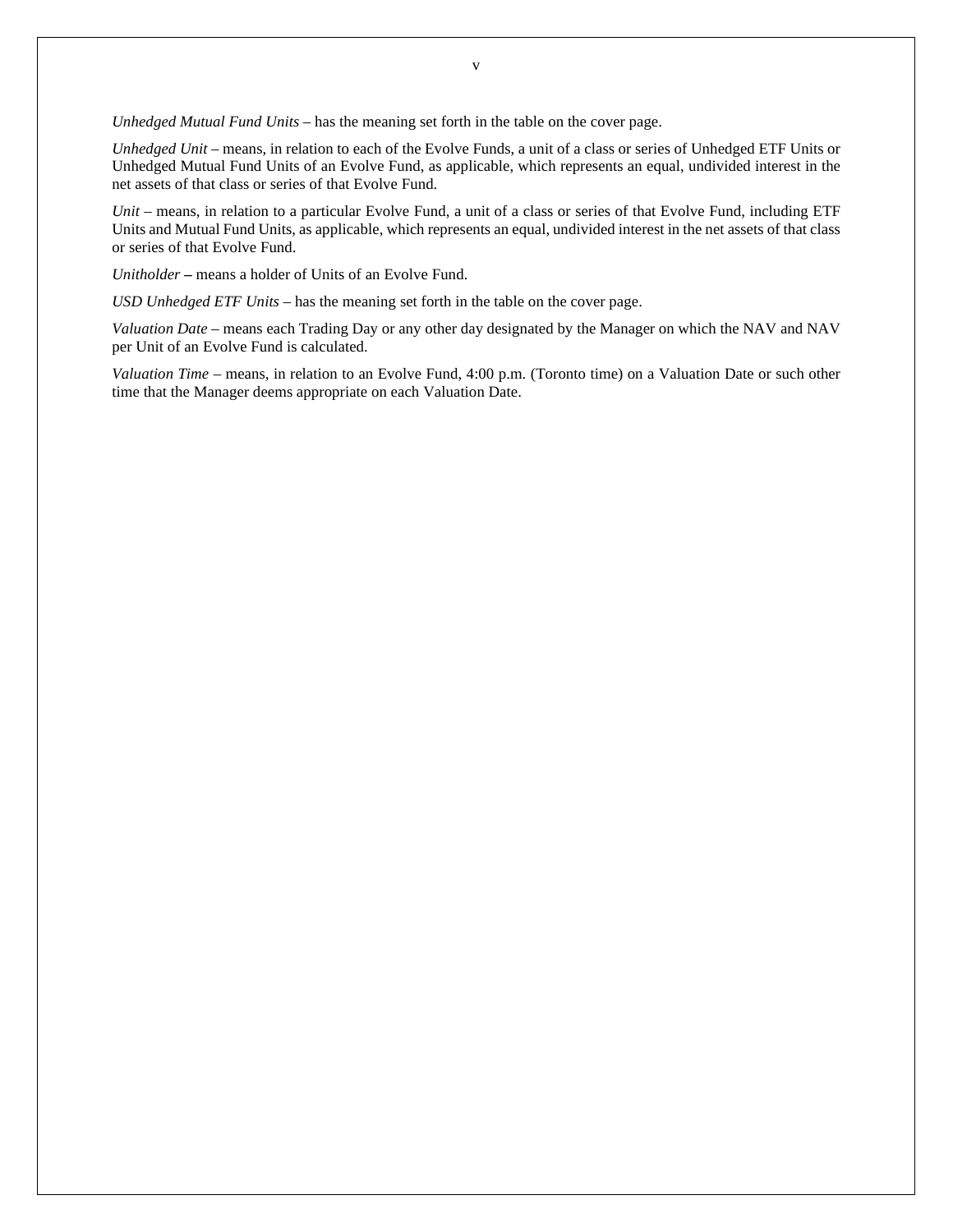### **PROSPECTUS SUMMARY**

*The following is a summary of the principal features of this distribution and should be read together with the more detailed information, financial data and financial statements contained elsewhere in this prospectus or incorporated by reference in this prospectus.* 

**Issuers:** Evolve Cyber Security Index Fund ("**CYBR**") Evolve Automobile Innovation Index Fund ("**CARS**") Evolve US Banks Enhanced Yield Fund ("**CALL**") Evolve Global Healthcare Enhanced Yield Fund ("**LIFE**") Evolve Active Canadian Preferred Share Fund ("**DIVS**") Evolve Active Global Fixed Income Fund ("**EARN**") High Interest Savings Account Fund ("**HISA**") Evolve Dividend Stability Preferred Share Index ETF ("**PREF**") Evolve Future Leadership Fund ("**LEAD**") (each, an "**Evolve Fund**" and together, the "**Evolve Funds**")

| Evolve      | <b>ETF Units</b>                           |                                          |                                                         | <b>Mutual Fund Units</b>                                |                                                         |                                                           |                                                           |
|-------------|--------------------------------------------|------------------------------------------|---------------------------------------------------------|---------------------------------------------------------|---------------------------------------------------------|-----------------------------------------------------------|-----------------------------------------------------------|
| Fund        |                                            |                                          |                                                         |                                                         | <b>Hedged Mutual</b><br><b>Fund Units</b>               | <b>Fund Units</b>                                         | <b>Unhedged Mutual</b>                                    |
|             | Unhedged<br><b>ETF</b><br>Units<br>(CAD\$) | Hedged<br><b>ETF</b><br>Units<br>(CAD\$) | <b>USD</b><br>Unhedged<br><b>ETF</b><br>Units<br>(US\$) | Hedged<br>Class A<br>Mutual<br>Fund<br>Units<br>(CAD\$) | Hedged<br>Class F<br>Mutual<br>Fund<br>Units<br>(CAD\$) | Unhedged<br>Class A<br>Mutual<br>Fund<br>Units<br>(CAD\$) | Unhedged<br>Class F<br>Mutual<br>Fund<br>Units<br>(CAD\$) |
| <b>CYBR</b> | ✓                                          | ✓                                        | ✓                                                       | ✓                                                       | ✓                                                       |                                                           |                                                           |
| CARS        | ✓                                          | ✓                                        | ✓                                                       | ✓                                                       | $\checkmark$                                            |                                                           |                                                           |
| <b>CALL</b> | $\checkmark$                               | $\checkmark$                             | $\checkmark$                                            |                                                         |                                                         |                                                           |                                                           |
| <b>LIFE</b> | ✓                                          | ✓                                        | ✓                                                       | ✓                                                       | ✓                                                       |                                                           |                                                           |
| <b>DIVS</b> | $\checkmark$                               |                                          |                                                         |                                                         |                                                         | $\checkmark$                                              | ✓                                                         |
| <b>EARN</b> |                                            | ✓                                        |                                                         | ✓                                                       | $\checkmark$                                            |                                                           |                                                           |
| <b>HISA</b> | $\checkmark$                               |                                          |                                                         |                                                         |                                                         | $\checkmark$                                              | $\checkmark$                                              |
| <b>PREF</b> | ✓                                          |                                          |                                                         |                                                         |                                                         |                                                           |                                                           |
| <b>LEAD</b> | ✓                                          | ✓                                        | ✓                                                       |                                                         |                                                         |                                                           |                                                           |

Each Evolve Fund is offering the following units:

Hedged Class A Mutual Fund Units and Unhedged Class A Mutual Fund Units are referred to in this prospectus as "**Class A Mutual Fund Units**", and Hedged Class F Mutual Fund Units and Unhedged Class F Mutual Fund Units are referred to in this prospectus as "**Class F Mutual Fund Units**" (together with the Class A Mutual Fund Units, "**Mutual Fund Units**"). "**ETF Units**" and Mutual Fund Units are collectively referred to as "**Units**".

Each Evolve Fund is a mutual fund established under the laws of the province of Ontario. Evolve Funds Group Inc. ("**EFG**") is the promoter, manager, trustee and portfolio manager of the Evolve Funds and is responsible for the administration of the Evolve Funds. In its capacity as Manager and portfolio manager of the Evolve Funds, the Manager has retained Addenda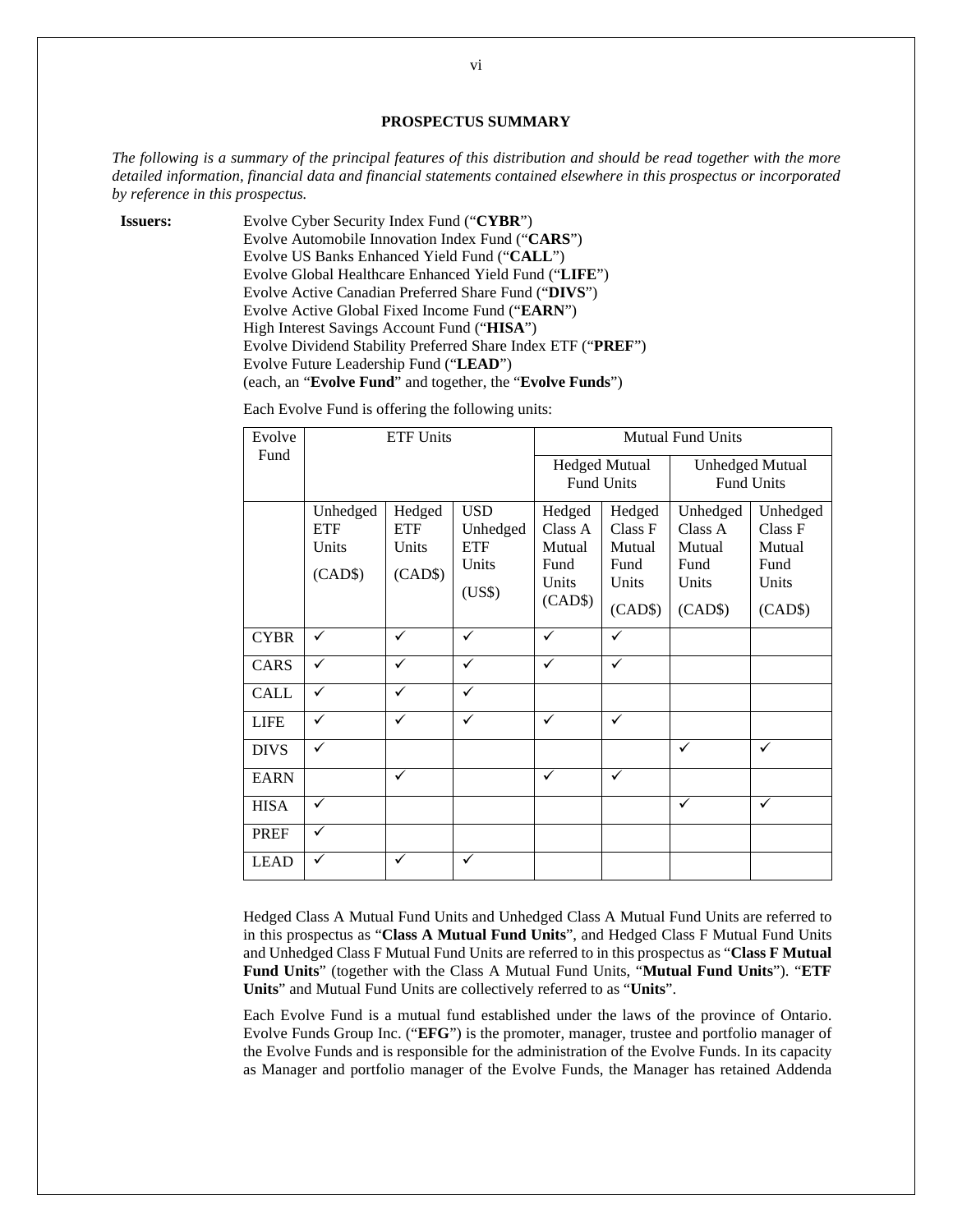Capital Inc. to provide sub-advisory services to DIVS and Allianz Global Investors U.S. LLC to provide sub-advisory services to EARN.

#### **Continuous Distribution:**  *ETF Units*

The ETF Units of the Evolve Funds are currently listed and trading on the applicable Designated Stock Exchange and investors can buy or sell such ETF Units on such Designated Stock Exchange through registered brokers and dealers in the province or territory where the investor resides.

Investors may incur customary brokerage commissions in buying or selling Units. No fees are paid by investors to the Manager or the Evolve Funds in connection with the buying or selling of ETF Units on the Designated Stock Exchange. Investors may trade Units in the same way as other securities listed on the applicable Designated Stock Exchange, including by using market orders and limit orders.

# *Class A Mutual Fund Units*

Class A Mutual Fund Units are available to all investors through authorized dealers.

#### *Class F Mutual Fund Units*

Class F Mutual Fund Units are available to investors who have fee based accounts with their dealer or to investors who have an account with a discount broker (provided the discount broker offers Class F Mutual Fund Units on its platform). Class F Mutual Fund Units can only be purchased through a registered dealer, including discount brokers, who have entered into an agreement with the Manager and only with the Manager's prior approval. The Manager has designed the Class F Mutual Fund Units to offer investors an alternative means of paying their dealer for investment advice and other services. Instead of paying sales charges, investors buying Class F Mutual Fund Units pay fees to their dealer for investment advice and other services. The Manager does not pay any commissions to dealers in respect of the Class F Mutual Fund Units which allows it to charge a lower Management Fee (as defined herein). Discount brokers do not provide investment recommendation or advice to their clients.

If a Unitholder ceases to be eligible to hold Class F Mutual Fund Units, the Manager may switch a Unitholder's Class F Mutual Fund Units into Class A Mutual Fund Units of the same Evolve Fund after providing the Unitholder with 5 days' notice, unless the Unitholder notifies the Manager during the notice period and the Manager agrees that such Unitholder is once again eligible to hold Class F Mutual Fund Units. Unitholders may be charged a sales commission in connection with the switch by their dealer.

See "Purchases of Units – Continuous Distribution".

| <b>Investment</b><br><b>Objectives:</b> | <b>Evolve Fund</b> | <b>Investment Objectives and Index</b>                                                                                                                                                                                                                                                                                                                                                                              |
|-----------------------------------------|--------------------|---------------------------------------------------------------------------------------------------------------------------------------------------------------------------------------------------------------------------------------------------------------------------------------------------------------------------------------------------------------------------------------------------------------------|
|                                         | <b>CYBR</b>        | CYBR seeks to replicate, to the extent reasonably possible and<br>before fees and expenses, the performance of the Solactive Global<br>Cyber Security Index Canadian Dollar Hedged, or any successor<br>thereto. CYBR invests primarily in equity securities of companies<br>located domestically or internationally that are involved in the cyber<br>security industry through hardware and software development. |
|                                         | <b>CARS</b>        | CARS seeks to replicate, to the extent reasonably possible and<br>before fees and expenses, the performance of the Solactive Future<br>Cars Index Canadian Dollar Hedged, or any successor thereto.<br>CARS invests primarily in equity securities of companies that are                                                                                                                                            |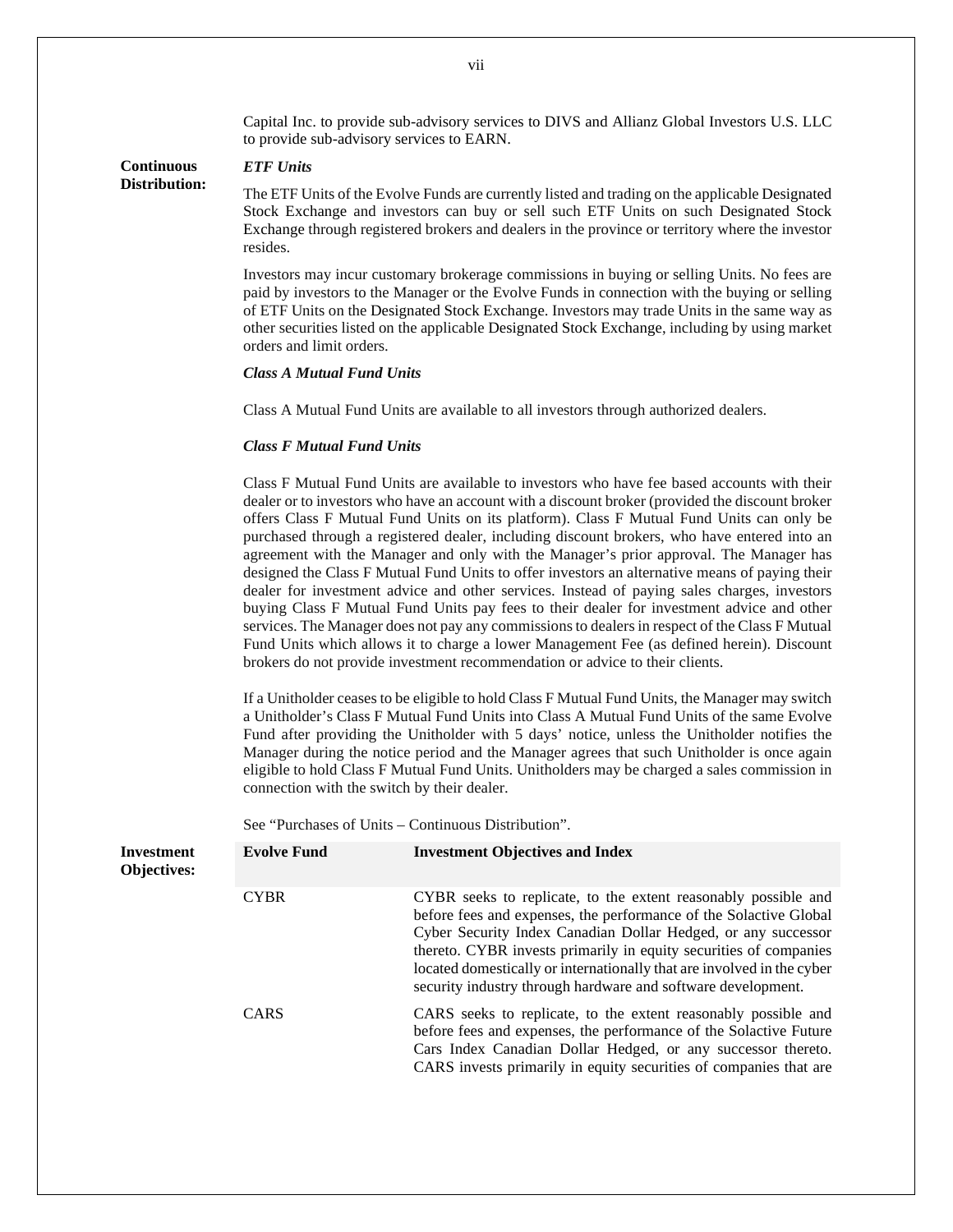directly or indirectly involved in developing electric drivetrains, autonomous driving or network connected services for automobiles.

- CALL CALL seeks to replicate, to the extent reasonably possible before fees and expenses, the performance of the Solactive Equal Weight US Bank Index Canadian Dollar Hedged, or any successor thereto, while mitigating downside risk. CALL invests primarily in the equity constituents of the Solactive Equal Weight US Bank Index Canadian Dollar Hedged, or any successor thereto, while writing covered call options on up to 33% of the portfolio securities, at the discretion of the Manager. The level of covered call option writing may vary based on market volatility and other factors.
	- LIFE LIFE seeks to replicate, to the extent reasonably possible before fees and expenses, the performance of the Solactive Global Healthcare 20 Index Canadian Dollar Hedged, or any successor thereto, while mitigating downside risk. LIFE invests primarily in the equity constituents of the Solactive Global Healthcare 20 Index Canadian Dollar Hedged, or any successor thereto, while writing covered call options on up to 33% of the portfolio securities, at the discretion of the Manager. The level of covered call option writing may vary based on market volatility and other factors.
	- DIVS DIVS seeks to provide holders of Units with stable income and long-term capital appreciation by investing primarily in a diversified mix of preferred shares of primarily Canadian issuers, in addition to U.S. and international issuers.
	- EARN EARN seeks to generate positive returns throughout the interest rate and economic cycles, firstly by allocating to different credit asset classes, and also through bottom-up individual security selection. EARN seeks to provide long term returns in excess of the 3 month U.S. dollar London Interbank Offered Rate by investing primarily in global debt securities of corporate issuers.
	- HISA HISA seeks to maximize monthly income while preserving capital and liquidity by investing primarily in high interest deposit accounts.
	- PREF SEE SEEKS to replicate, to the extent reasonably possible and before fees and expenses, the performance of the Solactive Dividend Stability Canada Preferred Share Index, or any successor thereto. PREF invests primarily in preferred equity securities of companies listed in Canada.
- LEAD LEAD seeks to provide holders of Units with long-term capital appreciation by investing primarily in a diversified mix of equity securities of companies located domestically or internationally that the Manager has determined are leaders in sectors that stand to benefit from medium and long term economic trends. The Manager will use a selection process that combines quantitative techniques, fundamental analysis and risk management. The Manager will also write covered call options on up to 33% of the portfolio securities, at its discretion. The level of covered call option writing may vary based on market volatility and other factors.

Any foreign currency exposure of the portion of the portfolio of an Evolve Fund that is attributable to Unhedged Units will not be hedged back to the currency in which the Units are denominated. All or substantially all of the exposure that the portion of the portfolio of an Evolve Fund attributable to Hedged Units may have to foreign currencies will be hedged back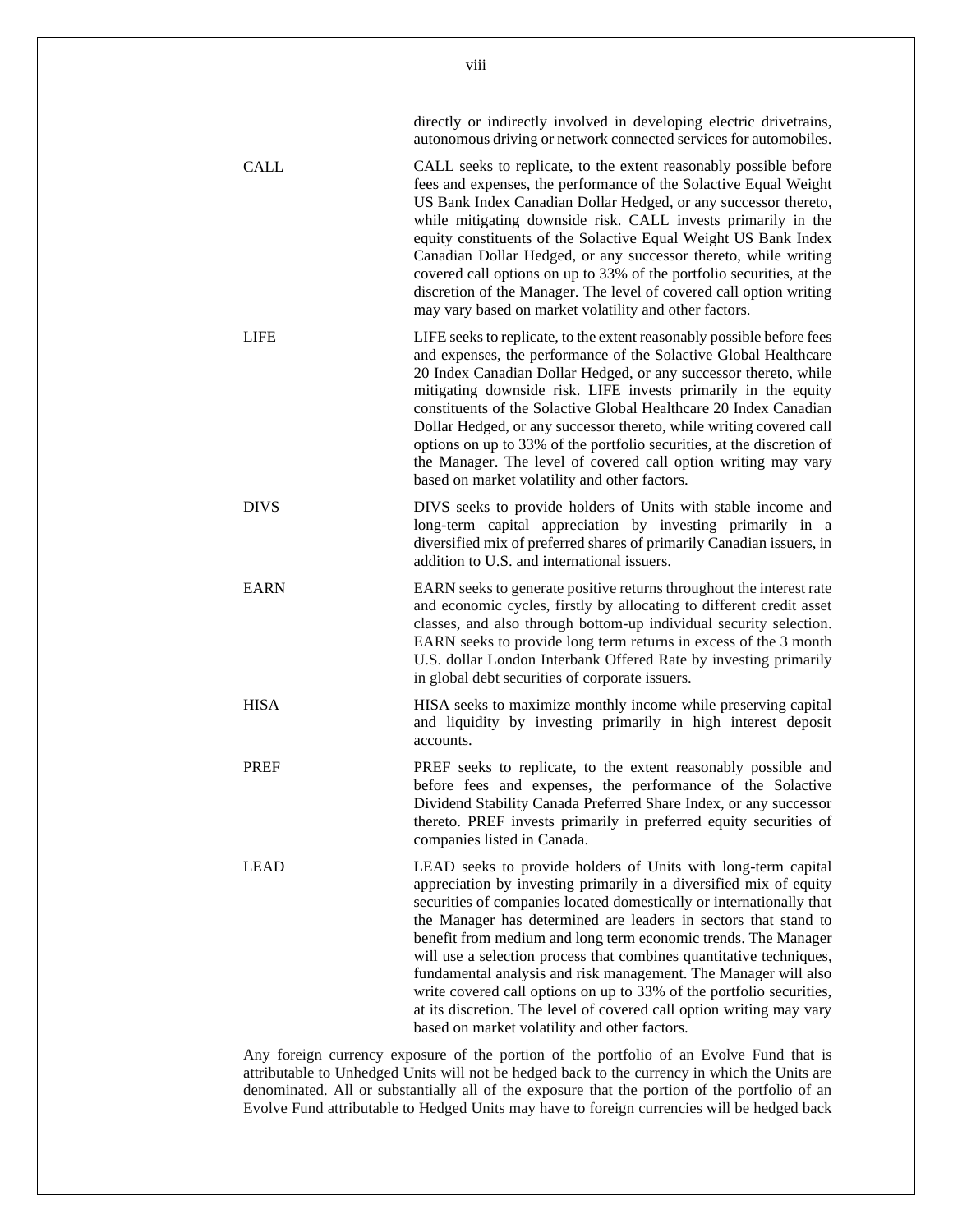to the currency in which the Units are denominated. The currency hedging mandate applicable to a particular class of Units shall not be changed by the Manager without first obtaining approval of Unitholders of the affected class of Units.

See "Investment Objectives".

**Strategies:** 

#### **Investment**  Index Funds: **CYBR, CARS, CALL, LIFE and PREF**

In order to achieve its investment objective and to obtain direct or indirect exposure to the Constituent Securities of the applicable Index, each Evolve Fund may hold the Constituent Securities of the applicable Index in approximately the same proportion as they are reflected in that Index or may hold securities of one or more exchange traded funds that replicate the performance of the applicable Index, or a subset of such Index. Each Evolve Fund will invest in its own portfolio comprised of various securities and instruments which may include, but are not limited to, equity and equity related securities. Equity related securities held by an Evolve Fund may include, but are not limited to, convertible debt, income trust units, single issuer equity options, preferred shares and warrants. If market conditions require, in order to preserve capital, an Evolve Fund may seek to invest a substantial portion of its assets in cash and cash equivalents.

An Evolve Fund may, in certain circumstances and at the discretion of the Manager, employ a "sampling" strategy. Under a sampling strategy, such Evolve Fund may not hold all of the Constituent Securities that are included in the applicable Index, but instead will hold a portfolio of securities selected by the Manager that closely matches the aggregate investment characteristics (e.g., market capitalization, industry sector, weightings, credit quality, yield and term to maturity) of the securities included in the applicable Index. It is expected that the Manager may use this sampling methodology where it is difficult to acquire the necessary Constituent Securities of the applicable Index, where the asset levels of the Evolve Fund do not allow for the holding of all of the Constituent Securities or where it is otherwise beneficial to the Evolve Fund to do so.

#### *Covered Option Writing (applicable to CALL, LIFE and LEAD)*

The Manager believes that option writing may have potential to add value and is an effective way to help lower the level of volatility for an investor and potentially improve returns. All other things being equal, higher volatility in the price of a security results in higher Option Premiums in respect of such security. The Manager believes that equity securities of CALL, LIFE and LEAD, are suited for a covered call writing strategy. Covered call options will be written by the Manager at its discretion on not more than 33% of the equity securities of any of the CALL, LIFE or LEAD portfolios, as applicable, at any given time.

### Actively Managed Funds: **DIVS, EARN and LEAD**

The investment strategy of each Evolve Fund is to invest in and hold a portfolio of securities selected by the Manager or the applicable Sub-Advisor in order to achieve its investment objectives. Each Evolve Fund will invest in its own actively managed portfolio comprised of various securities and instruments which may include, but are not limited to, equity and equity related securities, debt securities, futures contracts, senior secured loans and exchange traded funds. Equity related securities held by an Evolve Fund may include, but are not limited to, convertible debt, income trust units, single issuer equity options, preferred shares and warrants. If market conditions require, in order to preserve capital, an Evolve Fund may seek to invest a substantial portion of its assets in cash and cash equivalents.

# *DIVS*

The Manager has retained Addenda Capital Inc. as sub-advisor for DIVS. The Sub-Advisor will actively manage the portfolio in connection with the selection, purchase, and sale of preferred shares in the portfolio. The Sub- Advisor will seek to invest, directly or indirectly, in a diversified mix of income generating securities.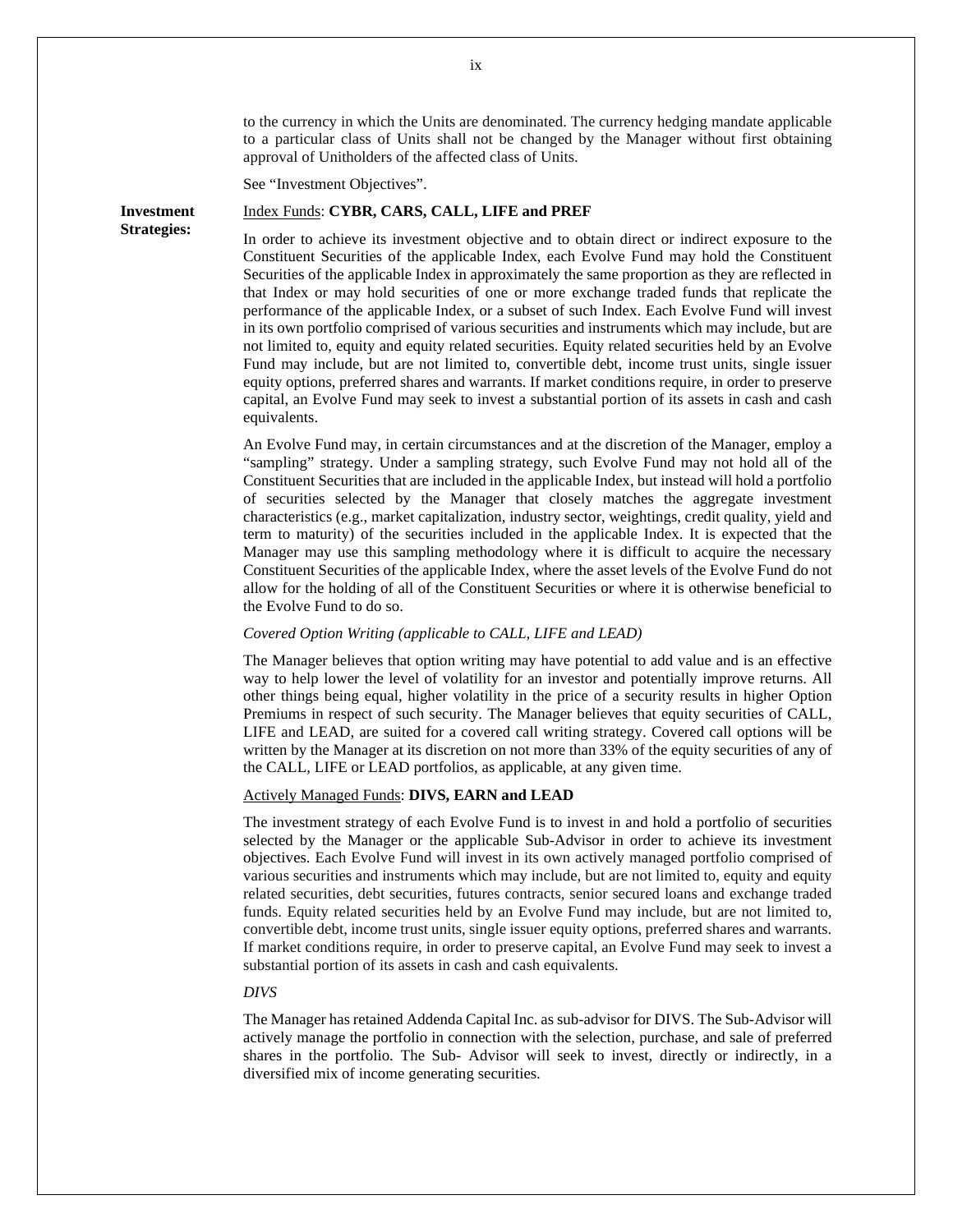Under normal market conditions, the Sub-Advisor will generally not invest more than 30% of DIVS's portfolio in securities of non- Canadian issuers. The Sub-Advisor utilizes a multistrategy approach, including security selection, sector allocation and interest rate anticipation in the context of a long-term, value-oriented approach. The Sub-Advisor, supported by a research team, is responsible for security selection and portfolio construction within the Sub-Advisor's diversification and risk control guidelines.

Securities in the portfolio will include publicly-listed preferred shares, including securities convertible into preferred or common shares. The Sub-Advisor will typically invest in 20 to 85 securities, and the individual weighting for each investment will vary based on the Sub-Advisor's assessment of quality.

#### *EARN*

To achieve EARN's investment objective, EARN will invest primarily in global debt securities of corporate issuers, and will invest a minimum of 25% of the portfolio in investment grade debt securities which at the time of acquisition have a rating of at least BBB- (Standard & Poor's and Fitch) or of at least Baa3 (Moody's) or the equivalent by another Rating Agency or, if unrated, as determined by the Sub-Advisor, in its discretion, to be of comparable quality.

Debt securities in which the Evolve Fund may invest include any security which bears interest, including, but not limited to, government bonds, money market instruments, mortgage bonds and similar foreign asset-backed securities issued by financial institutions, public-sector bonds, floating-rate notes, contingent convertible bonds, convertible debt securities, corporate bonds, ABS and MBS, as well as other collateralized bonds. Convertible debt securities include, but are not limited to, convertible bonds, bonds with warrants and/or equity warrant bonds. Debt securities in which the Evolve Fund may invest also include non-interest bearing securities such as zero coupon bonds.

Up to 75% of the Evolve Fund's portfolio may be invested in high yield instruments, provided that no more than 10% of the Evolve Fund's assets (i) may be invested in debt securities with a rating of CCC+ (Standard & Poor's) or lower (including defaulted securities), or (ii) may be invested in unrated debt securities with the consequence that a rating is to be determined by the Sub-Advisor to be of comparable quality.

For purposes of its assessment, the Sub-Advisor considers only the highest available rating as at the time of purchase. The Sub-Advisor may also invest up to 40% of the Evolve Fund's portfolio in ABS and/or MBS, including loans, leases or receivables.

The Sub-Advisor, subject to terms and conditions of exemptive relief, may also invest in futures contracts, including on bond and global equity indices (equity index futures), for both efficient portfolio management and/or hedging purposes. It is intended that the Evolve Fund will limit its exposure to non-CAD currency to 10%. Up to 100% of the Evolve Fund's assets may be invested in foreign securities.

#### *LEAD*

The portfolio selected by the Manager will be determined based on proprietary research and analysis conducted by it. The Manager employs an investment process that combines quantitative techniques, fundamental analysis and risk management. The Manager uses a variety of publicly available resources for such analysis, including shareholder reports of issuers, public disclosure on the websites of applicable health regulators or the Bloomberg Terminal, and various other data services in constructing its portfolio.

The Manager utilizes an investment process that combines quantitative techniques, fundamental analysis and risk management. Generally, securities are added to the portfolio based both on security rankings provided by multi- factor quantitative models and on fundamental analysis of the securities. In addition, the Manager will use risk management techniques to establish constraints on the amounts invested in individual securities and sectors. Generally, the Manager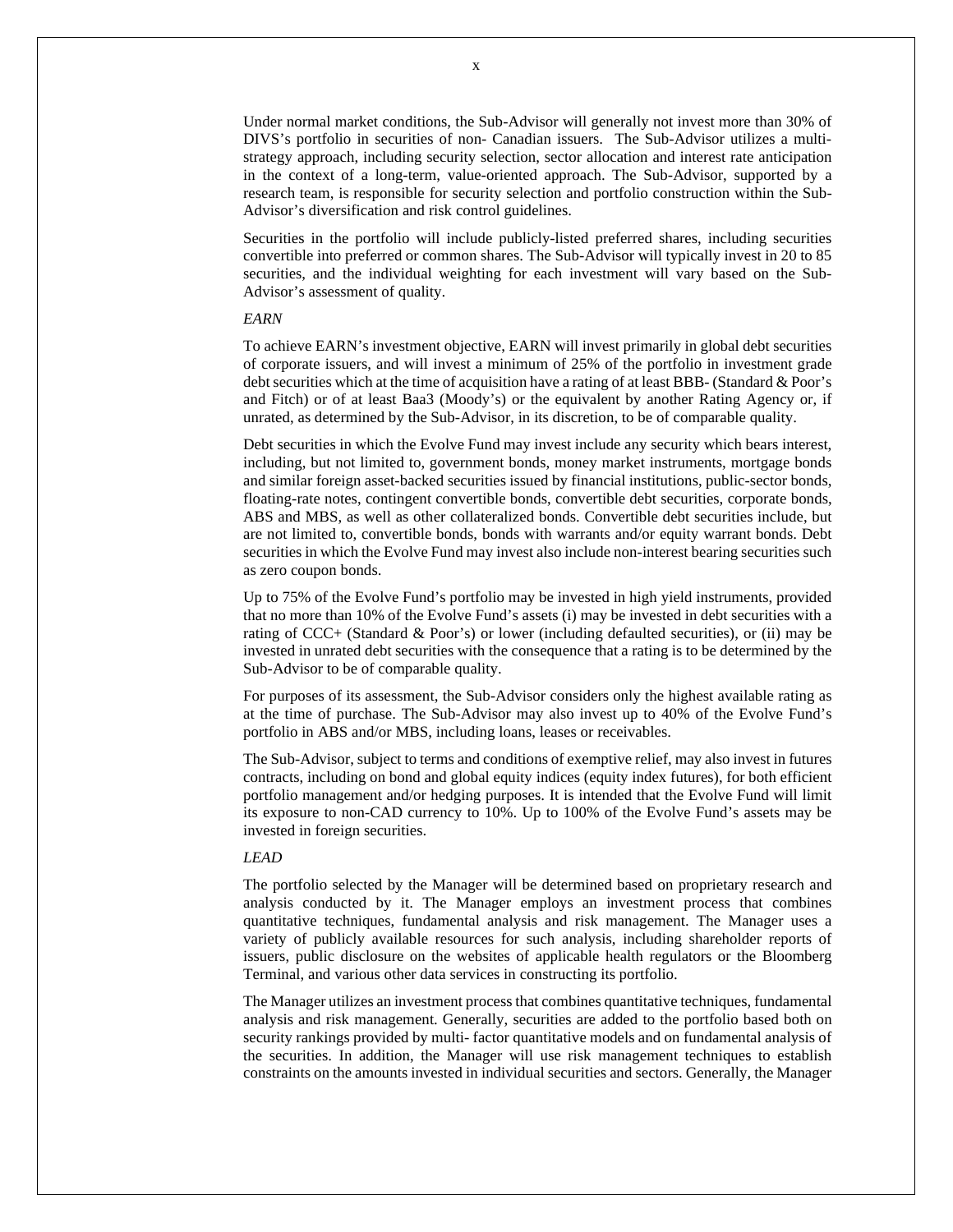will sell a security if its model ranking declines significantly or its research reveals a significant deterioration in the underlying company's fundamentals.

In addition, see "Covered Option Writing" above.

#### Money Market Fund: **HISA**

HISA primarily invests in high interest deposit accounts with one or more Canadian chartered banks, credit unions or trust companies, and may also invest in high-quality, short-term debt securities (with a term to maturity of 365 days or less) with a designated rating, including treasury bills and promissory notes issued or guaranteed by Canadian governments or their agencies, and bankers acceptances.

# **General Investment Strategies**

#### *Investment in other Investment Funds*

In accordance with applicable Canadian Securities Legislation, as part of its investment strategy and as an alternative to or in conjunction with investing in and holding securities directly, an Evolve Fund may invest in one or more other investment funds or exchange-traded funds listed on a stock exchange in Canada or the United States (a "**Reference ETF**") that provides exposure to the performance of the applicable Index, or a subset of such Index. In such case, there shall be no management fees or incentive fees that are payable by the Evolve Fund that, to a reasonable person, would duplicate a fee payable by the underlying investment fund or exchange traded fund for the same service.

#### *Currency Hedging*

Units of the Evolve Funds, other than the USD Unhedged ETF Units, are denominated in Canadian dollars. USD Unhedged ETF Units are denominated in U.S. dollars.

Any foreign currency exposure of the portion of the portfolio of an Evolve Fund that is attributable to Unhedged Units will not be hedged back to the currency in which the Units are denominated, as applicable. All or substantially all of the exposure that the portion of the portfolio of an Evolve Fund attributable to Hedged Units may have to foreign currencies, as applicable, will be hedged back to the currency in which the Units are denominated, as applicable. Hedging currency exposure to reduce the impact of fluctuations in exchange rates is intended to reduce the direct exposure to foreign currency risk for Unitholders of Hedged Units. Accordingly, as a result of having different currency exposure, the NAV per Unit of each class of an Evolve Fund may not be the same. The costs of any currency hedging will be borne by the applicable class of Hedged Units only.

Currency forward agreements, if any, will be entered into in compliance with NI 81-102 with financial institutions that have a "designated rating" as defined in NI 81-102.

# *Use of Derivatives*

An Evolve Fund may use Derivatives from time to time for hedging or investment purposes. Any use of Derivatives by an Evolve Fund must be in compliance with NI 81-102 and other applicable derivatives legislation and must be consistent with the investment objective and investment strategies of the Evolve Fund.

#### *Securities Lending*

An Evolve Fund may enter into securities lending, repurchase and reverse repurchase transactions in compliance with NI 81-102 in order to earn additional income for the Evolve Fund.

#### *Cash Management*

From time to time, an Evolve Fund may hold cash or cash equivalents, including through investments in money market instruments or investments in securities of money market funds managed by the Manager or a third party.

See "Investment Strategies".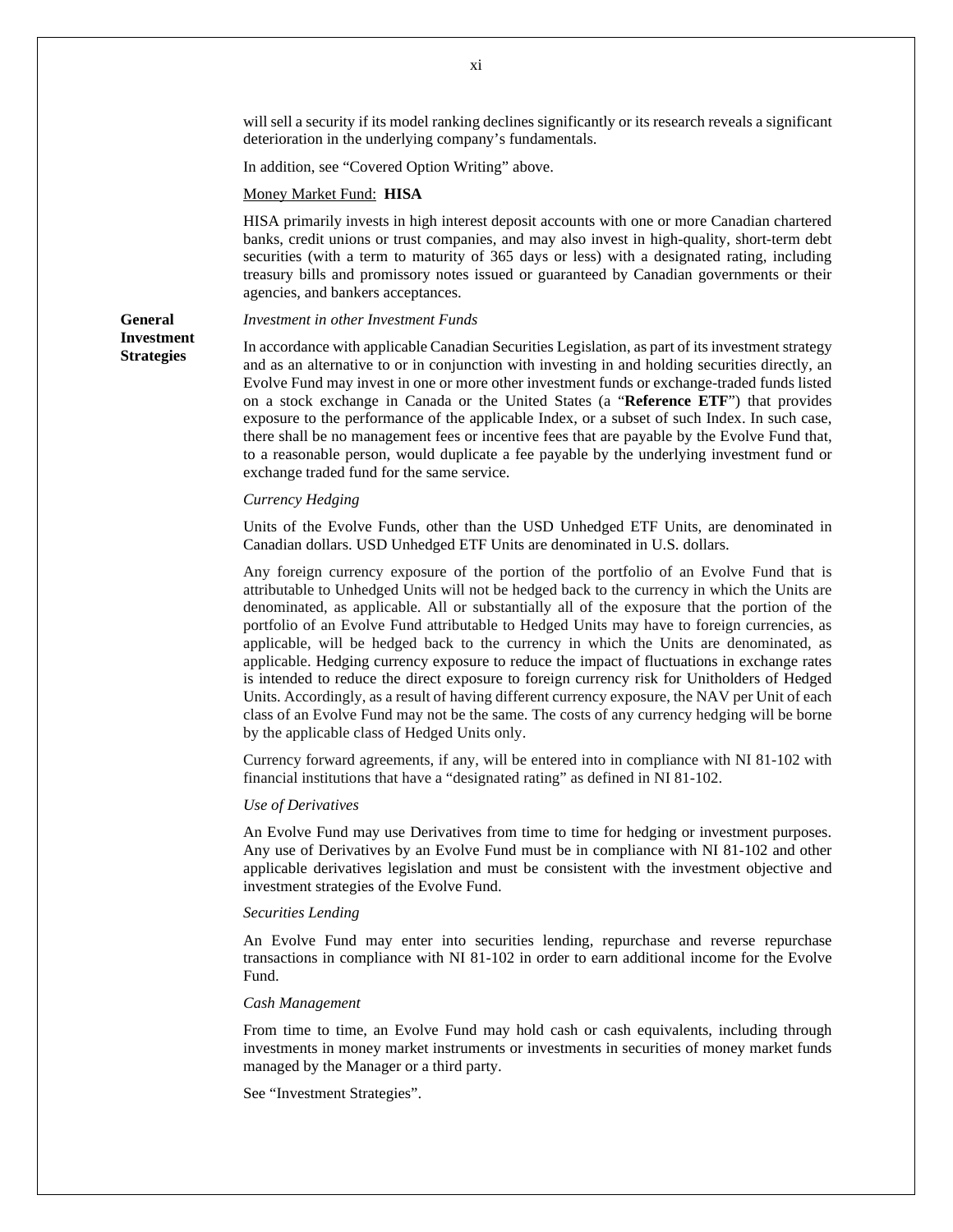| <b>Special</b><br><b>Considerations</b><br>for Purchasers:                                 | The provisions of the so-called "early warning" requirements set out in Canadian Securities<br>Legislation do not apply in connection with the acquisition of Units. In addition, the Evolve<br>Funds have obtained exemptive relief from the Securities Regulatory Authorities to permit<br>Unitholders to acquire more than 20% of the ETF Units through purchases on the applicable<br>Designated Stock Exchange without regard to the takeover bid requirements of applicable<br>Canadian Securities Legislation.                                                                                                                                                                                     |
|--------------------------------------------------------------------------------------------|-----------------------------------------------------------------------------------------------------------------------------------------------------------------------------------------------------------------------------------------------------------------------------------------------------------------------------------------------------------------------------------------------------------------------------------------------------------------------------------------------------------------------------------------------------------------------------------------------------------------------------------------------------------------------------------------------------------|
|                                                                                            | See "Attributes of the Securities – Description of the Securities Distributed".                                                                                                                                                                                                                                                                                                                                                                                                                                                                                                                                                                                                                           |
| <b>Risk Factors:</b>                                                                       | There are certain risk factors inherent in an investment in the Evolve Funds, see "Risk Factors".                                                                                                                                                                                                                                                                                                                                                                                                                                                                                                                                                                                                         |
| <b>Income Tax</b><br><b>Considerations:</b>                                                | A Unitholder who is resident in Canada will generally be required to include, in computing<br>income for a taxation year, the amount of income (including any net realized taxable capital<br>gains) that is paid or becomes payable to the Unitholder by an Evolve Fund in that year<br>(including such income that is paid in Units of the Evolve Fund or reinvested in additional Units<br>of the Evolve Fund).                                                                                                                                                                                                                                                                                        |
|                                                                                            | A Unitholder who disposes of a Unit of an Evolve Fund that is held as capital property,<br>including on a redemption or otherwise, will generally realize a capital gain (or capital loss) to<br>the extent that the proceeds of disposition (other than any amount payable by the Evolve Fund<br>to the Unitholder which represents capital gains allocated and designated to the redeeming<br>Unitholder), net of costs of disposition, exceed (or are less than) the adjusted cost base of that<br>Unit.                                                                                                                                                                                               |
|                                                                                            | Each investor should satisfy himself or herself as to the federal and provincial tax consequences<br>of an investment in Units by obtaining advice from his or her tax advisor.                                                                                                                                                                                                                                                                                                                                                                                                                                                                                                                           |
|                                                                                            | See "Income Tax Considerations".                                                                                                                                                                                                                                                                                                                                                                                                                                                                                                                                                                                                                                                                          |
| <b>Exchanges and</b><br><b>Redemptions of</b><br><b>ETF Units:</b>                         | In addition to the ability to sell ETF Units on the applicable Designated Stock Exchange,<br>Unitholders may also (i) redeem ETF Units for cash at a redemption price per ETF Unit equal<br>to 95% of the closing price of the ETF Units on the applicable Designated Stock Exchange on<br>the effective day of redemption, subject to a maximum redemption price per Unit equal to the<br>NAV per ETF Unit on the effective day of redemption, less any applicable administrative fee<br>determined by the Manager, in its sole discretion, from time to time, or (ii) exchange a PNU (or<br>an integral multiple thereof) for Baskets of Securities and cash or, in certain circumstances, for<br>cash. |
|                                                                                            | See "Exchange and Redemption of ETF Units – Redemption of ETF Units of an Evolve Fund<br>for Cash" and "Exchange and Redemption of ETF Units - Exchange of ETF Units of an Evolve<br>Fund at Net Asset Value per ETF Unit for Baskets of Securities and/or Cash" for further<br>information.                                                                                                                                                                                                                                                                                                                                                                                                              |
| Purchases,<br><b>Switches and</b><br><b>Redemptions of</b><br><b>Mutual Fund</b><br>Units: | Unitholders or their investment professional are responsible for determining which class of<br>Mutual Fund Units of the Evolve Fund is appropriate for purchase. All orders are based on the<br>next NAV calculated after the Manager's receipt of an order. Different classes or series may<br>have different minimum investment levels and may require investors to pay different fees.<br>There is no limit on the number of Mutual Fund Units an investor can buy.                                                                                                                                                                                                                                    |
|                                                                                            | <b>Class A Mutual Fund Units</b>                                                                                                                                                                                                                                                                                                                                                                                                                                                                                                                                                                                                                                                                          |
|                                                                                            | Class A Mutual Fund Units are available to all investors through authorized dealers.                                                                                                                                                                                                                                                                                                                                                                                                                                                                                                                                                                                                                      |
|                                                                                            | <b>Class F Mutual Fund Units</b>                                                                                                                                                                                                                                                                                                                                                                                                                                                                                                                                                                                                                                                                          |
|                                                                                            | Class F Mutual Fund Units are available to investors who have fee based accounts with their<br>dealer or to investors who have an account with a discount broker (provided the discount broker<br>offers Class F Mutual Fund Units on its platform). Class F Mutual Fund Units can only be<br>purchased through a registered dealer, including discount brokers, who have entered into an<br>agreement with the Manager and only with the Manager's prior approval. The Manager has<br>designed the Class F Mutual Fund Units to offer investors an alternative means of paying their<br>dealer for investment advice and other services. Instead of paying sales charges, investors                      |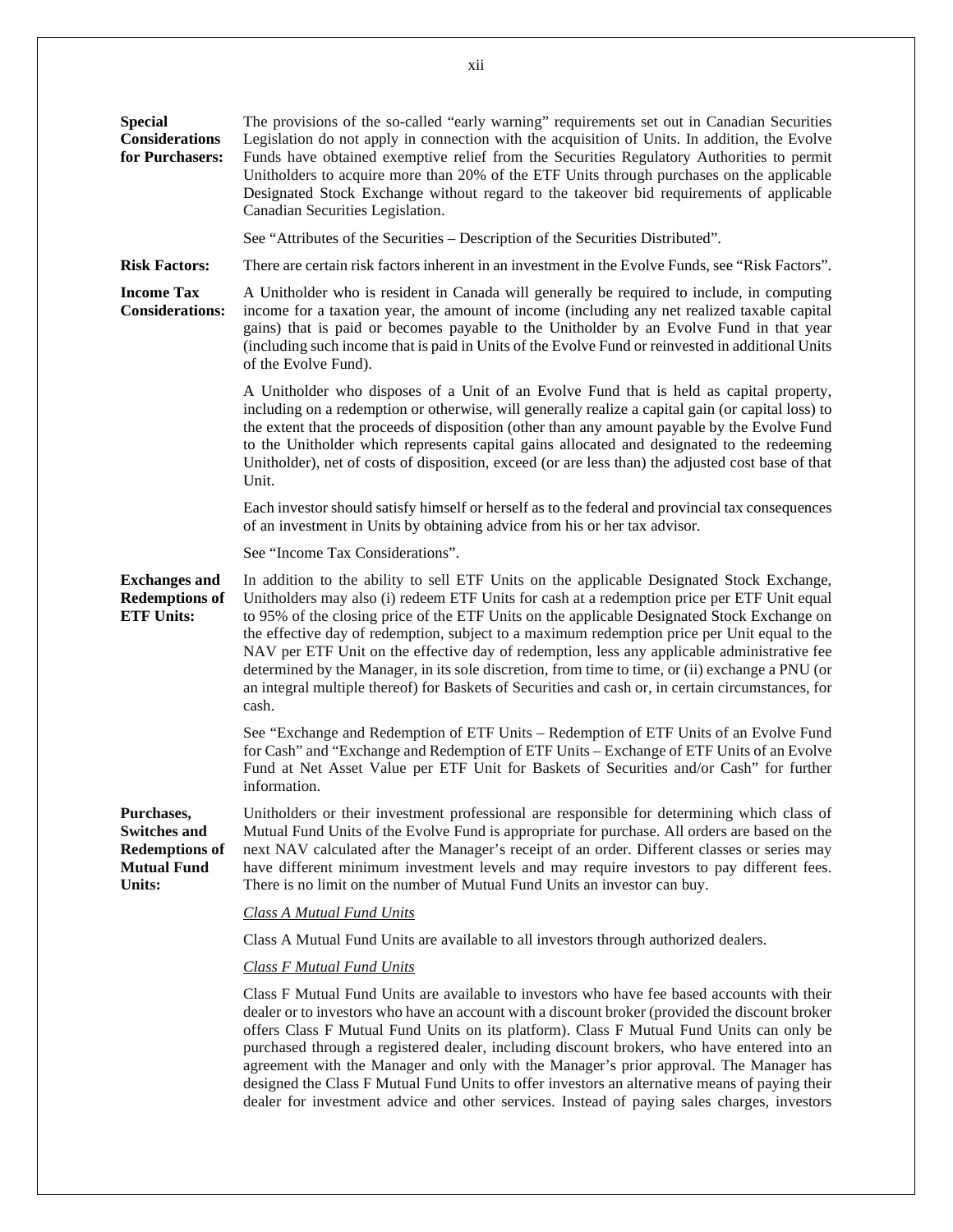buying Class F Mutual Fund Units pay fees to their dealer for investment advice and other services. The Manager does not pay any commissions to dealers in respect of the Class F Mutual Fund Units which allows it to charge a lower Management Fee (as defined herein). Discount brokers do not provide investment recommendation or advice to their clients.

If a Unitholder ceases to be eligible to hold Class F Mutual Fund Units, the Manager may switch a Unitholder's Class F Mutual Fund Units into Class A Mutual Fund Units of the same Evolve Fund after providing the Unitholder with 5 days' notice, unless the Unitholder notifies the Manager during the notice period and the Manager agrees that such Unitholder is once again eligible to hold Class F Mutual Fund Units. Unitholders may be charged a sales commission in connection with the switch by their dealer.

See "Purchases of Units – Purchases of Mutual Fund Units" and "Switches and Redemptions of Mutual Fund Units" for further information.

**Distributions:** Cash distributions of income, if any, on ETF Units will be payable periodically as set out in the table below, by each of the Evolve Funds:

| <b>Evolve Fund</b> | <b>Frequency of Distributions,</b><br>if any |
|--------------------|----------------------------------------------|
| <b>CYBR</b>        | Monthly                                      |
| <b>CARS</b>        | Monthly                                      |
| <b>CALL</b>        | Monthly                                      |
| <b>LIFE</b>        | Monthly                                      |
| <b>DIVS</b>        | Monthly                                      |
| <b>EARN</b>        | Monthly                                      |
| <b>HISA</b>        | Monthly                                      |
| <b>PREF</b>        | Monthly                                      |
| <b>LEAD</b>        | Monthly                                      |

Distributions payable on Mutual Fund Units, if any, will be payable periodically as set out above and will be automatically reinvested in additional Mutual Fund Units of the same class or series, as the case may be. Holders of Mutual Fund Units who wish to receive cash as of a particular dividend/distribution record date should speak with their broker, dealer or investment advisor for details.

The Evolve Funds will not have a fixed distribution amount. The amount and frequency of distributions, if any, will be based on the Manager's assessment of anticipated cash flow and anticipated expenses of the Evolve Funds from time to time. The date of any cash distribution of each Evolve Fund will be announced in advance by issuance of a press release. The Manager may, in its complete discretion, change the frequency of these distributions and any such change will be announced by issuance of a press release. Distributions on the U.S. dollar denominated Units will be paid in U.S. dollars.

Depending on the underlying investments of an Evolve Fund, distributions on Units may consist of ordinary income, including foreign source income and taxable dividends from taxable Canadian corporations, sourced from dividends, distributions or interest received by the Evolve Fund but may also include net realized capital gains, in any case, less the expenses of that Evolve Fund and may include returns of capital. To the extent that the expenses of an Evolve Fund exceed the income generated by such Evolve Fund in any applicable distribution period, it is not expected that a distribution for that period will be paid.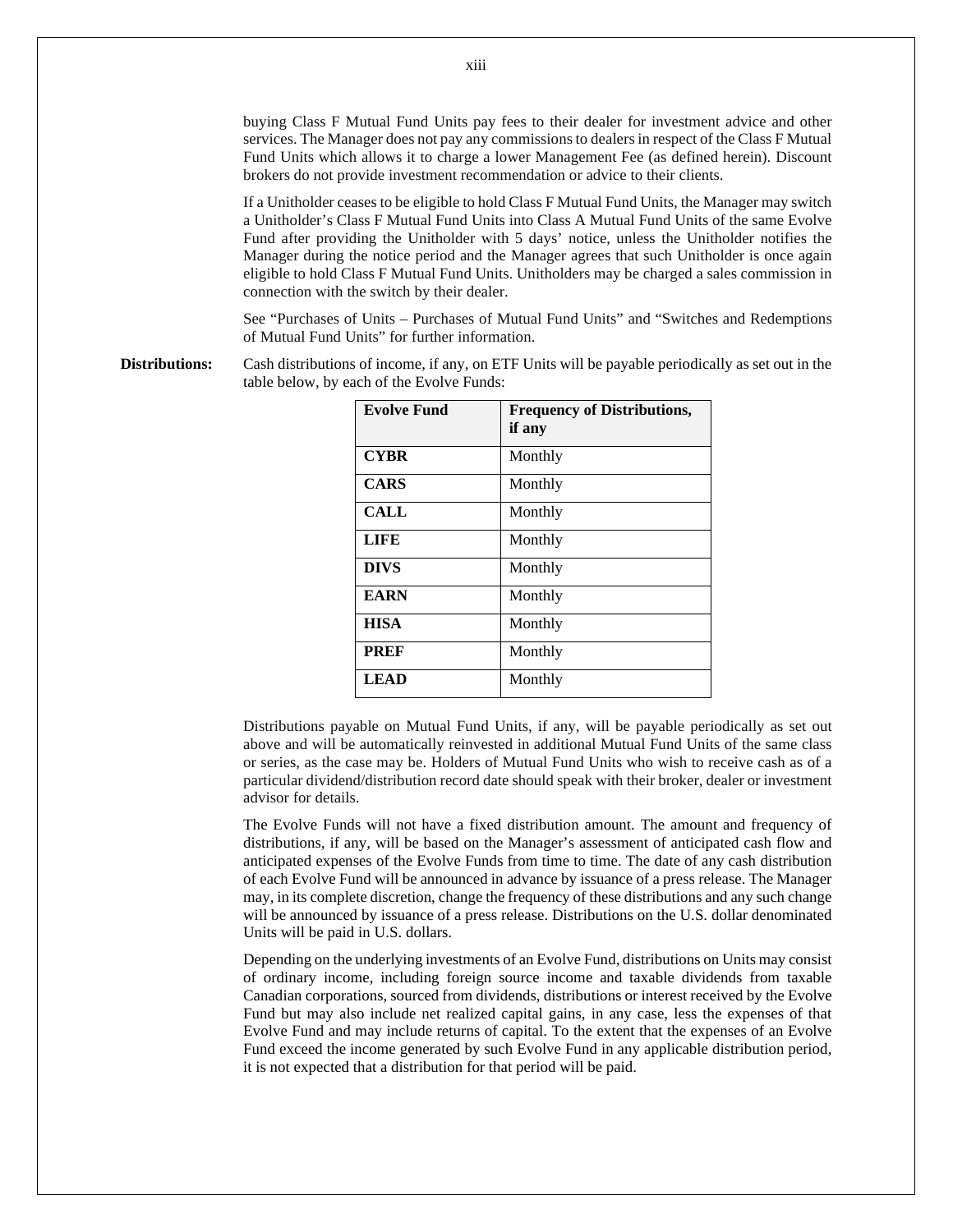|                                                          | In addition, an Evolve Fund may from time to time pay additional distributions on its Units,<br>including without restriction in connection with returns of capital.                                                                                                                                                                                                                                                                                                                                                                                                                                                                                                                                                                                                                                                                                                                                                                                                                                   |
|----------------------------------------------------------|--------------------------------------------------------------------------------------------------------------------------------------------------------------------------------------------------------------------------------------------------------------------------------------------------------------------------------------------------------------------------------------------------------------------------------------------------------------------------------------------------------------------------------------------------------------------------------------------------------------------------------------------------------------------------------------------------------------------------------------------------------------------------------------------------------------------------------------------------------------------------------------------------------------------------------------------------------------------------------------------------------|
|                                                          | The tax treatment to Unitholders of distributions is discussed under the heading "Income Tax<br>Considerations".                                                                                                                                                                                                                                                                                                                                                                                                                                                                                                                                                                                                                                                                                                                                                                                                                                                                                       |
|                                                          | See "Distribution Policy".                                                                                                                                                                                                                                                                                                                                                                                                                                                                                                                                                                                                                                                                                                                                                                                                                                                                                                                                                                             |
| <b>Distribution</b><br><b>Reinvestment</b>               | The Evolve Funds may provide Unitholders with the opportunity to reinvest cash distributions<br>in additional Units through participation in a distribution reinvestment plan.                                                                                                                                                                                                                                                                                                                                                                                                                                                                                                                                                                                                                                                                                                                                                                                                                         |
| Plan:                                                    | See "Distribution Policy - Optional Distribution Reinvestment Plan for ETF Units".                                                                                                                                                                                                                                                                                                                                                                                                                                                                                                                                                                                                                                                                                                                                                                                                                                                                                                                     |
| <b>Termination:</b>                                      | The Evolve Funds do not have a fixed termination date but may be terminated at the discretion<br>of the Manager in accordance with the terms of the Declaration of Trust. See "Termination of<br>the Evolve Funds".                                                                                                                                                                                                                                                                                                                                                                                                                                                                                                                                                                                                                                                                                                                                                                                    |
| <b>Eligibility for</b><br><b>Investment:</b>             | Provided that an Evolve Fund qualifies as a "mutual fund trust" within the meaning of the Tax<br>Act, Units of that Evolve Fund, if issued on the date hereof, would be on such date qualified<br>investments under the Tax Act for a trust governed by an RRSP, a RRIF, an RDSP, a DPSP, an<br>RESP or a TFSA ("Plans"). In addition, the ETF Units will be qualified investments for a trust<br>governed by a Plan provided such Units are listed on a "designated stock exchange" (which<br>includes the TSX and NEO) within the meaning of the Tax Act.                                                                                                                                                                                                                                                                                                                                                                                                                                            |
|                                                          | See "Income Tax Considerations - Taxation of Registered Plans".                                                                                                                                                                                                                                                                                                                                                                                                                                                                                                                                                                                                                                                                                                                                                                                                                                                                                                                                        |
| <b>Documents</b><br><b>Incorporated</b><br>by Reference: | Additional information about each Evolve Fund is or will be available in the most recently filed<br>annual financial statements, any interim financial statements filed after those annual financial<br>statements, the most recently filed annual management report of fund performance ("MRFP"),<br>any interim MRFP filed after the annual MRFP for each Evolve Fund, and the most recently<br>filed ETF Facts or Fund Facts (as applicable) for each Evolve Fund. These documents are<br>incorporated by reference into, and legally form an integral part of, this prospectus. These<br>documents are publicly available on the Manager's website at www.evolvefunds.com and may<br>be obtained upon request, at no cost, by calling (416)-214-4884 or toll-free at 1-844-370-4884,<br>by sending an email request to info@evolvefunds.com or by contacting a registered dealer.<br>These documents and other information about the Evolve Funds are also publicly available at<br>www.sedar.com. |

See "Documents Incorporated by Reference".

# *Organization and Management of the Evolve Funds*

| <b>Manager, Trustee and</b><br><b>Portfolio Manager:</b> | In its capacity as manager, EFG is responsible for the administration and operations of<br>the Evolve Funds. In its capacity as trustee, EFG holds title to the assets of each Evolve<br>Fund in trust for the Unitholders. In its capacity as portfolio manager, EFG is responsible<br>for the oversight and provision of investment advisory services to the Evolve Funds. |
|----------------------------------------------------------|------------------------------------------------------------------------------------------------------------------------------------------------------------------------------------------------------------------------------------------------------------------------------------------------------------------------------------------------------------------------------|
|                                                          | The principal office of the Evolve Funds and EFG is located at 40 King Street West,<br>Suite 3404, Toronto, ON M5H 3Y2.                                                                                                                                                                                                                                                      |
|                                                          | See "Organization and Management Details of the Evolve Funds – Manager" and<br>"Organization and Management Details of the Evolve Funds – Trustee".                                                                                                                                                                                                                          |
| <b>Sub-Advisors:</b>                                     | The Manager has retained Addenda Capital Inc. to provide sub-advisory services to<br>DIVS; and Allianz Global Investors U.S. LLC to provide sub-advisory services to<br>EARN.                                                                                                                                                                                                |
|                                                          | See "Organization and Management Details of the Evolve Funds – Sub-Advisors".                                                                                                                                                                                                                                                                                                |
| <b>Promoter:</b>                                         | EFG has taken the initiative of founding and organizing the Evolve Funds and is,<br>accordingly, the promoter of the Evolve Funds within the meaning of securities<br>legislation of certain provinces and territories of Canada.                                                                                                                                            |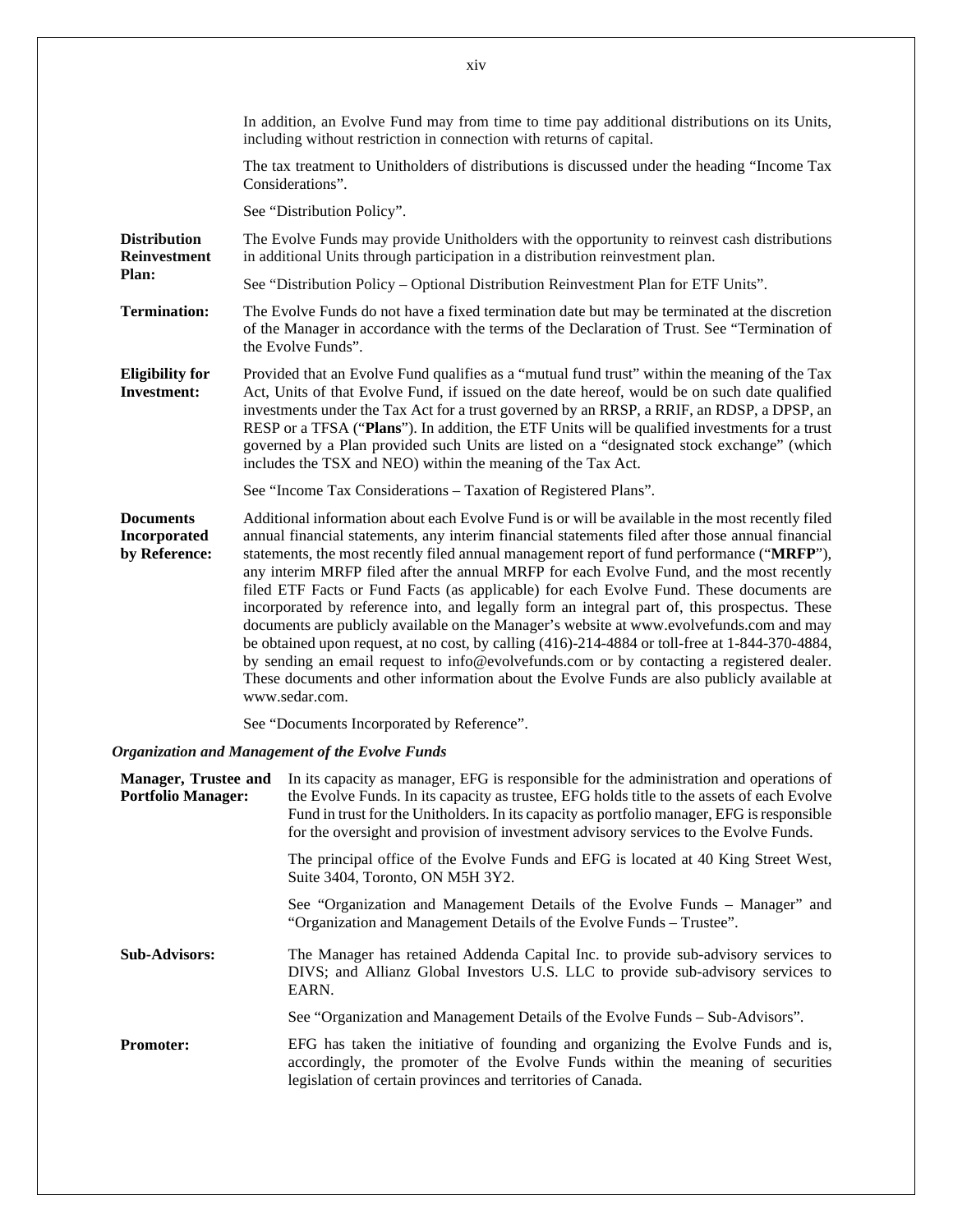|                                                | See "Organization and Management Details of the Evolve Funds - Promoter".                                                                                                                                                                                                                                                                                                                                                                                                                                                                                                           |
|------------------------------------------------|-------------------------------------------------------------------------------------------------------------------------------------------------------------------------------------------------------------------------------------------------------------------------------------------------------------------------------------------------------------------------------------------------------------------------------------------------------------------------------------------------------------------------------------------------------------------------------------|
| <b>Custodian:</b>                              | CIBC Mellon Trust Company, at its principal office in Toronto, Ontario, is the<br>Custodian of the assets of the Evolve Funds and holds those assets in safekeeping. The<br>Custodian is entitled to receive fees from the Manager as described under "Fees and<br>Expenses" and to be reimbursed for all expenses and liabilities that are properly incurred<br>by the Custodian in connection with the activities of the Evolve Funds.                                                                                                                                            |
|                                                | See "Organization and Management Details of the Evolve Funds - Custodian".                                                                                                                                                                                                                                                                                                                                                                                                                                                                                                          |
| <b>Fund Administrator:</b>                     | CIBC Mellon Global Securities Services Company, at its principal office in Toronto,<br>Ontario, is the Fund Administrator. The Fund Administrator is responsible for certain<br>aspects of the day-to-day administration of the Evolve Funds, including NAV<br>calculations, calculating net income and net realized capital gains of the Evolve Funds<br>and maintaining books and records with respect to each Evolve Fund.                                                                                                                                                       |
|                                                | See "Organization and Management Details of the Evolve Funds – Fund Administrator".                                                                                                                                                                                                                                                                                                                                                                                                                                                                                                 |
| <b>Registrar and</b><br><b>Transfer Agent:</b> | TSX Trust Company, at its principal office in Toronto, Ontario, is the registrar and<br>transfer agent for the Units of the Evolve Funds and maintains the register of registered<br>Unitholders. The register of the Evolve Funds is kept in Toronto, Ontario.                                                                                                                                                                                                                                                                                                                     |
|                                                | See "Organization and Management Details of the Evolve Funds – Registrar and<br>Transfer Agent".                                                                                                                                                                                                                                                                                                                                                                                                                                                                                    |
| <b>Lending Agent:</b>                          | The Bank of New York Mellon, at its principal office in Toronto, Ontario, may act as<br>the securities lending agent for the Evolve Funds pursuant to a securities lending<br>authorization agreement.                                                                                                                                                                                                                                                                                                                                                                              |
|                                                | See "Organization and Management Details of the Evolve Funds – Lending Agent".                                                                                                                                                                                                                                                                                                                                                                                                                                                                                                      |
| <b>Auditors:</b>                               | Ernst & Young LLP, at its principal offices in Toronto, Ontario, are the auditors of the<br>Evolve Funds. The auditors will audit each Evolve Fund's annual financial statements<br>and provide an opinion as to whether they present fairly the Evolve Fund's financial<br>position, financial performance and cash flows in accordance with International<br>Financial Reporting Standards. The auditors are independent with respect to the Evolve<br>Funds within the meaning of the Rules of the Professional Conduct of the Chartered<br>Professional Accountants of Ontario. |
|                                                | See "Organization and Management Details of the Evolve Funds – Auditors".                                                                                                                                                                                                                                                                                                                                                                                                                                                                                                           |

# *Summary of Fees and Expenses*

The following table lists the fees and expenses that an investor may have to pay if the investor invests in the Evolve Funds. An investor may have to pay some of these fees and expenses directly. The Evolve Funds may have to pay some of these fees and expenses, which will therefore reduce the value of an investment in the Evolve Funds. See "Fees and Expenses".

|  | Fees and Expenses Payable by the Evolve Funds |  |  |  |
|--|-----------------------------------------------|--|--|--|
|  |                                               |  |  |  |

| <b>Type of Fee</b>     | <b>Amount and Description</b>                                                         |
|------------------------|---------------------------------------------------------------------------------------|
| <b>Management Fee:</b> | Each Evolve Fund pays an annual management fee (the " <b>Management Fee</b> ") to the |
|                        | Manager for acting as trustee, manager and portfolio manager of the Evolve Fund equal |
|                        | to a percentage of the NAV of the Evolve Fund, calculated daily and payable monthly   |
|                        | in arrears, plus applicable taxes, as follows:                                        |

| <b>Evolve Funds</b> | <b>Class of Units</b>         | <b>Management Fee</b> |
|---------------------|-------------------------------|-----------------------|
| <b>CYBR</b>         | <b>Hedged ETF Units</b>       | 0.40%                 |
|                     | Unhedged ETF Units            | 0.40%                 |
|                     | <b>USD Unhedged ETF Units</b> | 0.40%                 |
|                     | Class A Mutual Fund Units     | 1.40%                 |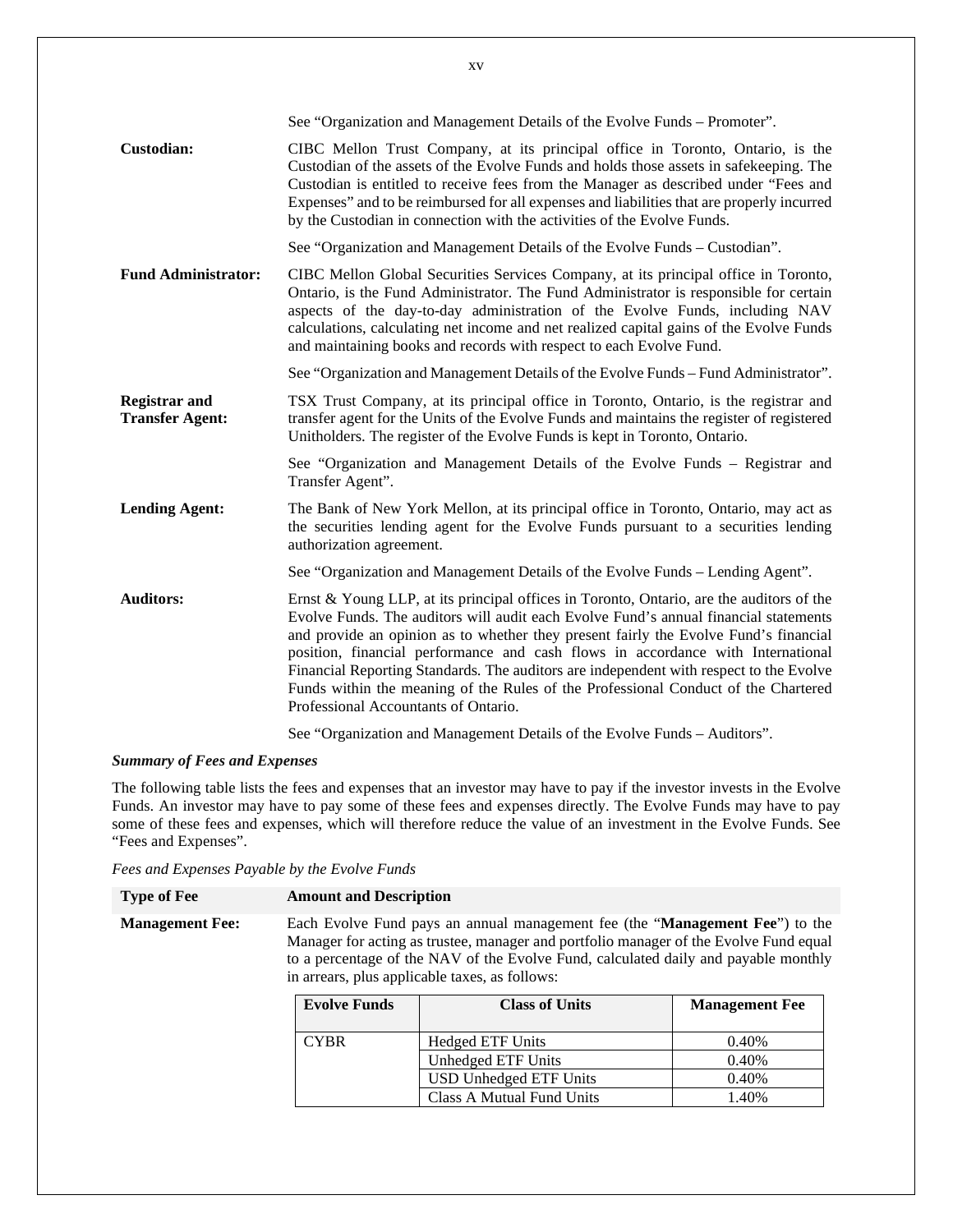|             | <b>Class F Mutual Fund Units</b>      | 0.40% |
|-------------|---------------------------------------|-------|
|             |                                       |       |
| CARS        | <b>Hedged ETF Units</b>               | 0.40% |
|             | Unhedged ETF Units                    | 0.40% |
|             | <b>USD Unhedged ETF Units</b>         | 0.40% |
|             | <b>Class A Mutual Fund Units</b>      | 1.40% |
|             | <b>Class F Mutual Fund Units</b>      | 0.40% |
|             |                                       |       |
| <b>CALL</b> | <b>Hedged ETF Units</b>               | 0.45% |
|             | <b>Unhedged ETF Units</b>             | 0.45% |
|             | <b>USD Unhedged ETF Units</b>         | 0.45% |
|             |                                       |       |
| <b>LIFE</b> | <b>Hedged ETF Units</b>               | 0.45% |
|             | Unhedged ETF Units                    | 0.45% |
|             | <b>USD Unhedged ETF Units</b>         | 0.45% |
|             |                                       |       |
| <b>DIVS</b> | Unhedged ETF Units                    | 0.65% |
|             | Unhedged Class A Mutual Fund<br>Units | 1.40% |
|             | Unhedged Class F Mutual Fund<br>Units | 0.65% |
|             |                                       |       |
| <b>EARN</b> | <b>Hedged ETF Units</b>               | 0.65% |
|             | Hedged Class A Mutual Fund Units      | 1.40% |
|             | Hedged Class F Mutual Fund Units      | 0.65% |
|             |                                       |       |
| <b>HISA</b> | <b>Unhedged ETF Units</b>             | 0.15% |
|             | Unhedged Class A Mutual Fund<br>Units | 0.40% |
|             | Unhedged Class F Mutual Fund<br>Units | 0.15% |
|             |                                       |       |
| <b>PREF</b> | Unhedged ETF Units                    | 0.45% |
|             |                                       |       |
|             |                                       |       |
| <b>LEAD</b> | <b>Hedged ETF Units</b>               | 0.75% |
|             | Unhedged ETF Units                    | 0.75% |

The Manager may, at its discretion, agree to charge a reduced Management Fee as compared to the Management Fee that it otherwise would be entitled to receive from the Evolve Fund, provided that the difference between the fee otherwise chargeable and the reduced fee is distributed periodically by the Evolve Fund to the applicable Unitholders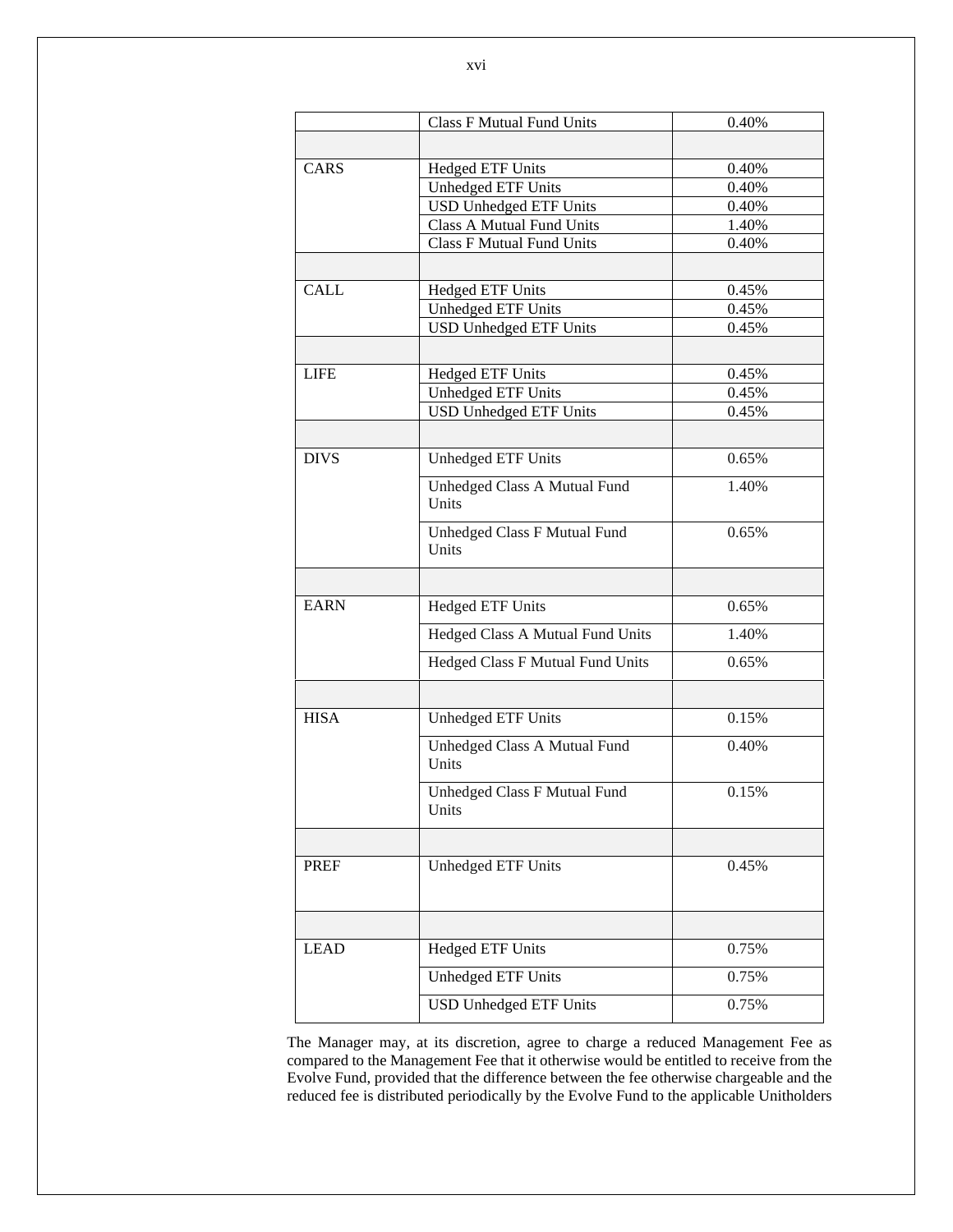as a management fee distribution (the "**Management Fee Distributions**"). Any reduction will depend on a number of factors, including the amount invested, the NAV of the Evolve Fund and the expected amount of account activity. Management Fee Distributions will be paid first out of net income of the Evolve Fund then out of capital gains of the Evolve Fund and thereafter out of capital. See "Fees and Expenses".

Other than Fund Costs (as defined below), in consideration for the payment by the Evolve Funds of a fixed administration fee (the "**Administration Fee**") to the Manager with respect to each class, and subject to compliance with NI 81-102, the Manager pays for the following operating expenses of each Evolve Fund ("**Operating Expenses**"), including but not limited to: mailing and printing expenses for periodic reports to Unitholders; fees payable to the Index Provider (if applicable), Registrar and Transfer Agent and Custodian; any reasonable out of pocket expenses incurred by the Manager or its agents in connection with their ongoing obligations to the Evolve Funds; IRC committee member fees and expenses in connection with the IRC; expenses related to compliance with NI 81-107; fees and expenses relating to voting of proxies by a third party; insurance coverage for the members of the IRC; fees payable to the auditors and legal advisors of the Evolve Funds; regulatory filing, stock exchange and licensing fees and CDS fees; Fundserv fees; banking and interest with respect to any borrowing (if applicable); website maintenance costs; costs and expenses of complying with all applicable laws, regulations and policies, including expenses and costs incurred in connection with the continuous public filing requirements such as permitted prospectus preparation and filing expenses; and legal, accounting and audit fees and fees and expenses of the Trustee, Custodian and Manager which are incurred in respect of matters not in the normal course of the Evolve Funds' activities. The Administration Fee paid to the Manager by an Evolve Fund in respect of a class may, in any particular period, be less than or exceed the Operating Expenses that the Manager incurs for that class. The Manager is not obligated to pay any other expense, cost or fee, including those arising from new government or regulatory requirements relating to the foregoing expenses, costs and fees.

The Administration Fee is equal to 0.15% of the NAV of each Evolve Fund, calculated and paid in the same manner as the Management Fees for the Evolve Fund.

**ETF Costs (all Evolve Funds other than HISA):**  The fund costs ("**Fund Costs**") which are payable by the Evolve Funds include any taxes payable by the Evolve Funds to which the Evolve Funds may be subject, including income taxes, sales taxes (including GST/HST) and/or withholding taxes; expenditures incurred upon termination of the Evolve Funds; extraordinary expenses that the Evolve Funds may incur and all amounts paid on account of any indebtedness (if applicable); any expenses of insurance and costs of all suits or legal proceedings in connection with the Evolve Funds or the assets of the Evolve Funds or to protect the Unitholders, the Trustee, the Manager, any of the Sub-Advisors and the directors, officers, employees or agents of any of them; any expenses of indemnification of the Trustee, the Unitholders, the Manager, any of the Sub-Advisors and the directors, officers, employees or agents of any of them to the extent permitted under the Declaration of Trust; and expenses relating to the preparation, printing and mailing of information to Unitholders in connection with meetings of Unitholders. The Evolve Funds are also responsible for all commissions and other costs of portfolio transactions and any extraordinary expenses of the Evolve Funds which may be incurred from time to time.

> Each class of an Evolve Fund is responsible for its proportionate share of common Fund Costs of an Evolve Fund, in addition to the expenses it incurs alone (including, in the case of Hedged Units, the costs relating to currency hedging).

**Certain Operating Expenses (HISA):**  The Manager pays for the operating expenses of HISA ("**HISA Operating Expenses**"), including but not limited to: mailing and printing expenses for periodic reports to Unitholders; fees payable to the Registrar and Transfer Agent and Custodian; any

xvii

**Certain Operating Expenses (all Evolve Funds other than HISA):**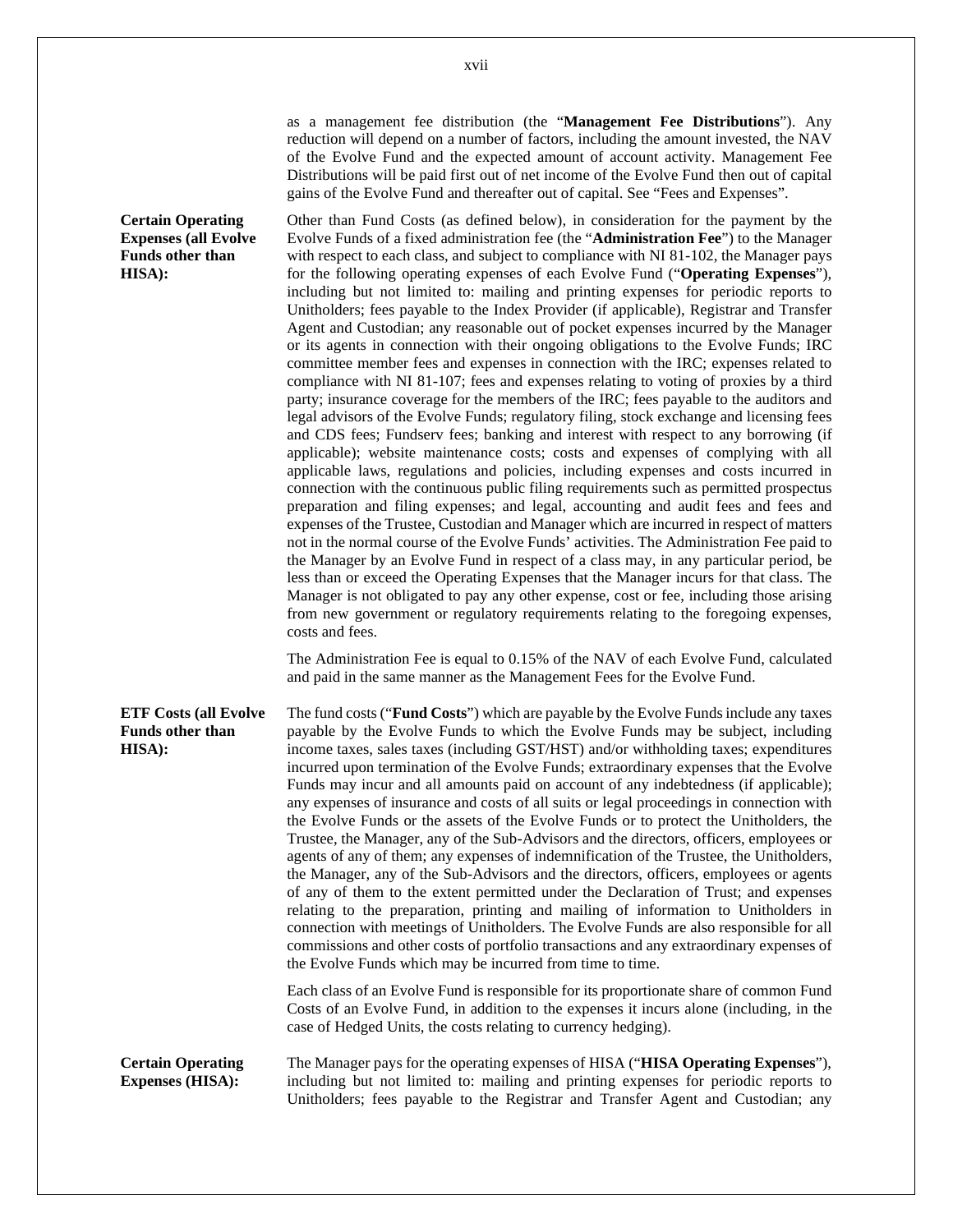| reasonable out of pocket expenses incurred by the Manager or its agents in connection     |
|-------------------------------------------------------------------------------------------|
| with their ongoing obligations to HISA; IRC committee member fees and expenses in         |
| connection with the IRC; expenses related to compliance with NI 81-107; fees and          |
| expenses relating to voting of proxies by a third party; insurance coverage for the       |
| members of the IRC; fees payable to the auditors and legal advisors of HISA; regulatory   |
| filing, stock exchange and licensing fees and CDS fees; Fundserv fees; banking and        |
| interest with respect to any borrowing (if applicable); website maintenance costs; costs  |
| and expenses of complying with all applicable laws, regulations and policies, including   |
| expenses and costs incurred in connection with the continuous public filing requirements  |
| such as permitted prospectus preparation and filing expenses; and legal, accounting and   |
| audit fees and fees and expenses of the Trustee, Custodian and Manager which are          |
| incurred in respect of matters not in the normal course of HISA's activities. The Manager |
| is not obligated to pay any other expense, cost or fee, including those arising from new  |
| government or regulatory requirements relating to the foregoing expenses, costs and       |
| fees.                                                                                     |

Subject to compliance with NI 81-102, the fund expenses which are payable by HISA include any taxes payable by HISA to which HISA may be subject, including income taxes, sales taxes (including GST/HST) and/or withholding taxes; expenditures incurred upon termination of HISA; extraordinary expenses that HISA may incur and all amounts paid on account of any indebtedness (if applicable); any expenses of insurance and costs of all suits or legal proceedings in connection with the Evolve Fund or the assets of HISA or to protect the Unitholders, the Trustee, the Manager, and the directors, officers, employees or agents of any of them; any expenses of indemnification of the Trustee, the Unitholders, the Manager and the directors, officers, employees or agents of any of them to the extent permitted under the Declaration of Trust; and expenses relating to the preparation, printing and mailing of information to Unitholders in connection with meetings of Unitholders. HISA is also responsible for all commissions and other costs of portfolio transactions and any extraordinary expenses of HISA which may be incurred from time to time.

#### **Investments in Other Investment Funds:**  In the event an Evolve Fund invests in one or more other investment funds listed on a stock exchange in Canada or the United States, there shall be no management fees or incentive fees that are payable by the Evolve Fund that, to a reasonable person, would duplicate a fee payable by the underlying investment fund for the same service.

*Fees and Expenses Payable Directly by Unitholders* 

| <b>Type of Fee</b>                                        | <b>Amount and Description</b>                                                                                                                                                                                                                                                                                                                                                                                                                                                                                                            |
|-----------------------------------------------------------|------------------------------------------------------------------------------------------------------------------------------------------------------------------------------------------------------------------------------------------------------------------------------------------------------------------------------------------------------------------------------------------------------------------------------------------------------------------------------------------------------------------------------------------|
| <b>Class A Mutual Fund</b><br><b>Units Sales Charges:</b> | An investor's dealer, investment advisor or financial advisor may charge a sales charge<br>of up to 5% of the purchase price of the Class A Mutual Fund Units at the time of<br>purchase. The Manager deducts the sales charge from the amount invested and pays it<br>on behalf of the Unitholder to the applicable dealer, investment advisor or financial<br>advisor dealer as a commission.                                                                                                                                          |
| <b>Short-term Trading</b><br><b>Fees:</b>                 | At the present time, the Manager is of the view that it is not necessary to impose any<br>short-term trading restrictions on the ETF Units.                                                                                                                                                                                                                                                                                                                                                                                              |
|                                                           | If a Unitholder redeems Mutual Fund Units within 30 days of purchasing such Mutual<br>Fund Units, the Manager may charge a short-term trading fee on behalf of an Evolve<br>Fund of up to 2% of the value of such Mutual Fund Units in circumstances where the<br>Manager determines that the trading activity represents market timing or excessive<br>short-term trading. No short-term trading fees are charged on redemptions that may<br>occur when a Unitholder fails to meet the minimum investment amount for an Evolve<br>Fund. |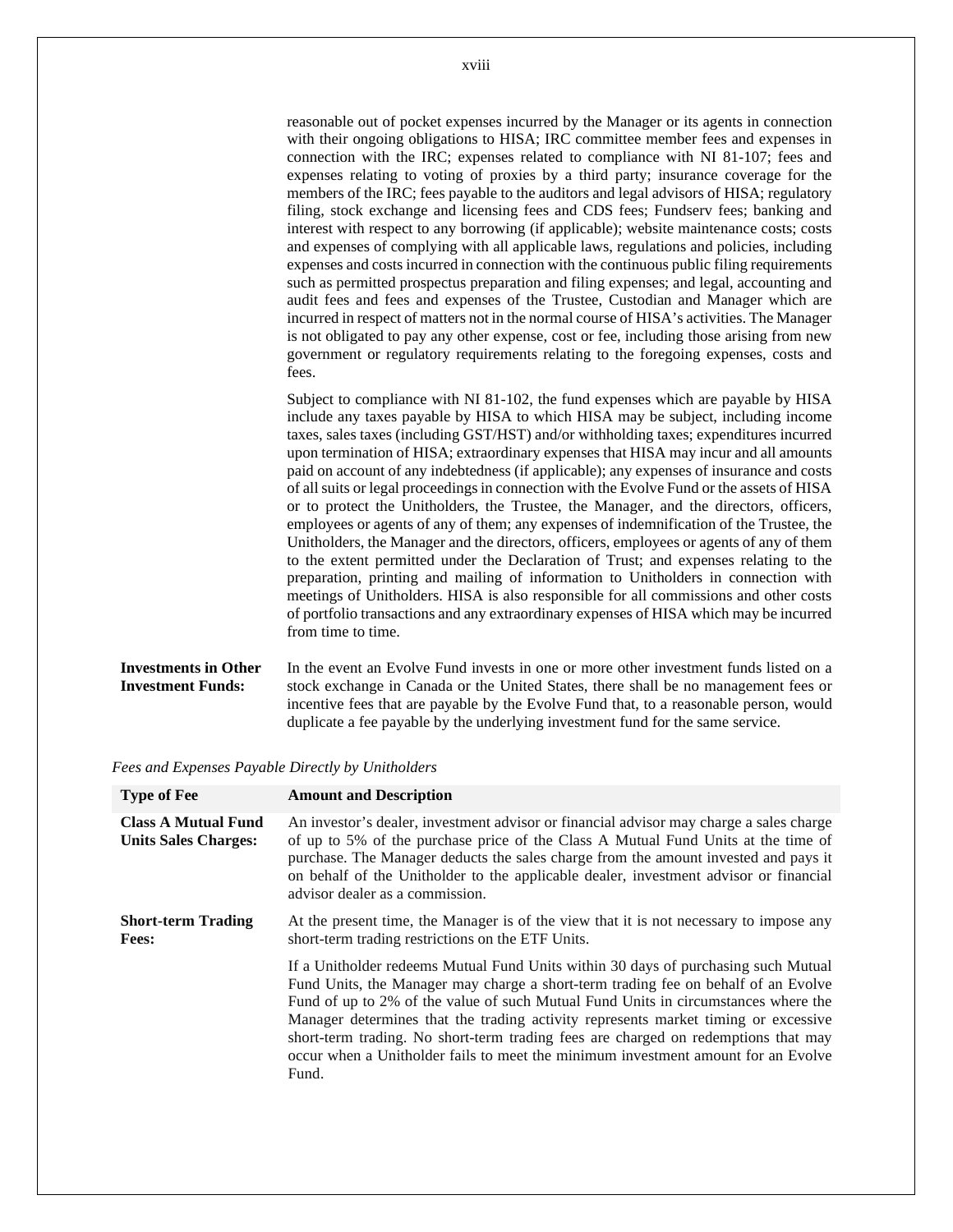See "Fees and Expenses – Fees and Expenses Payable Directly by the Unitholders – Short-term Trading Fees".

**Other ETF Unit Charges:**  An amount as may be agreed to between the Manager and the Designated Broker or a Dealer may be charged to offset certain transaction costs associated with an issue, exchange or redemption of ETF Units. This charge does not apply to Unitholders who buy and sell their ETF Units through the facilities of the applicable Designated Stock Exchange.

> See "Fees and Expenses – Fees and Expenses Payable Directly by the Unitholders – Other ETF Unit Charges" and "Exchange and Redemption of Units – Other ETF Unit Charges".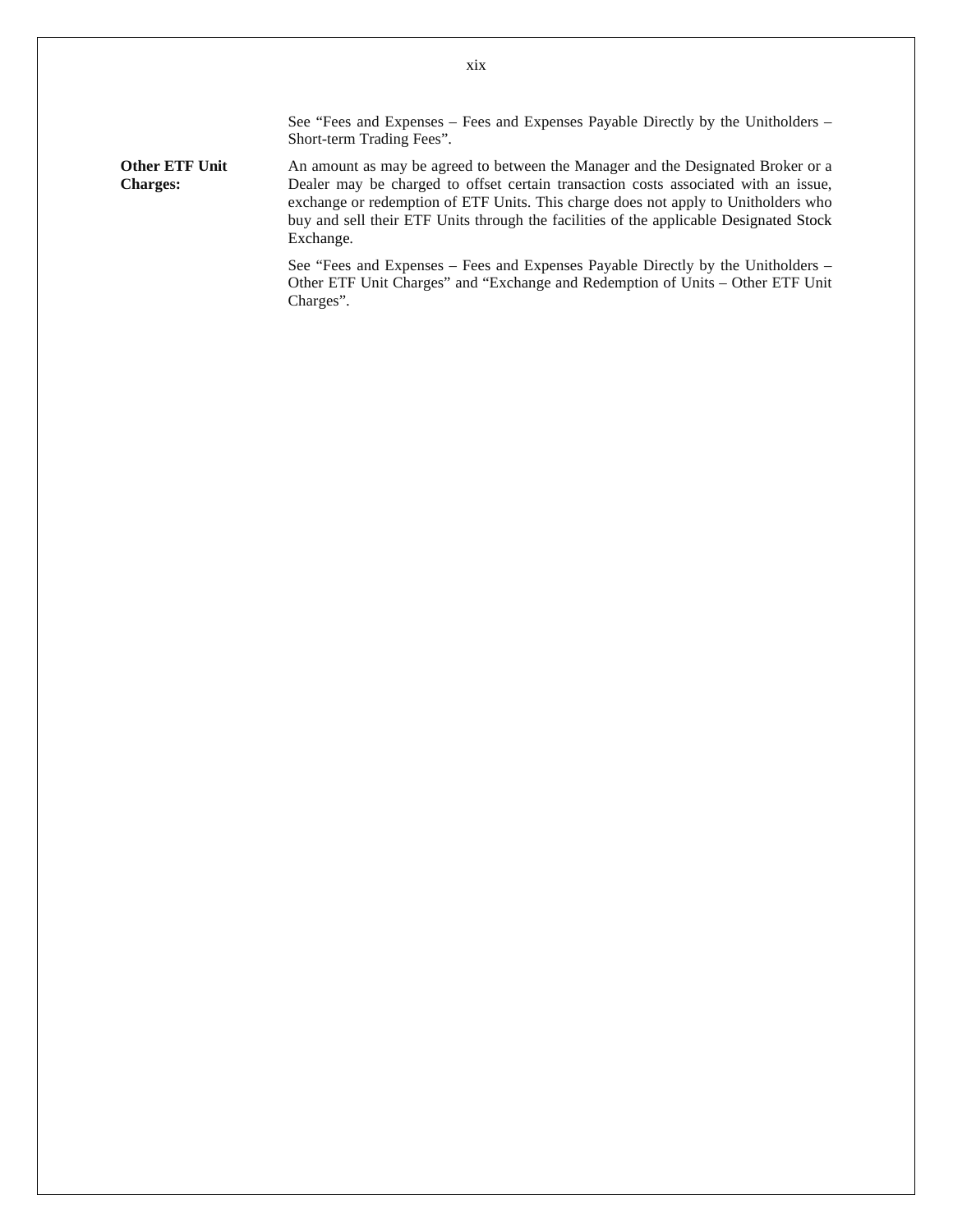# **OVERVIEW OF THE LEGAL STRUCTURE OF THE EVOLVE FUNDS**

The Evolve Funds are mutual funds established under the laws of the province of Ontario, pursuant to the terms of the Declaration of Trust. Each Evolve Fund is a mutual fund under Canadian Securities Legislation.

EFG is the promoter, trustee, manager and portfolio manager of the Evolve Funds, and in its capacity as manager, is responsible for the administration of the Evolve Funds. The principal office of the Evolve Funds and EFG is located at 40 King Street West, Suite 3404, Toronto, ON M5H 3Y2.

The ETF Units are currently listed and trading on the applicable Designated Stock Exchange and investors can buy or sell such ETF Units on such Designated Stock Exchange through registered brokers and dealers in the province or territory where the investor resides.

### **INVESTMENT OBJECTIVES**

#### *Evolve Cyber Security Index Fund*

CYBR seeks to replicate, to the extent reasonably possible and before fees and expenses, the performance of the Solactive Global Cyber Security Index Canadian Dollar Hedged, or any successor thereto. CYBR invests primarily in equity securities of companies located domestically or internationally that are involved in the cyber security industry through hardware and software development.

#### *Evolve Automobile Innovation Index Fund*

CARS seeks to replicate, to the extent reasonably possible and before fees and expenses, the performance of the Solactive Future Cars Index Canadian Dollar Hedged, or any successor thereto. CARS invests primarily in equity securities of companies that are directly or indirectly involved in developing electric drivetrains, autonomous driving or network connected services for automobiles.

#### *Evolve US Banks Enhanced Yield Fund*

CALL seeks to replicate, to the extent reasonably possible before fees and expenses, the performance of the Solactive Equal Weight US Bank Index Canadian Dollar Hedged, or any successor thereto, while mitigating downside risk. CALL invests primarily in the equity constituents of the Solactive Equal Weight US Bank Index Canadian Dollar Hedged, or any successor thereto, while writing covered call options on up to 33% of the portfolio securities, at the discretion of the Manager. The level of covered call option writing may vary based on market volatility and other factors.

#### *Evolve Global Healthcare Enhanced Yield Fund*

LIFE seeks to replicate, to the extent reasonably possible before fees and expenses, the performance of the Solactive Global Healthcare 20 Index Canadian Dollar Hedged, or any successor thereto, while mitigating downside risk. LIFE invests primarily in the equity constituents of the Solactive Global Healthcare 20 Index Canadian Dollar Hedged, or any successor thereto, while writing covered call options on up to 33% of the portfolio securities, at the discretion of the Manager. The level of covered call option writing may vary based on market volatility and other factors.

#### *Evolve Active Canadian Preferred Share Fund*

DIVS seeks to provide holders of Units with stable income and long-term capital appreciation by investing primarily in a diversified mix of preferred shares of Canadian issuers, in addition to U.S. and international issuers.

#### *Evolve Active Global Fixed Income Fund*

EARN seeks to generate positive returns throughout the interest rate and economic cycles, firstly by allocating to different credit asset classes, and also through bottom-up individual security selection. EARN seeks to provide long term returns in excess of the 3 month U.S. dollar London Interbank Offered Rate by investing primarily in global debt securities of corporate issuers.

#### *High Interest Savings Account Fund*

HISA seeks to maximize monthly income while preserving capital and liquidity by investing primarily in high interest deposit accounts.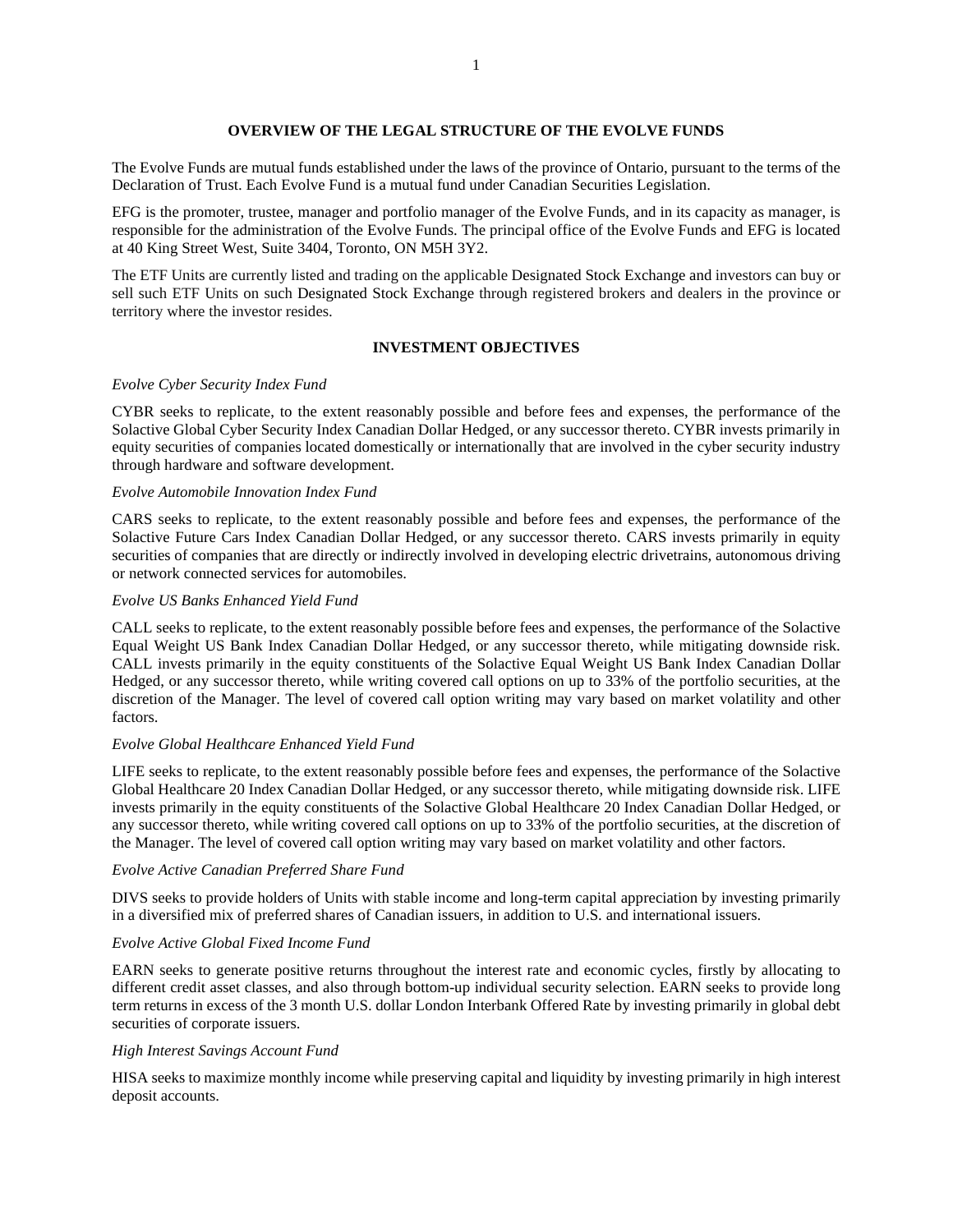# *Evolve Dividend Stability Preferred Share Index ETF*

PREF seeks to replicate, to the extent reasonably possible and before fees and expenses, the performance of the Solactive Dividend Stability Canada Preferred Share Index, or any successor thereto. PREF invests primarily in preferred equity securities of companies listed in Canada.

# *Evolve Future Leadership Fund*

LEAD seeks to provide holders of Units with long-term capital appreciation by investing primarily in a diversified mix of equity securities of companies located domestically or internationally that the Manager has determined are leaders in sectors that stand to benefit from medium and long term economic trends. The Manager will use a selection process that combines quantitative techniques, fundamental analysis and risk management. The Manager will also write covered call options on up to 33% of the portfolio securities, at its discretion. The level of covered call option writing may vary based on market volatility and other factors.

The investment objectives of each Evolve Fund may not be changed except with the approval of its Unitholders. See "Unitholder Matters" for additional descriptions of the process for calling a meeting of Unitholders and the requirements of Unitholder approval.

| <b>Evolve Fund</b> | <b>Index</b>                                                                        | <b>Description of the Index</b>                                                                                                                                                                                                                                                                                                                                                                                                                                                                                                                                               |  |
|--------------------|-------------------------------------------------------------------------------------|-------------------------------------------------------------------------------------------------------------------------------------------------------------------------------------------------------------------------------------------------------------------------------------------------------------------------------------------------------------------------------------------------------------------------------------------------------------------------------------------------------------------------------------------------------------------------------|--|
| <b>CYBR</b>        | Solactive Global<br><b>Cyber Security</b><br><b>Index Canadian</b><br>Dollar Hedged | The Solactive Global Cyber Security Index Canadian Dollar Hedged<br>measures the performance of equity securities (including ADRs or GDRs)<br>of companies that are located in developed markets, and hedges foreign<br>currency exposure back to Canadian Dollars.                                                                                                                                                                                                                                                                                                           |  |
|                    |                                                                                     | The initial composition of the Index as well as any ongoing adjustments<br>upon rebalancing are based on certain criteria, including:                                                                                                                                                                                                                                                                                                                                                                                                                                         |  |
|                    |                                                                                     | Constituent Issuers must be classified under any of the<br>(i)<br>following FactSet Revere Business Industry Classification<br>System sub-industries: Carrier Edge Network Management<br><b>Equipment, Customer Premises Network Security</b><br>Equipment, Colocation and Data Center Services,<br>Government IT Services, Network Security Access Policy<br>Software and Network Security Software;<br>Constituent Issuers must have a minimum market<br>(ii)<br>capitalization of CAD \$100 million; and<br>(iii)<br>Constituent Issuers must have a minimum average daily |  |
|                    |                                                                                     | value traded of CAD \$2 million over the preceding 3<br>months.                                                                                                                                                                                                                                                                                                                                                                                                                                                                                                               |  |
|                    |                                                                                     | Exposure to each Constituent Issuer is capped at 7.5% as of each<br>Adjustment Day, and any excess weighting shall be redistributed among<br>all other Constituent Issuers until no Constituent Issuer has a weighting<br>greater than 7.5%.                                                                                                                                                                                                                                                                                                                                  |  |
|                    |                                                                                     | The composition of the Index is ordinarily reviewed quarterly in January,<br>April, July and October of each year and is adjusted on the Adjustment<br>Day. The Index is published in Canadian dollars.                                                                                                                                                                                                                                                                                                                                                                       |  |
| CARS               | <b>Solactive Future</b><br>Cars Index<br>Canadian Dollar<br>Hedged                  | The Solactive Future Cars Index Canadian Dollar Hedged measures the<br>performance of equity securities (including ADRs or GDRs) of<br>companies working towards developing electric drivetrains, autonomous<br>driving or network connected services for automobiles, whether directly<br>through the development of the vehicles themselves or as part of the                                                                                                                                                                                                               |  |

# **DESCRIPTION OF THE INDEXES**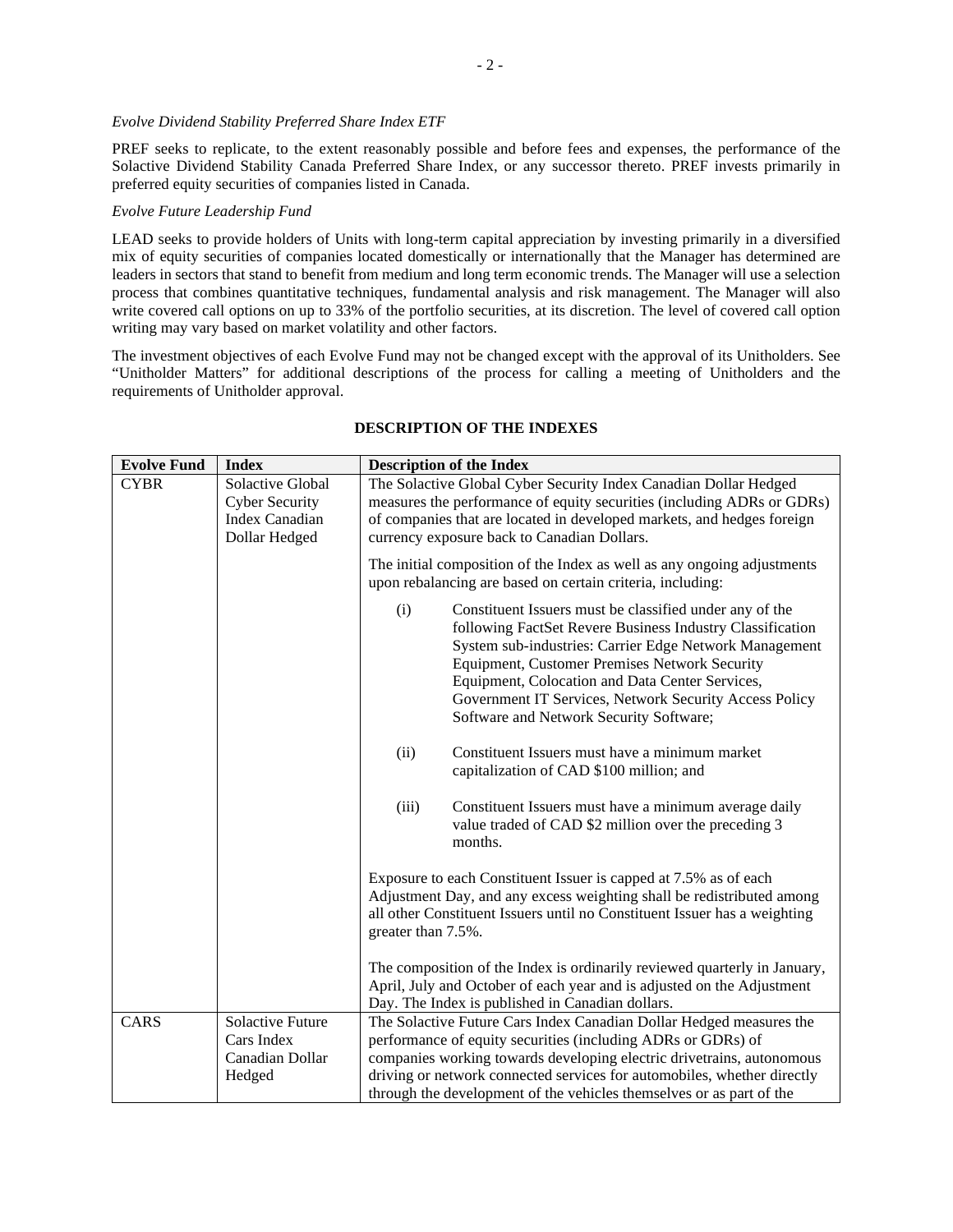|             |                                                                             |          | ecosystem supporting these initiatives, and hedges foreign currency<br>exposure back to Canadian Dollars.                                                                                                                                                                                                                                                                                                           |
|-------------|-----------------------------------------------------------------------------|----------|---------------------------------------------------------------------------------------------------------------------------------------------------------------------------------------------------------------------------------------------------------------------------------------------------------------------------------------------------------------------------------------------------------------------|
|             |                                                                             |          | The initial composition of the Index as well as any ongoing adjustments<br>upon rebalancing are based on certain criteria, including:                                                                                                                                                                                                                                                                               |
|             |                                                                             | (i)      | Constituent Issuers must be classified under any of the<br>following FactSet Revere Business Industry Classification<br>System sub-industries: Car Manufacturers, Auto Interior<br>Comfort/Safety/Electronics Products, Fuel Cell Equipment<br>and Technology Providers, Heavy-Duty and High-End<br>Batteries Manufacturing, Video Multimedia<br>Semiconductors, General Analog and Mixed Signal<br>Semiconductors; |
|             |                                                                             | (ii)     | Constituent Issuers must be traded on a stock exchange<br>located primarily in developed markets; and                                                                                                                                                                                                                                                                                                               |
|             |                                                                             | (iii)    | Constituent Issuers must have a minimum market<br>capitalization of at least CAD \$500 million; and                                                                                                                                                                                                                                                                                                                 |
|             |                                                                             | (iv)     | Constituent Issuers must have a minimum average daily<br>value traded of CAD \$5 million over the preceding 3<br>months; and                                                                                                                                                                                                                                                                                        |
|             |                                                                             | (v)      | The remaining Constituent Issuers are weighted equally.                                                                                                                                                                                                                                                                                                                                                             |
|             |                                                                             | dollars. | The composition of the Index is ordinarily reviewed quarterly in January,<br>April, July and October of each year. Each Index Component is equally<br>weighted on each Adjustment Day. The Index is published in Canadian                                                                                                                                                                                           |
| <b>CALL</b> | Solactive Equal<br>Weight US Bank<br><b>Index Canadian</b><br>Dollar Hedged | Dollars. | The Solactive Equal Weight US Bank Index Canadian Dollar Hedged<br>measures the performance of the largest United States banks on an equal-<br>weighted basis, and hedges foreign currency exposure back to Canadian                                                                                                                                                                                                |
|             |                                                                             |          | The initial composition of the Index as well as any ongoing adjustments<br>upon rebalancing are based on certain criteria, including:                                                                                                                                                                                                                                                                               |
|             |                                                                             | (i)      | Constituent Issuers must be classified under any of the<br>following FactSet Revere Business Industry Classification<br>System sub-industries: Finance, US Banks, US Commercial<br>Banks, US Commercial Savings Institutions;                                                                                                                                                                                       |
|             |                                                                             | (ii)     | Newly added Constituent Issuers must have a minimum<br>market capitalization of at least USD\$10 billion and current<br>Constituent Issuers must have a minimum market<br>capitalization of at least USD\$7.5 billion; and                                                                                                                                                                                          |
|             |                                                                             | (iii)    | Constituent Issuers must have a minimum average daily<br>value traded of USD\$10 million over the preceding 3<br>months.                                                                                                                                                                                                                                                                                            |
|             |                                                                             |          | The composition of the Index is ordinarily reviewed two times a year on<br>the second Friday in March and September and is adjusted on the<br>Adjustment Day. Each Index Component is equally weighted on each<br>Adjustment Day. The Index is published in Canadian dollars.                                                                                                                                       |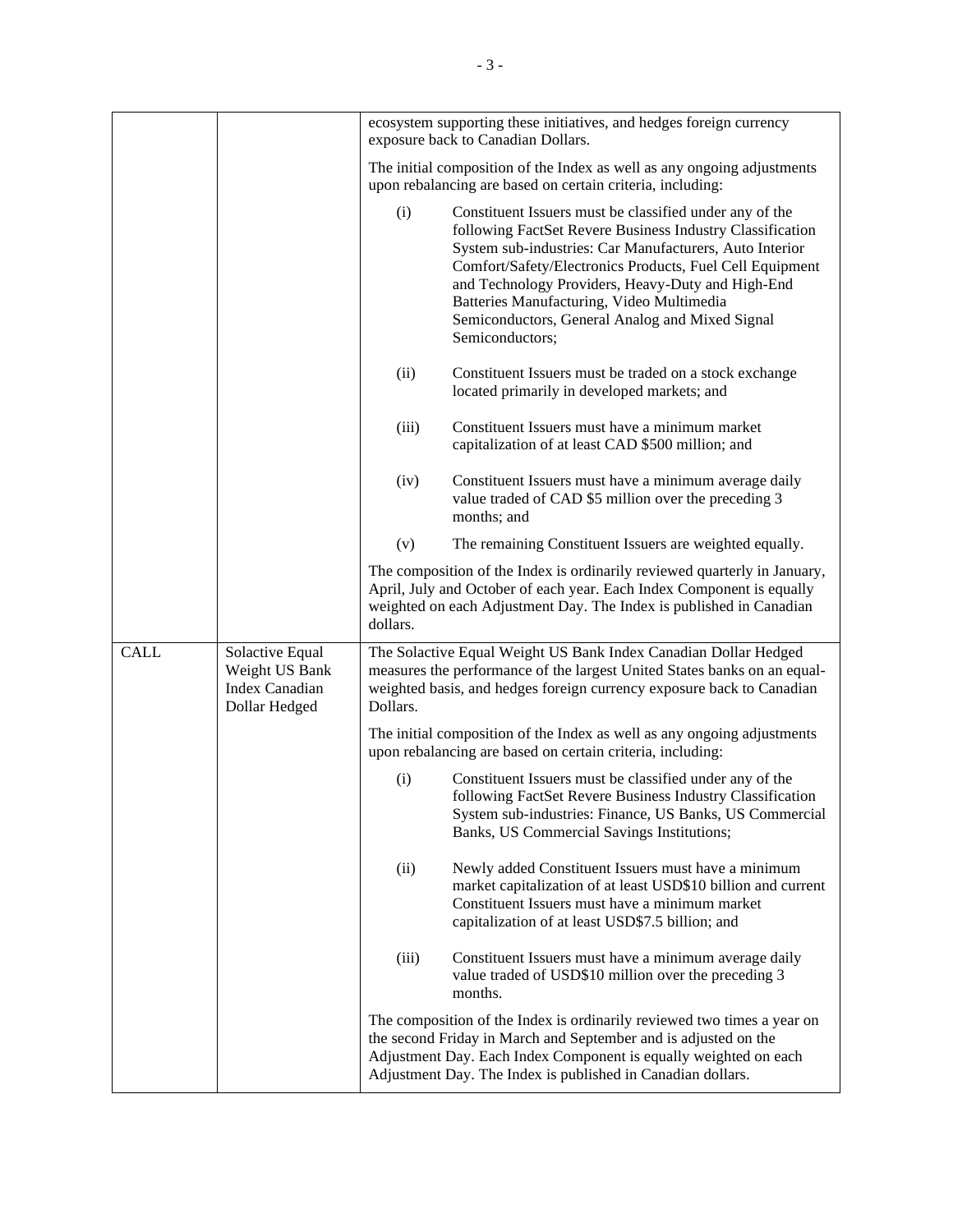| <b>LIFE</b> | Solactive Global<br>Healthcare 20 Index<br>Canadian Dollar<br>Hedged | The Solactive Global Healthcare 20 Index Canadian Dollar Hedged<br>measures the performance of equity securities of the largest global<br>healthcare companies on an equally-weighted basis, and hedges foreign<br>currency exposure back to Canadian Dollars.                                                                                                                                                                                                                                                                                    |  |  |
|-------------|----------------------------------------------------------------------|---------------------------------------------------------------------------------------------------------------------------------------------------------------------------------------------------------------------------------------------------------------------------------------------------------------------------------------------------------------------------------------------------------------------------------------------------------------------------------------------------------------------------------------------------|--|--|
|             |                                                                      | The initial composition of the Index as well as any ongoing adjustments<br>upon rebalancing are based on certain criteria, including:                                                                                                                                                                                                                                                                                                                                                                                                             |  |  |
|             |                                                                      | (i)<br>Only the top 20 Constituent Issuers with the largest market<br>capitalization that have been classified under the following<br>FactSet Sector: Health Technology; and                                                                                                                                                                                                                                                                                                                                                                      |  |  |
|             |                                                                      | (ii)<br>Constituent Issuers must be traded on a regulated stock<br>exchange (other than Shanghai, Shenzhen, US OTC and<br>Norwegian OTC Market), primarily in developed market<br>economies.                                                                                                                                                                                                                                                                                                                                                      |  |  |
|             |                                                                      | The composition of the Index is ordinarily reviewed quarterly in January,<br>April, July and October of each year and is adjusted on the Adjustment<br>Day. Each Index Component is equally weighted on each Adjustment<br>Day. The Index is published in Canadian dollars.                                                                                                                                                                                                                                                                       |  |  |
| <b>PREF</b> | Solactive Dividend<br><b>Stability Canada</b><br>Preferred Share     | The Solactive Dividend Stability Canada Preferred Share Index measures<br>the performance of 50 preferred equity securities of companies listed on<br>the TSX, based on market capitalization.                                                                                                                                                                                                                                                                                                                                                    |  |  |
|             | Index                                                                | The initial composition of the Index as well as any ongoing adjustments<br>upon rebalancing are based on certain criteria, including:                                                                                                                                                                                                                                                                                                                                                                                                             |  |  |
|             |                                                                      | Constituent Securities will be comprised of preferred shares<br>(1)<br>traded in Canadian dollars and listed on the TSX, excluding split<br>share corporations.                                                                                                                                                                                                                                                                                                                                                                                   |  |  |
|             |                                                                      | (ii) Constituent Securities will have a credit rating of at least P3L or<br>higher (S&P Global Ratings Canada or DBRS group of<br>companies)                                                                                                                                                                                                                                                                                                                                                                                                      |  |  |
|             |                                                                      | (iii) Constituent Issuers must have a minimum size of \$100 million<br>par value, and a minimum average daily trading volume of at<br>least \$100,000 over the prior 12-month period.                                                                                                                                                                                                                                                                                                                                                             |  |  |
|             |                                                                      | Exposure to each Constituent Issuer is capped at 15% as of each<br>Adjustment Day, and any excess weighting shall be redistributed among<br>all other Constituent Issuers until no Constituent Issuer has a weighting<br>greater than 15%. Any rate reset preferred shares will have a minimum<br>coupon on its reset date. The Index will exclude any preferred shares with<br>a market price greater than 4% above par, the Index will include up to a<br>maximum of 50 preferred equity securities that have a market price<br>closest to par. |  |  |
|             |                                                                      | The composition of the Index is published in September and is ordinarily<br>adjusted annually on the Adjustment Day. The Index is published in<br>Canadian dollars.                                                                                                                                                                                                                                                                                                                                                                               |  |  |

Each of the Indexes described above is an Index of Solactive AG and is calculated and distributed by Solactive AG. Additional information regarding each of the Indexes is available at www.Solactive.com.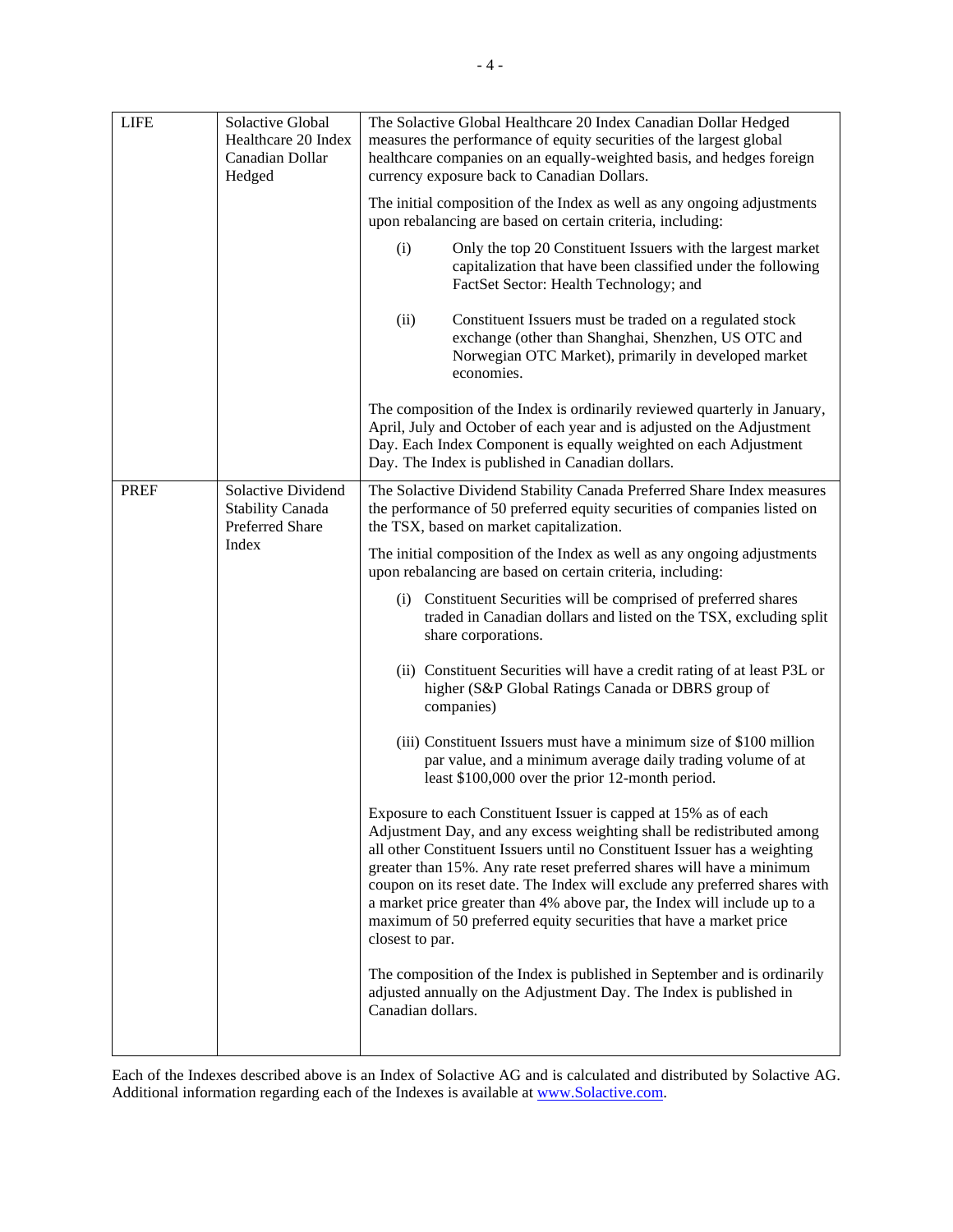#### **Change in an Index**

The Manager may, subject to any required Unitholder approval, change the Index tracked by an Evolve Fund to another widely-recognized index in order to provide investors with substantially the same exposure to the asset class to that which the Evolve Fund is currently exposed. If the Manager changes the Index, or any index replacing such Index, the Manager will issue a press release identifying the new Index, describing its Constituent Securities and specifying the reasons for the change in the Index.

### **Termination of an Index**

If an Index Provider ceases to calculate an Index or the Index License Agreement in respect of an Index is terminated, the Manager may: (i) terminate the applicable Evolve Fund on not less than 60 days' notice to Unitholders; (ii) change the investment objective of the applicable Evolve Fund or seek to replicate an alternative index (subject to any Unitholder approval in accordance with Canadian Securities Legislation); or (iii) make such other arrangements as the Manager considers appropriate and in the best interests of Unitholders of the Evolve Fund in the circumstances.

#### **Use of the Indexes**

The Manager and each Evolve Fund are permitted to use the applicable Index pursuant to the applicable Index License Agreement described under "Material Contracts". The Manager and the Evolve Funds do not accept responsibility for, or guarantee the accuracy and/or completeness of, the Indexes or any data included in the Indexes.

#### **Rebalancing Events**

Whenever an Index Provider rebalances or adjusts an Index, including by adding securities to or subtracting securities from that Index, or whenever the Manager determines that there should be a change to the representative sample of the Index, an Evolve Fund may acquire and/or dispose of the appropriate number of securities, either through the Designated Broker or Dealers in the open market.

If the rebalancing is done through the Designated Broker and if the value of all securities purchased by an Evolve Fund exceeds the value of all securities disposed of by that Evolve Fund as part of the rebalancing process, the Evolve Fund may issue to the Designated Broker ETF Units with an aggregate NAV per ETF Unit equal to the excess value or, in the alternative, may pay a cash amount equal to such excess amount. Conversely, if the value of all securities disposed of by the Evolve Fund exceeds the value of all securities acquired by that Evolve Fund, the Evolve Fund may receive the excess value in cash and will manage this cash as described below under "Investment Strategies – General Investment Strategies of the Evolve Funds – Cash Management".

### **Actions Affecting Constituent Issuers**

From time to time, certain corporate or other actions may be taken or proposed by a Constituent Issuer or by a third party that could affect a Constituent Issuer of an Index. An example of such an action would be if a takeover bid or an issuer bid is made for a Constituent Security. In each such case, the Manager will determine, in its discretion, what steps, if any, the Evolve Fund will take to address the action. In exercising such discretion, the Manager will generally take those steps necessary to ensure that the Evolve Fund continues to seek to replicate, to the extent reasonably possible and before fees and expenses, the applicable Index.

## **INVESTMENT STRATEGIES**

### **Index Funds: CYBR, CARS, CALL, LIFE and PREF**

In order to achieve its investment objective and to obtain direct or indirect exposure to the Constituent Securities of the applicable Index, each Evolve Fund may hold the Constituent Securities of the applicable Index in approximately the same proportion as they are reflected in that Index or may hold securities of one or more exchange traded funds that replicate the performance of the applicable Index, or a subset of such Index. Each Evolve Fund will invest in its own portfolio comprised of various securities and instruments which may include, but are not limited to, equity and equity related securities. Equity related securities held by an Evolve Fund may include, but are not limited to, ADRs, GDRs, convertible debt, income trust units, single issuer equity options, preferred shares and warrants. If market conditions require, in order to preserve capital, an Evolve Fund may seek to invest a substantial portion of its assets in cash and cash equivalents.

An Evolve Fund may, in certain circumstances and at the discretion of the Manager, employ a "sampling" strategy. Under a sampling strategy, such Evolve Fund may not hold all of the Constituent Securities that are included in the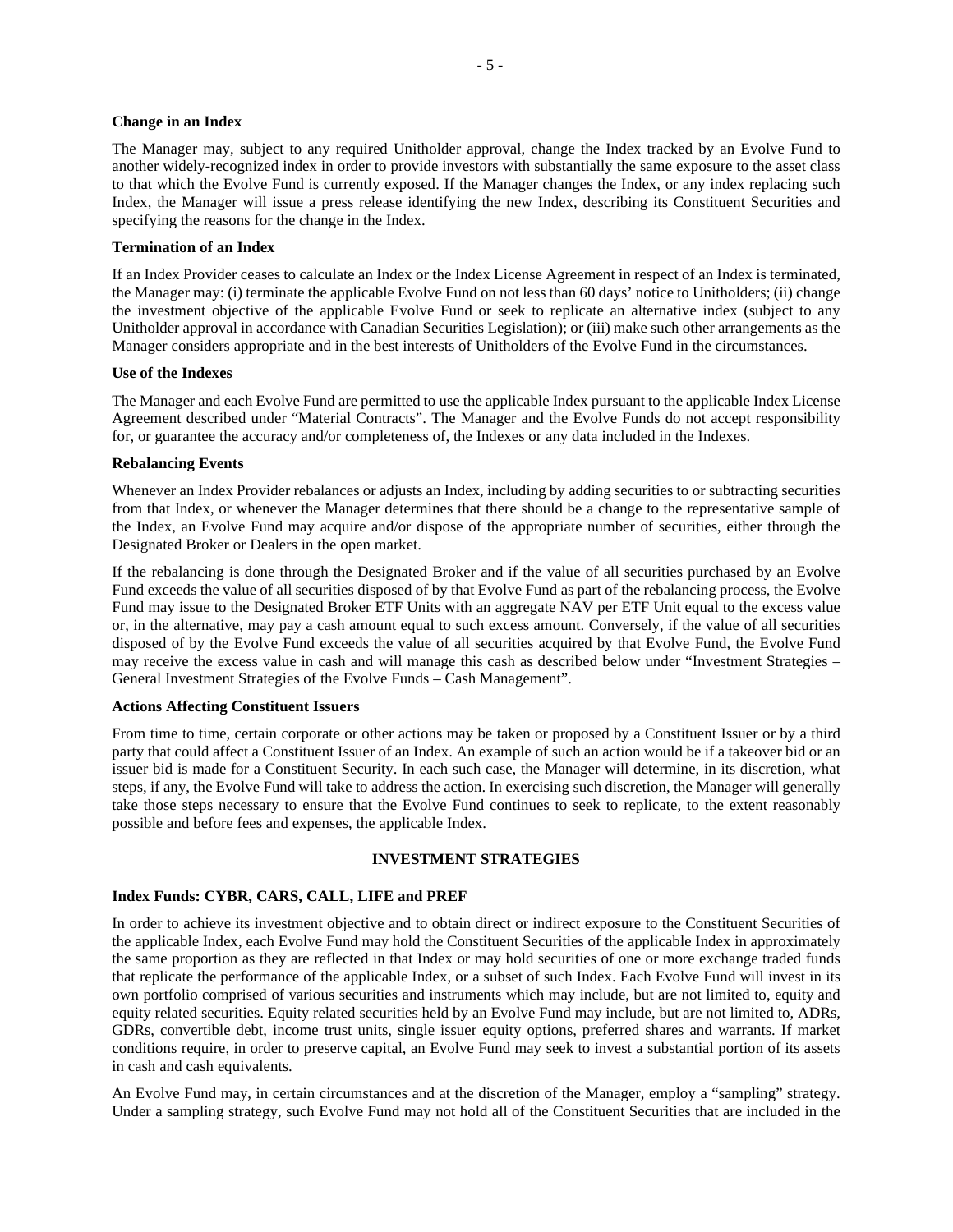applicable Index, but instead will hold a portfolio of securities selected by the Manager that closely matches the aggregate investment characteristics (e.g., market capitalization, industry sector, weightings, credit quality, yield and term to maturity) of the securities included in the applicable Index. It is expected that the Manager may use this sampling methodology where it is difficult to acquire the necessary Constituent Securities of the applicable Index, where the asset levels of the Evolve Fund do not allow for the holding of all of the Constituent Securities or where it is otherwise beneficial to the Evolve Fund to do so.

# **Covered Option Writing (applicable to CALL, LIFE and LEAD)**

The Manager believes that option writing may have potential to add value and is an effective way to help lower the level of volatility for an investor and potentially improve returns. All other things being equal, higher volatility in the price of a security results in higher Option Premiums in respect of such security. The Manager believes equity securities of CALL, LIFE and LEAD are suited for a covered call writing strategy. Covered call options will be written by the Manager at its discretion on not more than 33% of the equity securities of any of the CALL, LIFE or LEAD portfolios, as applicable, at any given time. Such options will generally be at a strike price that is "out-of-the-money". The proportion of the equity securities of each Constituent Issuer in respect of which the Manager may write options may differ. The extent to which any of the individual equity securities in an Evolve Fund's portfolio are subject to option writing and the terms of such options will vary from time to time based on the Manager's assessment of the market.

The holder of a call option purchased from an Evolve Fund will have the option, exercisable during a specific time period or at expiry, to purchase the securities underlying the option from the Evolve Fund at the strike price per security. By selling call options, an Evolve Fund will receive Option Premiums, which are generally paid within one business day of the writing of the option. If at any time during the term of a call option or at expiry the market price of the underlying securities is above the strike price, the holder of the option may exercise the option and the Evolve Fund will be obligated to sell the securities to the holder at the strike price per security. Alternatively an Evolve Fund may repurchase a call option it has written that is "in-the-money" by paying the market value of the call option. If, however, the option is "out-of-the-money" at expiration of the call option, the holder of the option will likely not exercise the option, the option will expire and the Evolve Fund will retain the underlying security. In each case, the Evolve Fund will retain the Option Premium.

The amount of Option Premium depends upon, among other factors, the volatility of the price of the underlying security: generally, the higher the volatility, the higher the Option Premium. In addition, the amount of the Option Premium will depend upon the difference between the strike price of the option and the market price of the underlying security at the time the option is written. The smaller the positive difference (or the larger the negative difference), the more likely it is that the option will become "in-the-money" during the term and, accordingly, the greater the Option Premium.

When a call option is written on a security in an Evolve Fund's portfolio, the amounts that the Evolve Fund will be able to realize on the security if it is called on termination of the call option will be limited to the dividends received prior to the exercise of the call option during such period plus an amount equal to the sum of the strike price and the premium received from writing the option. In essence, the Evolve Fund will forego potential returns resulting from any price appreciation of the security underlying the option above the strike price in favour of the certainty of receiving the Option Premium. See "Risk Factors – Use of Options and Other Derivative Instruments".

# **Call Option Pricing**

Many investors and financial market professionals price call options based on the Black Scholes Model. In practice, however, actual Option Premiums are determined in the marketplace and there can be no assurance that the values generated by the Black Scholes Model can be attained in the market.

# **Actively Managed Funds: DIVS, EARN and LEAD**

The investment strategy of each Evolve Fund is to invest in and hold a portfolio of securities selected by the Manager or the applicable Sub-Advisor in order to achieve its investment objectives. Each Evolve Fund will invest in its own actively managed portfolio comprised of various securities and instruments which may include, but are not limited to, equity and equity related securities, debt securities, futures contracts, senior secured loans and exchange traded funds. Equity related securities held by an Evolve Fund may include, but are not limited to, convertible debt, income trust units, single issuer equity options, preferred shares and warrants. If market conditions require, in order to preserve capital, an Evolve Fund may seek to invest a substantial portion of its assets in cash and cash equivalents.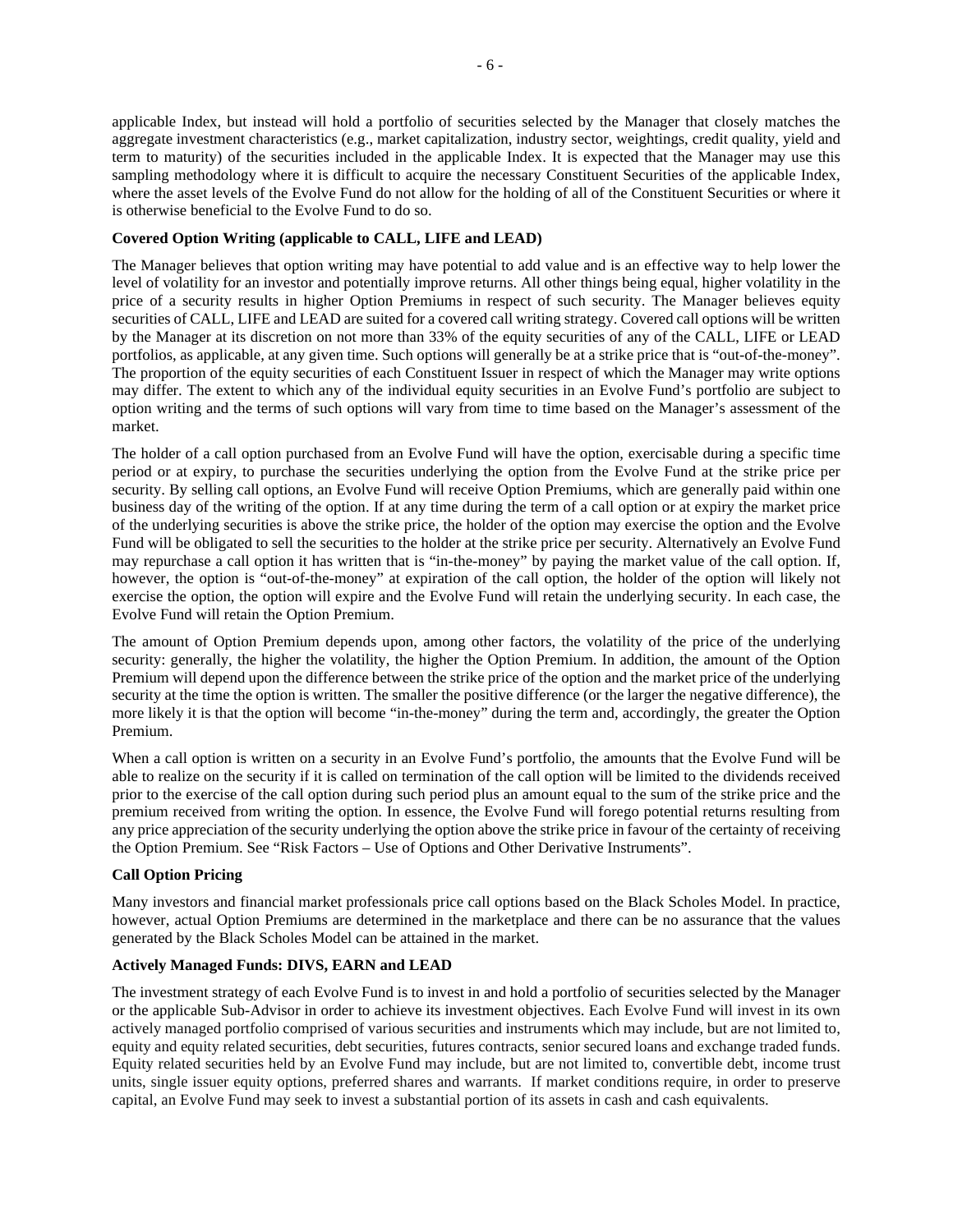# *Evolve Active Canadian Preferred Share Fund*

The Manager has retained Addenda Capital Inc. as sub-advisor for DIVS. The Sub-Advisor will actively manage the portfolio in connection with the selection, purchase, and sale of preferred shares in the portfolio. The Sub- Advisor will seek to invest, directly or indirectly, in a diversified mix of income generating securities.

Under normal market conditions, the Sub-Advisor will generally not invest more than 30% of DIVS's portfolio in securities of non- Canadian issuers. The Sub-Advisor utilizes a multi-strategy approach, including security selection, sector allocation and interest rate anticipation in the context of a long-term, value-oriented approach. The Sub-Advisor, supported by a research team, is responsible for security selection and portfolio construction within the Sub-Advisor's diversification and risk control guidelines.

Securities in the portfolio will include publicly-listed preferred shares, including securities convertible into preferred or common shares. The Sub-Advisor will typically invest in 20 to 85 securities, and the individual weighting for each investment will vary based on the Sub-Advisor's assessment of quality.

# *Evolve Active Global Fixed Income Fund*

To achieve EARN's investment objective, EARN will invest primarily in global debt securities of corporate issuers, and will invest a minimum of 25% of the portfolio in investment grade debt securities which at the time of acquisition have a rating of at least BBB- (Standard & Poor's and Fitch) or of at least Baa3 (Moody's) or the equivalent by another Rating Agency or, if unrated, as determined by the Sub-Advisor, in its discretion, to be of comparable quality.

Debt securities in which the Evolve Fund may invest include any security which bears interest, including, but not limited to, government bonds, money market instruments, mortgage bonds and similar foreign asset-backed securities issued by financial institutions, public-sector bonds, floating-rate notes, contingent convertible bonds, convertible debt securities, corporate bonds, ABS and MBS, as well as other collateralized bonds. Convertible debt securities include, but are not limited to, convertible bonds, bonds with warrants and/or equity warrant bonds. Debt securities in which the Evolve Fund may invest also include non-interest bearing securities such as zero coupon bonds.

The Sub-Advisor's investment process begins by identifying issuers that it believes have the potential to provide superior long-term total returns. The Sub-Advisor's investment process takes into account four fundamental criteria:

- Relative value analysis: Proprietary research on global growth and credit conditions lead us to define a total risk budget and asset allocation.
- Portfolio structure: The Sub-Advisor's investment team creates a portfolio structure reflecting asset allocation views to arrive at high level portfolio targets in terms of geography, rating, etc.
- Security selection: Diligent micro-level analysis is conducted on each issuer with in-depth fundamental research as well as proprietary quantitative models.
- Implementation: Positions are sized according to perceived risk and return and passed to a dedicated trade execution desk for implementation.

Up to 75% of the Evolve Fund's portfolio may be invested in high yield instruments, provided that no more than 10% of the Evolve Fund's assets (i) may be invested in debt securities with a rating of CCC+ (Standard & Poor's) or lower (including defaulted securities), or (ii) may be invested in unrated debt securities with the consequence that a rating is to be determined by the Sub-Advisor to be of comparable quality.

For purposes of its assessment, the Sub-Advisor considers only the highest available rating as at the time of purchase. The Sub-Advisor may also invest up to 40% of the Evolve Fund's portfolio in ABS and/or MBS, including loans, leases or receivables.

The Sub-Advisor, subject to terms and conditions of exemptive relief, may also invest in futures contracts, including on bond and global equity indices (equity index futures), for both efficient portfolio management and/or hedging purposes. It is intended that the Evolve Fund will limit its exposure to non-CAD currency to 10%. Up to 100% of the Evolve Fund's assets may be invested in foreign securities.

# *LEAD*

The investment strategy of LEAD is to invest in and hold a portfolio of securities selected by the Manager in order to achieve its investment objective.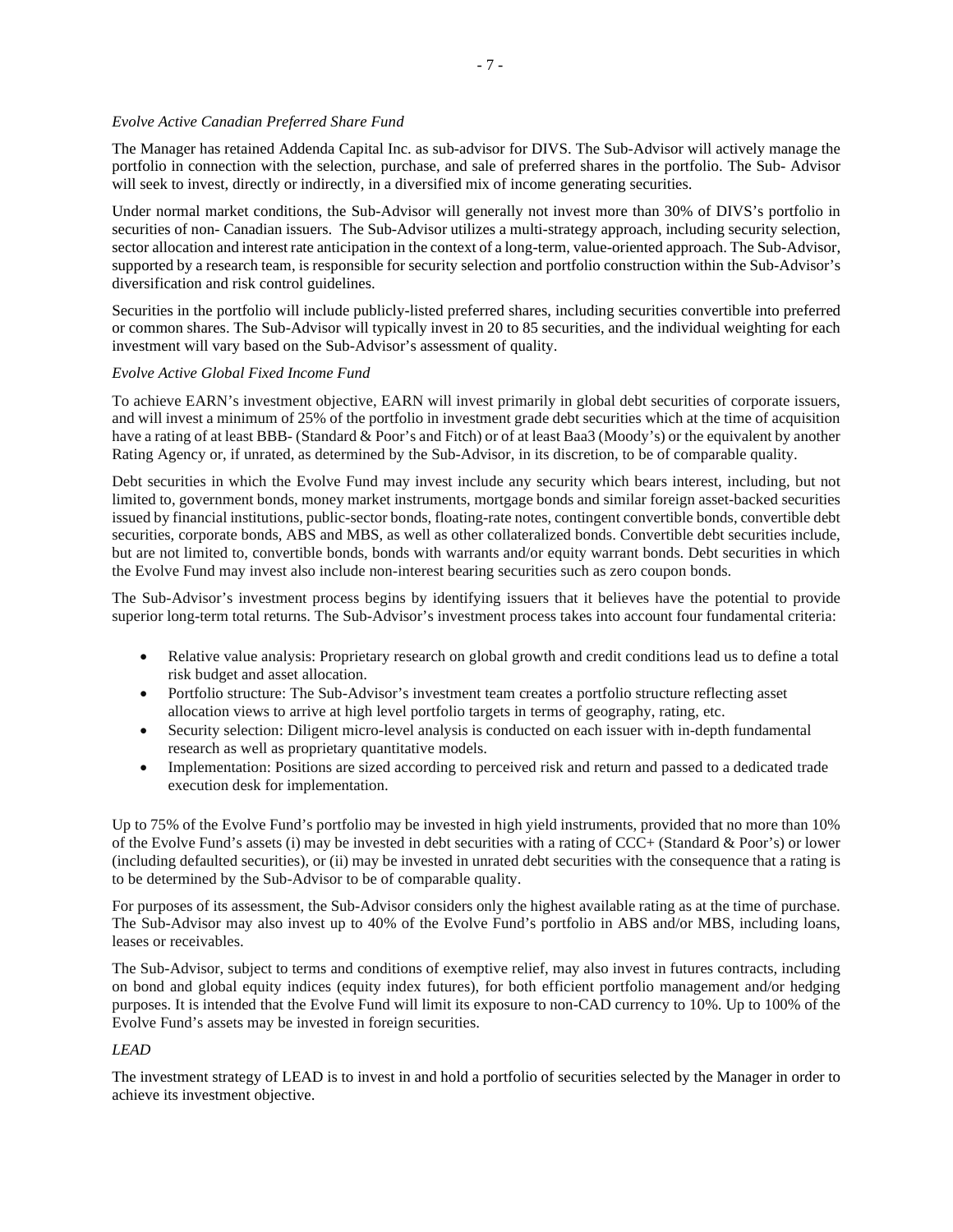The initial portfolio selected by the Manager will be determined based on proprietary research and analysis conducted by it. The Manager employs an investment process that combines quantitative techniques, fundamental analysis and risk management. The Manager uses a variety of publicly available resources for such analysis, including shareholder reports of issuers, public disclosure on the websites of applicable health regulators or the Bloomberg Terminal, and various other data services in constructing its portfolio.

The Manager utilizes an investment process that combines quantitative techniques, fundamental analysis and risk management. Generally, securities are added to the portfolio based both on security rankings provided by multi- factor quantitative models and on fundamental analysis of the securities. In addition, the Manager will use risk management techniques to establish constraints on the amounts invested in individual securities and sectors. Generally, the Manager will sell a security if its model ranking declines significantly or its research reveals a significant deterioration in the underlying company's fundamentals.

In addition, see "Covered Option Writing" above.

# **Money Market Fund: HISA**

HISA primarily invests in high interest deposit accounts with one or more Canadian chartered banks, credit unions or trust companies, and may also invest in high-quality, short-term debt securities (with a term to maturity of 365 days or less) with a designated rating, including treasury bills and promissory notes issued or guaranteed by Canadian governments or their agencies, and bankers acceptances.

# *General Investment Strategies of the Evolve Funds*

# **Investment in other Investment Funds**

In accordance with applicable Canadian Securities Legislation, as part of its investment strategy and as an alternative to or in conjunction with investing in and holding securities directly, an Evolve Fund may invest in one or more other investment funds or exchange-traded funds listed on a stock exchange in Canada or the United States (a "**Reference ETF**") that provides exposure to the performance of the applicable Index, or a subset of such Index. In such case, there shall be no management fees or incentive fees that are payable by the Evolve Fund that, to a reasonable person, would duplicate a fee payable by the underlying investment fund or exchange traded fund for the same service. An Evolve Fund's allocation to investments in other investment funds or exchange traded funds, if any, will vary from time to time depending on the relative size and liquidity of the investment fund or exchange traded fund, and the ability of the Manager to identify appropriate investment funds or exchange traded funds that are consistent with the Evolve Fund's investment objectives and strategies. Securities Regulatory Authorities may allow certain exchange traded funds, such as the Evolve Funds, to exceed the normal investment concentration limits if required to allow such exchange traded funds to track the relevant index. In accordance with the regulatory requirements, each Evolve Fund may track the applicable Index in this manner.

# **Currency Hedging**

Units of the Evolve Funds, other than the USD Unhedged ETF Units, are denominated in Canadian dollars. USD Unhedged ETF Units are denominated in U.S. dollars.

Any foreign currency exposure of the portion of the portfolio of an Evolve Fund that is attributable to Unhedged Units will not be hedged back to the currency in which the Units are denominated, as applicable. All or substantially all of the exposure that the portion of the portfolio of an Evolve Fund attributable to Hedged Units may have to foreign currencies, as applicable, will be hedged back to the currency in which the Units are denominated, as applicable. Hedging currency exposure to reduce the impact of fluctuations in exchange rates is intended to reduce the direct exposure to foreign currency risk for Unitholders of Hedged Units. Accordingly, as a result of having different currency exposure, the NAV per Unit of each class of an Evolve Fund may not be the same. The costs of any currency hedging will be borne by the applicable class of Hedged Units only.

Currency forward agreements, if any, will be entered into in compliance with NI 81-102 with financial institutions that have a "designated rating" as defined in NI 81-102.

### **Use of Derivatives**

An Evolve Fund may use Derivatives from time to time for hedging or investment purposes. Any use of Derivatives by an Evolve Fund must be in compliance with NI 81-102 and other applicable derivatives legislation and must be consistent with the investment objective and investment strategies of the Evolve Fund.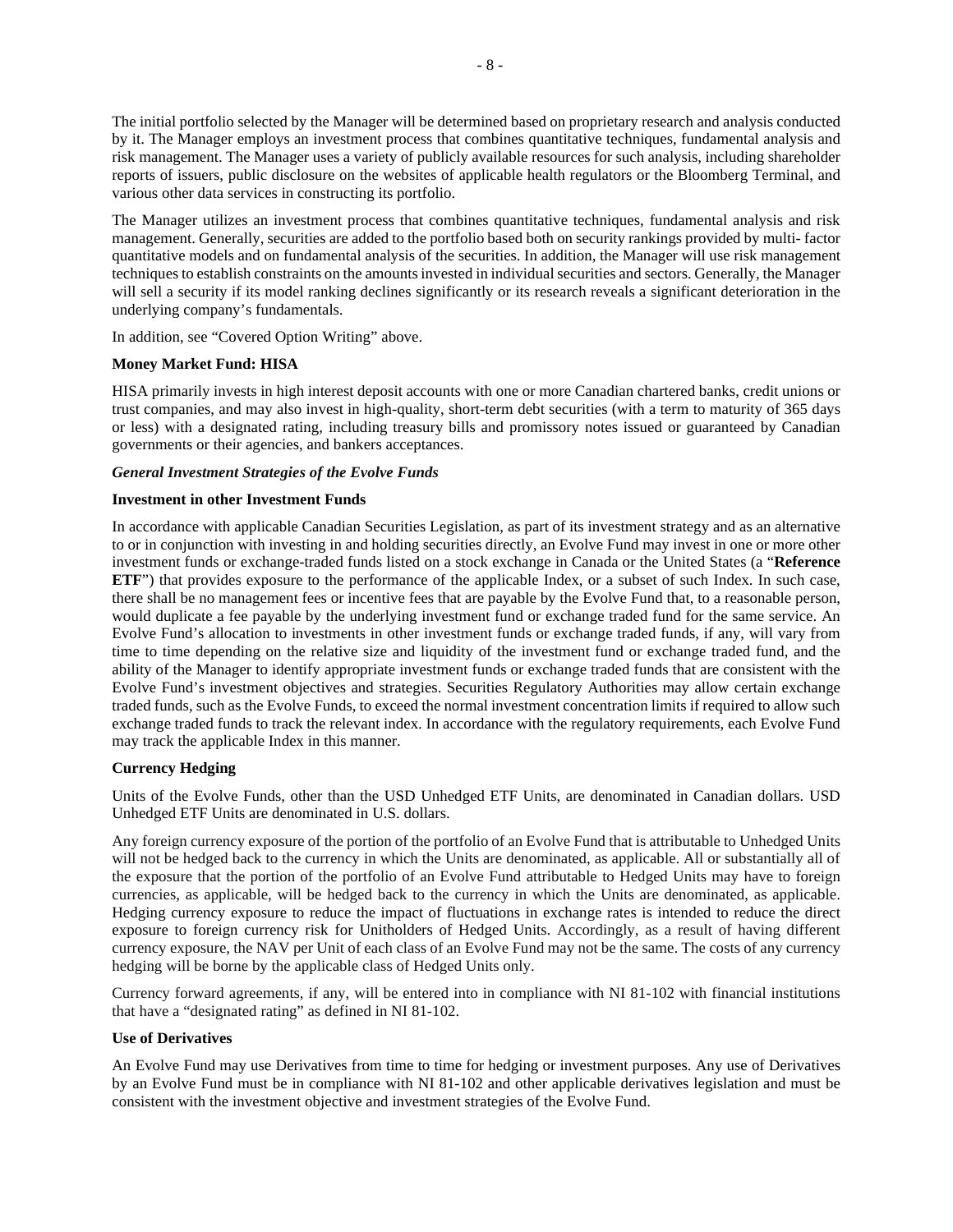### **Securities Lending**

An Evolve Fund may, in compliance with NI 81-102, lend securities to securities borrowers that are acceptable to it pursuant to the terms of the Securities Lending Agreement under which: (i) the borrower will pay to the Evolve Fund a negotiated securities lending fee and will make compensation payments to the Evolve Fund equal to any distributions received by the borrower on the securities borrowed; (ii) the securities loans must qualify as "securities lending arrangements" for the purposes of the Tax Act; and (iii) the Evolve Fund will receive collateral. The Lending Agent is responsible for the ongoing administration of the securities loans, including the obligation to mark-to-market the loaned securities and collateral on a daily basis, and ensuring that the collateral at least equals the required margin percentage as set out in the Securities Lending Agreement. Any securities lending revenues, net of Lending Agent fees, taxes and, if applicable, rebate payments to borrowers for cash collateral, will be credited to the account of the Evolve Fund from which the securities were borrowed.

#### **Cash Management**

From time to time, an Evolve Fund may hold cash or cash equivalents. The Evolve Fund may hold this cash or invest it in money market instruments or securities of money market funds.

## **OVERVIEW OF THE SECTORS THAT THE EVOLVE FUNDS INVEST IN**

### **Evolve Cyber Security Index Fund**

CYBR invests primarily in equity securities of companies located domestically or internationally that are involved in the cyber security industry through hardware and software development.

### **Evolve Automobile Innovation Index Fund**

CARS invests primarily in equity securities of companies that are directly or indirectly involved in developing electric drivetrains, autonomous driving or network connected services for automobiles.

#### **Evolve US Banks Enhanced Yield Fund**

CALL invests primarily in equity securities of the largest United States banks.

### **Evolve Global Healthcare Enhanced Yield Fund**

LIFE invests primarily in equity securities of the largest global healthcare companies.

### **Evolve Active Canadian Preferred Share Fund**

DIVS primarily invests in preferred shares of Canadian, U.S. and international issuers.

### **Evolve Active Global Fixed Income Fund**

EARN will invest primarily in global debt securities of corporate issuers.

#### **High Interest Savings Fund**

HISA will primarily invest in high interest deposit accounts with one or more Canadian charted banks, credit unions or trust companies.

## **Evolve Dividend Stability Preferred Share Index ETF**

PREF invests primarily in preferred equity securities of companies listed in Canada.

#### **Evolve Future Leadership Fund**

LEAD invests primarily in a diversified mix of equity securities of companies located domestically or internationally that the Manager has determined are leaders in sectors that stand to benefit from medium and long term economic trends.

Please see "Investment Objectives" and "Investment Strategies" for additional information on the sectors applicable to each Evolve Fund.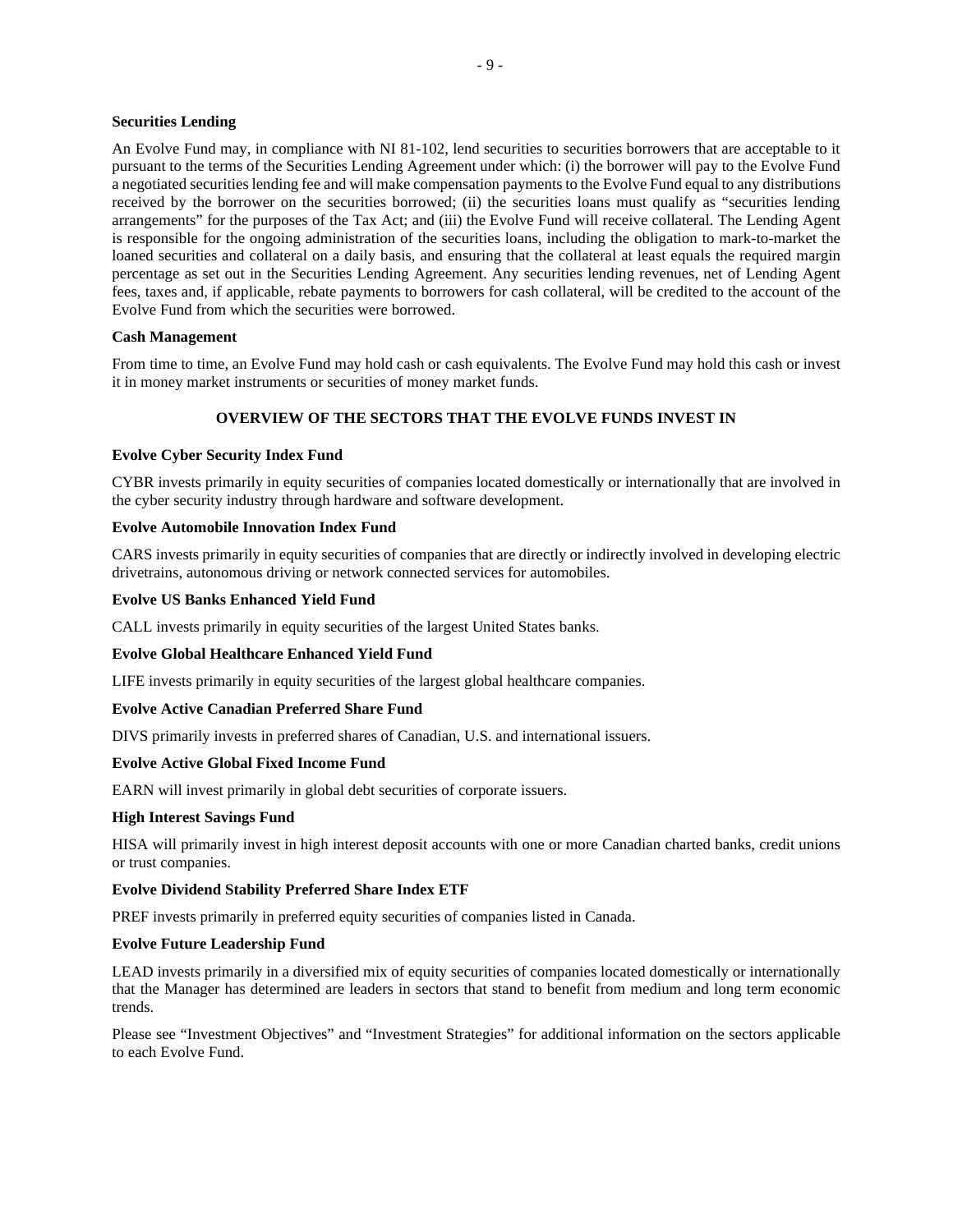## **INVESTMENT RESTRICTIONS**

The Evolve Funds are subject to certain investment restrictions and practices contained in securities legislation, including NI 81-102, which are designed in part to ensure that the investments of the Evolve Funds are diversified and relatively liquid and to ensure their proper administration. A change to the fundamental investment objective of an Evolve Fund would require the approval of the Unitholders of that Evolve Fund. Please see "Unitholder Matters – Matters Requiring Unitholder Approval".

Subject to the following, and any exemptive relief that has been or will be obtained, the Evolve Funds are managed in accordance with the investment restrictions and practices set out in the applicable securities legislation, including NI 81-102. See "Exemptions and Approvals".

## **Tax Related Investment Restrictions**

An Evolve Fund will not make an investment or conduct any activity that would result in the Evolve Fund failing to qualify as a "unit trust" or "mutual fund trust" within the meaning of the Tax Act.

## **FEES AND EXPENSES**

This section details the fees and expenses that an investor may have to pay if the investor invests in the Evolve Funds. An investor may have to pay some of these fees and expenses directly. The Evolve Funds may have to pay some of these fees and expenses, which will therefore reduce the value of an investment in the Evolve Funds.

## **Fees and Expenses Payable by the Evolve Funds**

#### *Management Fees*

Each Evolve Fund pays an annual management fee (the "**Management Fee**") to the Manager for acting as trustee, manager and portfolio manager of the Evolve Fund equal to a percentage of the NAV of the Evolve Fund, calculated daily and payable monthly in arrears, plus applicable taxes, as follows:

| <b>Evolve Funds</b> | <b>Class of Units</b>            | <b>Management Fee</b> |
|---------------------|----------------------------------|-----------------------|
| <b>CYBR</b>         | <b>Hedged ETF Units</b>          | 0.40%                 |
|                     | Unhedged ETF Units               | 0.40%                 |
|                     | <b>USD Unhedged ETF Units</b>    | 0.40%                 |
|                     | <b>Class A Mutual Fund Units</b> | 1.40%                 |
|                     | <b>Class F Mutual Fund Units</b> | 0.40%                 |
|                     |                                  |                       |
| CARS                | <b>Hedged ETF Units</b>          | 0.40%                 |
|                     | Unhedged ETF Units               | 0.40%                 |
|                     | <b>USD Unhedged ETF Units</b>    | 0.40%                 |
|                     | <b>Class A Mutual Fund Units</b> | 1.40%                 |
|                     | <b>Class F Mutual Fund Units</b> | 0.40%                 |
|                     |                                  |                       |
| <b>CALL</b>         | <b>Hedged ETF Units</b>          | 0.45%                 |
|                     | <b>Unhedged ETF Units</b>        | 0.45%                 |
|                     | <b>USD Unhedged ETF Units</b>    | 0.45%                 |
|                     |                                  |                       |
| <b>LIFE</b>         | <b>Hedged ETF Units</b>          | 0.45%                 |
|                     | <b>Unhedged ETF Units</b>        | 0.45%                 |
|                     | <b>USD Unhedged ETF Units</b>    | 0.45%                 |
|                     |                                  |                       |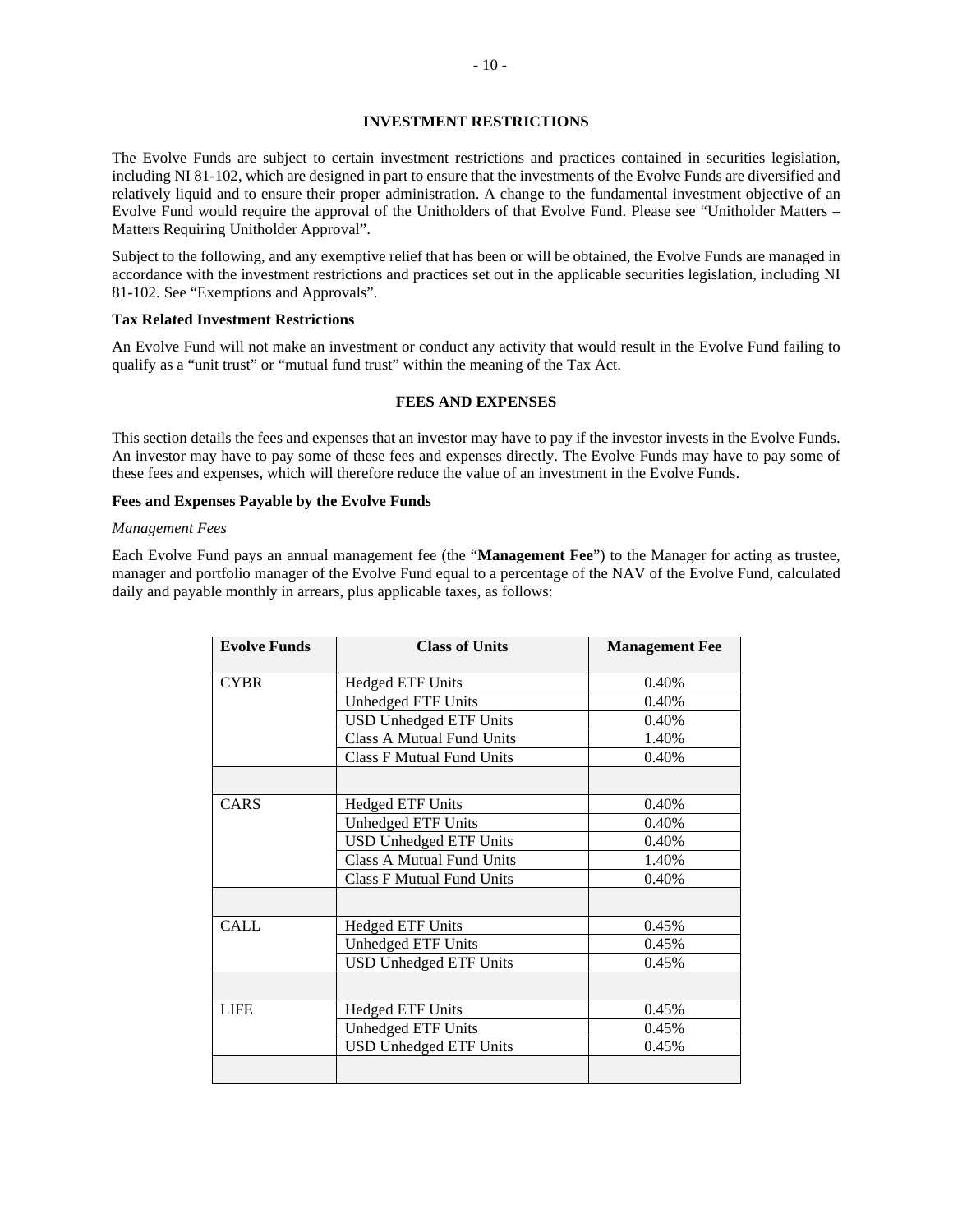| <b>DIVS</b> | Unhedged ETF Units                    | 0.65% |  |  |
|-------------|---------------------------------------|-------|--|--|
|             | Unhedged Class A Mutual Fund<br>Units | 1.40% |  |  |
|             | Unhedged Class F Mutual Fund<br>Units | 0.65% |  |  |
|             |                                       |       |  |  |
| <b>EARN</b> | <b>Hedged ETF Units</b>               | 0.65% |  |  |
|             | Hedged Class A Mutual Fund Units      | 1.40% |  |  |
|             | Hedged Class F Mutual Fund Units      | 0.65% |  |  |
|             |                                       |       |  |  |
| <b>HISA</b> | Unhedged ETF Units                    | 0.15% |  |  |
|             | Unhedged Class A Mutual Fund<br>Units | 0.40% |  |  |
|             | Unhedged Class F Mutual Fund<br>Units | 0.15% |  |  |
|             |                                       |       |  |  |
| <b>PREF</b> | Unhedged ETF Units                    | 0.45% |  |  |
|             |                                       |       |  |  |
| <b>LEAD</b> | <b>Hedged ETF Units</b>               | 0.75% |  |  |
|             | Unhedged ETF Units                    | 0.75% |  |  |
|             | <b>USD Unhedged ETF Units</b>         | 0.75% |  |  |

See "Organization and Management Details of the Evolve Funds – Manager – Duties and Services to be Provided by the Manager" for a description of the services provided by the Manager.

To encourage very large investments in an Evolve Fund by a particular Unitholder, the Manager may, at its discretion, agree to charge a reduced Management Fee as compared to the Management Fee that it otherwise would be entitled to receive from the Evolve Fund, provided that the difference between the fee otherwise chargeable and the reduced fee is distributed periodically by the Evolve Fund to the applicable Unitholders as a management fee distribution (the "**Management Fee Distributions**"). Any reduction will depend on a number of factors, including the amount invested, the NAV of the Evolve Fund and the expected amount of account activity. Management Fee Distributions will be paid first out of net income of the Evolve Fund then out of capital gains of the Evolve Fund and thereafter out of capital. The tax consequences of a Management Fee Distribution will generally be borne by the Unitholder who receives the distribution. See "Income Tax Considerations – Taxation of Holders".

### *Certain Operating Expenses (all Evolve Funds other than HISA)*

Other than Fund Costs (as defined below), in consideration for the payment by the Evolve Funds of a fixed administration fee (the "**Administration Fee**") to the Manager with respect to each class, and subject to compliance with NI 81-102, the Manager pays for the following operating expenses of each Evolve Fund ("**Operating Expenses**"), including but not limited to: mailing and printing expenses for periodic reports to Unitholders; fees payable to the Index Provider (if applicable), Registrar and Transfer Agent and Custodian; any reasonable out of pocket expenses incurred by the Manager or its agents in connection with their ongoing obligations to the Evolve Funds; IRC committee member fees and expenses in connection with the IRC; expenses related to compliance with NI 81-107; fees and expenses relating to voting of proxies by a third party; insurance coverage for the members of the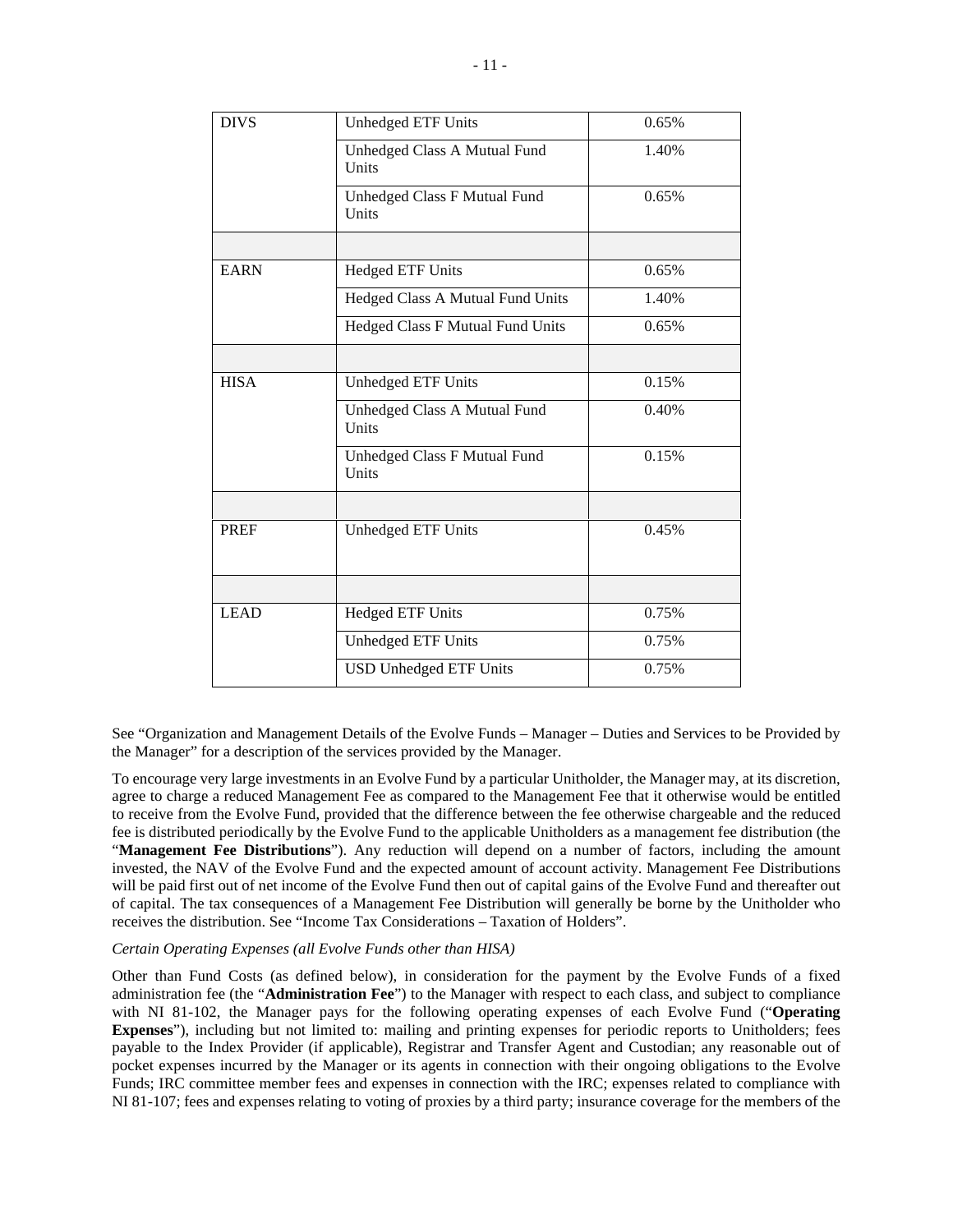IRC; fees payable to the auditors and legal advisors of the Evolve Funds; regulatory filing, stock exchange and licensing fees and CDS fees; Fundserv fees; banking and interest with respect to any borrowing (if applicable); website maintenance costs; costs and expenses of complying with all applicable laws, regulations and policies, including expenses and costs incurred in connection with the continuous public filing requirements such as permitted prospectus preparation and filing expenses; and legal, accounting and audit fees and fees and expenses of the Trustee, Custodian and Manager which are incurred in respect of matters not in the normal course of the Evolve Funds' activities. The Administration Fee paid to the Manager by an Evolve Fund in respect of a class may, in any particular period, be less than or exceed the Operating Expenses that the Manager incurs for that class. The Manager is not obligated to pay any other expense, cost or fee, including those arising from new government or regulatory requirements relating to the foregoing expenses, costs and fees.

The Administration Fee is equal to 0.15% of the NAV of each Evolve Fund, calculated and paid in the same manner as the Management Fees for the Evolve Fund.

#### *Fund Costs (all Evolve Funds other than HISA)*

The fund costs ("**Fund Costs**") which are payable by the Evolve Funds include any taxes payable by the Evolve Funds to which the Evolve Funds may be subject, including income taxes, sales taxes (including GST/HST) and/or withholding taxes; expenditures incurred upon termination of the Evolve Funds; extraordinary expenses that the Evolve Funds may incur and all amounts paid on account of any indebtedness (if applicable); any expenses of insurance and costs of all suits or legal proceedings in connection with the Evolve Funds or the assets of the Evolve Funds or to protect the Unitholders, the Trustee, the Manager, any of the Sub-Advisors and the directors, officers, employees or agents of any of them; any expenses of indemnification of the Trustee, the Unitholders, the Manager, any of the Sub-Advisors and the directors, officers, employees or agents of any of them to the extent permitted under the Declaration of Trust; and expenses relating to the preparation, printing and mailing of information to Unitholders in connection with meetings of Unitholders. The Evolve Funds are also responsible for all commissions and other costs of portfolio transactions and any extraordinary expenses of the Evolve Funds which may be incurred from time to time.

Each class of an Evolve Fund is responsible for its proportionate share of common Fund Costs of an Evolve Fund, in addition to the expenses it incurs alone (including, in the case of Hedged Units, the costs relating to currency hedging).

## *Certain HISA Operating Expenses*

The Manager pays for the operating expenses of HISA ("**HISA Operating Expenses**"), including but not limited to: mailing and printing expenses for periodic reports to Unitholders; fees payable to the Registrar and Transfer Agent and Custodian; any reasonable out of pocket expenses incurred by the Manager or its agents in connection with their ongoing obligations to HISA; IRC committee member fees and expenses in connection with the IRC; expenses related to compliance with NI 81-107; fees and expenses relating to voting of proxies by a third party; insurance coverage for the members of the IRC; fees payable to the auditors and legal advisors of HISA; regulatory filing, stock exchange and licensing fees and CDS fees; Fundserv fees; banking and interest with respect to any borrowing (if applicable); website maintenance costs; costs and expenses of complying with all applicable laws, regulations and policies, including expenses and costs incurred in connection with the continuous public filing requirements such as permitted prospectus preparation and filing expenses; and legal, accounting and audit fees and fees and expenses of the Trustee, Custodian and Manager which are incurred in respect of matters not in the normal course of HISA's activities. The Manager is not obligated to pay any other expense, cost or fee, including those arising from new government or regulatory requirements relating to the foregoing expenses, costs and fees.

Subject to compliance with NI 81-102, the fund expenses which are payable by HISA include any taxes payable by HISA to which HISA may be subject, including income taxes, sales taxes (including GST/HST) and/or withholding taxes; expenditures incurred upon termination of HISA; extraordinary expenses that HISA may incur and all amounts paid on account of any indebtedness (if applicable); any expenses of insurance and costs of all suits or legal proceedings in connection with the Evolve Fund or the assets of HISA or to protect the Unitholders, the Trustee, the Manager, and the directors, officers, employees or agents of any of them; any expenses of indemnification of the Trustee, the Unitholders, the Manager and the directors, officers, employees or agents of any of them to the extent permitted under the Declaration of Trust; and expenses relating to the preparation, printing and mailing of information to Unitholders in connection with meetings of Unitholders. HISA is also responsible for all commissions and other costs of portfolio transactions and any extraordinary expenses of HISA which may be incurred from time to time.

*Investments in Other Investment Funds*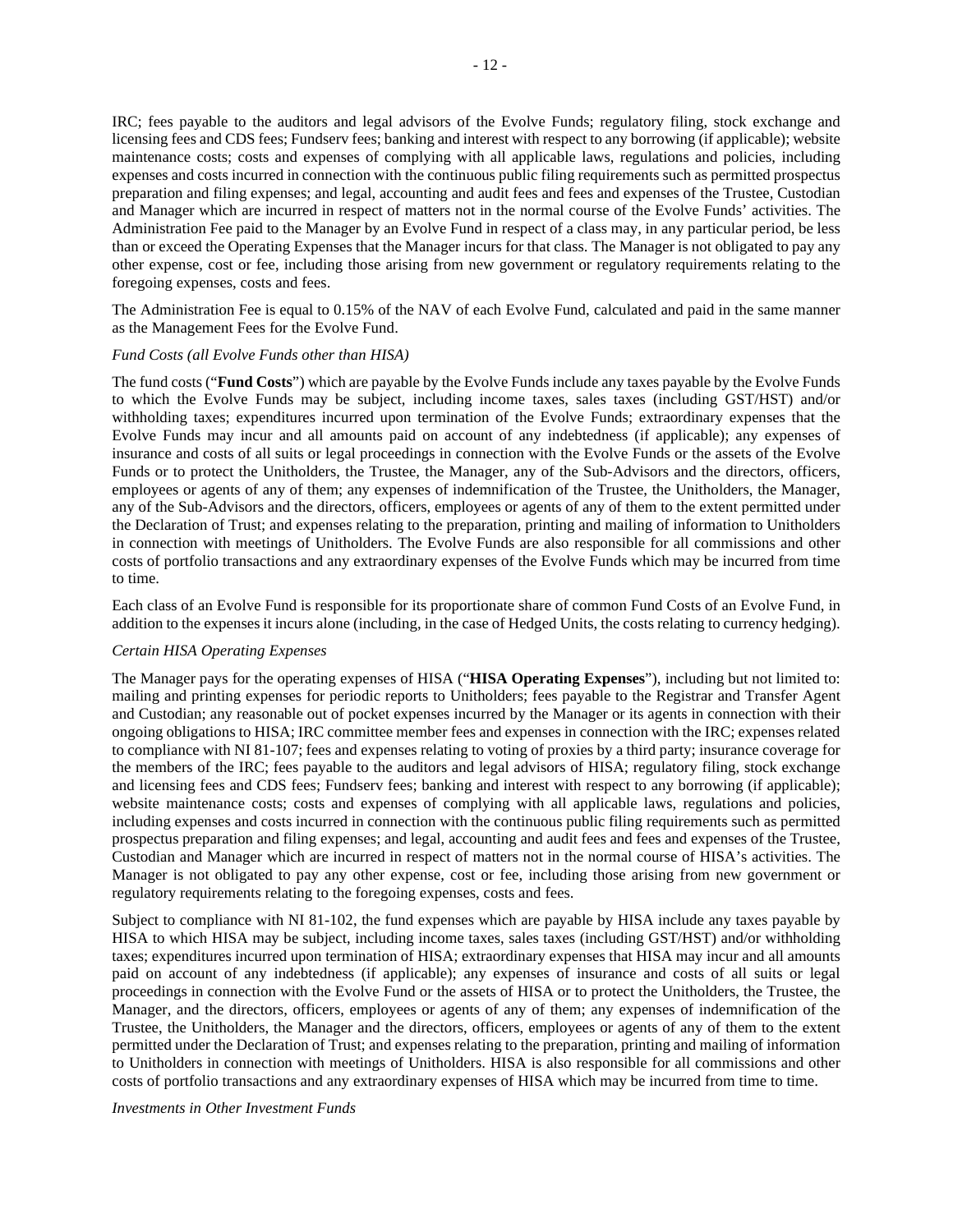In the event an Evolve Fund invests in one or more other investment funds listed on a stock exchange in Canada or the United States, there shall be no management fees or incentive fees that are payable by the Evolve Fund that, to a reasonable person, would duplicate a fee payable by the underlying investment fund for the same service.

### **Fees and Expenses Payable Directly by the Unitholders**

#### *Class A Mutual Fund Units Sales Charges*

An investor's dealer, investment advisor or financial advisor may charge a sales charge of up to 5% of the purchase price of the Class A Mutual Fund Units at the time of purchase. The Manager deducts the sales charge from the amount invested and pays it on behalf of the Unitholder to the applicable dealer, investment advisor or financial advisor dealer as a commission.

#### *Short-term Trading Fees*

At the present time, the Manager is of the view that it is not necessary to impose any short-term trading restrictions on the ETF Units.

If a Unitholder redeems Mutual Fund Units within 30 days of purchasing such Mutual Fund Units, the Manager may charge a short-term trading fee on behalf of an Evolve Fund of up to 2% of the value of such Mutual Fund Units in circumstances where the Manager determines that the trading activity represents market timing or excessive shortterm trading. No short-term trading fees are charged on redemptions that may occur when a Unitholder fails to meet the minimum investment amount for an Evolve Fund.

#### *Other ETF Unit Charges*

An amount as may be agreed to between the Manager and the Designated Broker or a Dealer may be charged to offset certain transaction costs associated with an issue, exchange or redemption of ETF Units. This charge does not apply to Unitholders who buy and sell their ETF Units through the facilities of the applicable Designated Stock Exchange. See "Exchange and Redemption of ETF Units – Other ETF Unit Charges".

#### **Impact of Sales Charges**

The following table shows the fees that a Unitholder would pay if:

(a) the Unitholder invested \$1,000 in Mutual Fund Units or ETF Units; and

(b) the Unitholder held that investment for one, three, five or 10 years and redeemed the entire investment immediately before the end of that period.

|                           |                            | Redemption fee before end of: |         |         |          |  |
|---------------------------|----------------------------|-------------------------------|---------|---------|----------|--|
|                           | Fee at time of<br>purchase | 1 year                        | 3 years | 5 years | 10 years |  |
| <b>ETF Units</b>          | Nil                        | N <sub>i</sub> l              | Nil.    | Nil     | Nil      |  |
| Class A Mutual Fund Units | \$50 <sup>1</sup>          | N <sub>i</sub> l              | Nil.    | Nil     | Nil      |  |
| Class F Mutual Fund Units | Nil                        | Nil                           | Nil     | Nil     | Nil      |  |

**Note:** 

(1) Assumes the maximum initial sales charge of 5%. The actual amount of the initial sales charge will be negotiated by the Unitholder and his or her dealer. The Manager does not receive a sales charge or commission when an investor buys, redeems or switches Mutual Fund Units or ETF Units.

#### **RISK FACTORS**

A mutual fund is a pool of investments made on behalf of people with a similar investment objective. When a Unitholder invests in a mutual fund, the Unitholder's money is working together with that of many other investors. Investors share a mutual fund's income, expenses, gains and losses in proportion to their interest in the mutual fund.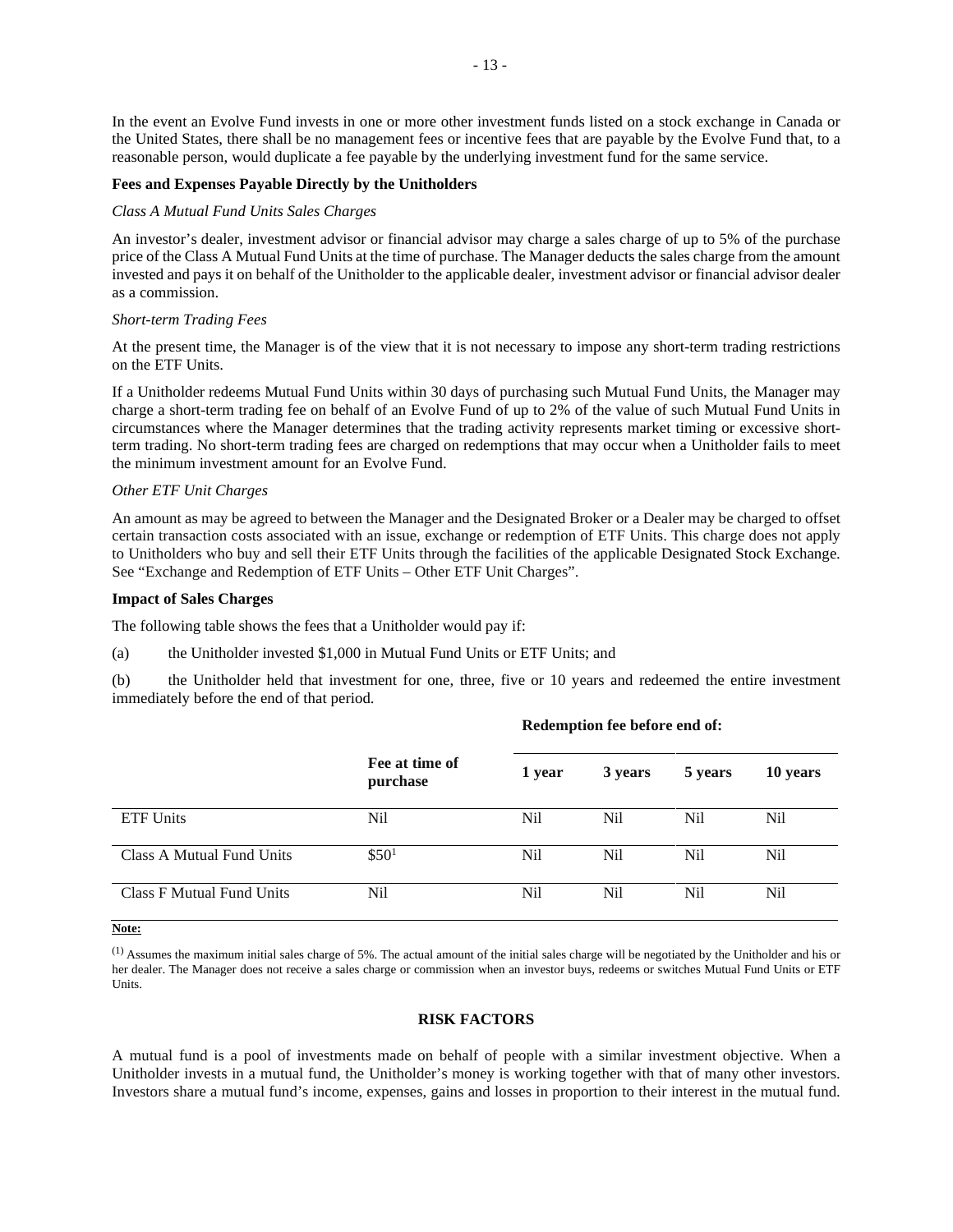Mutual funds can give individuals the advantages of a simpler, more accessible, less expensive and less timeconsuming method of investing in a portfolio of securities.

Mutual funds own different types of investments, depending upon their investment objectives. The value of these investments will change from day to day, reflecting changes in interest rates, economic conditions and market and company news. As a result, the value of a mutual fund's units may go up and down, and the value of a Unitholder's investment in a mutual fund may be more or less at the time of redemption or sale as compared to the value of the Units at the time of purchase.

In addition to the considerations set out elsewhere in this prospectus, the following are certain considerations relating to an investment in Units that prospective investors should consider before purchasing such Units:

### **General Risks Relating to an Investment in the Evolve Funds**

#### *General Risks of Investments*

The value of the underlying securities of an Evolve Fund, whether held directly or indirectly, may fluctuate in accordance with changes in the financial condition of the issuers of those underlying securities (particularly those that are more heavily weighted in a particular Index), the condition of equity and currency markets generally and other factors. The identity and weighting of the Constituent Issuers and Constituent Securities in the applicable Index also change from time to time.

The risks inherent in investments in equity or debt securities, whether held directly or indirectly, include the risk that the financial condition of the issuers of the securities may become impaired or that the general condition of the stock market may deteriorate (either of which may cause a decrease in the value of the Indexes and, as a result, a decrease in the value of the Units of the Evolve Funds). Equity and debt securities are susceptible to general stock market fluctuations and the financial condition of the issuer. These investor perceptions are based on various and unpredictable factors, including expectations regarding government, economic, monetary and fiscal policies, inflation and interest rates, economic expansion or contraction and global or regional political, economic and banking crises.

#### *Asset Class Risk*

The Constituent Securities may underperform the returns of other securities that track other countries, regions, industries, asset classes or sectors. Various asset classes tend to experience cycles of outperformance and underperformance in comparison to the general securities markets.

### *Issuer Risk*

Performance of the Evolve Funds depends on the performance of the individual securities to which the Evolve Funds have exposure. Changes in the financial condition or credit rating of an issuer of those securities may cause the value of such securities to decline.

### *Illiquid Securities*

If an Evolve Fund is unable to dispose of some or all of the securities held by it, that Evolve Fund may experience a delay in the receipt of the proceeds of disposition until such time as it is able to dispose of such securities. Likewise, if certain Constituent Securities of the applicable Index are particularly illiquid, the Evolve Funds may be unable to acquire the number of securities necessary to replicate the weighting of such Constituent Securities in the Index at a price acceptable to the Manager on a timely basis. In accordance with Canadian Securities Legislation, there are restrictions on the amount of illiquid securities that an Evolve Fund is permitted to hold.

#### *Reliance on Key Personnel*

Unitholders will be dependent on the abilities of the Manager to effectively manage the Evolve Funds in a manner consistent with their investment objectives, investment strategies and investment restrictions. There is no certainty that the individuals who are principally responsible for providing administration and portfolio management services to the Evolve Funds will continue to be employed by the Manager.

### *Trading Price of ETF Units*

ETF Units may trade in the market at a premium or a discount to the NAV per Unit. There can be no assurance that ETF Units will trade at prices that reflect their NAV per Unit. The trading price of the ETF Units will fluctuate in accordance with changes in the Evolve Fund's NAV, as well as market supply and demand on the applicable Designated Stock Exchange.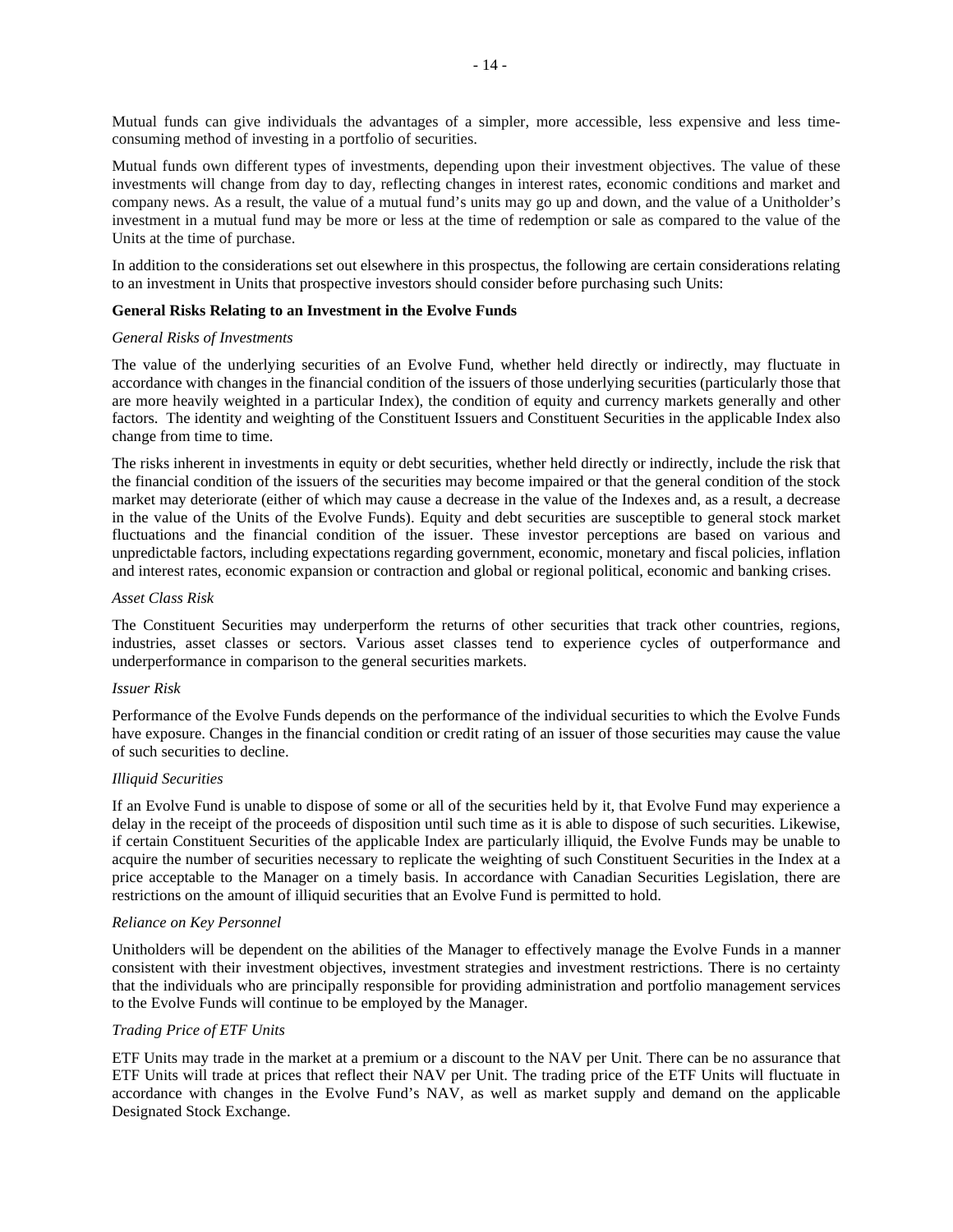#### *Fluctuations in NAV and NAV per Unit*

The NAV and NAV per Unit of an Evolve Fund will vary according to, among other things, the value of the securities held by the Evolve Fund. The Manager and the Evolve Funds have no control over the factors that affect the value of the securities held by the Evolve Fund, including factors that affect the equity markets generally, such as general economic and political conditions, fluctuations in interest rates and factors unique to each issuer included in the applicable Index, such as changes in management, changes in strategic direction, achievement of strategic goals, mergers, acquisitions and divestitures, changes in distribution and dividend policies and other events.

## *Cease Trading of Securities Risk*

If the securities of an issuer included in the portfolio of an Evolve Fund are cease-traded by order of the relevant Securities Regulatory Authority or are halted from trading by the relevant stock exchange, the applicable Evolve Fund may halt trading in its ETF Units or temporarily suspend redemptions. Accordingly, securities of an Evolve Fund bear the risk of cease trading orders against all issuers whose securities are included in its portfolio, not just one. If portfolio securities of the Evolve Funds are cease-traded by order of a Securities Regulatory Authority, if normal trading of such securities is suspended on the relevant exchange, or if for any reason it is likely there will be no closing bid price for such securities, the Evolve Funds may suspend the right to redeem Units, subject to any required prior regulatory approval. If the right to redeem securities for cash is suspended, the Evolve Funds may return redemption requests to Unitholders who have submitted them. In respect of the ETF Units, if securities are cease-traded, they may not be delivered on an exchange of a PNU for a Basket of Securities until such time as the cease-trade order is lifted.

#### *Concentration Risk*

An Evolve Fund may, in following its investment objective of seeking to replicate the performance of its specified Index, have more of its net assets invested in one or more Constituent Issuers than is usually permitted for many investment funds. In these circumstances, the Evolve Fund may be affected more by the performance of individual issuers in its portfolio, with the result that the NAV of the Evolve Fund may be more volatile and may fluctuate more over short periods of time than the NAV of a more broadly diversified investment fund. In addition, this may increase the liquidity risk of these Evolve Funds which may, in turn, have an effect on the Evolve Funds' ability to satisfy redemption requests. This concentration risk will be greater for Evolve Funds that seek to replicate the performance of an Index that is more concentrated, and includes a smaller number of Constituent Issuers than an Evolve Fund that seeks to replicate the performance of a broader Index that includes a larger number of Constituent Issuers.

### *Securities Lending Risk*

The Evolve Funds are authorized to enter into securities lending, repurchase and reverse repurchase transactions in accordance with NI 81-102**.** In a securities lending transaction, an Evolve Fund lends its portfolio securities through an authorized agent to another party (often called a "**Counterparty**") and receives a negotiated fee and a required percentage of acceptable collateral (equal to or greater than 102%). The following are some examples of the risks associated with securities lending transactions:

- when entering into securities lending transactions, an Evolve Fund is subject to the credit risk that the Counterparty may default under the agreement and the Evolve Fund would be forced to make a claim in order to recover its security, or its equivalent value;
- when recovering its security on default, an Evolve Fund could incur a loss if the value of the portfolio securities loaned (in a securities lending transaction) or sold (in a repurchase transaction) has increased in value relative to the value of the collateral held by the Evolve Fund; and
- similarly, an Evolve Fund could incur a loss if the value of the portfolio securities it has purchased (in a reverse repurchase transaction) decreases below the amount of cash paid by the Evolve Fund to the Counterparty.

The Evolve Funds may engage in securities lending from time to time. When engaging in securities lending, an Evolve Fund will receive collateral in excess of the value of the securities loaned, and although such collateral is marked to market, the Evolve Fund may be exposed to the risk of loss should a borrower default on its obligations to return the borrowed securities and the collateral is insufficient to reconstitute the portfolio of loaned securities.

#### *Use of Derivative Instruments*

Each Evolve Fund may use Derivatives from time to time in accordance with NI 81-102 as described under "Investment Strategies". The use of Derivatives involves risks different from, and possibly greater than, the risks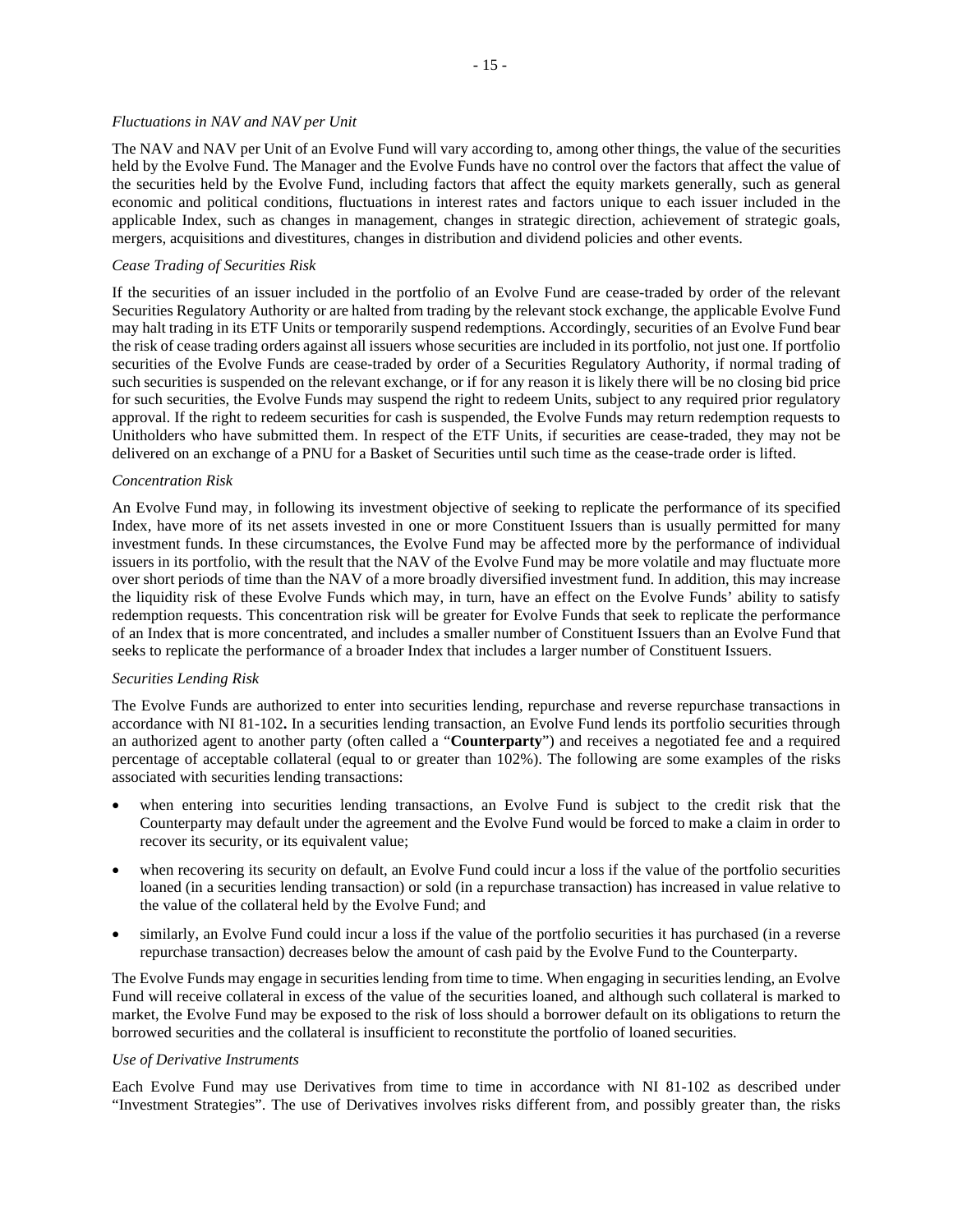associated with investing directly in securities and other traditional investments. Risks associated with the use of Derivatives include: (i) there is no guarantee that hedging to reduce risk will not result in a loss or that there will be a gain; (ii) there is no guarantee that a market will exist when the Evolve Fund wants to complete the derivative contract, which could prevent the Evolve Fund from reducing a loss or realizing a gain; (iii) securities exchanges may impose trading limits on options and futures contracts, and these limits may prevent the Evolve Fund from completing the derivative contract; (iv) the Evolve Fund could experience a loss if the other party to the derivative contract is unable to fulfill its obligations; (v) if the Evolve Fund has an open position in an option, a futures contract or a forward contract or a swap with a Dealer or Counterparty who goes bankrupt, the Evolve Fund could experience a loss and, for an open futures or forward contract or a swap, a loss of margin deposits with that Dealer or Counterparty; and (vi) if a Derivative is based on a stock market index and trading is halted on a substantial number of stocks in the index or there is a change in the composition of the index, there could be an adverse effect on the Derivative.

#### *Changes in Legislation*

There can be no assurance that income tax, securities and other laws will not be changed in a manner that adversely affects the Evolve Funds or the Unitholders. There can be no assurance that Canadian federal income tax laws and the administrative policies and assessing practices of the CRA respecting the treatment of mutual fund trusts, SIFT trusts or an investment in a non-resident trust will not be changed in a manner that adversely affects the Evolve Funds or the Unitholders.

### *Taxation of the Evolve Funds*

It is anticipated that each Evolve Fund will continue to qualify, at all times, as a "mutual fund trust" within the meaning of the Tax Act. For an Evolve Fund to qualify as a "mutual fund trust", it must comply on a continuous basis with certain requirements relating to the qualification of its Units for distribution to the public, the number of Unitholders of the Evolve Fund and the dispersal of ownership of a particular class of its Units.

A trust will be deemed not to be a mutual fund trust if it is established or maintained primarily for the benefit of nonresidents of Canada unless, at that time, all or substantially all of its property is property other than property that would be "taxable Canadian property" (if the definition of such term in the Tax Act were read without reference to paragraph (b) thereof). The law does not provide any means of rectifying a loss of mutual fund trust status if this requirement is not met. The Evolve Funds contain a restriction on the number of permitted non-resident Unitholders.

Each of the Evolve Funds currently meets all of the requirements to qualify as a "mutual fund trust" for the purposes of the Tax Act.

If an Evolve Fund does not qualify as a mutual fund trust or were to cease to so qualify, the income tax considerations as described under "Income Tax Considerations" would in some respects be materially and adversely different in respect of that Evolve Fund. For example, if an Evolve Fund does not qualify as a "mutual fund trust" within the meaning of the Tax Act throughout a taxation year, the Evolve Fund may be liable to pay alternative minimum tax and/or tax under Part XII.2 of the Tax Act, and would not be entitled to the Capital Gains Refund (as defined herein). In addition, if an Evolve Fund does not qualify as a mutual fund trust, it may be subject to the "mark-to-market" rules under the Tax Act if more than 50% of the fair market value of its Units are held by "financial institutions", within the meaning of the Tax Act.

The tax treatment of gains and losses realized by each Evolve Fund will depend on whether such gains or losses are treated as being on income or capital account, as described in this paragraph. In determining its income for tax purposes, each Evolve Fund treats gains or losses realized on the disposition of portfolio securities held by it as capital gains and losses. In general, gains and losses realized by an Evolve Fund from Derivative transactions will be on income account except where such Derivatives are used to hedge portfolio securities held on capital account provided there is sufficient linkage, subject to the DFA Rules discussed below. Gains or losses in respect of foreign currency hedges entered into in respect of amounts invested in its portfolio will constitute capital gains and capital losses to the Evolve Fund if the portfolio securities are capital property to the Evolve Fund and there is sufficient linkage. Each of CALL, LIFE and LEAD also treats option premiums received on the writing of covered call options and any gains or losses sustained on closing out such options as capital gains and capital losses in accordance with the CRA's published administrative policies. Designations with respect to each Evolve Fund's income and capital gains will be made and reported to Unitholders on the foregoing basis. The CRA's practice is not to grant advance income tax rulings on the characterization of items as capital gains or income and no advance income tax ruling has been requested or obtained. If these foregoing dispositions or transactions of an Evolve Fund are determined not to be on capital account (whether because of the DFA Rules discussed below or otherwise), the net income of the Evolve Fund for tax purposes and the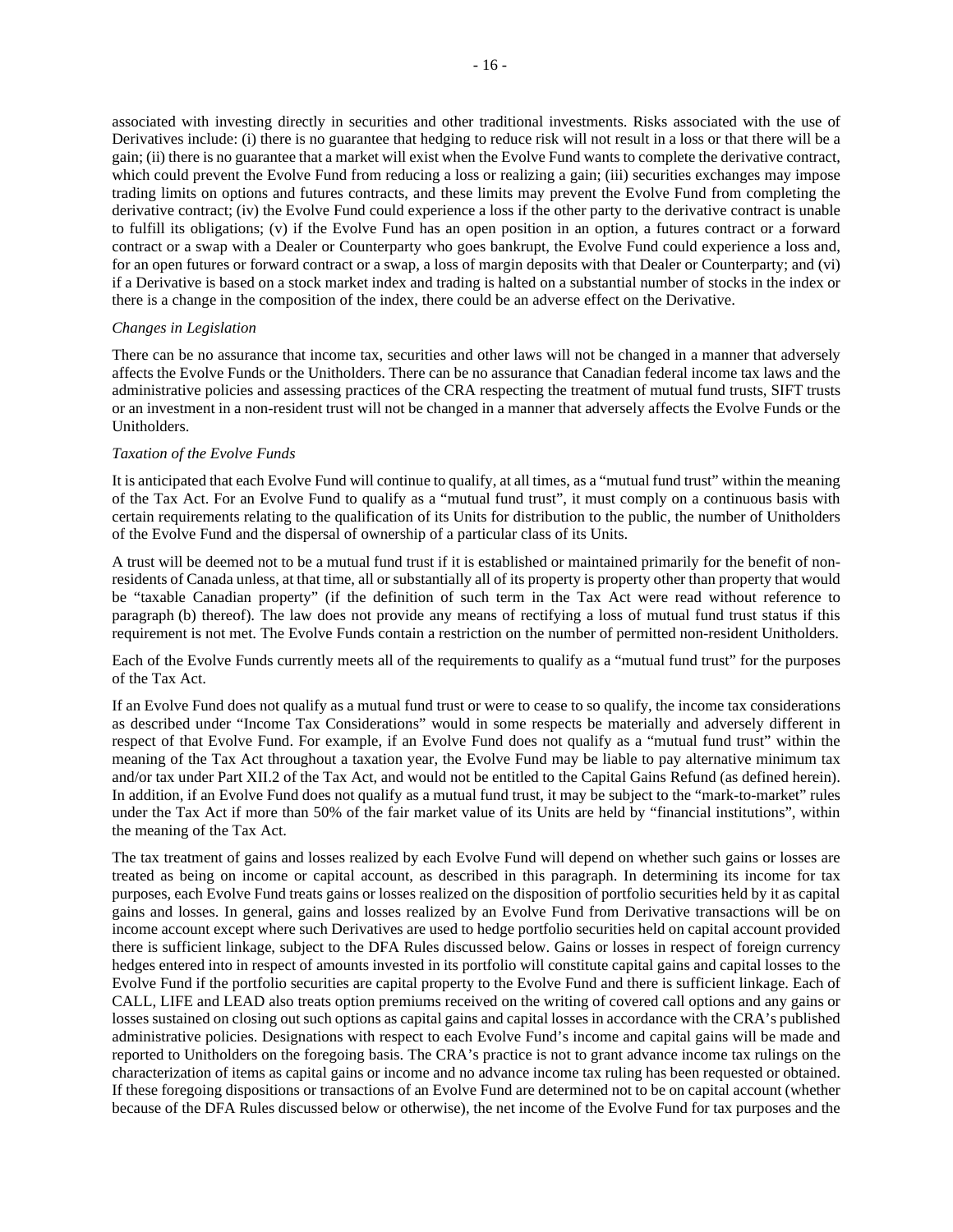- 17 -

taxable component of distributions to its Unitholders could increase. Any such redetermination by the CRA may result in an Evolve Fund being liable for unremitted withholding taxes on prior distributions made to its Unitholders who were not resident in Canada for purposes of the Tax Act at the time of the distribution. Such potential liability may reduce the NAV and NAV per Unit of that Evolve Fund.

The Tax Act contains rules (the "**DFA Rules**") that target certain financial arrangements (described in the DFA Rules as "derivative forward agreements") that seek to deliver a return based on an "underlying interest" (other than certain excluded underlying interests) for purposes of the DFA Rules. The DFA Rules are broad in scope and could apply to other agreements or transactions (including certain option contracts). If the DFA Rules were to apply in respect of any Derivatives utilized by an Evolve Fund, gains realized in respect of the property underlying such Derivatives could be treated as ordinary income rather than capital gains. Provided a covered call option is written by an Evolve Fund in the manner described under "Investment Strategies – Covered Option Writing (applicable to CALL, LIFE and LEAD)", the writing of such call option will not be subject to the DFA Rules.

Pursuant to rules in the Tax Act, an Evolve Fund that experiences a "loss restriction event" (i) will be deemed to have a year-end for tax purposes (which would result in an unscheduled distribution of the Evolve Fund's net income and net realized capital gains, if any, at such time to Unitholders so that the Evolve Fund is not liable for income tax on such amounts under Part I of the Tax Act), and (ii) will become subject to the loss restriction rules generally applicable to a corporation that experiences an acquisition of control, including a deemed realization of any unrealized capital losses and restrictions on its ability to carry forward losses. Generally, an Evolve Fund will be subject to a loss restriction event if a Unitholder becomes a "majority-interest beneficiary", or a group of persons becomes a "majorityinterest group of beneficiaries", of the Evolve Fund, as those terms are defined in the affiliated persons rules contained in the Tax Act, with certain modifications. Generally, a majority-interest beneficiary of an Evolve Fund is a beneficiary in the income or capital, as the case may be, of the Evolve Fund whose beneficial interests, together with the beneficial interests of persons and partnerships with whom the beneficiary is affiliated, have a fair market value that is greater than 50% of the fair market value of all the interests in the income or capital, as the case may be, of the Evolve Fund. Please see "Income Tax Considerations – Taxation of Holders" for the tax consequences of an unscheduled or other distribution to Unitholders. Trusts that qualify as "investment funds" as defined in the rules in the Tax Act relating to loss restriction events are generally excepted from the application of such rules. An "investment fund" for this purpose includes a trust that meets certain conditions, including satisfying certain of the conditions necessary to qualify as a "mutual fund trust" for purposes of the Tax Act, not holding any property that it uses in the course of carrying on a business and complying with certain asset diversification requirements. If an Evolve Fund were not to qualify as an "investment fund", it could potentially have a loss restriction event and thereby become subject to the related tax consequences described above.

The Tax Act contains rules (the "**SIFT Rules**") concerning the taxation of publicly traded Canadian trusts and partnerships that own certain types of property defined as "non-portfolio property". A trust that is subject to these rules is subject to trust level taxation, at rates comparable to those that apply to corporations, on the trust's income earned from "non-portfolio property" to the extent that such income is distributed to its unitholders. If an Evolve Fund is subject to tax under the SIFT Rules, the after-tax return to its Unitholders could be reduced, particularly in the case of a Unitholder who is exempt from tax under the Tax Act or is a non-resident of Canada.

Certain of the Evolve Funds invest in global debt and/or equity securities. Many foreign countries preserve their right under domestic tax laws and applicable tax conventions with respect to taxes on income and on capital ("**Tax Treaties**") to impose tax on interest, dividends or distributions paid or credited to persons who are not resident in such countries. While the Evolve Funds intend to make investments in such a manner as to minimize the amount of foreign taxes incurred under foreign tax laws and subject to any applicable Tax Treaties, investments in global debt and equity securities may subject the Evolve Funds to foreign taxes on interest, dividends or distributions paid or credited to them or any gains realized on the disposition of such securities. Any foreign taxes incurred by an Evolve Fund will generally reduce the value of its portfolio. To the extent that such foreign tax paid by an Evolve Fund exceeds 15% of the amount included in the Evolve Fund's income from such investments, such excess may generally be deducted by the Evolve Fund in computing its net income for the purposes of the Tax Act. To the extent that foreign tax paid does not exceed 15% of the amount included in the Evolve Fund's income from such investments and has not been deducted in computing the Evolve Fund's income and the Evolve Fund designates its income from a foreign source in respect of a Unitholder of the Evolve Fund, the Unitholder will, for the purposes of computing its foreign tax credits, be entitled to treat the Unitholder's proportionate share of foreign taxes paid by the Evolve Fund in respect of such income as foreign taxes paid by the Unitholder. The availability of foreign tax credits to a Unitholder of an Evolve Fund is subject to the detailed rules in the Tax Act.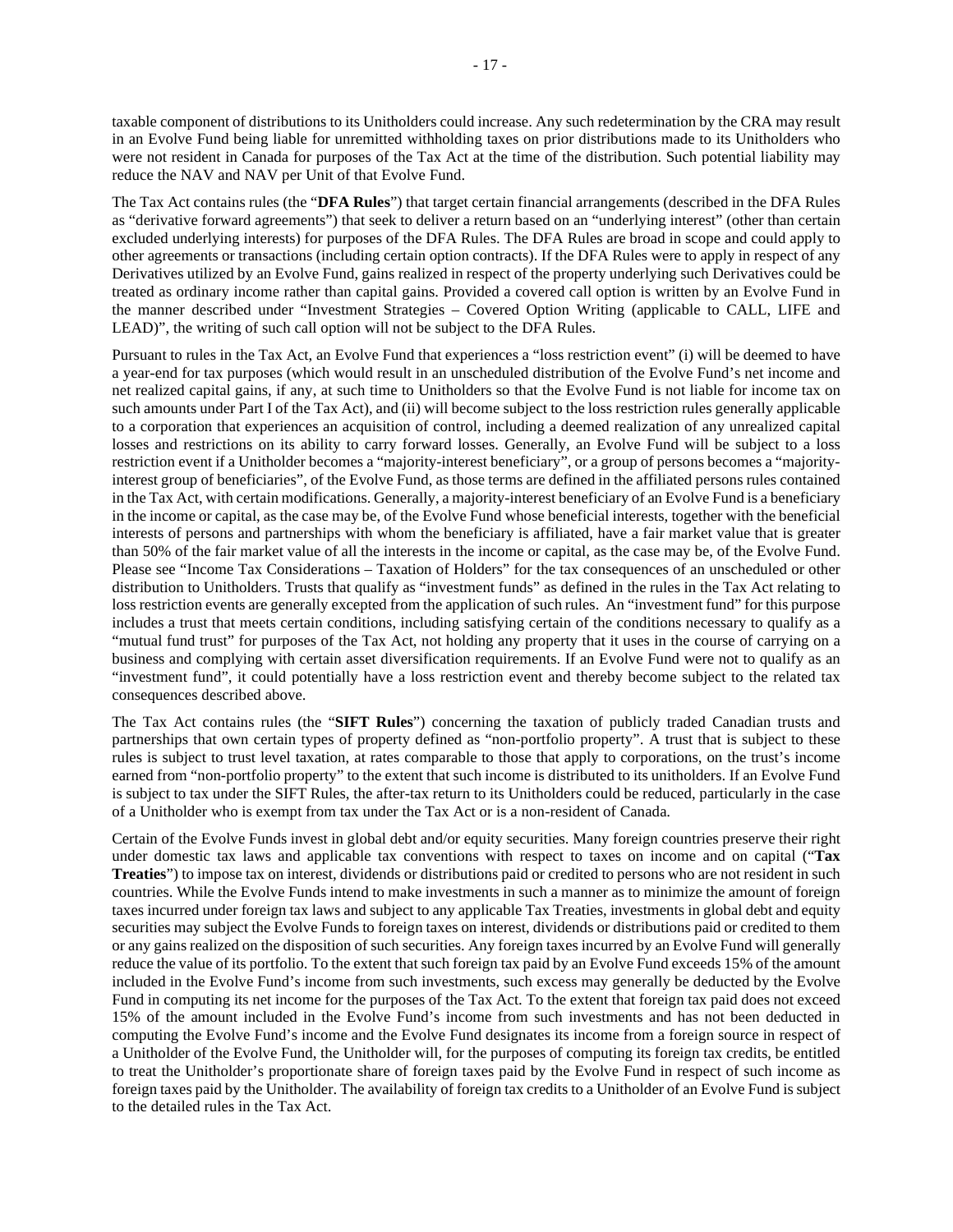## *Limited Operating History and Absence of an Active Market*

The Evolve Funds are recently organized investment trusts with limited operating history as ETFs and mutual funds. Although the ETF Units are listed on a Designated Stock Exchange, there can be no assurance that an active public market for the ETF Units will develop or be sustained.

#### *No guarantees*

An investment in an Evolve Fund is not guaranteed. Unlike bank accounts or guaranteed investment certificates (GICs), mutual fund securities are not covered by Canada Deposit Insurance Corporation or any other government deposit insurer.

## *Suspension of redemptions*

Under exceptional circumstances, an Evolve Fund may suspend redemptions. See " Switches and Redemptions of Mutual Fund Units – Suspension of Redemptions" and "Exchange and Redemption of ETF Units – Suspension of Exchanges and Redemptions".

## **Additional Risks Relating to an Investment in each Evolve Fund**

In addition to the general risk factors, the following additional risk factors are inherent in an investment in one or more of the Evolve Funds as indicated in the table below. A description of each of these risks follows the table.

| <b>Fund Specific</b> | <b>CYBR</b>  | CARS         | <b>CALL</b>  | <b>LIFE</b>  | <b>DIVS</b>  | <b>EARN</b>  | <b>HISA</b> | PREF         | <b>LEAD</b> |
|----------------------|--------------|--------------|--------------|--------------|--------------|--------------|-------------|--------------|-------------|
| <b>Risks</b>         |              |              |              |              |              |              |             |              |             |
| ABS/MBS              |              |              |              |              |              | ✓            |             |              |             |
| and Mortgage-        |              |              |              |              |              |              |             |              |             |
| Related              |              |              |              |              |              |              |             |              |             |
| Securities           |              |              |              |              |              |              |             |              |             |
| <b>Risk</b>          |              |              |              |              |              |              |             |              |             |
| <b>Banking Risk</b>  |              |              | ✓            |              |              |              |             |              |             |
| Calculation          | $\checkmark$ | ✓            | ✓            | ✓            |              |              |             |              |             |
| and                  |              |              |              |              |              |              |             |              |             |
| Termination          |              |              |              |              |              |              |             |              |             |
| of the Index         |              |              |              |              |              |              |             |              |             |
| <b>Risk</b>          |              |              |              |              |              |              |             |              |             |
| <b>Call Risk</b>     |              |              |              |              | $\checkmark$ |              |             | ✓            |             |
| <b>Country Risk</b>  | $\checkmark$ | $\checkmark$ | $\checkmark$ | $\checkmark$ | $\checkmark$ | $\checkmark$ |             | $\checkmark$ | ✓           |
| <b>Credit Rating</b> |              |              |              |              | $\checkmark$ | ✓            |             | $\checkmark$ |             |
| and High             |              |              |              |              |              |              |             |              |             |
| <b>Yield Risk</b>    |              |              |              |              |              |              |             |              |             |
| Currency             |              | ✓            |              |              | ✓            |              |             | ✓            |             |
| <b>Fluctuations</b>  |              |              |              |              |              |              |             |              |             |
| <b>Risk</b>          |              |              |              |              |              |              |             |              |             |
| (Unhedged            |              |              |              |              |              |              |             |              |             |
| ETF Units and        |              |              |              |              |              |              |             |              |             |
| <b>USD</b>           |              |              |              |              |              |              |             |              |             |
| Unhedged             |              |              |              |              |              |              |             |              |             |
| <b>ETF Units</b>     |              |              |              |              |              |              |             |              |             |
| Only)                |              |              |              |              |              |              |             |              |             |
| Currency             | ✓            | ✓            | ✓            | ✓            |              | ✓            |             |              |             |
| Hedging Risk         |              |              |              |              |              |              |             |              |             |
| (Hedged Units        |              |              |              |              |              |              |             |              |             |
| Only)                |              |              |              |              |              |              |             |              |             |
| Defaulted and        |              |              |              |              |              | ✓            |             |              |             |
|                      |              |              |              |              |              |              |             |              |             |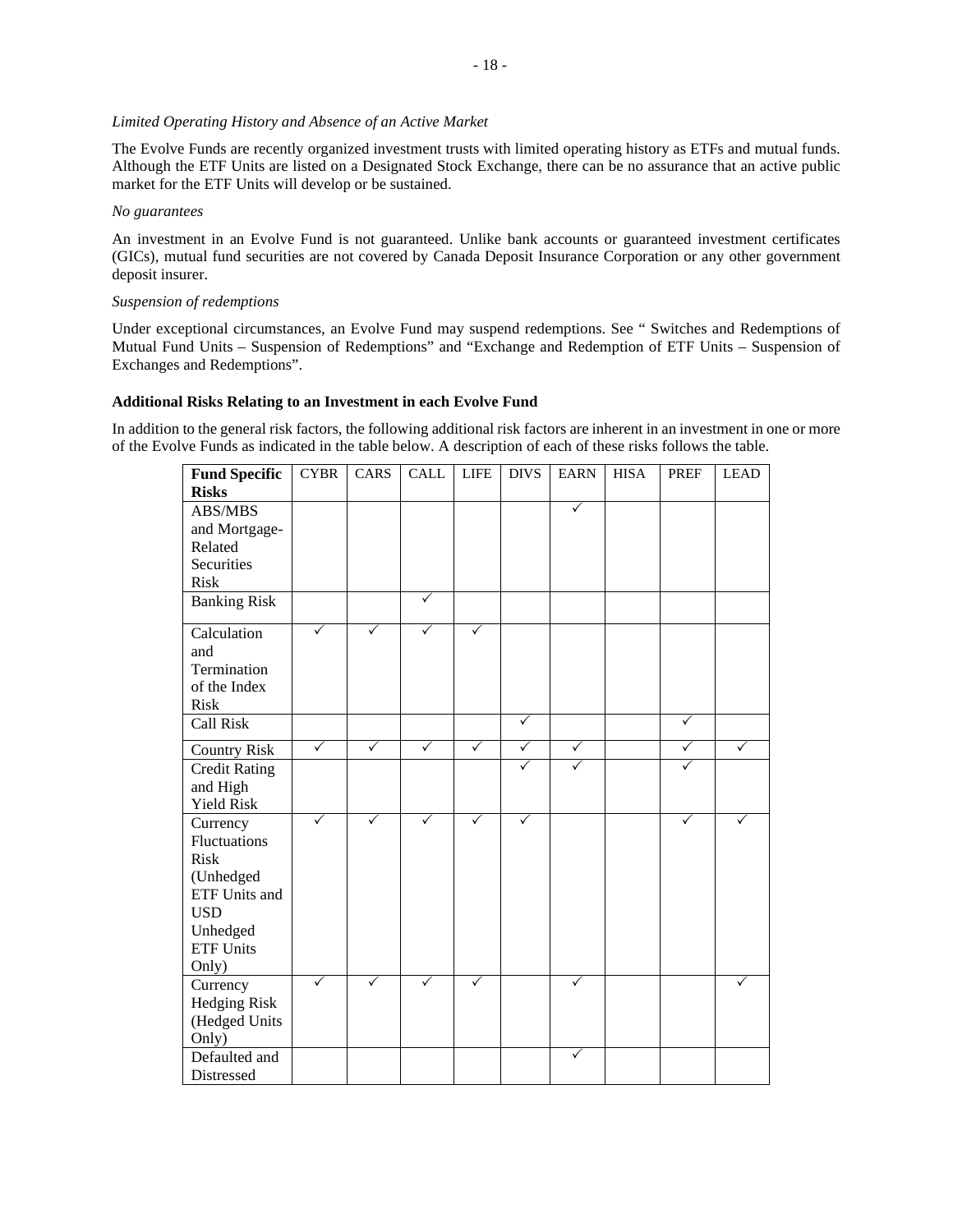| <b>Fund Specific</b><br><b>Risks</b>  | <b>CYBR</b>  | CARS         | <b>CALL</b>  | <b>LIFE</b>  | <b>DIVS</b> | <b>EARN</b> | <b>HISA</b> | <b>PREF</b>  | <b>LEAD</b> |
|---------------------------------------|--------------|--------------|--------------|--------------|-------------|-------------|-------------|--------------|-------------|
| Securities<br><b>Risk</b>             |              |              |              |              |             |             |             |              |             |
| Depositary                            | ✓            | ✓            |              |              |             |             |             |              |             |
| Receipts Risk<br><b>Duration Risk</b> |              |              |              |              | ✓           |             |             | ✓            |             |
|                                       |              |              |              |              |             | ✓           |             |              |             |
| Emerging<br>Markets Risk              |              |              |              |              |             |             |             |              |             |
| Extension<br><b>Risk</b>              |              |              |              |              | ✓           | ✓           |             | ✓            |             |
| Foreign<br>Market Risk                | ✓            |              |              | ✓            |             | ✓           |             |              |             |
| <b>General Risks</b>                  |              |              |              |              |             | ✓           |             |              |             |
| of Debt                               |              |              |              |              |             |             |             |              |             |
| Instruments                           |              |              |              |              |             |             |             |              |             |
| <b>General Risks</b>                  | ✓            | ✓            | ✓            | ✓            | ✓           |             |             | ✓            |             |
| of Equity                             |              |              |              |              |             |             |             |              |             |
| Investments                           |              |              |              |              |             |             |             |              |             |
| <b>General Risks</b>                  | ✓            | $\checkmark$ |              | ✓            | ✓           |             |             | ✓            |             |
| of Foreign                            |              |              |              |              |             |             |             |              |             |
| Investments                           |              |              |              |              |             |             |             |              |             |
| <b>General Risks</b>                  |              |              |              |              | ✓           |             |             | ✓            |             |
| of Preferred                          |              |              |              |              |             |             |             |              |             |
| <b>Shares</b>                         |              |              |              |              |             |             |             |              |             |
| Global                                |              |              | ✓            |              |             |             |             |              |             |
| Financial                             |              |              |              |              |             |             |             |              |             |
| Developments                          |              |              |              |              |             |             |             |              |             |
| Healthcare                            |              |              |              | ✓            |             |             |             |              |             |
| <b>Issuers Risk</b>                   |              |              |              |              |             |             |             |              |             |
| Healthcare                            |              |              |              | ✓            |             |             |             |              |             |
| Sector                                |              |              |              |              |             |             |             |              |             |
| Regulatory                            |              |              |              |              |             |             |             |              |             |
| <b>Risk</b>                           |              |              |              |              |             |             |             |              |             |
| Index                                 | $\checkmark$ | ✓            | ✓            | ✓            |             |             |             |              |             |
| Replication                           |              |              |              |              |             |             |             |              |             |
| Risk                                  |              |              |              |              |             |             |             |              |             |
| Large-                                | ✓            | ✓            |              | ✓            | ✓           |             |             | ✓            |             |
| Capitalization                        |              |              |              |              |             |             |             |              |             |
| <b>Issuer Risk</b>                    |              |              |              |              |             |             |             |              |             |
| Mid and                               |              |              |              |              | ✓           |             |             | ✓            |             |
| Small                                 |              |              |              |              |             |             |             |              |             |
| Capitalization                        |              |              |              |              |             |             |             |              |             |
| <b>Issuer Risk</b>                    |              |              |              |              |             |             |             |              |             |
| Passive                               | ✓            | ✓            | ✓            | ✓            |             |             | ✓           |              |             |
| Investment                            |              |              |              |              |             |             |             |              |             |
| Strategies                            |              |              |              |              |             |             |             |              |             |
| Rebalancing                           | $\checkmark$ | ✓            | ✓            | ✓            |             |             |             |              |             |
| and                                   |              |              |              |              |             |             |             |              |             |
| Subscriptions                         |              |              |              |              |             |             |             |              |             |
| Risk                                  |              |              |              |              |             |             |             |              |             |
| Sampling risk                         | $\checkmark$ | $\checkmark$ | $\checkmark$ | $\checkmark$ |             |             |             | $\checkmark$ |             |
| <b>Sector Risk</b>                    | $\checkmark$ | $\checkmark$ | $\checkmark$ | $\checkmark$ |             |             |             |              |             |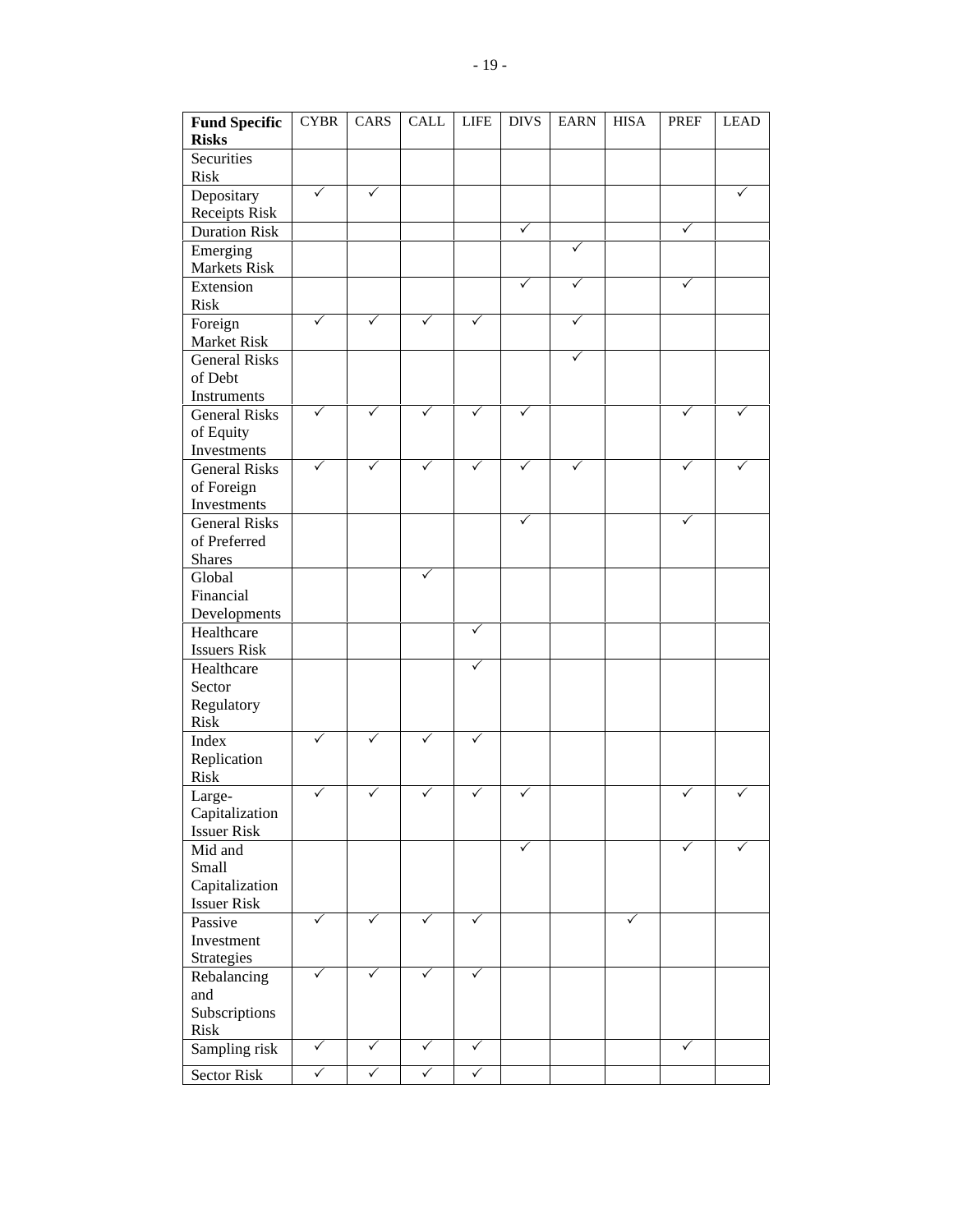| <b>Fund Specific</b> | <b>CYBR</b> | CARS | <b>CALL</b> | <b>LIFE</b> | <b>DIVS</b> | <b>EARN</b> | <b>HISA</b> | PREF | <b>LEAD</b> |
|----------------------|-------------|------|-------------|-------------|-------------|-------------|-------------|------|-------------|
| <b>Risks</b>         |             |      |             |             |             |             |             |      |             |
| Sensitivity to       |             |      |             |             |             |             |             |      |             |
| <b>Interest Rate</b> |             |      |             |             |             |             |             |      |             |
| <b>Fluctuations</b>  |             |      |             |             |             |             |             |      |             |
| State/Region         |             |      |             |             |             |             |             |      |             |
| <b>Risk</b>          |             |      |             |             |             |             |             |      |             |
| Underlying           |             |      |             |             |             |             |             |      |             |
| Fund Risk            |             |      |             |             |             |             |             |      |             |
| Use of               |             |      |             | ✓           |             |             |             |      |             |
| Options and          |             |      |             |             |             |             |             |      |             |
| Other                |             |      |             |             |             |             |             |      |             |
| Derivative           |             |      |             |             |             |             |             |      |             |
| Instruments          |             |      |             |             |             |             |             |      |             |

### *ABS/MBS and Mortgage-Related Securities Risks*

Mortgage-related securities include mortgage pass-through securities, collateralized mortgage obligations ("**CMOs**"), commercial mortgage-backed securities, mortgage dollar rolls, CMO residuals, stripped mortgage-backed securities ("**SMBSs**") and other securities that directly or indirectly represent a participation in, or are secured by and payable from, mortgage loans on real property. Collateralized debt obligations include collateralized bond obligations ("**CBOs**"), collateralized loan obligations ("**CLOs**") and other similarly structured securities. CBOs and CLOs are types of asset-backed securities. A CBO is a trust which is backed by a diversified pool of high risk, below investment grade fixed income securities. A CLO is a trust typically collateralized by a pool of loans, which may include, among others, domestic and foreign senior secured loans, senior unsecured loans, and subordinate corporate loans, including loans that may be rated below investment grade or equivalent unrated loans.

Mortgage-related and other asset-backed securities often involve risks that are different from or more acute than risks associated with other types of debt instruments. Generally, rising interest rates tend to extend the duration of fixed rate mortgage-related securities, making them more sensitive to changes in interest rates. As a result, in a period of rising interest rates, if an Evolve Fund holds mortgage-related securities, it may exhibit additional volatility. This is known as extension risk. In addition, adjustable and fixed rate mortgage-related securities are subject to prepayment risk. When interest rates decline, borrowers may pay off their mortgages sooner than expected. This can reduce the returns of an Evolve Fund because the Evolve Fund may have to reinvest that money at the lower prevailing interest rates. An Evolve Fund's investments in other asset-backed securities are subject to risks similar to those associated with mortgage-related securities, as well as additional risks associated with the nature of the assets and the servicing of those assets.

The value of some ABS/MBS and mortgage-related securities may be particularly sensitive to changes in prevailing interest rates. Early repayment of principal on some mortgage-related securities may expose an Evolve Fund to a lower rate of return upon reinvestment of principal. When interest rates rise, the value of a mortgage-related security generally will decline; however, when interest rates are declining, the value of mortgage-related securities with prepayment features may not increase as much as other fixed income securities. The rate of prepayments on underlying mortgages will affect the price and volatility of a mortgage-related security, and may shorten or extend the effective maturity of the security beyond what was anticipated at the time of purchase. If unanticipated rates of prepayment on underlying mortgages increase the effective maturity of a mortgage-related security, the volatility of the security can be expected to increase. The value of these securities may fluctuate in response to the market's perception of the creditworthiness of the issuers. Additionally, although mortgages and mortgage-related securities are generally supported by some form of government or private guarantee and/or insurance, there is no assurance that private guarantors or insurers will meet their obligations.

One type of SMBS has one class receiving all of the interest from the mortgage assets (the interest-only, or "**IO**" class), while the other class will receive all of the principal (the principal-only, or "**PO**" class). The yield to maturity on an IO class is extremely sensitive to the rate of principal payments (including prepayments) on the underlying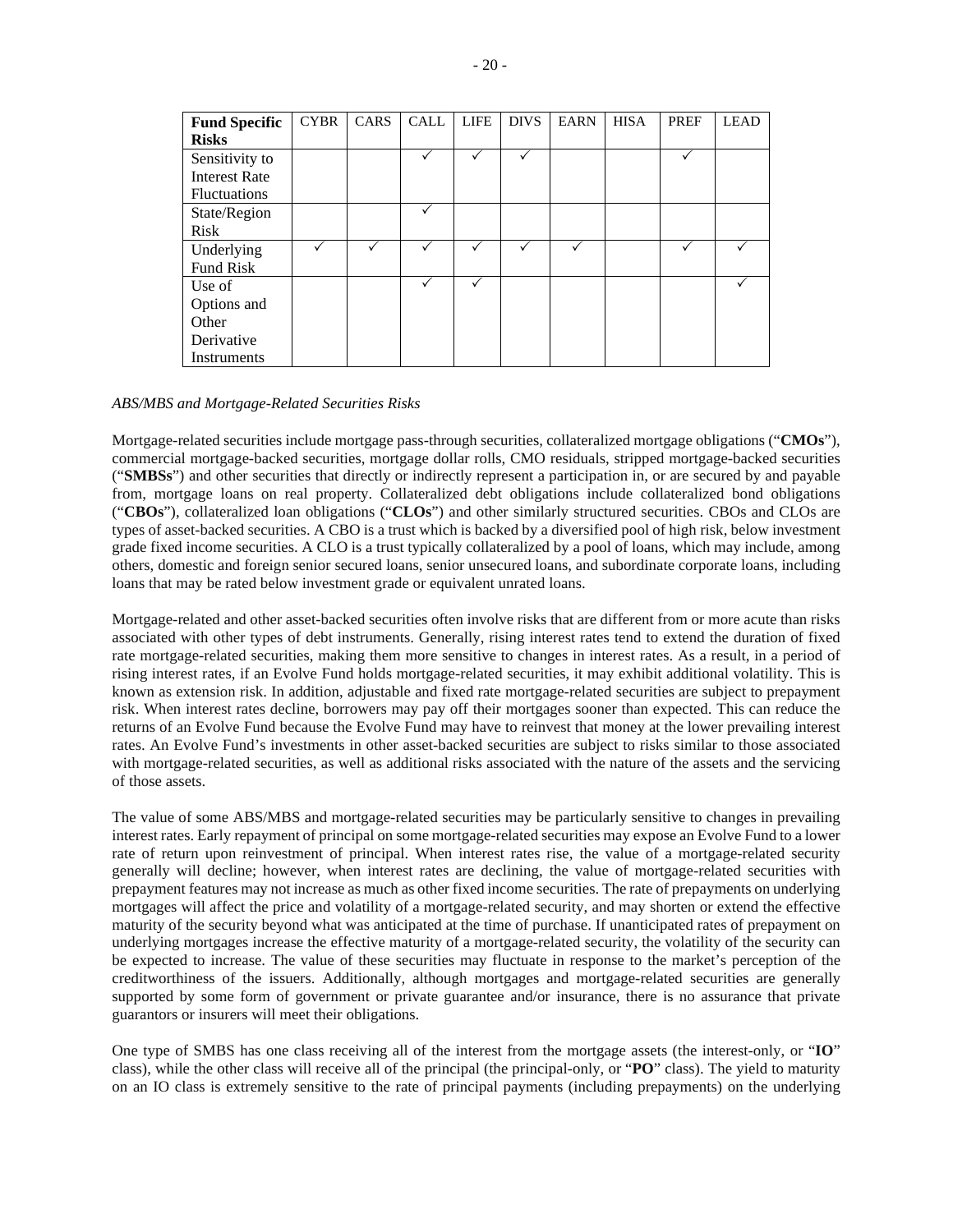mortgage assets, and a rapid rate of principal payments may have a material adverse effect on the Evolve Fund's yield to maturity from these securities.

### *Banking Risk*

Commercial banks (including "money centre" regional and community banks), savings and loan associations and holding companies of the foregoing are especially subject to adverse effects of volatile interest rates, concentrations of loans in particular industries (such as real estate or energy) and significant competition. The profitability of these businesses is to a significant degree dependent upon the availability and cost of capital funds. Economic conditions in the real estate market may have a particularly strong effect on certain banks and savings associations. Commercial banks and savings associations are subject to extensive federal and, in many instances, state regulation. Neither such extensive regulation nor the federal insurance of deposits ensures the solvency or profitability of companies in this industry, and there is no assurance against losses in securities issued by such companies.

### *Calculation and Termination of the Index Risk*

The Index Providers calculate, determine and maintain the respective Indexes. The Indexes were not created by the Index Provider(s) for the purpose of the Evolve Funds. The Index Provider(s) have the right to make adjustments to, or to cease to calculate, the applicable Index without regard to the particular interests of the Manager, the Evolve Funds or the Unitholders.

If the computer or other facilities of an Index Provider or the applicable Designated Stock Exchange malfunction for any reason, calculation of value of one or more Indexes and the determination by the Manager of the Prescribed Number of Units and Baskets of Securities for the applicable Evolve Fund may be delayed, and trading in Units may be suspended, for a period of time.

With respect to an Evolve Fund, if the Index Provider ceases to calculate the applicable Index or the Index License Agreement in respect of the applicable Index is terminated, the Manager may: (i) terminate the applicable Evolve Fund on not less than 60 days' notice to Unitholders; (ii) change the investment objective of the applicable Evolve Fund or seek to replicate generally an alternative index (subject to any Unitholder approval in accordance with Canadian Securities Legislation); or (iii) make such other arrangements as the Manager considers appropriate and in the best interests of Unitholders of the Evolve Fund in the circumstances.

### *Call Risk*

An Evolve Fund may invest in securities that are subject to call risk. Debt and preferred instruments may be redeemed at the option of the issuer, or "called," before their stated maturity or redemption date. In general, an issuer will call its debt or preferred instruments if they can be refinanced by issuing new instruments which bear a lower interest or dividend rate. An Evolve Fund is subject to the possibility that during periods of falling interest rates, an issuer will call its high yielding debt or preferred instruments. The Evolve Fund would then be forced to invest the unanticipated proceeds at lower interest or dividend rates, resulting in a decline in the Evolve Fund's income.

### *Country Risk*

An Evolve Fund that invests primarily in a specific region or country may be more volatile than a more geographically diversified fund, and will be strongly affected by the overall economic performance of that specific region or country. The Evolve Fund must continue to follow its investment objectives regardless of the economic performance of a specific region or country.

## *Credit Rating and High Yield Debt Related Risk*

Securities held by an Evolve Fund that are considered below investment grade may be subject to greater levels of credit or default risk than higher-rated securities. High yield debt securities involve greater risks than investment grade debt securities, including risks of default in the payment of interest and principal, lower recovery rates on a bond that is in default and greater price fluctuations due to factors such as general economic conditions and the issuer's creditworthiness. Such securities can be regarded as predominantly speculative and involve certain risk exposure to adverse conditions, and may be subject to substantial price volatility, especially during times of economic change. Issuers of lower grade securities may be highly leveraged and may not have available to them more traditional methods of financing. The prices of these lower grade securities are typically more sensitive to negative developments, such as a decline in the issuer's revenues or a general economic downturn. Lower-rated debt securities may be less liquid than investment grade securities. During periods of thin trading, the spread between bid and ask prices is likely to increase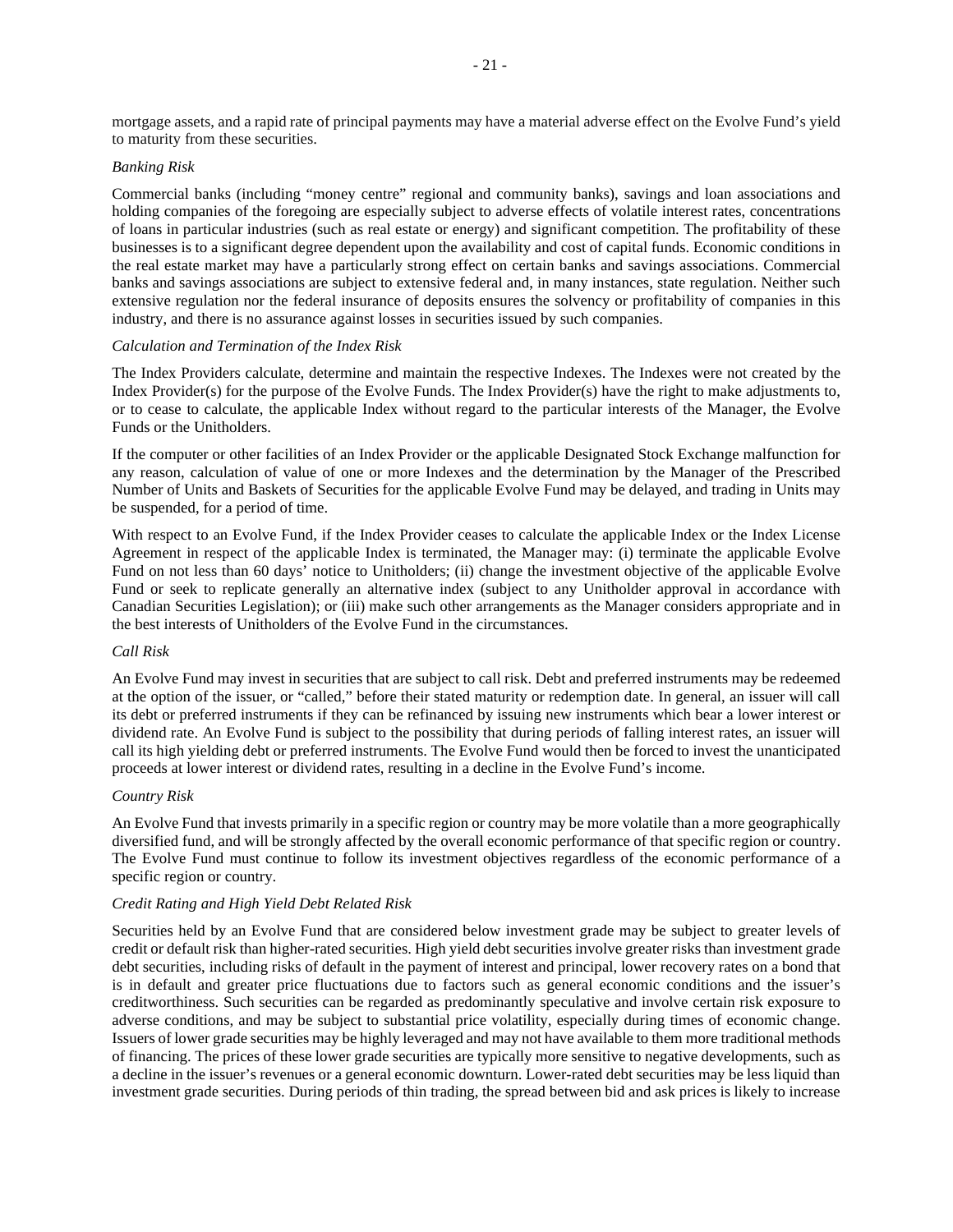significantly and the Sub-Advisor may have difficulty selling such securities. There are no formal exchanges on which such high yield debt securities trade; accordingly, there may be limited liquidity for holders of such securities.

The investments of an Evolve Fund in senior secured loans and below investment grade debt securities will expose the Evolve Fund to the credit risk of the underlying issuer, including the risk of default by the issuer on the interest and principal amounts owing on the debt. Although the senior secured loans in the portfolio of an Evolve Fund will generally be secured by specific collateral, there can be no assurance that the liquidation of such collateral would satisfy an issuer's obligation in the event of issuer default or that such collateral could be readily liquidated under such circumstances. In the event of bankruptcy of an issuer, delays or limitations could be experienced with respect to the ability to realize the benefits of any collateral securing a senior secured loan. If a below investment grade security goes into default, or enters bankruptcy, it may be difficult to sell that security in a timely manner at any reasonable price.

Loans may, in certain circumstances, require substantial "workout" negotiations or restructuring that may entail, among other things, a substantial reduction in the interest rate and a substantial writedown of principal. In addition, when an Evolve Fund holds a participation interest in a loan, it may not have voting rights with respect to any waiver of enforcement of any restrictive covenant breached by a borrower. Selling institutions commonly reserve the right to administer the participations sold by them as they see fit (unless their actions constitute gross negligence or willful misconduct) and to amend the documentation evidencing these obligations in all respects.

## *Currency Fluctuations Risk (Unhedged Units Only)*

As a portion of the portfolio of an Evolve Fund attributable to Unhedged ETF Units, including USD Unhedged ETF Units of an Evolve Fund, may be invested in securities traded in currencies other than the currency in which the Units are denominated, the NAV of such Evolve Fund, when measured in the currency in which the Units are denominated, will, to the extent this has not been hedged against, be affected by changes in the value of the relevant currency relative to the currency of the Units.

### *Currency Hedging Risk (Hedged Units Only)*

An Evolve Fund may hedge all or substantially all of its direct foreign currency exposure by entering into currency forward contracts with financial institutions that have a "designated rating" as defined in NI 81-102. For regulatory and operational reasons, such Evolve Funds may not be able to fully hedge such foreign exposure at all times. Although there is no assurance that these currency forward contracts will be effective, the Manager expects these currency forward contracts to be substantially effective. However, some deviations from the returns of the applicable Index are expected to occur as a result of the costs, risks or other performance impacts of this currency hedging strategy.

The effectiveness of an Evolve Funds' currency hedging strategy will, in general, be affected by the volatility of the applicable Evolve Fund and the volatility of the Canadian dollar relative to the foreign currency. Increased volatility will generally reduce the effectiveness of the currency hedging strategy. The effectiveness of this currency hedging strategy may also be affected by any significant difference between the Canadian dollar and foreign currencies' interest rates.

## *Defaulted and Distressed Securities Risk*

An Evolve Fund may not invest in any securities of an issuer that is in default or that is in bankruptcy or insolvency proceedings (such securities are commonly referred to as "defaulted securities"). However, an Evolve Fund may hold investments that at the time of purchase are not in default or involved in bankruptcy or insolvency proceedings, but may later become so. Moreover, an Evolve Fund may invest in securities either rated CCC+/Caa1 or lower, or unrated but judged by the Sub-Advisor to be of comparable quality. Some or many of these low-rated securities, although not in default, may be "distressed," meaning that the issuer is experiencing financial difficulties or distress at the time of acquisition. Such securities would present a substantial risk of future default which may cause an Evolve Fund to incur losses, including additional expenses, to the extent it is required to seek recovery upon a default in the payment of principal or interest on those securities. In any reorganization or liquidation proceeding relating to a portfolio security, an Evolve Fund may lose its entire investment or may be required to accept cash or securities with a value less than its original investment. Defaulted or distressed securities may be subject to restrictions on resale.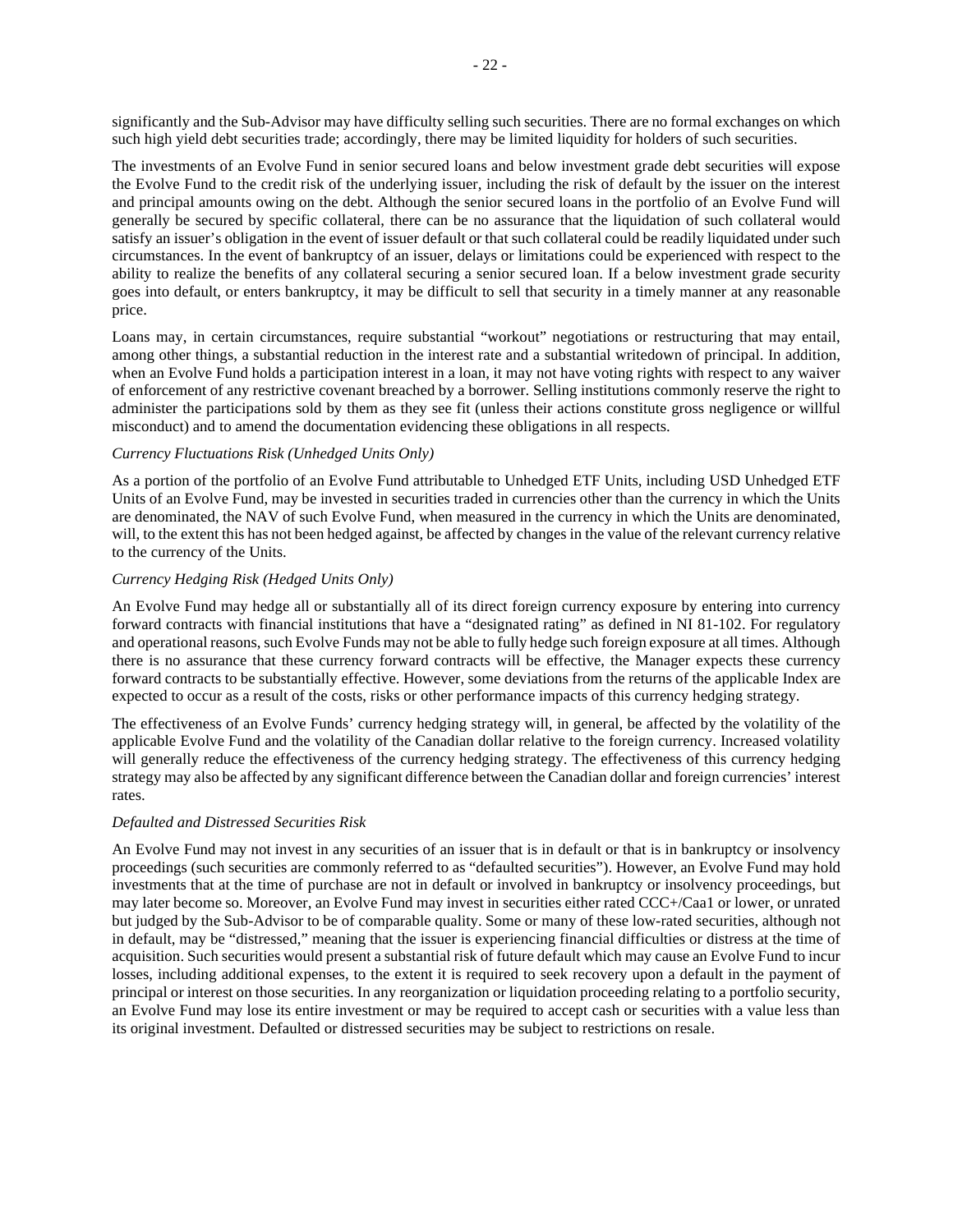### *Depositary Receipts Risk*

The Evolve Funds may invest in depositary receipts. Investment in ADRs and GDRs may be less liquid than the underlying shares in their primary trading market and GDRs, many of which are issued by companies in emerging markets, may be more volatile and less liquid than depositary receipts issued by companies in more developed markets.

## *Duration Risk*

Duration is the sensitivity, expressed in years, of the price of a fixed-income security to changes in the general level of interest rates (or yields). Securities with longer durations tend to be more sensitive to interest rate (or yield) changes than securities with shorter durations. Duration differs from maturity in that it considers potential changes to interest rates, and a security's coupon payments, yield, price and par value and call features, in addition to the amount of time until the security matures. The duration of a security will be expected to change over time with changes in market factors and time to maturity.

## *Emerging Markets Risk*

The Evolve Fund may be subject to a number of risks specific to having exposure to issuers in emerging markets. Investments in the securities of issuers in emerging markets involve risks not associated with investments in the securities of issuers in developed markets. Emerging markets can be substantially more volatile and substantially less liquid than more developed markets, such as Canada or the United States. Emerging markets are subject to greater political and economic instability, uncertainty regarding the existence of trading markets and more governmental limitations on foreign investment than more developed markets.

There may be less information publicly available with regard to emerging market issuers and such issuers are not subject to the uniform accounting, auditing and financial reporting standards applicable to Canadian issuers. There may be no single centralized securities exchange on which securities are traded in emerging markets and the systems of corporate governance to which companies in emerging markets are subject may be less advanced than that to which Canadian issuers are subject. As a result, investors in such companies may not receive many of the protections available to investors in Canada.

Securities laws in many emerging markets are relatively new and unsettled. Laws regarding foreign investment in emerging market securities, securities regulation, title to securities and shareholder rights may change quickly and unpredictably. Further, the enforcement of systems of taxation at federal, regional and local levels in emerging markets may be inconsistent and subject to sudden change.

## *Extension Risk*

During periods of rising interest rates, an issuer may exercise its right to pay principal on an obligation later than expected. Under these circumstances, the value of the obligation will decrease and the Evolve Fund's performance may suffer from its inability to invest in higher yielding securities.

## *Foreign Market Risk*

Participation in transactions by an Evolve Fund may involve the execution and clearing of trades on or subject to the rules of a foreign market. None of the Securities Regulatory Authorities or Canadian exchanges regulates activities of any foreign markets, including the execution, delivery and clearing of transactions, or has the power to compel enforcement of any rule of a foreign market or any applicable foreign law. Generally, any foreign transaction will be governed by applicable foreign laws. This is true even if the foreign market is formally linked to a Canadian market so that a position taken on a market may be liquidated by a transaction on another market. Moreover, such laws or regulations will vary depending on the foreign country in which the transaction occurs. For these reasons, entities such as the Evolve Funds may not be afforded certain of the protective measures provided by Canadian legislation or Canadian exchanges. In particular, funds received from investors for transactions by an Evolve Fund on foreign exchanges may not be provided the same protection as funds received in respect of transactions by an Evolve Fund on Canadian exchanges.

### *General Risks of Debt Instruments*

The value of the underlying debt securities of an Evolve Fund will be affected by changes in the general level of interest rates. Generally, debt securities will decrease in value when interest rates rise and will increase in value when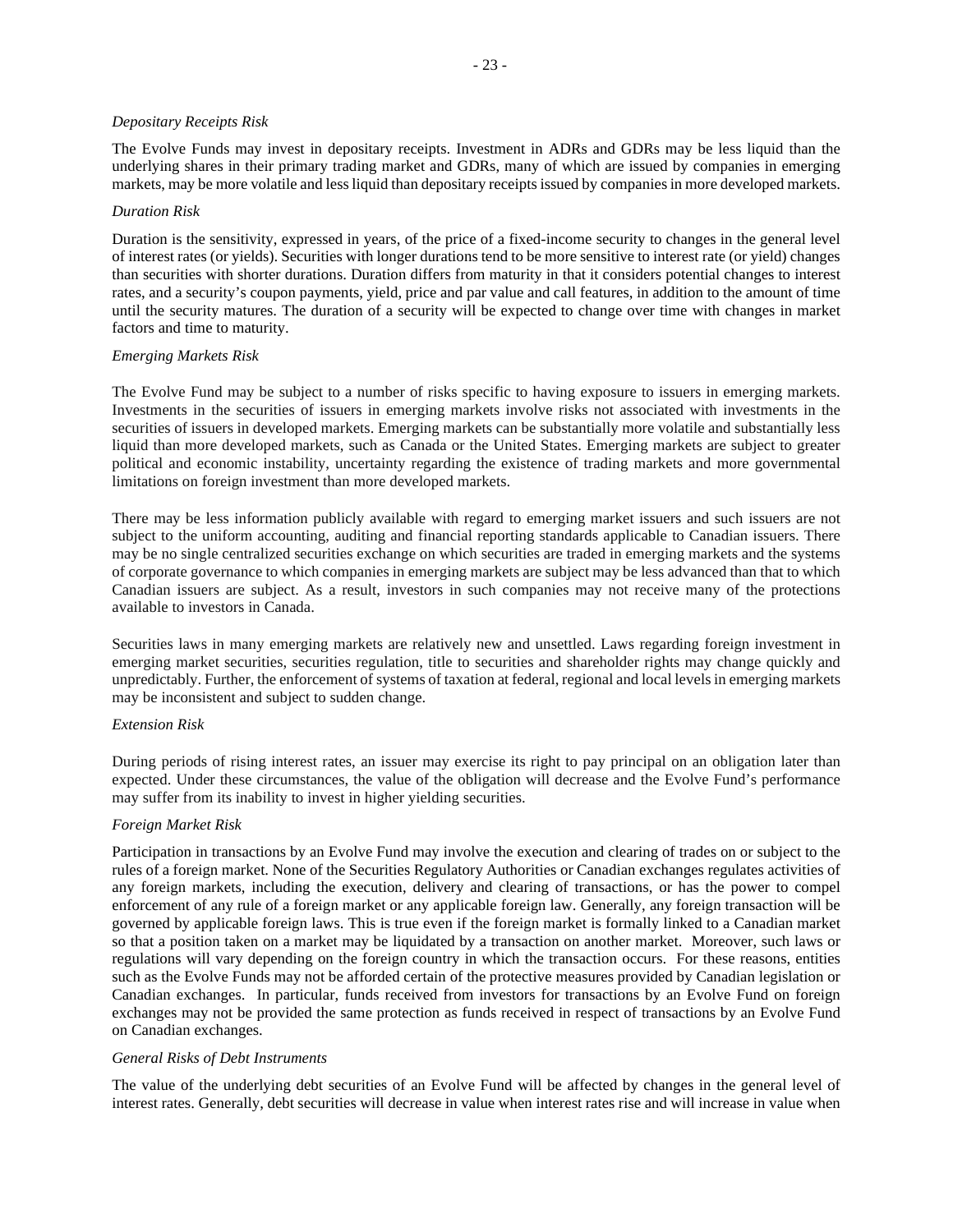interest rates decline. Securities with longer durations tend to be more interest rate sensitive, which may make them more volatile than securities with shorter durations. The NAV of an Evolve Fund will fluctuate with interest rate changes and the corresponding changes in the value of the securities held by the Evolve Fund. The value of the bonds held by the Evolve Funds may be affected by price changes due to a change in general economic conditions.

#### *General Risks of Equity Investments*

Holders of equity securities of an issuer incur more risk than holders of debt obligations of such issuer because shareholders, as owners of such issuer, have generally inferior rights to receive payments from such issuer in comparison with the rights of creditors of, or holders of debt obligations issued by, such issuer. Further, unlike debt securities, which typically have a stated principal amount payable at maturity (whose value, however, will be subject to market fluctuations prior thereto), equity securities have neither a fixed principal amount nor a maturity.

Distributions on the Units will generally depend upon the declaration of dividends or distributions on the Constituent Securities. The declaration of such dividends or distributions generally depends upon various factors, including the financial condition of the Constituent Issuers and general economic conditions. Therefore, there can be no assurance that the Constituent Issuers will pay dividends or distributions on Constituent Securities.

## *General Risks of Foreign Investments*

The Evolve Funds may invest, directly or indirectly, in foreign equity securities. In addition to the general risks associated with equity investments, investments in foreign securities may involve unique risks not typically associated with investing in Canada. Foreign exchanges may be open on days when an Evolve Fund or a Reference ETF does not price their securities and, therefore, the value of the securities traded on such exchanges may change on days when investors are not able to purchase or sell Units. Information about corporations not subject to Canadian reporting requirements may not be complete, may not reflect the extensive accounting or auditing standards required in Canada and may not be subject to the same level of government supervision or regulation as would be the case in Canada.

Some foreign securities markets may be volatile or lack liquidity and some foreign markets may have higher transaction and custody costs and delays in attendant settlement procedures. In some countries, there may be difficulties in enforcing contractual obligations and investments could be affected by political instability, social instability, expropriation or confiscatory taxation.

In the case of an Evolve Fund holding foreign securities, whether directly or indirectly, dividends or distributions on those foreign securities may be subject to withholding taxes.

### *General Risks of Preferred Shares*

There is a chance that the issuer of any of the preferred shares included in the portfolio of an Evolve Fund will have its ability to pay dividends deteriorate or will default (fail to make scheduled dividend payments on the preferred shares or scheduled interest payments on other obligations of the issuer not included in the portfolio of that Evolve Fund), which would negatively affect the value of any such security.

Unlike interest payments on debt securities, dividend payments on preferred shares typically must be declared by the issuer's board of directors. An issuer's board of directors is generally not under any obligation to pay dividends (even if such dividends have accrued), and may suspend payment of dividends on preferred shares at any time. In the event that an issuer of preferred shares experiences economic difficulties, the issuer's preferred shares may lose substantial value due to the reduced likelihood that the issuer's board of directors will declare a dividend and the fact that the preferred shares may be subordinated to other securities of the issuer. In addition, the ability of a board of directors of a preferred share issuer to declare dividends (even if such dividends have accrued) may be constrained by restrictions imposed by such issuer's lenders.

Because many preferred shares allow holders to convert preferred shares into common shares of the issuer, their market price can be sensitive to changes in the value of the issuer's common shares. To the extent that the portfolio of an Evolve Fund includes convertible preferred shares, declining common share values may also cause the value of the portfolio of that Evolve Fund's investments to decline.

A preferred share may include a call or redemption provision that permits the issuer of such security to "call" or repurchase its securities. The existence of such provisions will, if exercised, require such a security to be removed from the portfolio and replaced. These actions may have implicit costs to an Evolve Fund.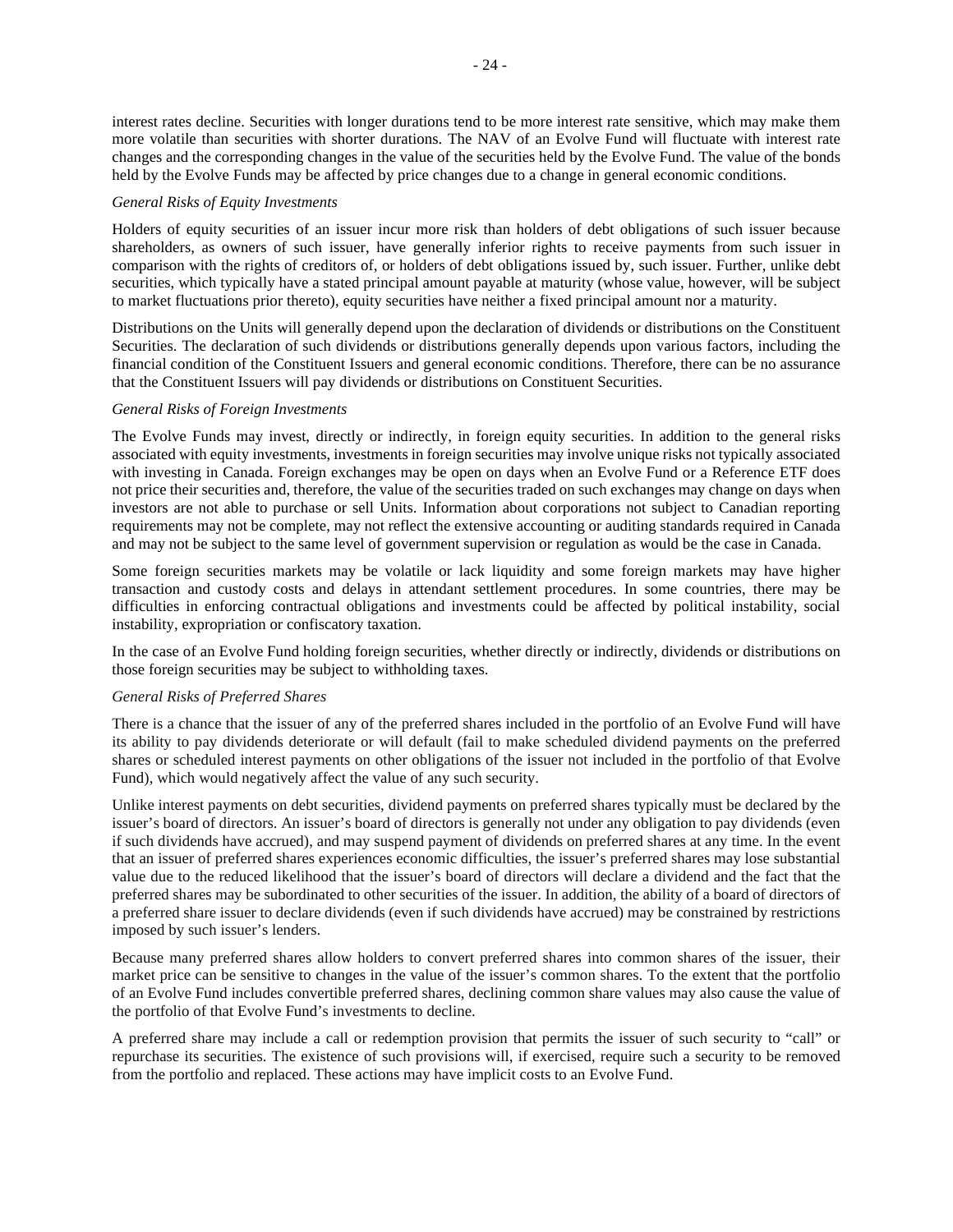At any time that the portfolio of an Evolve Fund is reinvested as a result of a redemption or call provision in the terms of a preferred share, the distributions available to Unitholders may be affected as, among other things, the securities included in the portfolio upon any such reinvestment may not provide the same rate of return as the preferred shares replaced. In addition, if the call or redemption price of a preferred share is less than the volume weighted average trading price traded upon its inclusion in the portfolio of an Evolve Fund, and that preferred share is redeemed, the NAV of that Evolve Fund will be negatively impacted.

## *Global Financial Developments*

Global financial markets have experienced a sharp increase in volatility in the last several years. This has been, in part, the result of the revaluation of assets on the balance sheets of international financial institutions and related securities. This has contributed to a reduction in liquidity among financial institutions and has reduced the availability of credit to those institutions and to the issuers who borrow from them. While central banks as well as global governments have worked to restore much needed liquidity to the global economies, no assurance can be given that the combined impact of the significant revaluations and constraints on the availability of credit will not continue to materially and adversely affect economies around the world. No assurance can be given that this stimulus will continue or that, if it continues, it will be successful or these economies will not be adversely affected by the inflationary pressures resulting from such stimulus or central banks' efforts to slow inflation. Further, continued market concerns about the European sovereign debt crisis, developments in the Middle East and the Ukraine, matters related to the U.S. government debt limits and the inflationary effects of quantitative easing may adversely impact global equity markets. Some of these economies have experienced significantly diminished growth and some are experiencing or have experienced a recession. These market conditions and further volatility or illiquidity in capital markets may also adversely affect the prospects of CALL and the value of the Constituent Securities. A substantial drop in the markets in which CALL invests could be expected to have a negative effect on CALL.

## *Healthcare Issuers Risk*

The portfolio of LIFE may be susceptible to factors affecting the healthcare and technology related industries and to greater risk and market fluctuations that an investment in a broader range of portfolio securities covering different economic sectors. Healthcare, technology, and technology related industries may also be subject to greater government regulation than many other industries. Accordingly, changes in government policies and the need for regulatory approvals may have a materially adverse effect on these industries. Additionally, these companies may be subject to risks of developing technologies, competitive pressures, as well as a relatively high risk of obsolescence caused by scientific and technological advances and are dependent upon consumer and business acceptance as new technologies evolves. The development of these industry-specific investments may differ from the general stock exchange trends.

### *Healthcare Sector Regulatory Risk*

The healthcare sector is highly regulated and may receive government funding. Investments in the healthcare sector by LIFE may be substantially affected by changes in government policy, such as increased regulation, ownership restrictions, deregulation or reduced government funding. There can be no assurance that future changes in government regulation of healthcare will not have a material adverse effect on the healthcare sector, which could in turn have an adverse effect on the investments of LIFE.

In addition, the formulation, manufacturing, packaging, labelling, handling, distribution, importation, exportation, licensing, sale and storage of the produce of global healthcare issuers are generally subject to extensive laws, governmental regulations, administrative determinations, court decisions and similar constraints. Such laws, regulations and other constraints or new laws, regulations or constraints could lead to the imposition of significant penalties or claims and could negatively impact the business of global healthcare issuers. Further, the adoption of new laws, regulations or other constraints or changes in the interpretations of such requirements may result in significant compliance costs or lead certain global healthcare issuers to discontinue offering certain products and/or services, thereby impacting the business, financial condition, results of operations and cash flows of such global healthcare issuers, which could in turn impact the funds available for dividends or distributions and could cause the market value of the securities of such global healthcare issuers to decline.

## *Index Replication Risk*

Each Evolve Fund will not replicate exactly the performance of the applicable Index because the total return generated by the Units will be reduced by the management fee paid or payable by the Evolve Fund, the brokerage and commission costs incurred in acquiring and rebalancing the portfolio of securities held by the Evolve Fund and the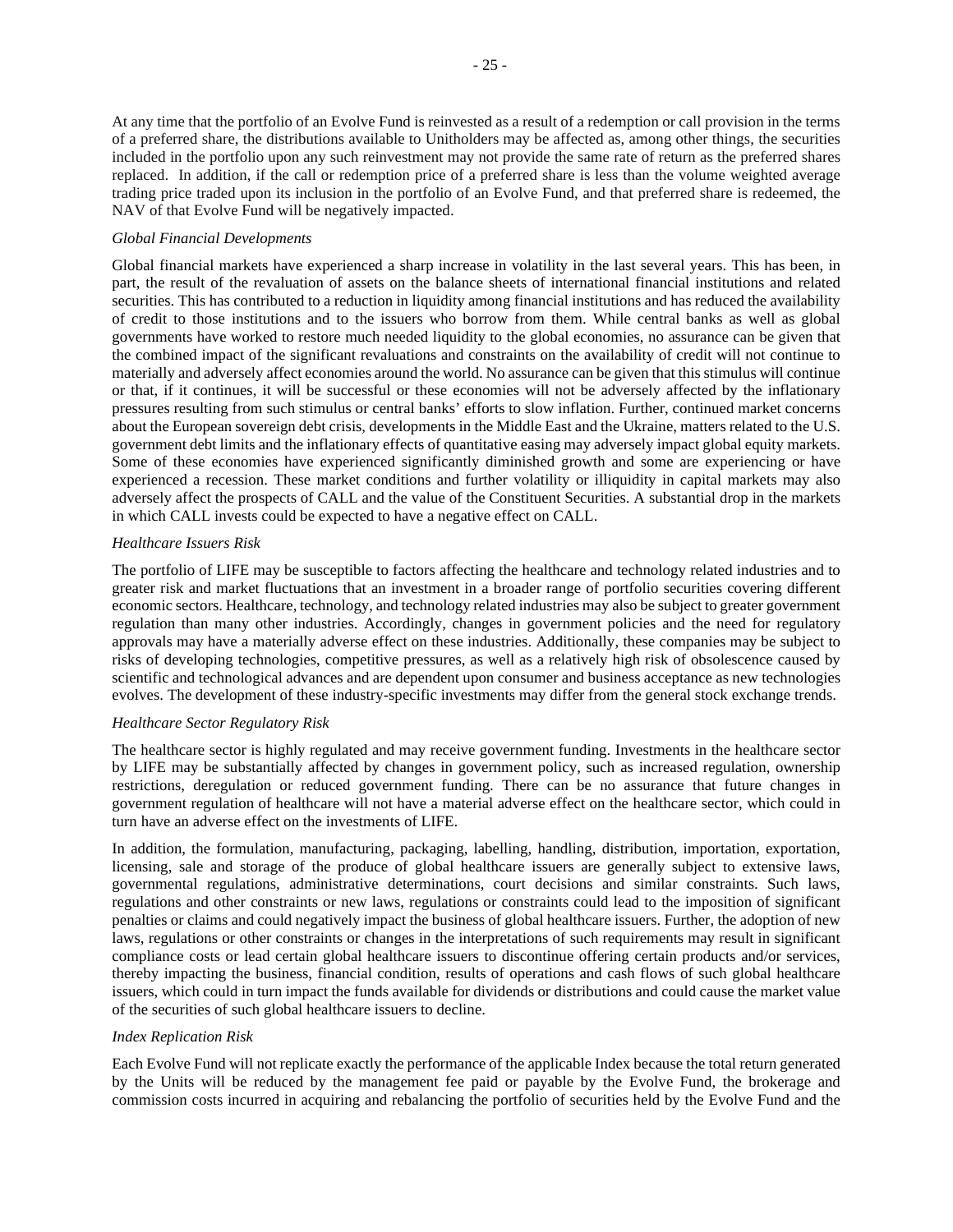other expenses paid or payable by the Evolve Fund, including withholding taxes and costs associated with currency hedging. These fees and expenses are not included in the calculation of the performance of the applicable Index. In respect of LIFE and CALL, see "Use of Options and Other Derivative Instruments".

Deviations in the tracking of the applicable Index by an Evolve Fund could occur for a variety of other reasons. For example, where an Evolve Fund tenders securities under a successful takeover bid for less than all securities of a Constituent Issuer and the Constituent Issuer is not removed from the applicable Index, the Evolve Fund may be required to buy replacement securities at a purchase price that may be more than the takeover bid price due to timing variances.

It is also possible that an Evolve Fund may not fully replicate the performance of the applicable Index due to the temporary unavailability of certain Constituent Securities in the secondary market, the investment strategies and investment restrictions applicable to the Evolve Fund, including the use of a sampling methodology or covered call strategy, or due to other extraordinary circumstances.

### *Large-Capitalization Issuer Risk*

An Evolve Fund may invest a relatively large percentage of their assets in the securities of large-capitalization companies. As a result, the performance of such Evolve Fund may be adversely affected if securities of largecapitalization companies underperform securities of smaller-capitalization companies or the market as a whole. The securities of large-capitalization companies may be relatively mature compared to smaller companies and therefore subject to slower growth during times of economic expansion.

### *Mid and Small-Capitalization Issuer Risk*

Investing in securities of small or mid-capitalization companies involves greater risk than is customarily associated with investing in more established companies. Such issuers may have limited operational history and securities issued by such companies' stocks may be more volatile and less liquid than those of more established companies. These securities may have returns that vary, sometimes significantly, from the overall market.

#### *Passive Investment Strategies*

The value of the applicable Index of an Evolve Fund may fluctuate in accordance with the financial condition of the Constituent Issuers that are represented in such Index (particularly those that are more heavily weighted), the value of the securities generally and other factors.

In the case of an Evolve Fund that is based on an Index concentrated on one stock exchange, if that stock exchange is not open, the Evolve Fund will be unable to determine the NAV per Unit and may be unable to satisfy redemption requests.

Because the investment objective of each Evolve Fund is to replicate the performance of the applicable Index, the Evolve Funds are not actively managed by traditional methods and the Manager will not attempt to take defensive positions in declining markets. Therefore, the adverse financial condition of a Constituent Issuer represented in an Index will not necessarily result in the elimination of exposure to its securities, whether direct or indirect, by an Evolve Fund unless the Constituent Securities are removed from the applicable Index.

#### *Rebalancing and Subscription Risk*

Adjustments to Baskets of Securities held by an Evolve Fund to reflect rebalancing events, including adjustments to the applicable Index or as otherwise determined by the Manager, will depend on the ability of the Manager and the Designated Broker to perform their respective obligations under the designated broker agreement. If the Designated Broker fails to perform, the Evolve Fund may be required to sell or purchase, as the case may be, Constituent Securities of the applicable Index in the market. If this happens, the Evolve Fund would incur additional transaction costs, which would cause the performance of the Evolve Fund to deviate more significantly from the performance of the applicable Index than would otherwise be expected.

Adjustments to the Basket of Securities necessitated by a rebalancing event could affect the underlying market for the Constituent Securities of the applicable Index, which in turn would affect the value of that Index. Similarly, subscriptions for Units by the applicable Designated Broker and Dealers may impact the market for the Constituent Securities of the Index, as the Designated Broker or the Dealer seeks to buy or to borrow the Constituent Securities to constitute the Baskets of Securities to be delivered to the Evolve Fund as payment for the Units to be issued.

# *Sampling Risk*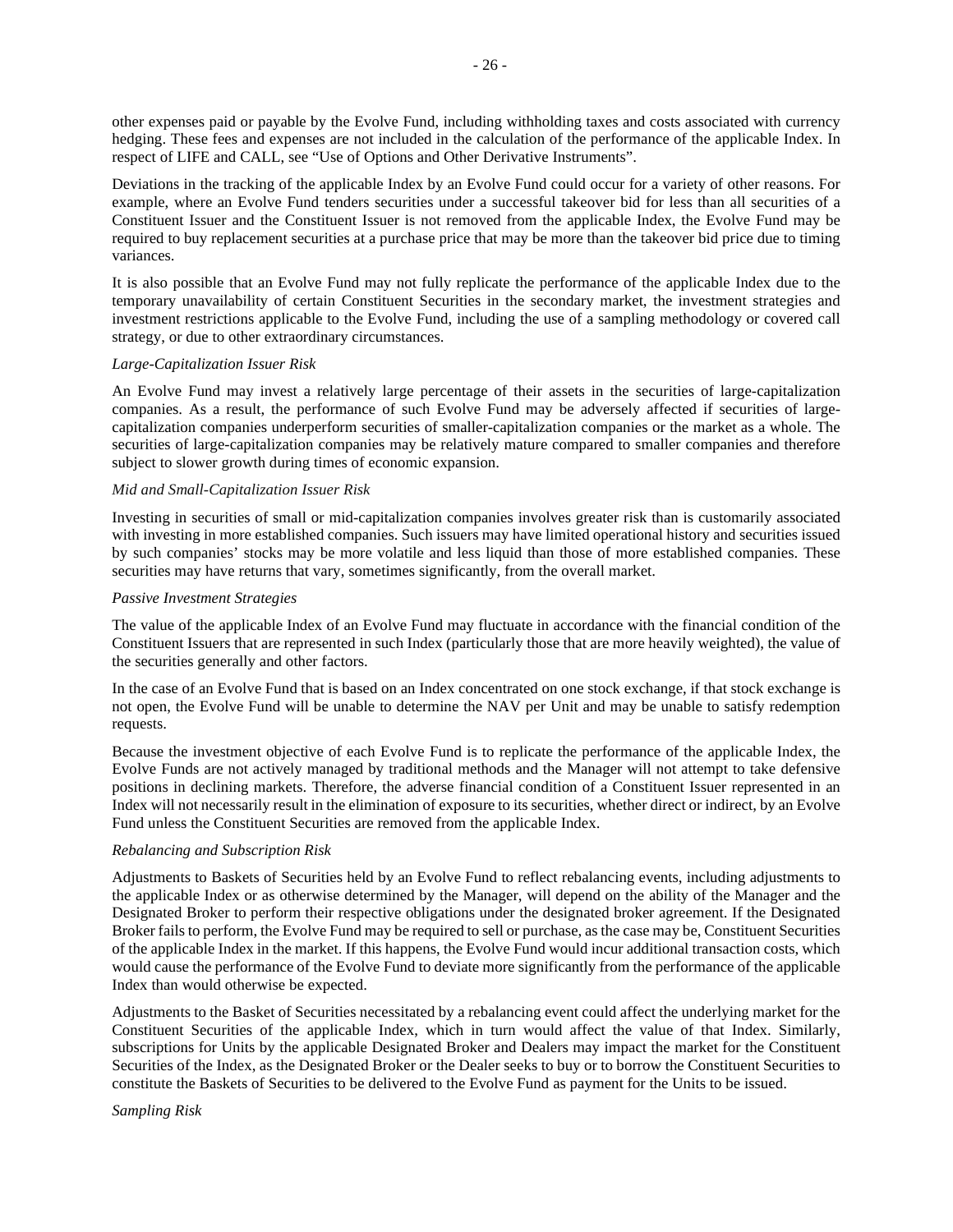The Evolve Funds may employ a sampling methodology or may hold an exchange traded fund that employs a sampling methodology. A sampling methodology involves seeking to replicate the performance of the applicable Index by holding a subset of the Constituent Securities or a portfolio of some or all of the Constituent Securities and other securities selected by the Manager such that the aggregate investment characteristics of the portfolio are reflective of the aggregate investment characteristics of, or a representative sample of, the applicable Index. It is possible that the use of a sampling methodology may result in a greater deviation in performance relative to the applicable Index than a replication strategy in which only the Constituent Securities are held in the portfolio in approximately the same proportions as they are represented in the applicable Index.

#### *Sector Risk*

Because the Constituent Securities of certain Evolve Funds are heavily concentrated in one or more specific sectors or industries of the economy, the trading price of each of these Evolve Funds is expected to be more volatile than that of a fund with a more broadly diversified portfolio. The specific asset class risks applicable to these Evolve Funds are as follows:

- (i) CYBR has a heavy concentration in Constituent Issuers from the cyber security sector. Companies in the cyber security sector, including companies in the infrastructure providers and service providers sectors, face intense competition, both domestically and internationally, which may have an adverse effect on profit margins. Cyber security companies may have limited product lines, markets, financial resources or personnel. The products of cyber security companies may face obsolescence due to rapid technological developments and frequent new product introduction, and such companies may face unpredictable changes in growth rates, competition for the services of qualified personnel and competition from foreign competitors with lower production costs. Companies in the cyber security field are heavily dependent on patent and intellectual property rights. The loss or impairment of these rights may adversely affect the profitability of these companies.
- (ii) CARS has a heavy concentration in Constituent Issuers from the automotive sectors. The automotive industry can be highly cyclical and companies in the industry may suffer periodic operating losses. Companies in the automotive industry face intense competition, both domestically and internationally, which may have an adverse effect on their profitability. CARS is also subject to the risk that the securities of issuers in the automotive industry will underperform the market as a whole due to legislative or regulatory changes, adverse market conditions and/or increased competition affecting the industrial sector. The prices of the securities of industrial companies may fluctuate due to the level and volatility of commodity prices, the exchange value of the dollar, import controls, worldwide competition, liability for environmental damage, depletion of resources, and mandated expenditures for safety and pollution control devices.
- (iii) CALL has a heavy concentration in Constituent Issuers from the United States banking sector. As previously noted, Constituent Issuers in the banking sector may be affected by adverse effects of volatile interest rates, concentrations of loans in particular industries and significant competition. The profitability of these businesses is to a significant degree dependent upon the availability and cost of capital funds.
- (iv) LIFE has a heavy concentration in Constituent Issuers from the health care sector. As previously noted, Constituent Issuers in the health care sector may be affected by government regulations and government health care programs, changes in the cost of medical products and services, and product liability claims among other factors. Pharmaceutical and biotechnology firms face intense competition, the potential for product obsolescence, and may be adversely affected by the loss or impairment of intellectual property rights.

## *Sensitivity to Interest Rate Fluctuations*

It is anticipated that the market price for Units and the value of the Constituent Securities of an Evolve Fund at any given time will be affected by the level of interest rates prevailing at such time. A rise in interest rates may have a negative effect on the market price of the Units of the applicable Evolve Funds. Unitholders who wish to redeem or sell their Units may, therefore, be exposed to the risk that the redemption price or sale price of the Units will be negatively affected by interest rate fluctuations.

*State/Region Risk*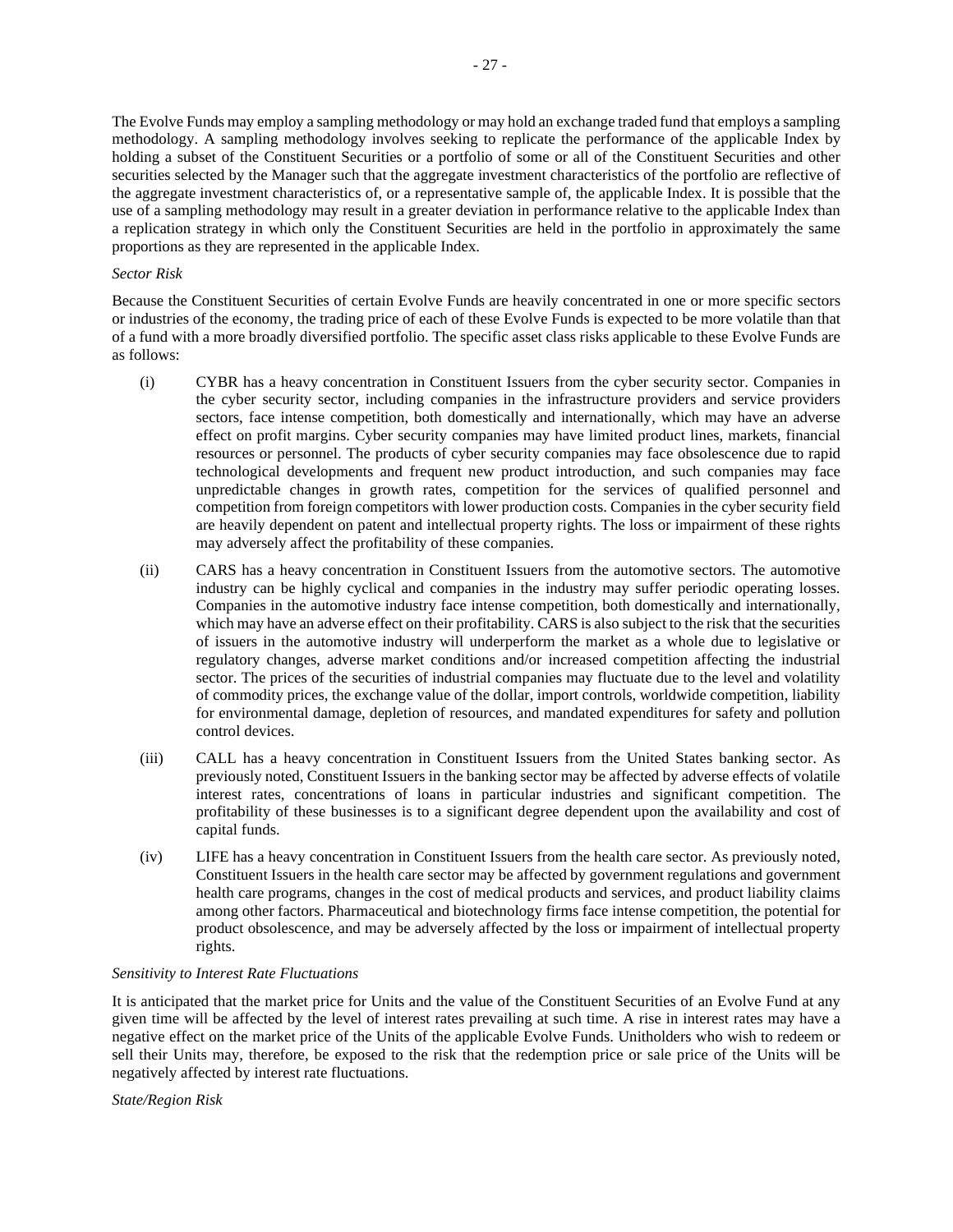To the extent that CALL invests heavily in regional banks from any given state or region, its performance could be disproportionately affected by factors particular to that state or region. These may include economic or policy changes, erosion of the tax base, and state legislative changes (especially those regarding budgeting and taxes) and other matters that affect local economies.

#### *Underlying Fund Risk*

The securities of underlying funds in which certain Evolve Funds invest, whether directly or indirectly, may trade below, at or above their respective NAVs per security. The NAV per security will fluctuate with changes in the market value of that investment fund's holdings. The trading prices of the securities of those investment funds will fluctuate in accordance with changes in the applicable fund's NAV per security, as well as market supply and demand on the stock exchanges on which those funds are listed.

If an Evolve Fund purchases a security of an underlying investment fund at a time when the market price of that security is at a premium to the NAV per security or sells a security at a time when the market price of that security is at a discount to the NAV per security, the Evolve Fund may sustain a loss.

#### *Use of Options and Other Derivative Instruments*

Deviations from the returns of the applicable Index are expected to occur as a result of the costs, risks, and performance impacts of employing a covered call strategy. CALL, LIFE and LEAD are subject to the full risk of their investment position in the securities comprising their portfolio, including those securities that are subject to outstanding call options, should the market price of such securities decline. In addition, the Evolve Funds, as applicable, will not participate in any gain on securities that are subject to outstanding call options above the strike price of such options.

The use of derivative instruments involves risks different from and possibly greater than the risks associated with investing directly in such securities and other traditional investments. Derivatives are subject to a number of risks, such as liquidity risk, interest rate risk, market risk, credit risk, leveraging risk, counterparty risk and trading execution risk. Derivatives also involve the risk of mispricing or improper valuation and the risk that changes in the value of a derivative may not correlate perfectly with the underlying asset, rate or index.

There is no assurance that a liquid exchange will exist to permit the Evolve Funds, as applicable, to write covered call options on desired terms or to close out option positions should the Manager desire to do so. The ability of the applicable Evolve Funds to close out their positions may also be affected by exchange imposed daily trading limits on options. If the applicable Evolve Funds are unable to repurchase a call option which is "in-the-money", they will be unable to realize their profits or limit their losses until such time as the option becomes exercisable or expires.

In purchasing call options or entering into forward contracts, as applicable, the Evolve Funds are subject to the credit risk that their counterparty (a clearing corporation, in the case of exchange traded instruments) may be unable to meet their obligations. In addition, there is risk of loss by the Evolve Funds of margin deposits in the event of the bankruptcy of the dealer with whom an Evolve Fund has an open position in an option. The ability of the Evolve Funds to close out their positions may also be affected by exchange imposed daily trading limits on options and futures contracts. If the applicable Evolve Funds are unable to close out a position, they will be unable to realize their profit or limit their losses until such time as the option becomes exercisable or expires. The inability to close out options, futures and forward positions could also have an adverse impact on an Evolve Fund's ability to use derivatives instruments to effectively hedge their portfolio or implement their investment strategies.

The use of options may have the effect of limiting or reducing the total returns of the applicable Evolve Funds. In addition, the income associated with writing covered call options may be outweighed by the foregone opportunity of remaining invested directly in the securities comprising the portfolio. In such an event, an Evolve Fund would have to increase the percentage of its portfolio that is subject to covered call options in order to meet their targeted distributions.

### **Suitability**

This section describes the type of investment portfolio or investor each Evolve Fund may be suitable for. This is meant as a general guide only. For advice about individual circumstances, Unitholders and investors are encouraged to consult their financial advisor.

CYBR is for investors: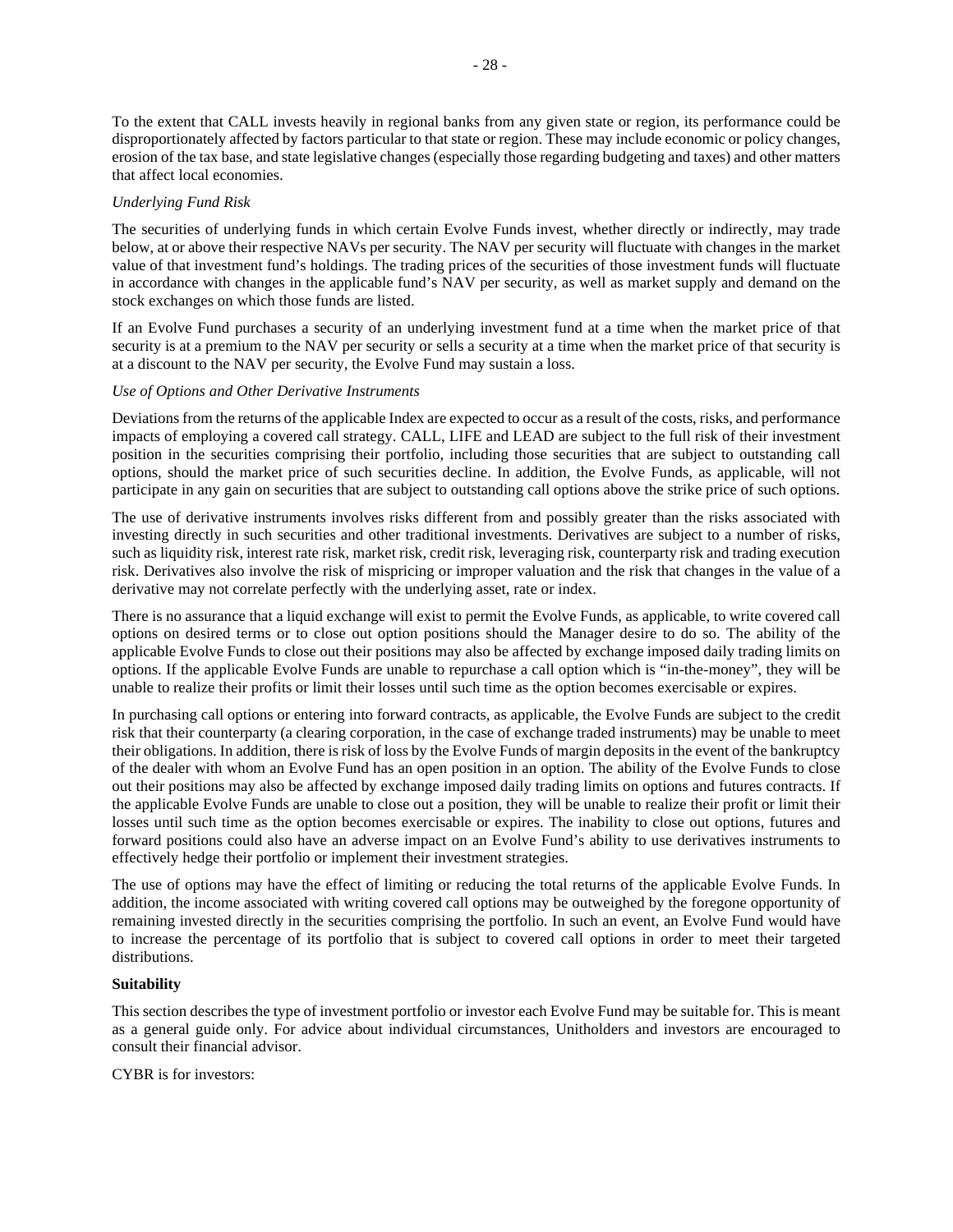- seeking to invest in companies involved in the cyber security industry through hardware and software development;
- seeking capital appreciation through exposure to equity securities of companies located in developed markets; and
- willing to take the risk associated with equity investments.

#### CARS is for investors:

- seeking to invest in companies that are directly or indirectly involved in developing electric drivetrains, autonomous driving or network connected services for automobiles;
- seeking capital appreciation through exposure to equity securities of companies located primarily in developed markets; and
- willing to take the risk associated with equity investments.

#### CALL is for investors:

- seeking capital appreciation through exposure to equity securities of the largest United States banks;
- willing to take the risk associated with equity investments; and
- seeking increased yield from a covered call strategy.

#### LIFE is for investors:

- seeking capital appreciation through exposure to equity securities of global healthcare companies;
- willing to take the risk associated with equity investments; and
- seeking increased yield from a covered call strategy.

## DIVS is for investors:

- seeking exposure to preferred shares;
- that are willing to take the risks associated with preferred shares; and
- seeking yield from preferred shares.

#### EARN is for investors:

- seeking exposure to an actively managed portfolio of global fixed income securities of corporate issuers;
- that are willing to accept the degree of risks associated with global fixed income securities and investment grade debt securities; and
- seeking income and long-term capital appreciation from their investment in a diversified mix of global fixed income securities.

## HISA is for investors:

seeking exposure to high interest deposit accounts;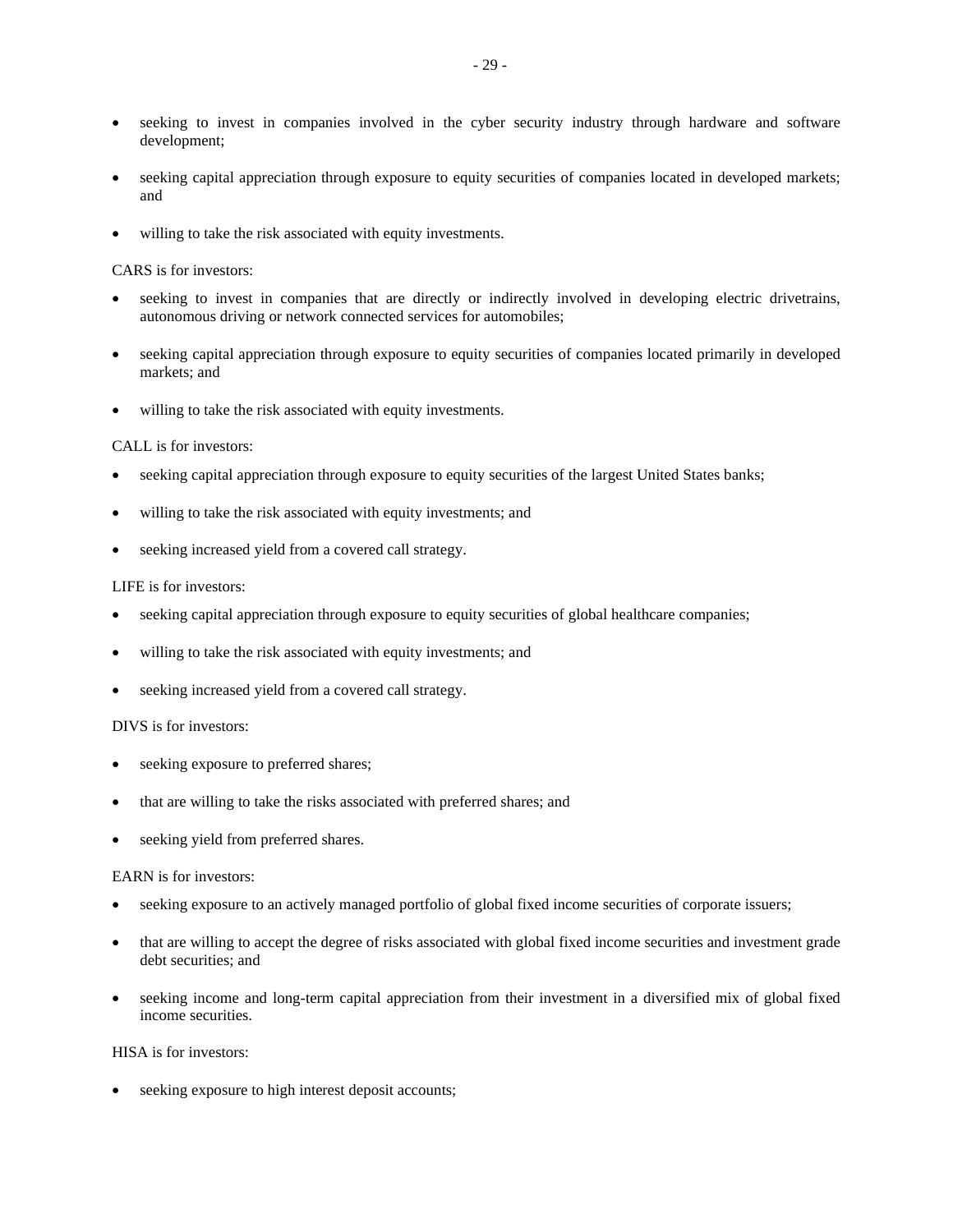- that are looking for a liquid, short term investment; and
- want to receive regular monthly cash flows (if any)

#### PREF is for investors:

- seeking exposure to preferred shares;
- that are willing to take the risks associated with preferred shares and utilize a passive investment strategy; and
- seeking yield from preferred shares.

## LEAD is for investors:

- seeking long-term capital appreciation through exposure to equity securities of domestic and international companies that are leaders in sectors that stand to benefit from medium and long term economic trends;
- willing to take the risk associated with equity investments; and
- seeking increased yield from a covered call strategy.

## **Risk Ratings of the Evolve Funds**

The investment risk level of each Evolve Fund is required to be determined in accordance with a standardized risk classification methodology that is based on the historical volatility of an Evolve Fund, as measured by the 10-year standard deviation of the returns of the Evolve Fund. As the Evolve Funds do not have at least 10 years of performance history, the Manager calculates the investment risk level of each Evolve Fund using a reference index that reasonably approximates the standard deviation of the Evolve Fund for the remainder of the 10-year period. Once the Evolve Funds have 10 years of performance history, the methodology will calculate the standard deviation of each Evolve Fund using the return history of the Evolve Fund rather than that of the reference index. The Evolve Funds are assigned an investment risk rating in one of the following categories: low, low to medium, medium, medium to high or high risk. There may be times when the classification methodology produces a result that the Manager believes is inappropriate in which case the Manager may re-classify an Evolve Fund to a higher risk level, if appropriate.

The following chart sets out a description of the reference index used for each Evolve Fund:

| <b>Evolve Fund</b> | <b>Reference Index</b>                                                              |
|--------------------|-------------------------------------------------------------------------------------|
| <b>CYBR</b>        | Solactive Global Cyber Security Index (for the period between November 1, 2013 and  |
|                    | September 29, 2017); S&P Global 1200 Information Tech Index (for the period         |
|                    | between March 1, 2009 and October 31, 2013)                                         |
| <b>CARS</b>        | Solactive Future Cars Index (for the period between November 1, 2013 and September  |
|                    | 29, 2017); MSCI World Auto & Components Index (for the period between March 1,      |
|                    | 2009 and January 31, 2011)                                                          |
| <b>CALL</b>        | Solactive Equal Weights US Bank Index (for the period between April 1, 2010 and     |
|                    | September 29, 2017); Financial Select Sector Total Return Index (for the period     |
|                    | between March 1, 2009 and March 31, 2010)                                           |
| <b>LIFE</b>        | Solactive Global Healthcare 20 Index (for the period between February 1, 2011 and   |
|                    | October 31, 2017); S&P Global 1200 Health Care Sector Index (for the period between |
|                    | March 1, 2009 and January 31, 2011)                                                 |
| <b>DIVS</b>        | S&P/TSX Preferred Share Index                                                       |
| <b>EARN</b>        | ICE BofAML 1-5 year Global Corporate Index (100% CAD hedged)                        |
| <b>HISA</b>        | Bank of Canada Treasury Bills One Month Index.                                      |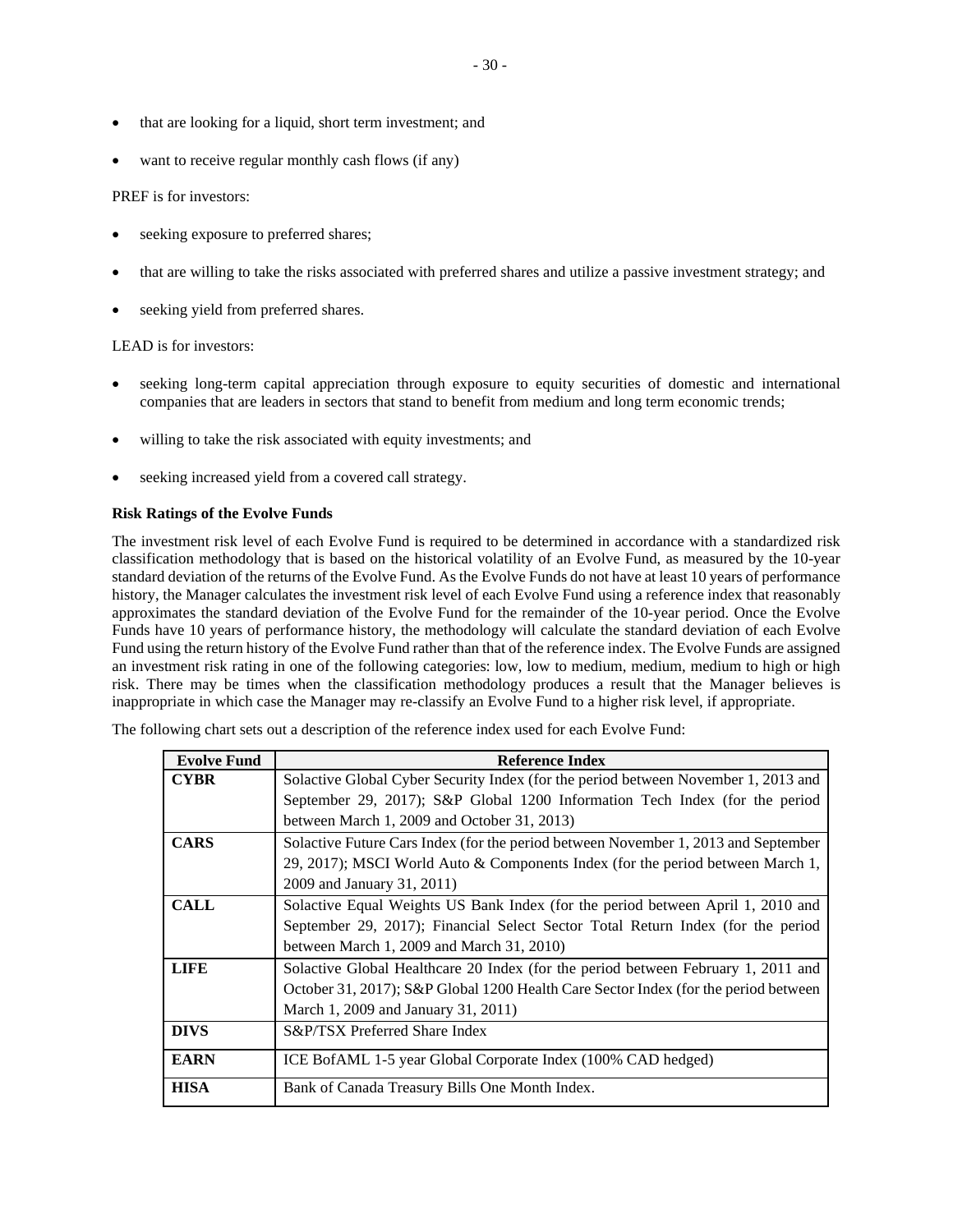| <b>Evolve Fund</b> | Reference Index               |  |  |  |  |  |
|--------------------|-------------------------------|--|--|--|--|--|
| <b>PREF</b>        | S&P/TSX Preferred Share Index |  |  |  |  |  |
| <b>LEAD</b>        | MSCI World Index              |  |  |  |  |  |

Unitholders should know that other types of risks, both measurable and non-measurable, exist. Also, just as historical performance may not be indicative of future returns, historical volatility may not be indicative of future volatility. The risk ratings of the Evolve Funds are reviewed annually and any time they are no longer reasonable in the circumstances. A more detailed explanation of the risk classification methodology used to identify the risk ratings of the Evolve Funds is available on request, at no cost, by calling toll-free 1-844-370-4884 or by writing to Evolve Funds Group Inc., 40 King Street West, Suite 3404, Toronto, ON M5H 3Y2.

### **DISTRIBUTION POLICY**

Cash distributions of income, if any, on ETF Units will be payable periodically as set out in the table below, by each of the Evolve Funds:

| <b>Evolve Fund</b> | <b>Frequency of Distributions,</b><br>if any |
|--------------------|----------------------------------------------|
| <b>CYBR</b>        | Monthly                                      |
| <b>CARS</b>        | Monthly                                      |
| CALL               | Monthly                                      |
| <b>LIFE</b>        | Monthly                                      |
| <b>DIVS</b>        | Monthly                                      |
| <b>EARN</b>        | Monthly                                      |
| <b>HISA</b>        | Monthly                                      |
| <b>PREF</b>        | Monthly                                      |
| <b>LEAD</b>        | Monthly                                      |

Distributions payable on Mutual Fund Units, if any, will be payable periodically as set out in the table above and will be automatically reinvested in additional Mutual Fund Units of the same class or series, as the case may be. Holders of Mutual Fund Units who wish to receive cash as of a particular dividend/distribution record date should speak with their broker, dealer or investment advisor for details.

The Evolve Funds will not have a fixed distribution amount. The amount and frequency of distributions, if any, will be based on the Manager's assessment of anticipated cash flow and anticipated expenses of the Evolve Funds from time to time. The date of any cash distribution of each Evolve Fund will be announced in advance by issuance of a press release. The Manager may, in its complete discretion, change the frequency of these distributions and any such change will be announced by issuance of a press release. Distributions on the U.S. dollar denominated Units will be paid in U.S. dollars.

Depending on the underlying investments of an Evolve Fund, distributions on Units may consist of ordinary income, including foreign source income and taxable dividends from taxable Canadian corporations, sourced from dividends, distributions or interest received by the Evolve Fund but may also include net realized capital gains, in any case, less the expenses of that Evolve Fund and may include returns of capital. To the extent that the expenses of an Evolve Fund exceed the income generated by such Evolve Fund in any applicable distribution period, it is not expected that a distribution for that period will be paid. Management Fee Distributions, if any, will be paid first out of the net income, then out of capital gains of an Evolve Fund and thereafter out of capital. The tax consequences of a Management Fee Distribution will generally be borne by the Unitholder who receives the distribution.

If, for any taxation year, after the ordinary distributions, if any, there would remain in an Evolve Fund additional net income or net realized capital gains, the Evolve Fund will, after December 15 but on or before December 31 of that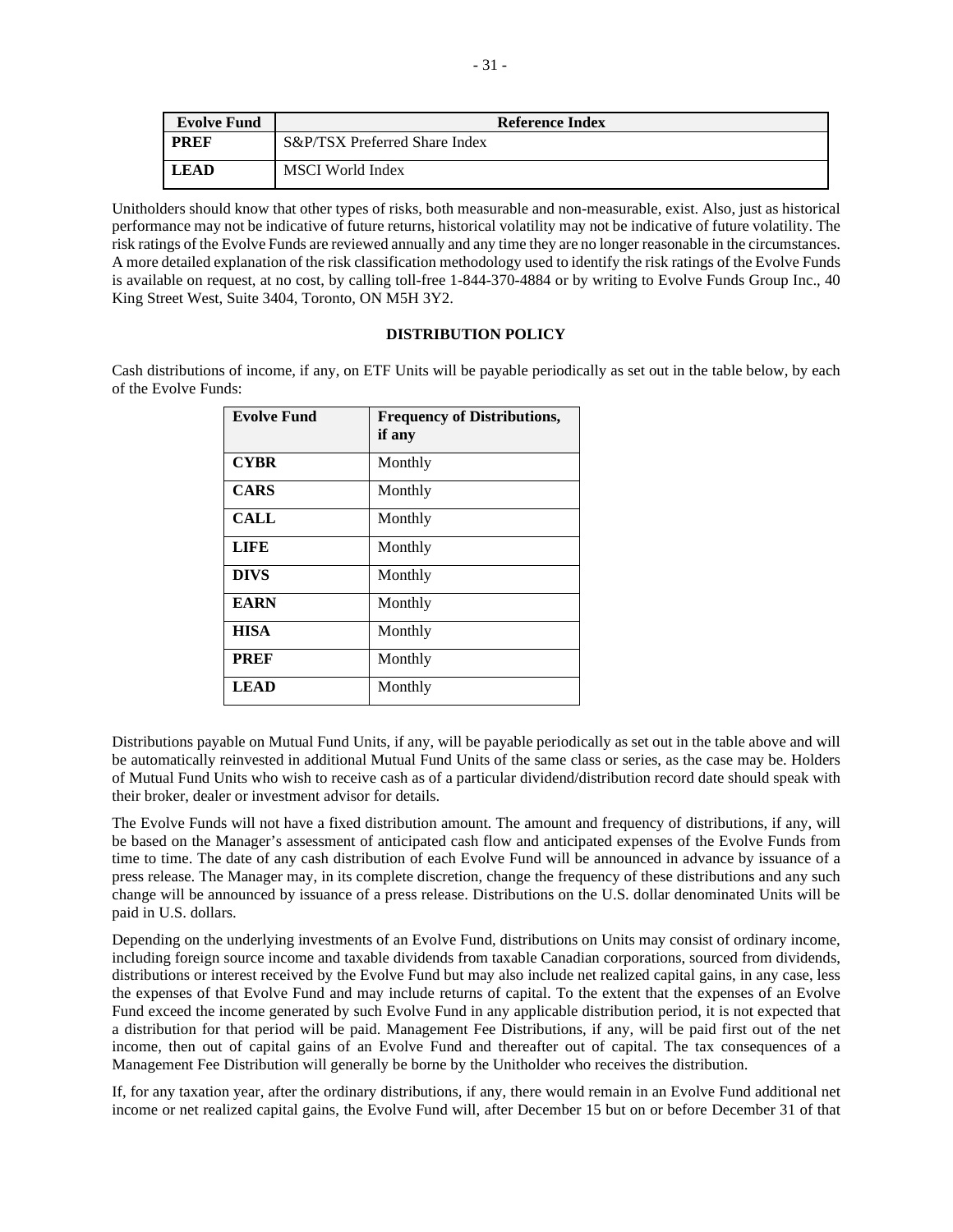held by such Unitholder immediately prior to such distribution, except in the case of a non-resident Unitholder to the extent tax is required to be withheld in respect of the distribution.

The tax treatment to Unitholders of distributions is discussed under the heading "Income Tax Considerations".

# **Optional Distribution Reinvestment Plan for ETF Units**

The Manager may adopt a distribution reinvestment plan in respect of the Evolve Funds under which cash distributions are used to purchase additional ETF Units and are credited to the participating Unitholder in accordance with the terms of such plan (a copy of which would be available through the Unitholder's broker or dealer). The following are the key terms of such a distribution reinvestment plan:

- Participation in a distribution reinvestment plan will be restricted to Unitholders who are residents of Canada for the purposes of the Tax Act or "Canadian partnerships" as defined in the Tax Act. Immediately upon becoming a non-resident of Canada or ceasing to be a Canadian partnership, a participating Unitholder will be required to notify his, her or its CDS Participant and terminate participation in the distribution reinvestment plan.
- A Unitholder who wishes to enrol in the distribution reinvestment plan as of a particular Distribution Record Date should notify his, her or its CDS Participant sufficiently in advance of that Distribution Record Date to allow the CDS Participant to notify CDS by 4:00 p.m. (Toronto time) on that Distribution Record Date.
- Distributions that participating Unitholders are due to receive will be used to purchase ETF Units on behalf of such Unitholder in the market.
- No fractional ETF Units will be delivered under a distribution reinvestment plan. Payment in cash for any remaining uninvested funds may be made in lieu of delivering fractional ETF Units by the plan agent to CDS or a CDS Participant, on a monthly or quarterly basis, as the case may be. Where applicable, CDS will, in turn, credit the participating Unitholder, via the applicable CDS Participant.

The automatic reinvestment of distributions under the distribution reinvestment plan does not relieve participating Unitholders of any income tax applicable to the distributions.

The tax treatment to Unitholders of reinvested distributions is discussed under the heading "Income Tax Considerations".

Participating Unitholders will be able to terminate their participation in the distribution reinvestment plan as of a particular Distribution Record Date by notifying their CDS Participant by the prescribed cut-off time prior to the applicable Distribution Record Date. Beginning on the first distribution payment date after such notice is delivered, distributions to such Unitholders will be in cash. The form of termination notice will be available from CDS Participants and any expenses associated with the preparation and delivery of such termination notice will be for the account of the participating Unitholder exercising its rights to terminate participation in the distribution reinvestment plan. The Manager will be permitted to terminate the distribution reinvestment plan, in its sole discretion, upon not less than 30 days' notice to participating Unitholders and the plan agent, subject to any required regulatory approval.

The Manager is permitted to amend, modify or suspend the distribution reinvestment plan, or add additional features including authorizing pre-authorized cash contributions or systematic withdrawals, at any time, in its sole discretion, provided that it complies with certain requirements, and gives notice of such amendment, modification or suspension to the participating Unitholders and the plan agent, subject to any required regulatory approval, which notice may be given by issuing a press release containing a summary description of the amendment or in any other manner that the Manager determines to be appropriate.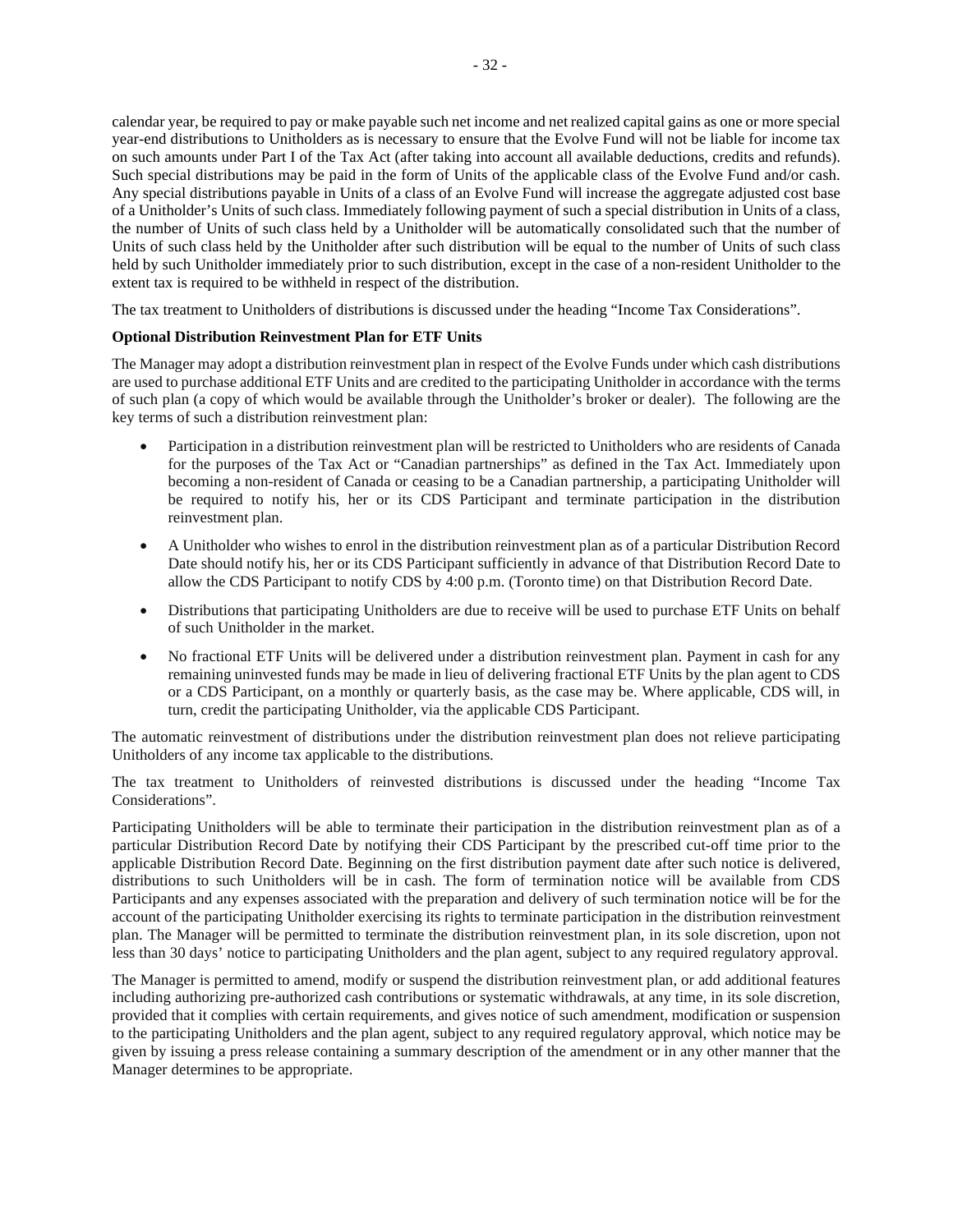The Manager may from time to time adopt rules and regulations to facilitate the administration of the distribution reinvestment plan. The Manager reserves the right to regulate and interpret the distribution reinvestment plan as it deems necessary or desirable to ensure the efficient and equitable operation of the distribution reinvestment plan.

## **Optional Pre-Authorized Cash Contributions for Mutual Fund Units**

Unitholders who want to invest in Mutual Fund Units on a regular basis can use a pre-authorized purchase plan so that money is automatically withdrawn from the Unitholder's bank account at regular intervals and invested in the applicable class or series of Mutual Fund Units. The plan is designed to allow Unitholders to take advantage of dollarcost averaging.

Provided the minimum initial investment and the minimum additional investments required for each class or series of Mutual Fund Units is met, and a Unitholder has at least \$5,000 in their account to set up a pre-authorized cash contribution for an Evolve Fund, Unitholders may be provided with the option to invest weekly, bi-weekly, semimonthly, monthly, quarterly, semi-annually or annually, depending on the type of account. For more information, Unitholders are encouraged to contact their dealer.

As part of a pre-authorized cash-contribution plan, a Unitholder's dealer will automatically transfer money from the Unitholder's bank account to purchase the applicable class or series of Mutual Fund Units. A Unitholder's participation in the plan may be cancelled if payment is returned due to insufficient funds.

The pre-authorized cash contribution option may be selected upon first buying Mutual Fund Units or at any time afterwards. Unitholder's must set up the pre-authorized purchase plan through their advisor, and the Manager must receive at least five business days' notice to set up a pre-authorized purchase plan.

No fee is charged for setting up a pre-authorized purchase plan. However, the initial investment must meet the minimum initial investment and the minimum additional investments required for each series or class, as the case may be. Unitholders may change their pre-authorized purchase plan instructions or cancel such plan at any time as long as at least two business days' notice is received by the Manager. If a Unitholder redeems all of their Mutual Fund Units of a class or series of an Evolve Fund in their account, the Manager will generally terminate the pre-authorized purchase plan unless instructed otherwise.

Purchases under a pre-authorized purchase plan providing for automatic withdrawal from a bank account may be in minimum amounts of \$50. Pre-authorized cash contributions may also be available under a U.S. dollar purchase option.

## **PURCHASES OF UNITS**

### **Initial Investment in the Evolve Funds**

In compliance with NI 81-102, Units were not issued to the public until subscriptions aggregating not less than \$500,000 had been received and accepted by each Evolve Fund from investors other than persons or companies related to the Manager or its affiliates.

### **Continuous Distribution**

Units are being issued and sold on a continuous basis and there is no maximum number of Units that may be issued.

Unitholders or their investment professional are responsible for determining which class of Mutual Fund Units of an Evolve Fund is appropriate for purchase. Different classes or series may have different minimum investment levels and may require investors to pay different fees. There is no limit on the number of Mutual Fund Units an investor can buy.

# **Designated Broker for ETF Units**

All orders to purchase ETF Units directly from an Evolve Fund must be placed by the Designated Broker or Dealers. Each Evolve Fund reserves the absolute right to reject any subscription order placed by the Designated Broker and/or a Dealer. No fees will be payable by an Evolve Fund to the Designated Broker or a Dealer in connection with the issuance of ETF Units. On the issuance of ETF Units, the Manager may, at its discretion, charge an administrative fee to a Dealer or the Designated Broker to offset any expenses (including any applicable Designated Stock Exchange additional listing fees) incurred in issuing the ETF Units.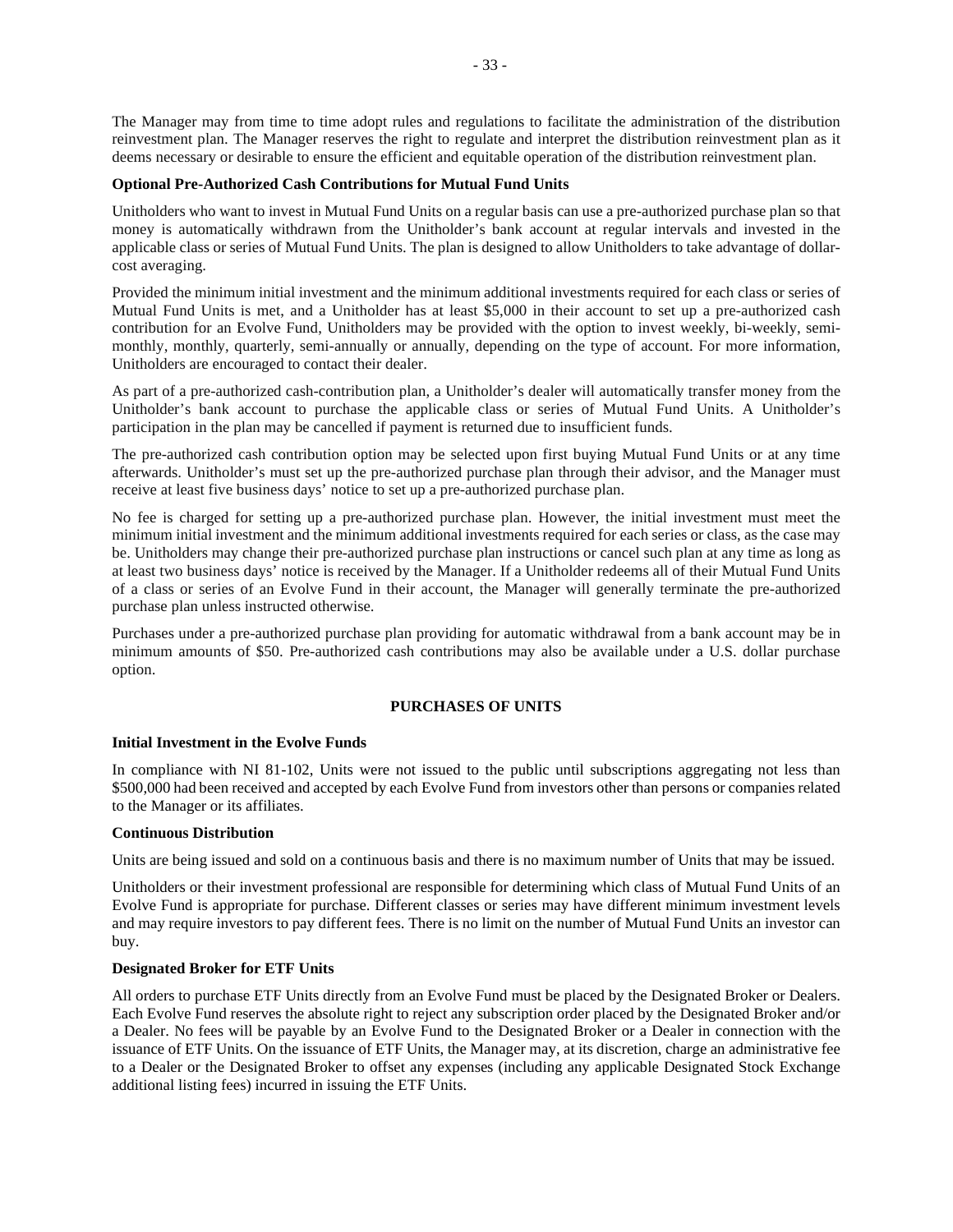On any Trading Day, the Designated Broker or a Dealer may place a subscription order for the PNU or integral multiple PNU of an Evolve Fund. If a subscription order is received by an Evolve Fund at or before the applicable cut-off time, or such other time prior to the Valuation Time on such Trading Day as the Manager may permit, and is accepted by the Manager, the Evolve Fund will generally issue to the Dealer or Designated Broker the PNU (or an integral multiple thereof) within two Trading Days (or such later date as may be permitted) from the effective date of the subscription order. The Evolve Fund must receive payment for the ETF Units subscribed for within two Trading Days (or such later date as may be permitted) from the effective date of the subscription order. The effective date of a subscription order is the Trading Day on which the Valuation Time that applies to such subscription order takes place.

Unless the Manager shall otherwise agree or the Declaration of Trust shall otherwise provide, as payment for a PNU of an Evolve Fund, a Dealer or the Designated Broker must deliver subscription proceeds consisting of a Basket of Securities and cash in an amount sufficient so that the value of the Basket of Securities and cash delivered is equal to the NAV of the applicable PNU of the Evolve Fund determined at the Valuation Time on the effective date of the subscription order. The Manager may, in its complete discretion, instead accept subscription proceeds consisting of (i) cash only in an amount equal to the NAV of the applicable PNU of the Evolve Fund determined at the Valuation Time on the effective date of the subscription order, plus (ii) if applicable, associated costs and expenses that the Evolve Funds incur or expect to incur in purchasing securities on the market with such cash proceeds.

The Manager may from time to time and, in any event not more than once quarterly, require the Designated Broker to subscribe for ETF Units of an Evolve Fund for cash in a dollar amount not to exceed 0.30% of the NAV of the Evolve Fund, or such other amount as may be agreed to by the Manager and the Designated Broker. The number of ETF Units issued will be the subscription amount divided by the NAV per ETF Unit next determined following the delivery by the Manager of a subscription notice to the Designated Broker. Payment for the ETF Units must be made by the Designated Broker by no later than the second Trading Day after the subscription notice has been delivered.

The Manager will, except when circumstances prevent it from doing so, disclose the number of ETF Units comprising a PNU for a particular Evolve Fund to applicable investors, the Designated Broker and Dealers following the close of business on each Trading Day. The Manager may, at its discretion, increase or decrease the applicable PNU from time to time.

## **Purchases of Mutual Fund Units**

Investors can buy or sell Mutual Fund Units through a qualified financial advisor or broker. All orders are based on the next NAV calculated after the Manager's receipt of an order. Unitholders can switch Mutual Fund Units of an Evolve Fund for another class of Mutual Fund Units of the same Evolve Fund through a registered broker or dealer. Unitholders cannot transfer or switch Mutual Fund Units of an Evolve Fund for ETF Units or ETF Units of an Evolve Fund for a class of Mutual Fund Units.

## *Class A Mutual Fund Units*

Class A Mutual Fund Units are available to all investors through authorized dealers.

## *Class F Mutual Fund Units*

Class F Mutual Fund Units are available to investors who have fee based accounts with their dealer or to investors who have an account with a discount broker (provided the discount broker offers Class F Mutual Fund Units on its platform). Class F Mutual Fund Units can only be purchased through a registered dealer, including discount brokers, who have entered into an agreement with the Manager and only with the Manager's prior approval. The Manager has designed the Class F Mutual Fund Units to offer investors an alternative means of paying their dealer for investment advice and other services. Instead of paying sales charges, investors buying Class F Mutual Fund Units pay fees to their dealer for investment advice and other services. The Manager does not pay any commissions to dealers in respect of the Class F Mutual Fund Units which allows it to charge a lower Management Fee (as defined herein). Discount brokers do not provide investment recommendation or advice to their clients.

If a Unitholder ceases to be eligible to hold Class F Mutual Fund Units, the Manager may switch a Unitholder's Class F Mutual Fund Units into Class A Mutual Fund Units of the same Evolve Fund after providing the Unitholder with 5 days' notice, unless the Unitholder notifies the Manager during the notice period and the Manager agrees that such Unitholder is once again eligible to hold Class F Mutual Fund Units. Unitholders may be charged a sales commission in connection with the switch by their dealer.

### *Minimum Balance*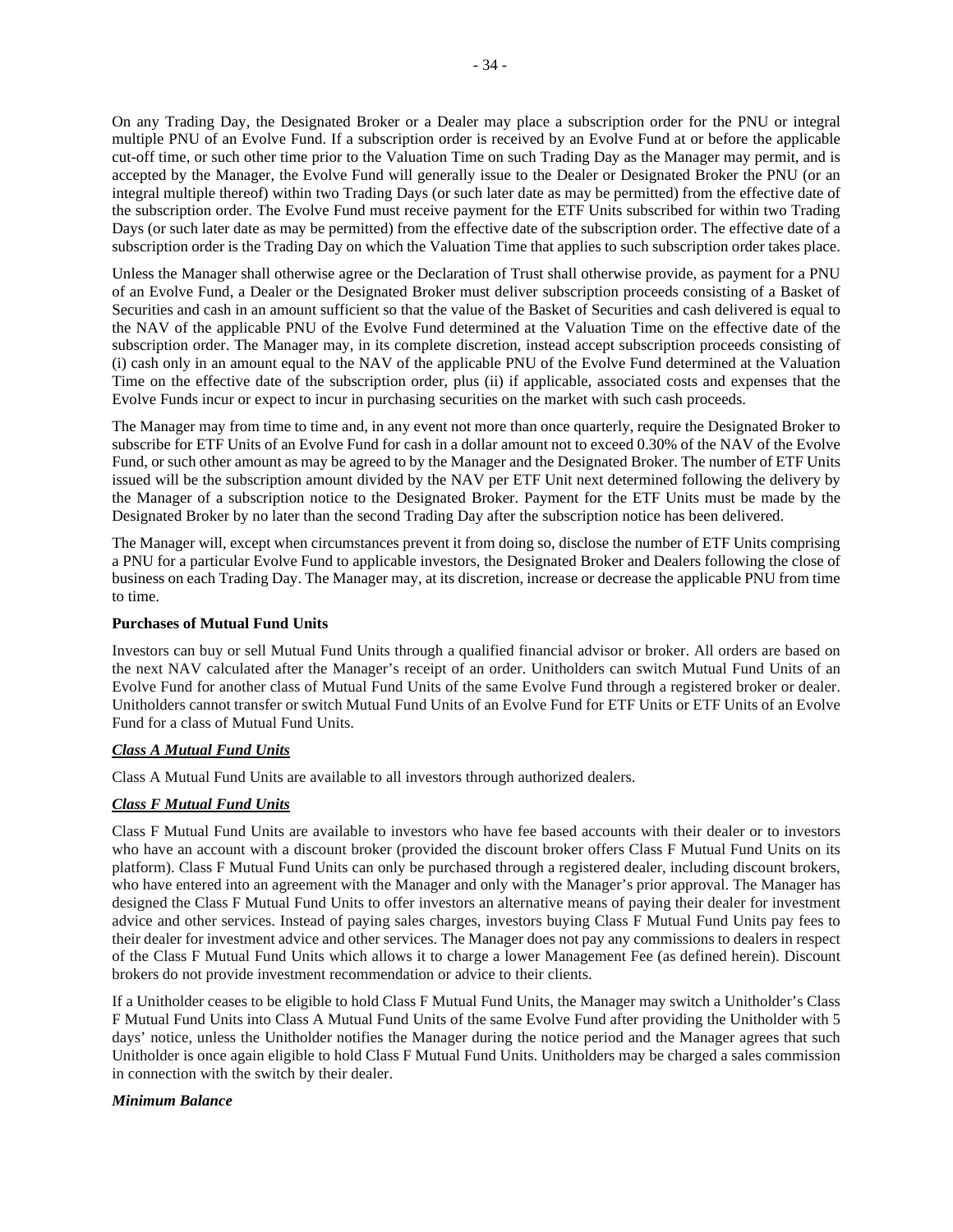An investment in Mutual Fund Units requires Unitholders to invest and maintain a minimum balance. The table below outlines the minimums along with the minimum requirements for additional investments of Class A Mutual Fund Units and Class F Mutual Fund Units.

| Class                     | <b>Minimum</b><br><b>Balance</b> | <b>Minimum Additional</b><br>Investments <sup><math>(1)(2)</math></sup> |
|---------------------------|----------------------------------|-------------------------------------------------------------------------|
| Class A Mutual Fund Units | \$500                            | N/A                                                                     |
| Class F Mutual Fund Units | \$500                            | N/A                                                                     |

**Notes:**

(1)Investors purchasing through dealers may be subject to higher minimum initial or additional investment amounts.

If a Unitholder's balance falls below the minimum required balance for a particular class or series of Mutual Fund Units, as the case may be, or the Unitholder otherwise becomes ineligible to hold a particular class or series of Mutual Fund Units, the Manager may redeem or switch the Unitholder's Mutual Fund Units. Units may also be redeemed by the Manager in circumstances described under "Plan of Distribution – Non-Resident Unitholders". The Manager may redeem a Unitholder's Mutual Fund Units if permitted or required to do so, including in connection with the termination of the Evolve Fund, in accordance with applicable law. If the Manager redeems or switches a Unitholder's Mutual Fund Units, the result will be the same as if the Unitholder initiated the transaction. For redemptions in nonregistered accounts, the Manager may transfer the proceeds to the Unitholder, and for redemptions in Plans, the Manager may transfer the proceeds to a registered savings deposit within the Plan. The Manager will not give Unitholders or their dealer notice prior to taking any action.

For the Manager to act on an order to buy, redeem or switch Mutual Fund Units, as the case may be, the branch, telephone salesperson or dealer must send the order to the Manager on the same day it is received before 4:00 p.m. (Toronto time) or such other time as indicated on the website for the Evolve Fund (the "**order cut-off time**") and assume all associated costs.

When an order is placed through a financial advisor on behalf of a Unitholder, the financial advisor sends it to the Manager. If the Manager receives an order before the order cut-off time, the order will be processed using that day's NAV. A separate NAV is calculated for each class or series of Mutual Fund Units. If the Manager receives an order after the order cut-off time, the order will be processed using the next business day's NAV. If the Manager determines that the NAV will be calculated at a time other than after the usual closing time of the designated exchange, the NAV paid or received will be determined relative to that time. All orders are processed within two business days (or such longer time as may be permitted). A dealer may establish earlier order cut-off times. Unitholders are encouraged to contact their dealer for details.

All Unitholders must pay for Mutual Fund Units at the time of purchase. If the Manager does not receive payment in full, the Manager will cancel the order and redeem the Mutual Fund Units including any Mutual Fund Units bought through a switch. If the Manager redeems the Mutual Fund Units for more than the value for which they were issued, the difference will go to the Evolve Fund. If the Manager redeems the Mutual Fund Units for less than the value for which they were issued, the Manager will pay the difference to the Evolve Fund and collect this amount, plus the cost of doing so, from the applicable dealer. Accordingly, dealers may require Unitholders to reimburse them for the amount paid if they suffer a loss as a result.

## **The Manager has the right to refuse any order to buy or switch Mutual Fund Units within one business day from the time of receiving the order. If the Manager refuses an order to buy or switch, the Manager will immediately return any monies received with the order.**

The Manager may limit or "cap" the size of an Evolve Fund by restricting new purchases of Mutual Fund Units. The Manager will continue redemptions and the calculation of an Evolve Fund's NAV for each class of Mutual Fund Units. The Manager may subsequently decide to start accepting new purchases of Units of or switches within an Evolve Fund at any time.

<sup>(2)</sup> Minimums are per transaction in Canadian dollars.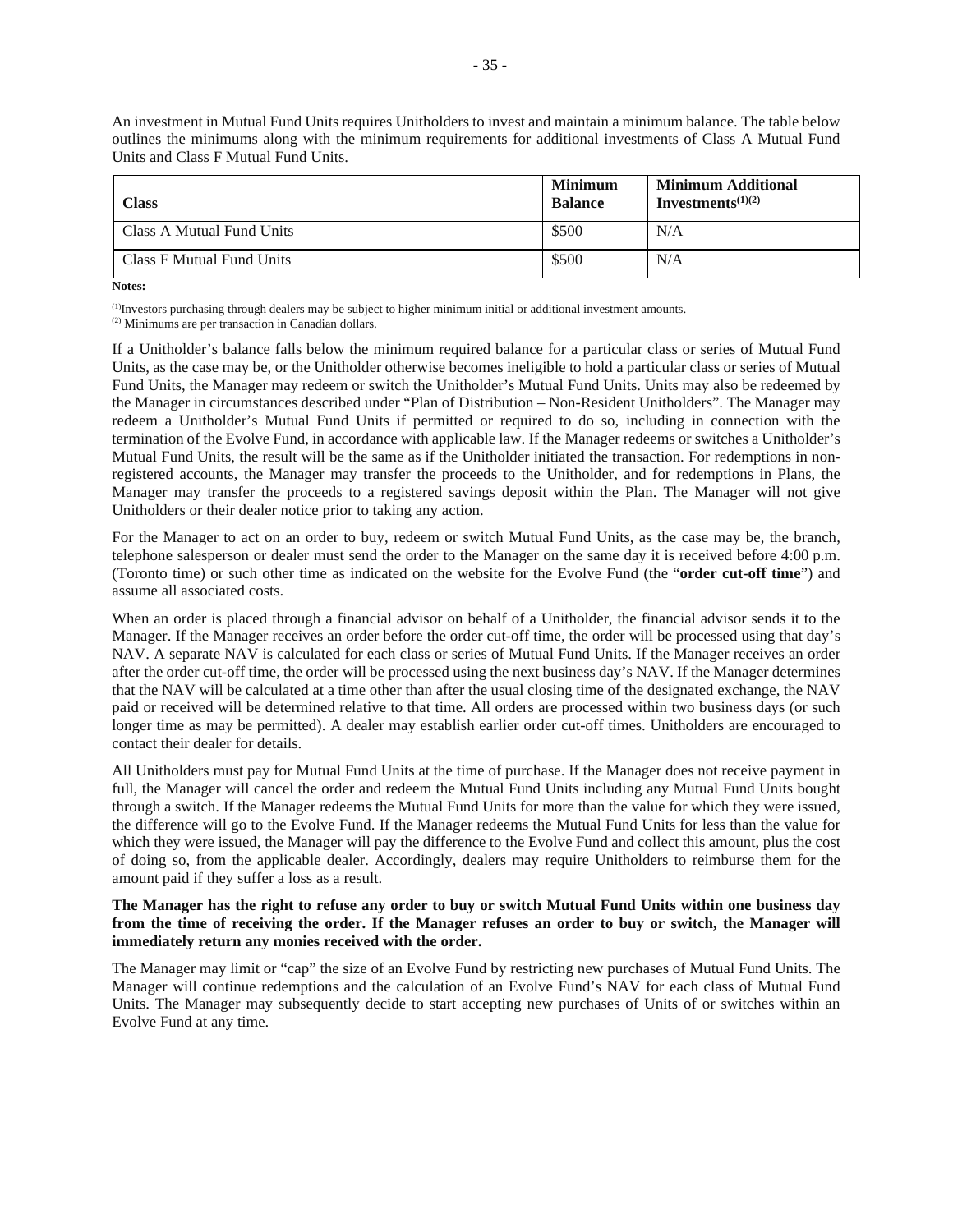# *To Unitholders of an Evolve Fund as Distributions Paid in Units*

In addition to the issuance of Units as described above, distributions may be made by way of the issuance of Units. See "Distribution Policy".

# *Buying and Selling Units of an Evolve Fund*

The ETF Units are currently listed on the applicable Designated Stock Exchange. Investors are able to buy or sell ETF Units on such Designated Stock Exchange through registered brokers and dealers in the province or territory where the investor resides. Investors may incur customary brokerage commissions in buying or selling ETF Units. No fees are paid by investors to the Manager or any Evolve Fund in connection with buying or selling of ETF Units on the applicable Designated Stock Exchange.

# *Special Considerations for Unitholders*

The provisions of the so-called "early warning" requirements set out in Canadian Securities Legislation do not apply in connection with the acquisition of ETF Units. In addition, the Evolve Funds have obtained exemptive relief from the Securities Regulatory Authorities to permit Unitholders to acquire more than 20% of the ETF Units of any Evolve Fund through purchases on the applicable Designated Stock Exchange without regard to the take-over bid requirements of Canadian Securities Legislation.

# *Special Circumstances*

ETF Units may also be issued by an Evolve Fund to the Designated Broker in a number of special circumstances, including the following: (i) when the Manager has determined that the Evolve Fund should acquire Constituent Securities or other securities in connection with a rebalancing event as described under "Description of the Indexes – Rebalancing Events"; and (ii) when cash redemptions of ETF Units occur as described below under "Exchange and Redemption of ETF Units – Redemption of ETF Units of an Evolve Fund for Cash", or the Evolve Fund otherwise has cash that the Manager wants to invest.

# **SWITCHES AND REDEMPTIONS OF MUTUAL FUND UNITS**

# **Switches**

Holders of Mutual Fund Units may switch Mutual Fund Units of any class into Mutual Fund Units of any other class of the same Evolve Fund. However, Unitholders cannot transfer or switch Mutual Fund Units of an Evolve Fund for ETF Units of the Evolve Fund or ETF Units of the Evolve Fund for a class of Mutual Fund Units of the Evolve Fund. In addition, Unitholders cannot switch Units of an Evolve Fund for units of any other funds.

# **Redemptions**

Unitholders can sell some or all of their Mutual Fund Units at any time. This is called a redemption. A Unitholder's dealer must send the redemption request on the same day it is received. The dealer must assume all associated costs. Redemption requests for an Evolve Fund are processed in the order in which they are received. The Manager will not process redemption requests specifying a forward date or specific price.

Redemption orders which are received by the Manager before 4:00 p.m. (Toronto time) or such other order cut-off time as specified by the Manager on any Valuation Date will be priced using that day's NAV. Redemption orders which are received by the Manager after 4:00 p.m. (Toronto time) or such other order cut-off time as specified by the Manager on a Valuation Date will be priced on the next Valuation Date. If the Manager decides to calculate NAV at a time other than after the usual closing time of the applicable Designated Stock Exchange, the NAV received will be determined relative to that time. Note that a Unitholder's dealer may establish an earlier order cut-off time.

If a Unitholder's balance falls below the minimum required balance for a particular class or series of Mutual Fund Units, or the Unitholder otherwise becomes ineligible to hold a particular class or series of an Evolve Fund, the Manager may redeem or switch the Unitholder's Mutual Fund Units.

Within two business days following each Valuation Date (or such later time as may be permitted), the Manager will pay to each Unitholder who has requested a redemption the value of the Mutual Fund Units determined on the Valuation Date. Payments will be considered made upon deposit of the redemption proceeds in the Unitholder's bank account or the mailing of a cheque in a postage prepaid envelope addressed to the Unitholder unless the cheque is not honoured for payment.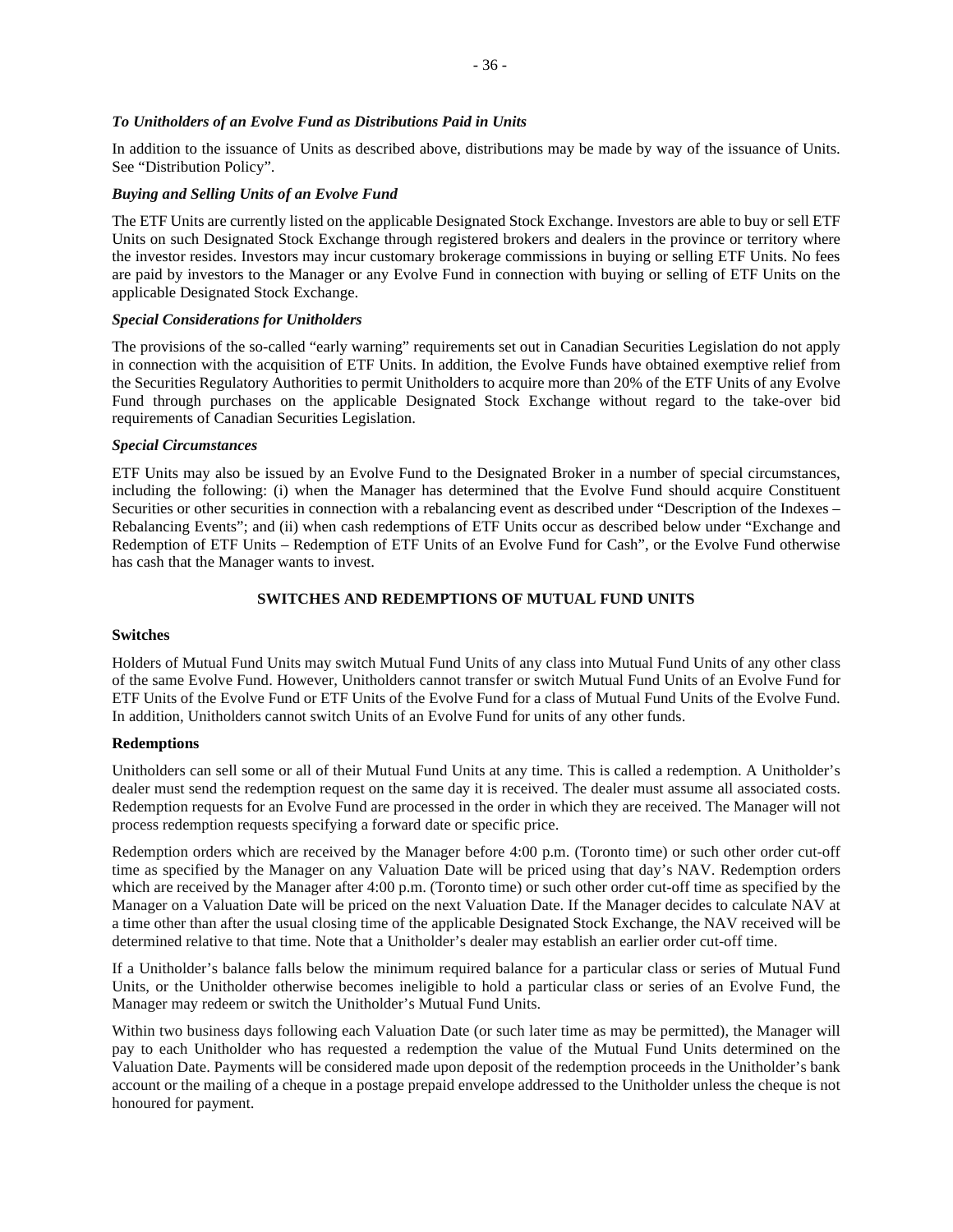A Unitholder's redemption (or switch) transaction will not be processed until his or her dealer has received all documentation. The dealer will inform the Unitholder of the documentation it requires. The dealer must provide all required documents within 10 business days of the date the redemption order is processed. If not, the Manager will repurchase the Mutual Fund Units. If the cost of repurchasing the Mutual Fund Units is less than the redemption proceeds, the applicable Evolve Fund will keep the difference. If the cost of repurchasing the Mutual Fund Units is more than the redemption proceeds, the applicable dealer must pay the difference and any related costs. Accordingly, the dealer may require the Unitholder to reimburse the amount paid if the dealer has suffered a loss as a result.

If a Unitholder redeems Mutual Fund Units, the Unitholder can tell the Manager to mail him or her a cheque or transfer the proceeds to a particular bank account with any financial institution. **For non-registered accounts, the Unitholder is responsible for tracking and reporting to the CRA any capital gains or losses that the Unitholder realizes from redeeming or switching Units.** If a Unitholder holds their Units in a Plan, tax may apply upon the withdrawal of money from the Plan.

## **Suspension of Redemptions**

The Manager may suspend the redemption of Mutual Fund Units or payment of redemption proceeds of an Evolve Fund: (i) during any period when or on any day on which normal trading is suspended on a stock exchange or other market on which securities owned by the Evolve Fund are listed and traded, if these securities represent more than 50% by value or underlying market exposure of the total assets of the Evolve Fund, without allowance for liabilities, and if these securities are not traded on any other exchange that represents a reasonably practical alternative for the Evolve Fund; or (ii) with the prior permission of the Securities Regulatory Authorities where required, for any period not exceeding 30 days during which the Manager determines that conditions exist which render impractical the sale of assets of the Evolve Fund or which impair the ability of the Custodian to determine the value of the assets of the Evolve Fund. The suspension may apply to all requests for redemption received prior to the suspension but as to which payment has not been made, as well as to all requests received while the suspension is in effect. All Unitholders making such requests shall be advised by the Manager of the suspension and that the redemption will be effected at a price determined on the first Valuation Date following the termination of the suspension. All such Unitholders shall have and shall be advised that they have the right to withdraw their requests for redemption. The suspension shall terminate in any event on the first day on which the condition giving rise to the suspension has ceased to exist, provided that no other condition under which a suspension is authorized then exists. To the extent not inconsistent with official rules and regulations promulgated by any government body having jurisdiction over an Evolve Fund, any declaration of suspension made by the Manager shall be conclusive.

## **Allocations of Capital Gains to Redeeming Unitholders**

Pursuant to the Declaration of Trust, an Evolve Fund may allocate and designate as payable any capital gains realized by the Evolve Fund as a result of any disposition of property of the Evolve Fund undertaken to permit or facilitate the redemption of Mutual Fund Units to a Unitholder whose Mutual Fund Units are being redeemed. In addition, each Evolve Fund has the authority to distribute, allocate and designate any capital gains of the Evolve Fund to a Unitholder who has redeemed Mutual Fund Units of the Evolve Fund during a year in an amount equal to the Unitholder's share, at the time of redemption, of the Evolve Fund's capital gains for the year. Any such allocations and designations will reduce the redemption price otherwise payable to the redeeming Unitholder. Based on recent amendments to the Tax Act, an amount so allocated and designated to a redeeming Unitholder will only be deductible to the applicable Evolve Fund to the extent of the gain that would otherwise be realized by the Unitholder on the redemption of Units. Based on such amendments in their current form, such amendments would apply to an Evolve Fund for each taxation year that begins after December 15, 2021.

### **Short-term Trading**

Most mutual funds are considered long-term investments, so the Manager discourages investors from buying, redeeming or switching Units frequently.

Some investors may seek to trade fund Mutual Fund Units frequently in an effort to benefit from differences between the value of an Evolve Fund's Mutual Fund Units and the value of the underlying securities ("**market timing**"). Frequent trading or switching in order to time the market or otherwise can negatively impact the value of an Evolve Fund to the detriment of other Unitholders. Excessive short-term trading can also reduce an Evolve Fund's return because the Evolve Fund may be forced to hold additional cash to pay redemption proceeds or, alternatively, to sell portfolio holdings, thereby incurring additional trading costs.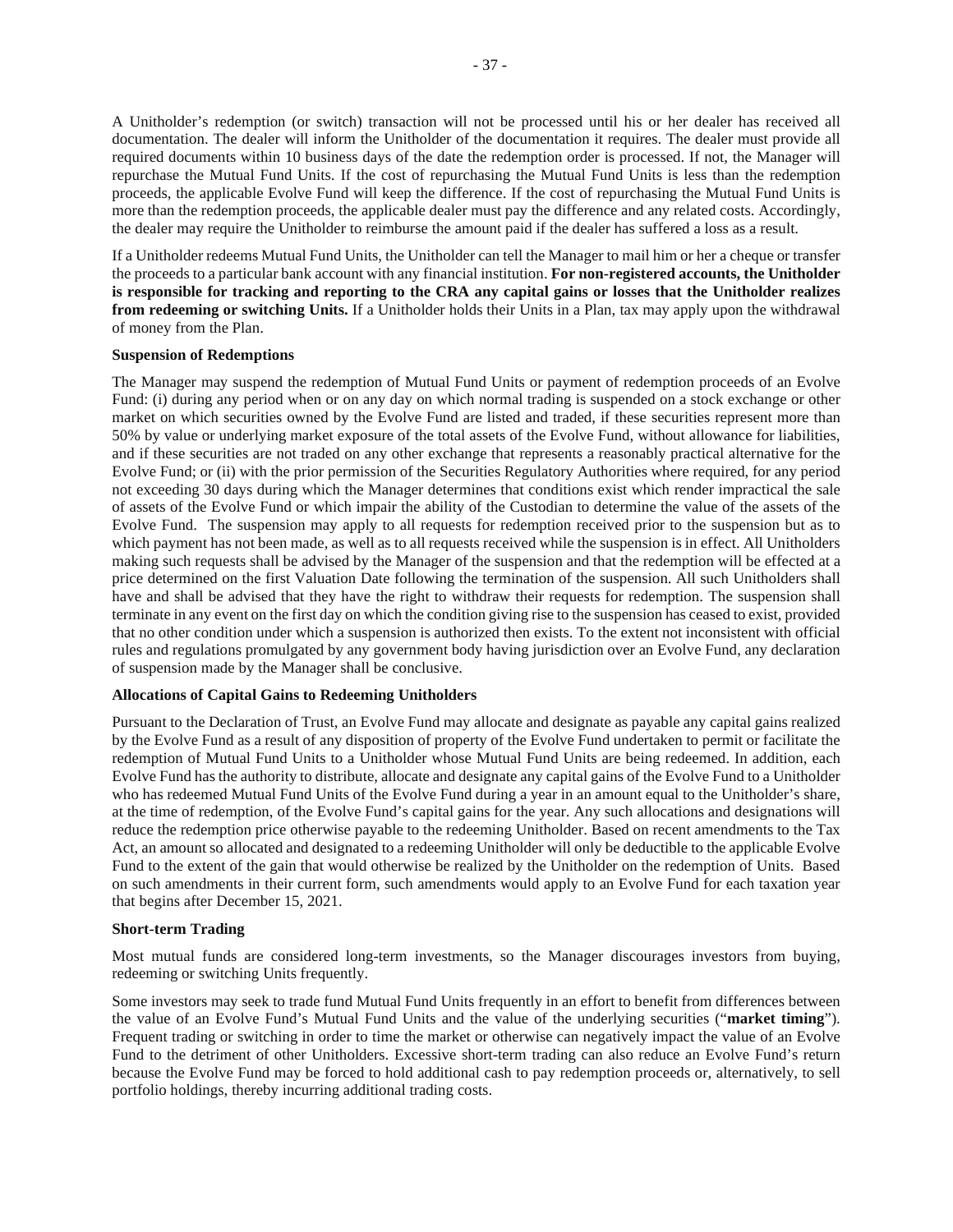Depending on the particular circumstances, the Manager will employ a combination of preventative and detective measures to discourage and identify excessive short-term trading in the funds, including:

- (a) imposition of short-term trading fees; and
- (b) monitoring of trading activity and refusal of trades.

The Manager regularly monitor transactions in all of the Evolve Funds. The Manager has established criteria for each Evolve Fund that is applied fairly and consistently in an effort to eliminate trading activity that the Manager deems potentially detrimental to long-term Unitholders. The Manager reserves the right to restrict or reject any purchase or switch order without any prior notice, including transactions accepted by a Unitholder's dealer. Generally speaking, trading may be considered excessive if a Unitholder sells or switches their Mutual Fund Units within 30 days of buying them on more than one occasion.

The Manager retains the right to consider trading activity in multiple accounts under common ownership, control or influence as trading in a single account when exercising its right to reject a purchase or switch. **Whether trading is considered excessive will be determined by the Manager in its sole discretion**.

## **EXCHANGE AND REDEMPTION OF ETF UNITS**

### **Exchange of ETF Units of an Evolve Fund at NAV per ETF Unit for Baskets of Securities and/or Cash**

Unitholders may exchange the applicable PNU (or an integral multiple thereof) of the Evolve Fund on any Trading Day for Baskets of Securities and cash, subject to the requirement that a minimum PNU be exchanged. To effect an exchange of ETF Units, a Unitholder must submit an exchange request in the form and at the location prescribed by the Evolve Fund from time to time at or before the applicable cut-off time on a Trading Day, or such other time prior to the Valuation Time on such Trading Day as the Manager may permit. The exchange price will be equal to the NAV of each PNU tendered for exchange determined at the Valuation Time on the effective date of the exchange request, payable by delivery of a Basket of Securities (constituted as most recently published prior to the effective date of the exchange request) and cash. The ETF Units will be redeemed in the exchange. The Manager will also make available to Dealers and the Designated Broker the applicable PNU to redeem ETF Units on each Trading Day. The effective date of an exchange request is the Trading Day on which the Valuation Time that applies to such redemption request takes place.

Upon the request of a Unitholder, the Manager may, in its complete discretion, satisfy an exchange request by delivering cash only in an amount equal to the NAV of each PNU tendered for exchange determined at the Valuation Time on the effective date of the exchange request, provided that the Unitholder agrees to pay the costs and expenses that the Evolve Funds incur or expect to incur in selling securities on the market to obtain the necessary cash for exchange.

If an exchange request is not received by the applicable cut-off time, the exchange order will be effective only on the next Trading Day. Settlement of exchanges for Baskets of Securities and/or cash will generally be made by the second Trading Day after the effective day of the exchange request.

If any securities in which an Evolve Fund has invested are cease-traded at any time by order of a Securities Regulatory Authority or other relevant regulator or stock exchange, the delivery of Baskets of Securities to a Unitholder, Dealer or the Designated Broker on an exchange in the PNU may be postponed until such time as the transfer of the Baskets of Securities is permitted by law.

As described under "Book-Entry Only System", registration of interests in, and transfers of, ETF Units will be made only through the book-entry only system of CDS. The redemption rights described below must be exercised through the CDS Participant through which the owner holds ETF Units. Beneficial owners of ETF Units should ensure that they provide redemption instructions to the CDS Participant through which they hold such ETF Units sufficiently in advance of the cut-off times described below to allow such CDS Participant to notify CDS and for CDS to notify the Manager prior to the relevant cut-off time.

### **Redemption of ETF Units of an Evolve Fund for Cash**

On any Trading Day, Unitholders of an Evolve Fund may redeem (i) ETF Units for cash at a redemption price per ETF Unit equal to 95% of the closing price of the ETF Units on the applicable Designated Stock Exchange on the effective day of the redemption, subject to a maximum redemption price per ETF Unit equal to the NAV per ETF Unit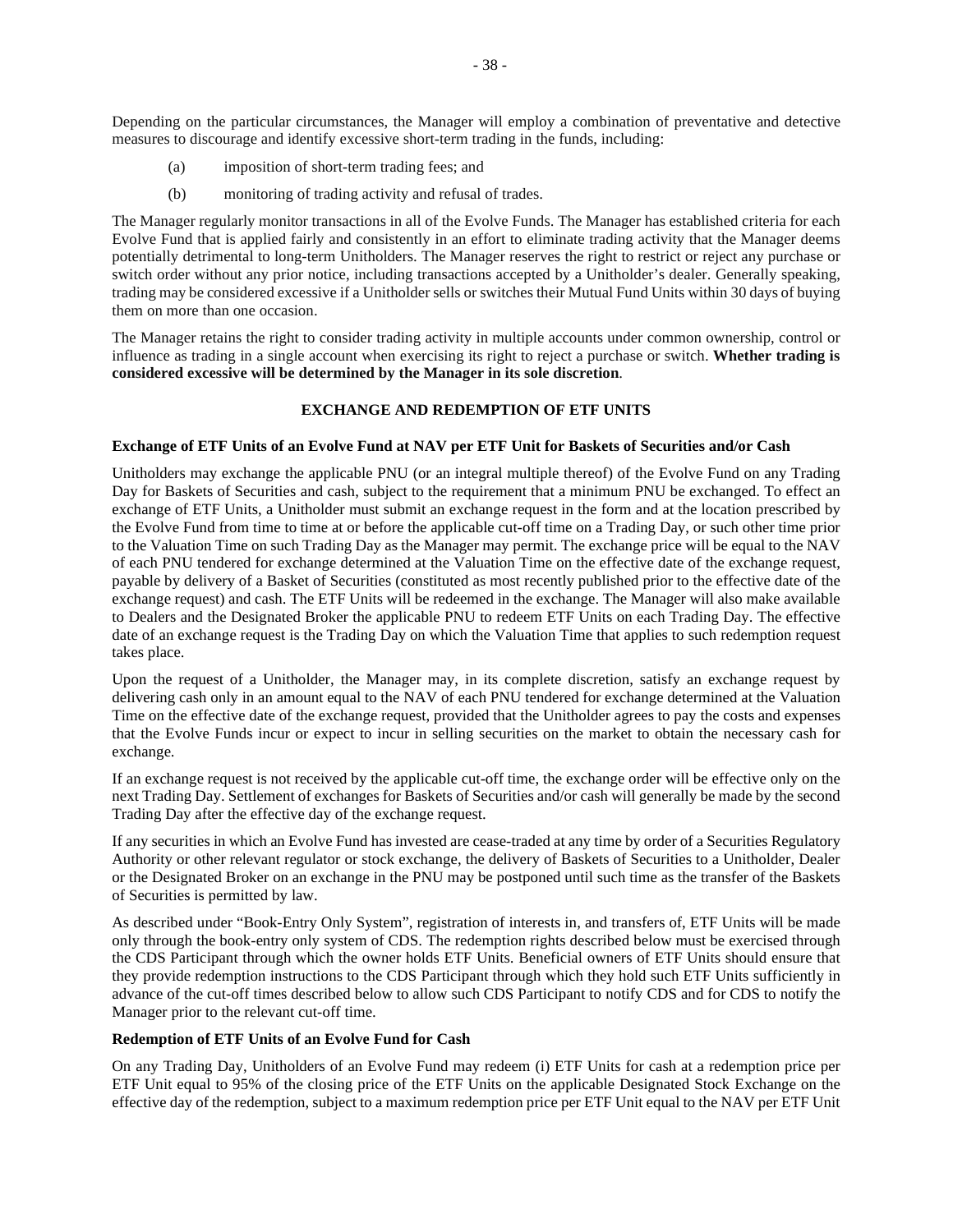on the effective day of redemption, less any applicable administrative fee determined by the Manager, in its sole discretion, from time to time, or (ii) a PNU of an Evolve Fund or a multiple PNU of an Evolve Fund for cash equal to the NAV of that number of ETF Units, less any applicable administrative fee determined by the Manager, in its sole discretion from time to time. Because Unitholders will generally be able to sell ETF Units at the market price on the applicable Designated Stock Exchange through a registered broker or dealer subject only to customary brokerage commissions, Unitholders are advised to consult their brokers, dealers or investment advisors before redeeming such ETF Units for cash. No fees or expenses are paid by Unitholders to the Manager or any Evolve Fund in connection with selling ETF Units on the applicable Designated Stock Exchange.

In order for a cash redemption to be effective on a Trading Day, a cash redemption request with respect to the applicable Evolve Fund must be delivered to the Manager in the form and at the location prescribed by the Manager from time to time at or before the applicable cut-off time on such Trading Day. Any cash redemption request received after such time will be effective only on the next Trading Day. Where possible, payment of the redemption price will be made by no later than the second Trading Day after the effective day of the redemption.

Unitholders that have delivered a redemption request prior to the Distribution Record Date for any distribution will not be entitled to receive that distribution.

In connection with the redemption of ETF Units of an Evolve Fund, the Evolve Fund will generally dispose of securities or other financial instruments.

### **Suspension of Exchanges and Redemptions**

The Manager may suspend the exchange or redemption of ETF Units or payment of redemption proceeds of an Evolve Fund: (i) during any period when normal trading is suspended on a stock exchange or other market on which securities owned by the Evolve Fund are listed and traded, if these securities represent more than 50% by value or underlying market exposure of the total assets of the Evolve Fund, without allowance for liabilities, and if these securities are not traded on any other exchange that represents a reasonably practical alternative for the Evolve Fund; or (ii) with the prior permission of the Securities Regulatory Authorities where required, for any period not exceeding 30 days during which the Manager determines that conditions exist which render impractical the sale of assets of the Evolve Fund or which impair the ability of the Custodian to determine the value of the assets of the Evolve Fund. The suspension may apply to all requests for exchange or redemption received prior to the suspension but as to which payment has not been made, as well as to all requests received while the suspension is in effect. All Unitholders making such requests shall be advised by the Manager of the suspension and that the exchange or redemption will be effected at a price determined on the first Valuation Date following the termination of the suspension. All such Unitholders shall have and shall be advised that they have the right to withdraw their requests for exchange or redemption. The suspension shall terminate in any event on the first day on which the condition giving rise to the suspension has ceased to exist, provided that no other condition under which a suspension is authorized then exists. To the extent not inconsistent with official rules and regulations promulgated by any government body having jurisdiction over an Evolve Fund, any declaration of suspension made by the Manager shall be conclusive.

## **Other ETF Unit Charges**

An amount as may be agreed to between the Manager and the Designated Broker or a Dealer of ETF Units may be charged to offset certain transaction costs associated with an issue, exchange or redemption of ETF Units. This charge does not apply to Unitholders who buy and sell their ETF Units through the facilities of the applicable Designated Stock Exchange.

#### **Allocations of Capital Gains to Redeeming or Exchanging Unitholders**

Pursuant to the Declaration of Trust, an Evolve Fund may allocate and designate as payable any capital gains realized by the Evolve Fund as a result of any disposition of property of the Evolve Fund undertaken to permit or facilitate the redemption or exchange of ETF Units to a Unitholder whose ETF Units are being redeemed or exchanged. In addition, each Evolve Fund has the authority to distribute, allocate and designate any capital gains of the Evolve Fund to a Unitholder who has redeemed or exchanged ETF Units of the Evolve Fund during a year in an amount equal to the Unitholder's share, at the time of redemption or exchange, of the Evolve Fund's capital gains for the year. Any such allocations and designations will reduce the redemption price otherwise payable to the redeeming or exchanging Unitholder. Based on recent amendments to the Tax Act, an amount so allocated and designated to a redeeming or exchanging Unitholder will only be deductible to the applicable Evolve Fund to the extent of the gain that would otherwise be realized by the Unitholder on the redemption or exchange of Units. Based on such amendments in their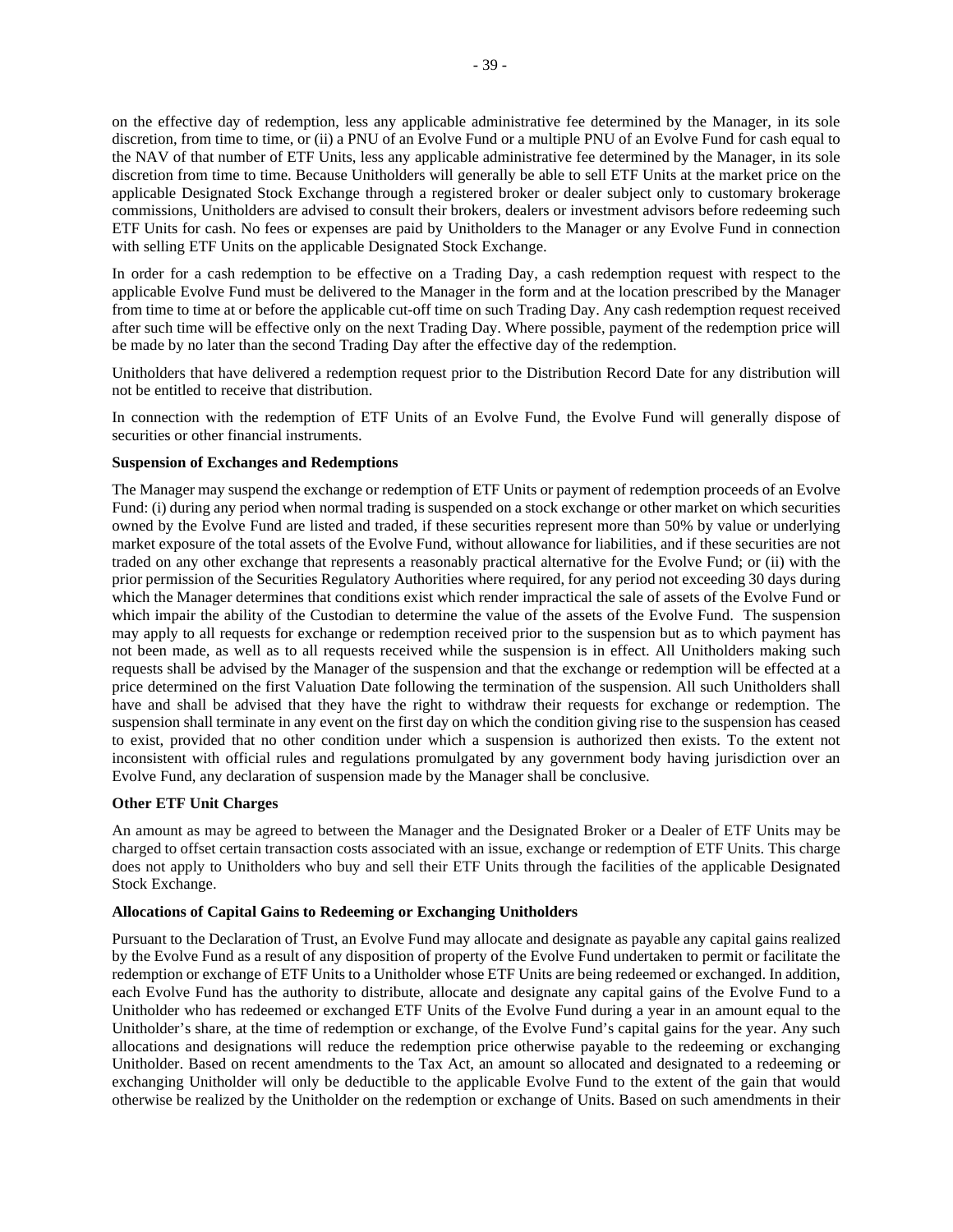current form, such amendments would apply to an Evolve Fund for each taxation year that begins after December 15, 2021.

## **Book-Entry Only System**

Registration of interests in, and transfers of, ETF Units will be made only through the book-entry only system of CDS. ETF Units must be purchased, transferred and surrendered for redemption only through a CDS Participant. All rights of an owner of ETF Units must be exercised through, and all payments or other property to which such owner is entitled will be made or delivered by, CDS or the CDS Participant through which the owner holds such ETF Units. Upon buying ETF Units, the owner will receive only the customary confirmation. References in this prospectus to a holder of ETF Units means, unless the context otherwise requires, the owner of the beneficial interest of such ETF Units.

Neither an Evolve Fund nor the Manager will have any liability for: (i) records maintained by CDS relating to the beneficial interests in ETF Units or the book entry accounts maintained by CDS; (ii) maintaining, supervising or reviewing any records relating to such beneficial ownership interests; or (iii) any advice or representation made or given by CDS and made or given with respect to the rules and regulations of CDS or any action taken by CDS or at the direction of the CDS Participants.

The ability of a beneficial owner of ETF Units to pledge such ETF Units or otherwise take action with respect to such owner's interest in such ETF Units (other than through a CDS Participant) may be limited due to the lack of a physical certificate.

An Evolve Fund has the option to terminate registration of ETF Units through the book-entry only system in which case certificates for ETF Units in fully registered form will be issued to beneficial owners of such ETF Units or to their nominees.

## **Short-term Trading**

Unlike the Mutual Fund Units, in which short-term trading by investors may cause an Evolve Fund to incur additional unnecessary trading costs in connection with the purchase of additional portfolio securities and the sale of portfolio securities to fund Unitholder redemptions, the Manager does not believe that it is necessary to impose any short-term trading restrictions on the ETF Units at this time as: (i) the ETF Units are generally traded by investors on an exchange in the secondary market in the same way as listed securities; and (ii) the few transactions involving ETF Units that do not occur on the secondary market involve the Designated Broker and/or Dealers, who can only purchase or redeem ETF Units in a PNU and on whom the Manager may impose an administrative fee. The administrative fee is intended to compensate an Evolve Fund for any costs and expenses incurred by the Evolve Fund in order to fund the redemption of ETF Units.

## **PRIOR SALES**

### **Trading Price and Volume**

The following charts set out the price ranges and volume of ETF Units of each of the Evolve Funds traded on the applicable Designated Stock Exchange for each month, or if applicable, partial month of the 12-month period before the date of this prospectus: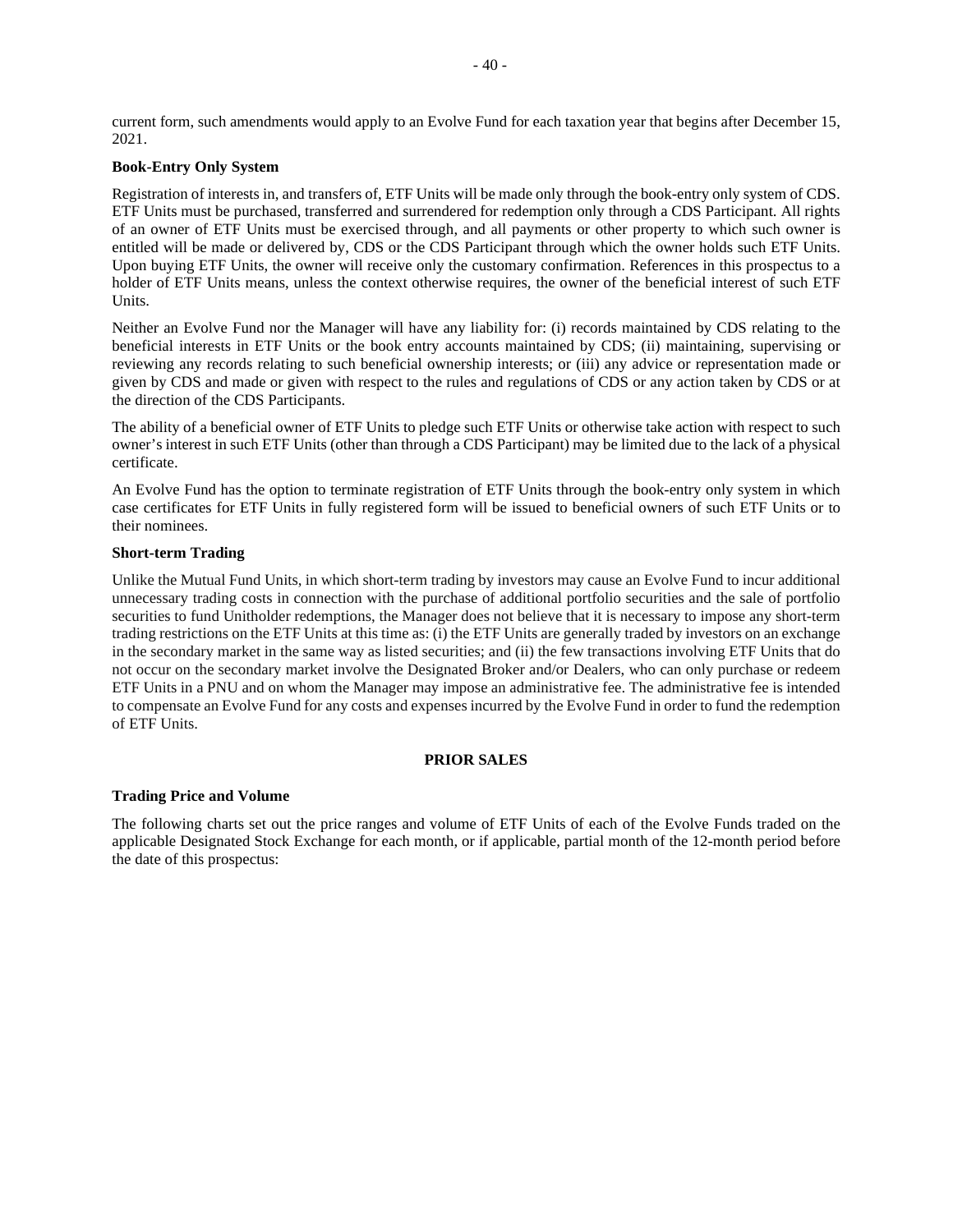| <b>Month</b> |                                   | <b>ETF Unit Price Range (\$)</b>        |                                     | <b>Volume of ETF Units Traded</b> |                                         |                                     |  |
|--------------|-----------------------------------|-----------------------------------------|-------------------------------------|-----------------------------------|-----------------------------------------|-------------------------------------|--|
| 2020         | <b>Hedged ETF</b><br><b>Units</b> | <b>USD Unhedged</b><br><b>ETF Units</b> | <b>Unhedged ETF</b><br><b>Units</b> | <b>Hedged ETF</b><br><b>Units</b> | <b>USD Unhedged</b><br><b>ETF Units</b> | <b>Unhedged ETF</b><br><b>Units</b> |  |
| August       | $36.46 - 39.33$                   | $41.78 - 44.91$                         | $40.98 - 43.90$                     | 253,529                           | 8,628                                   | 95,172                              |  |
| September    | $36.06 - 40.48$                   | $41.67 - 43.74$                         | $40.36 - 45.09$                     | 322,754                           | 21,815                                  | 63,192                              |  |
| October      | 35.90 - 41.47                     | $43.55 - 47.05$                         | $40.40 - 46.18$                     | 391,977                           | 16,930                                  | 225,007                             |  |
| November     | $35.83 - 40.33$                   | $41.13 - 46.04$                         | $40.43 - 44.74$                     | 315,995                           | 6,129                                   | 98,060                              |  |
| December     | $40.00 - 48.70$                   | $45.84 - 55.88$                         | $43.94 - 53.33$                     | 503,990                           | 11,907                                  | 51,564                              |  |
| 2021         |                                   |                                         |                                     |                                   |                                         |                                     |  |
| January      | $45.45 - 50.13$                   | 52.75 - 57.91                           | $49.40 - 54.78$                     | 654,576                           | 11,096                                  | 73,056                              |  |
| February     | $45.94 - 51.05$                   | 53.01 - 58.57                           | 49.42 - 55.49                       | 521,141                           | 9,476                                   | 76,071                              |  |
| March        | $42.02 - 47.54$                   | 47.77 - 54.73                           | $45.33 - 51.40$                     | 598,962                           | 14,964                                  | 241,258                             |  |
| April        | $43.87 - 47.64$                   | $50.56 - 55.06$                         | $47.27 - 50.58$                     | 325,529                           | 13,874                                  | 225,864                             |  |
| May          | $41.96 - 45.80$                   | $48.66 - 51.93$                         | $43.69 - 47.59$                     | 364,677                           | 2,192                                   | 102,721                             |  |
| June         | 44.96 - 49.01                     | $52.20 - 56.68$                         | $46.69 - 51.91$                     | 275,215                           | 9,036                                   | 42,262                              |  |
| July         | $47.97 - 49.62$                   | 55.29 - 56.82                           | $51.14 - 53.54$                     | 322,955                           | 5,876                                   | 37,779                              |  |

*Evolve Cyber Security Index Fund* 

# *Evolve Automobile Innovation Index Fund*

| Month       | <b>ETF Unit Price Range (\$)</b><br><b>Volume of ETF Units Traded</b> |                                         |                                     |                            |                                         |                                     |
|-------------|-----------------------------------------------------------------------|-----------------------------------------|-------------------------------------|----------------------------|-----------------------------------------|-------------------------------------|
| 2020        | <b>Hedged ETF</b><br><b>Units</b>                                     | <b>USD</b> Unhedged<br><b>ETF Units</b> | <b>Unhedged ETF</b><br><b>Units</b> | <b>Hedged ETF</b><br>Units | <b>USD Unhedged</b><br><b>ETF Units</b> | <b>Unhedged ETF</b><br><b>Units</b> |
| August      | $29.74 - 32.16$                                                       | $28.40 - 29.25$                         | $33.15 - 35.21$                     | 45,610                     | 825                                     | 9,449                               |
| September   | $30.08 - 32.75$                                                       | $30.25 - 30.25$                         | $33.09 - 35.43$                     | 58,285                     | 3,300                                   | 172,086                             |
| October     | $32.03 - 34.90$                                                       | $32.60 - 32.60$                         | $35.94 - 38.13$                     | 99,744                     | 200                                     | 15,748                              |
| November    | $32.87 - 44.50$                                                       | 34.91 - 42.47                           | $36.13 - 48.59$                     | 284,317                    | 4,209                                   | 33,844                              |
| December    | $42.64 - 48.25$                                                       | $41.37 - 46.61$                         | $46.07 - 52.33$                     | 393,584                    | 8,664                                   | 22,327                              |
| <u>2021</u> |                                                                       |                                         |                                     |                            |                                         |                                     |
| January     | $47.82 - 57.96$                                                       | $46.37 - 56.14$                         | $51.68 - 62.25$                     | 1,154,598                  | 19,820                                  | 69,257                              |
| February    | $53.26 - 61.88$                                                       | $50.56 - 60.03$                         | $56.76 - 66.27$                     | 970,478                    | 16,427                                  | 100,769                             |
| March       | $48.02 - 56.08$                                                       | $47.17 - 52.24$                         | 51.25 - 59.87                       | 621,846                    | 52,740                                  | 61,853                              |
| April       | $47.64 - 53.28$                                                       | $46.00 - 51.00$                         | $50.59 - 56.13$                     | 417,056                    | 10,957                                  | 36,533                              |
| May         | $42.54 - 48.41$                                                       | $40.91 - 46.71$                         | $44.02 - 50.18$                     | 359,760                    | 10,648                                  | 16,046                              |
| June        | $49.30 - 53.57$                                                       | $48.51 - 51.71$                         | $50.25 - 56.07$                     | 187,487                    | 7,277                                   | 17,768                              |
| July        | $47.15 - 52.26$                                                       | $46.04 - 50.09$                         | $49.50 - 54.81$                     | 215,044                    | 7,722                                   | 5,746                               |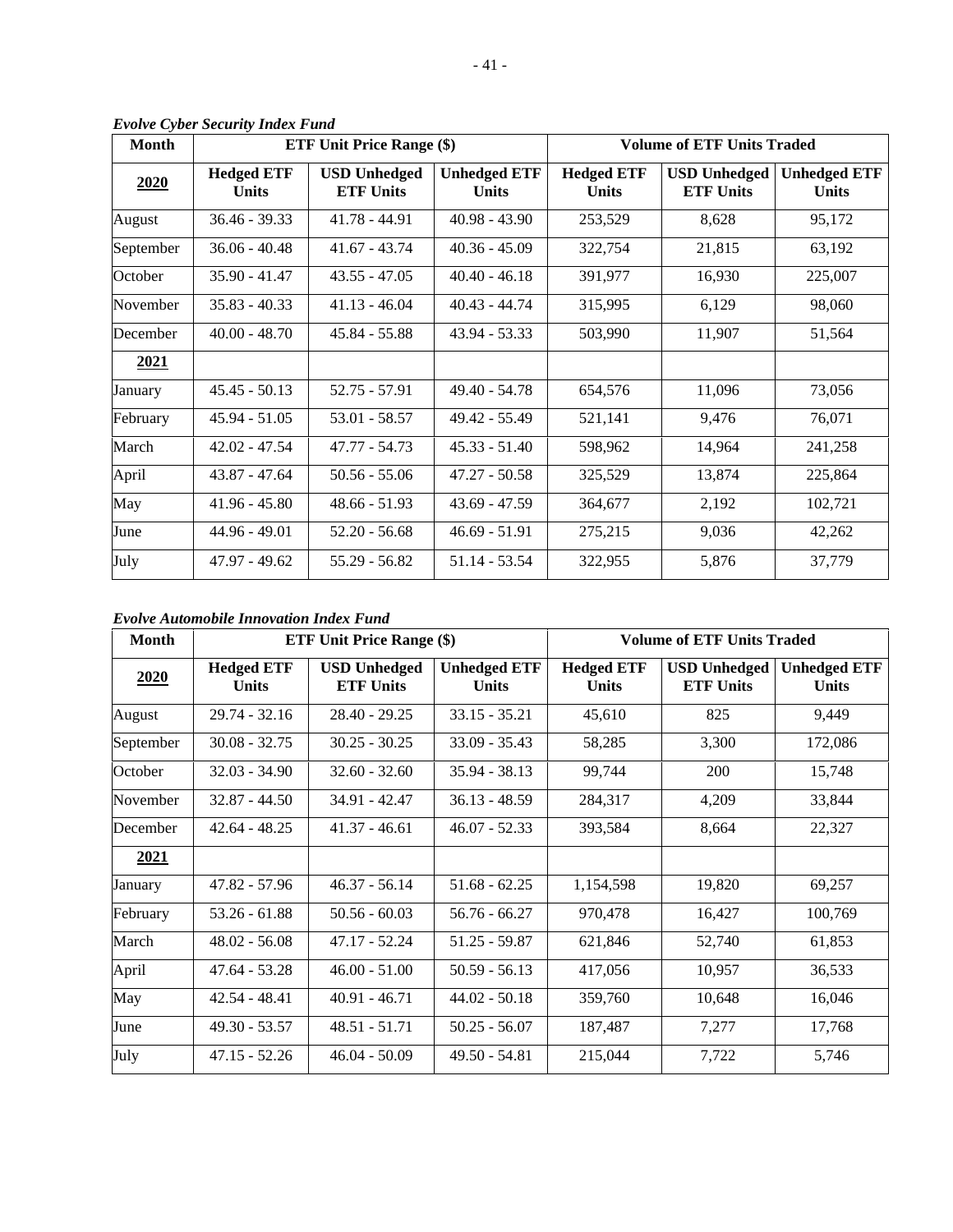| <b>Month</b> | <b>ETF Unit Price Range (\$)</b>  |                                         | <b>Volume of ETF Units Traded</b>   |                            |                                         |                                     |
|--------------|-----------------------------------|-----------------------------------------|-------------------------------------|----------------------------|-----------------------------------------|-------------------------------------|
| 2020         | <b>Hedged ETF</b><br><b>Units</b> | <b>USD</b> Unhedged<br><b>ETF Units</b> | <b>Unhedged ETF</b><br><b>Units</b> | <b>Hedged ETF</b><br>Units | <b>USD</b> Unhedged<br><b>ETF Units</b> | <b>Unhedged ETF</b><br><b>Units</b> |
| August       | $12.60 - 13.69$                   | $13.73 - 13.73$                         | $14.17 - 15.53$                     | 79,703                     | 5,002                                   | 36,373                              |
| September    | $12.01 - 13.27$                   | $13.18 - 13.90$                         | $13.84 - 15.06$                     | 149,259                    | 11,210                                  | 11,865                              |
| October      | 12.49 - 13.91                     | $14.06 - 14.25$                         | $14.67 - 15.21$                     | 38,103                     | 11,856                                  | 16,712                              |
| November     | 13.45 - 15.81                     | $16.48 - 16.48$                         | $15.90 - 17.40$                     | 115,551                    | 1,000                                   | 4,734                               |
| December     | $15.46 - 16.25$                   | $16.59 - 16.64$                         | $17.02 - 17.56$                     | 103,840                    | 3,557                                   | 20,907                              |
| 2021         |                                   |                                         |                                     |                            |                                         |                                     |
| January      | $16.04 - 18.08$                   | $16.98 - 18.68$                         | $17.60 - 19.33$                     | 339,097                    | 72,379                                  | 72,993                              |
| February     | $16.30 - 19.77$                   | 17.84 - 20.44                           | $17.82 - 20.95$                     | 127,872                    | 24,820                                  | 61,651                              |
| March        | 18.67 - 19.91                     | $19.73 - 21.37$                         | $20.60 - 21.39$                     | 234,461                    | 69,778                                  | 17,533                              |
| April        | $19.06 - 20.50$                   | $20.13 - 21.41$                         | $20.72 - 21.48$                     | 154,820                    | 44,651                                  | 27,649                              |
| May          | $20.30 - 21.10$                   | $21.23 - 22.30$                         | $21.24 - 21.94$                     | 189,334                    | 9,369                                   | 50,149                              |
| June         | $18.65 - 20.99$                   | 19.77 - 22.37                           | $20.41 - 21.47$                     | 153,837                    | 8,410                                   | 14,810                              |
| July         | 18.16 - 19.72                     | $19.41 - 20.73$                         | $20.03 - 21.00$                     | 160,182                    | 8,800                                   | 15,300                              |

*Evolve US Banks Enhanced Yield Fund* 

*Evolve Global Healthcare Enhanced Yield Fund* 

| <b>Month</b> | <b>ETF Unit Price Range (\$)</b>  |                                         | <b>Volume of ETF Units Traded</b>   |                            |                                         |                                     |
|--------------|-----------------------------------|-----------------------------------------|-------------------------------------|----------------------------|-----------------------------------------|-------------------------------------|
| 2020         | <b>Hedged ETF</b><br><b>Units</b> | <b>USD</b> Unhedged<br><b>ETF Units</b> | <b>Unhedged ETF</b><br><b>Units</b> | <b>Hedged ETF</b><br>Units | <b>USD Unhedged</b><br><b>ETF Units</b> | <b>Unhedged ETF</b><br><b>Units</b> |
| August       | $20.96 - 21.52$                   | $20.90 - 21.41$                         | $23.57 - 23.95$                     | 584,885                    | 9,822                                   | 127,541                             |
| September    | $20.84 - 21.44$                   | $20.72 - 21.30$                         | $23.06 - 23.91$                     | 476,331                    | 7,725                                   | 61,671                              |
| October      | $19.68 - 21.27$                   | $19.78 - 21.15$                         | $21.87 - 23.64$                     | 648,383                    | 24,827                                  | 68,741                              |
| November     | $20.01 - 21.44$                   | $19.80 - 21.37$                         | $22.40 - 23.90$                     | 676,510                    | 33,789                                  | 52,319                              |
| December     | $20.88 - 21.39$                   | $21.00 - 21.43$                         | $22.88 - 23.39$                     | 577,399                    | 14,243                                  | 54,791                              |
| 2021         |                                   |                                         |                                     |                            |                                         |                                     |
| January      | $21.08 - 22.11$                   | $21.40 - 22.30$                         | $22.95 - 24.05$                     | 740,422                    | 27,459                                  | 63,757                              |
| February     | $20.61 - 21.61$                   | $20.79 - 21.58$                         | $22.41 - 23.54$                     | 644,637                    | 16,094                                  | 61,866                              |
| March        | $20.23 - 21.27$                   | $20.54 - 21.32$                         | $21.94 - 22.93$                     | 706,097                    | 24,240                                  | 68,654                              |
| April        | $20.98 - 22.11$                   | $21.03 - 22.33$                         | $22.59 - 23.75$                     | 437,558                    | 30,242                                  | 162,768                             |
| May          | $21.67 - 22.15$                   | $21.78 - 22.53$                         | $22.72 - 23.06$                     | 1,639,552                  | 15,284                                  | 83,034                              |
| June         | $21.50 - 22.77$                   | $22.00 - 22.82$                         | $22.31 - 24.03$                     | 380,403                    | 6,991                                   | 109,207                             |
| July         | $22.85 - 23.39$                   | $22.91 - 23.53$                         | $23.70 - 25.14$                     | 225,198                    | 15,194                                  | 41,014                              |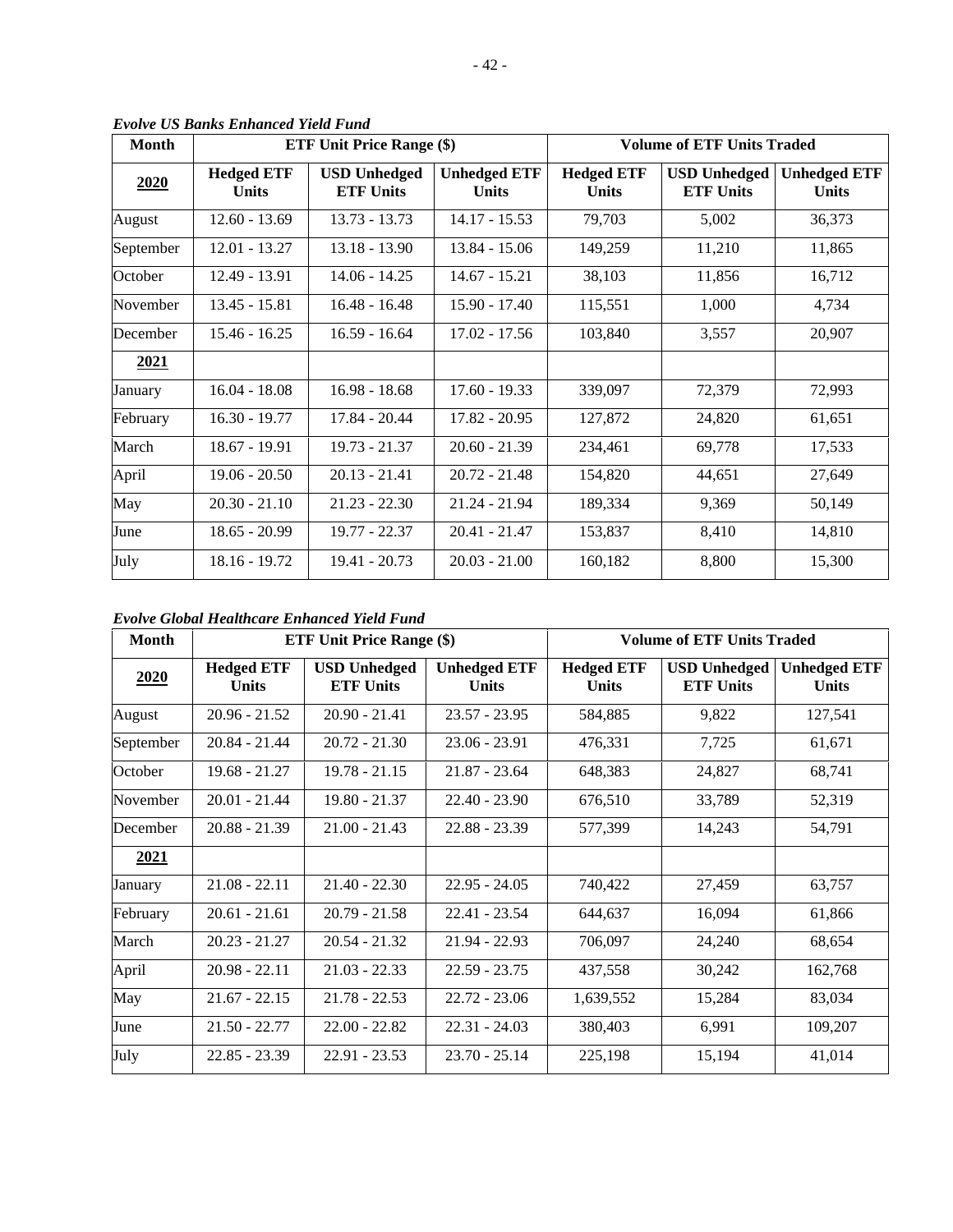| <b>Month</b> | <b>ETF Unit Price Range (\$)</b> | <b>Volume of ETF Units Traded</b> |  |  |
|--------------|----------------------------------|-----------------------------------|--|--|
| 2020         |                                  |                                   |  |  |
| August       | $14.00 - 14.79$                  | 499,751                           |  |  |
| September    | 14.34 - 14.84                    | 430,997                           |  |  |
| October      | 14.38 - 14.74                    | 994,291                           |  |  |
| November     | $14.41 - 15.25$                  | 579,471                           |  |  |
| December     | $15.31 - 15.72$                  | 964,822                           |  |  |
| 2021         |                                  |                                   |  |  |
| January      | $15.73 - 16.30$                  | 1,005,923                         |  |  |
| February     | $16.18 - 16.99$                  | 488,904                           |  |  |
| March        | 16.96 - 17.27                    | 1,079,820                         |  |  |
| April        | $17.10 - 17.41$                  | 342,803                           |  |  |
| May          | 17.43 - 17.84                    | 985,130                           |  |  |
| June         | 17.72 - 18.04                    | 447,247                           |  |  |
| July         | $17.62 - 17.80$                  | 560,015                           |  |  |

*Evolve Active Canadian Preferred Share Fund* 

# *Evolve Active Global Fixed Income Fund*

| <b>Month</b> | <b>ETF Unit Price Range (\$)</b> | <b>Volume of ETF Units Traded</b> |
|--------------|----------------------------------|-----------------------------------|
| 2020         |                                  |                                   |
| August       | $49.38 - 49.78$                  | 108,505                           |
| September    | 49.20 - 49.91                    | 21,213                            |
| October      | $49.38 - 49.88$                  | 19,831                            |
| November     | $49.62 - 50.03$                  | 17,866                            |
| December     | 49.91 - 50.34                    | 20,928                            |
| 2021         |                                  |                                   |
| January      | $50.12 - 50.42$                  | 70,436                            |
| February     | $49.89 - 50.39$                  | 13,993                            |
| March        | $49.76 - 50.19$                  | 19,890                            |
| April        | $49.83 - 50.20$                  | 21,839                            |
| May          | 49.87 - 50.11                    | 33,303                            |
| June         | 49.91 - 50.25                    | 24,388                            |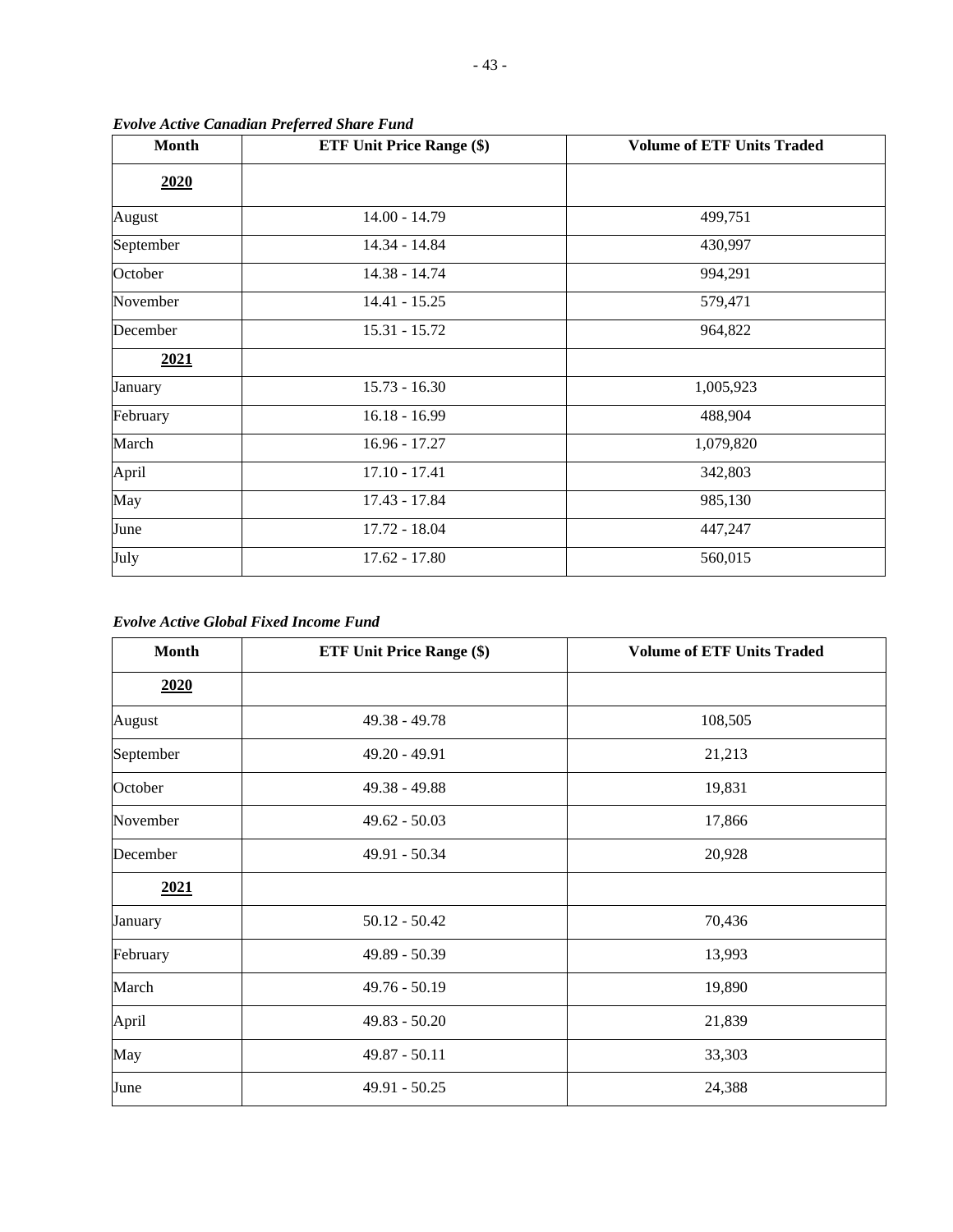| July | $E \cap \bigcap E$<br>10.05<br>,,,<br>$\cup$ $\cup$ $\sim$ | $1 \wedge$<br>$-$ , $  -$ |
|------|------------------------------------------------------------|---------------------------|

# *High Interest Savings Account Fund*

| <b>Month</b> | <b>ETF Unit Price Range (\$)</b> | <b>Volume of ETF Units Traded</b> |
|--------------|----------------------------------|-----------------------------------|
| 2020         |                                  |                                   |
| August       | $50.00 - 50.03$                  | 376,861                           |
| September    | $50.00 - 50.02$                  | 2,130,182                         |
| October      | $50.00 - 50.02$                  | 539,238                           |
| November     | $50.00 - 50.03$                  | 2,243,322                         |
| December     | $50.00 - 50.03$                  | 2,891,059                         |
| 2021         |                                  |                                   |
| January      | $50.00 - 50.03$                  | 701,464                           |
| February     | $50.00 - 50.03$                  | 1,619,257                         |
| March        | $50.00 - 50.03$                  | 1,012,507                         |
| April        | $50.00 - 50.03$                  | 4,127,976                         |
| May          | $50.00 - 50.02$                  | 2,790,584                         |
| June         | $50.00 - 50.02$                  | 500,342                           |
| July         | $50.00 - 50.02$                  | 834,453                           |

*Evolve Dividend Stability Preferred Share Index ETF* 

| <b>Month</b> | <b>ETF Unit Price Range (\$)</b> | <b>Volume of ETF Units Traded</b> |
|--------------|----------------------------------|-----------------------------------|
| 2020         |                                  |                                   |
| August       | $23.98 - 24.65$                  | 39,883                            |
| September    | $24.45 - 24.78$                  | 48,535                            |
| October      | $24.52 - 24.99$                  | 49,101                            |
| November     | $24.69 - 25.02$                  | 58,018                            |
| December     | $24.92 - 25.19$                  | 85,510                            |
| 2021         |                                  |                                   |
| January      | $24.98 - 25.25$                  | 180,110                           |
| February     | $25.14 - 25.35$                  | 65,751                            |
| March        | $25.12 - 25.40$                  | 170,614                           |
| April        | $25.21 - 25.42$                  | 62,882                            |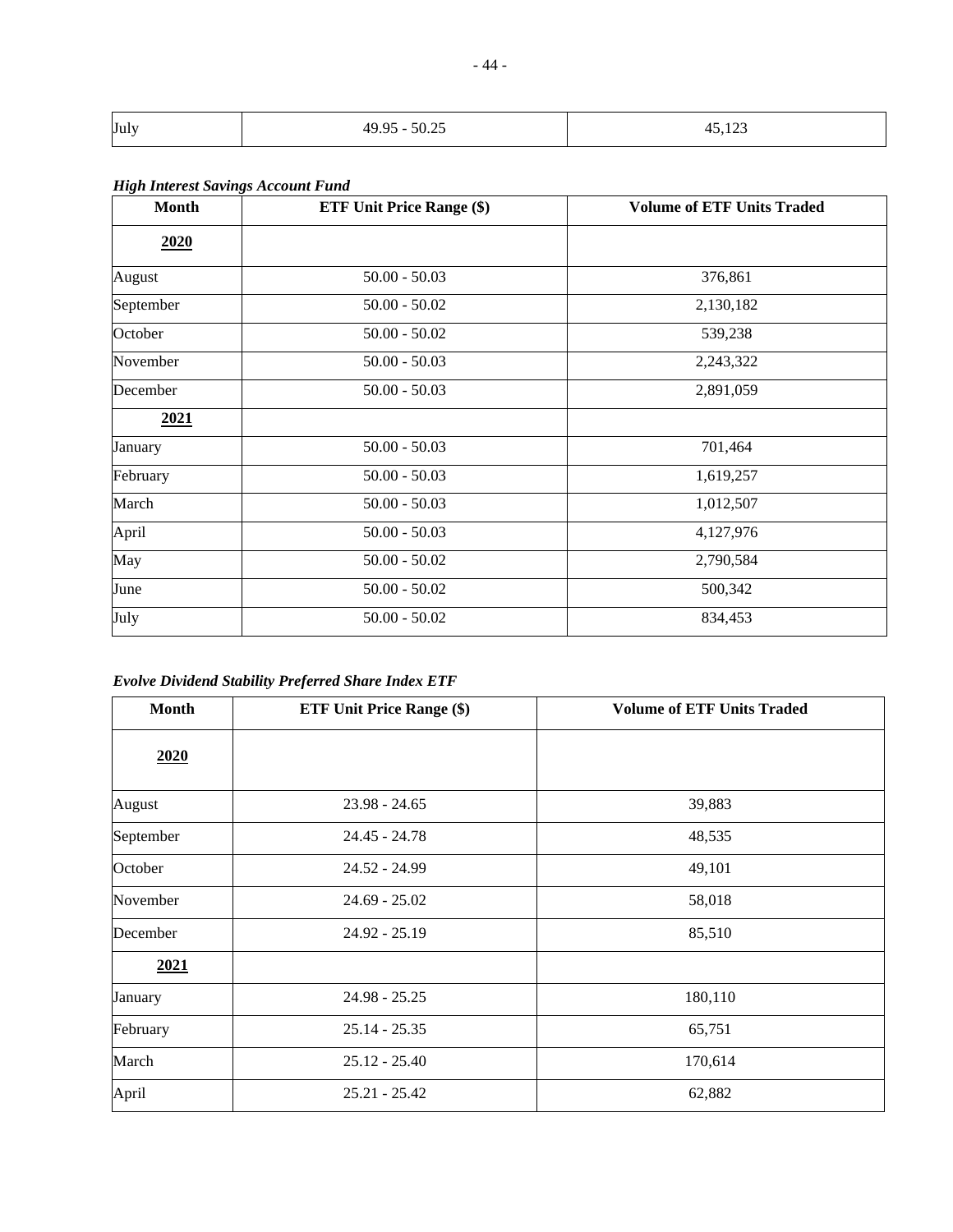| May  | 25.44 - 25.65   | 27,444 |
|------|-----------------|--------|
| June | 25.54 - 25.83   | 41,553 |
| July | $25.42 - 25.67$ | 70,544 |

*Evolve Future Leadership Fund<sup>1</sup>*

| <b>Month</b> | <b>ETF Unit Price Range (\$)</b>  |                                         |                                     | <b>Volume of ETF Units Traded</b> |                                         |                                     |  |  |
|--------------|-----------------------------------|-----------------------------------------|-------------------------------------|-----------------------------------|-----------------------------------------|-------------------------------------|--|--|
| 2020         | <b>Hedged ETF</b><br><b>Units</b> | <b>USD</b> Unhedged<br><b>ETF Units</b> | <b>Unhedged ETF</b><br><b>Units</b> | <b>Hedged ETF</b><br><b>Units</b> | <b>USD Unhedged</b><br><b>ETF Units</b> | <b>Unhedged ETF</b><br><b>Units</b> |  |  |
| September    | $19.54 - 20.10$                   | $19.39 - 20.13$                         | $19.64 - 20.15$                     | 45,670                            | 197,673                                 | 274,118                             |  |  |
| October      | $19.22 - 20.65$                   | $19.57 - 20.68$                         | $19.35 - 20.63$                     | 123,633                           | 185,538                                 | 363,444                             |  |  |
| November     | $19.37 - 20.45$                   | $19.23 - 20.54$                         | $19.39 - 20.28$                     | 48,730                            | 98,199                                  | 231,967                             |  |  |
| December     | $20.57 - 21.48$                   | $20.54 - 21.55$                         | $20.21 - 21.13$                     | 59,966                            | 59,365                                  | 107,386                             |  |  |
| 2021         |                                   |                                         |                                     |                                   |                                         |                                     |  |  |
| January      | $21.08 - 22.47$                   | $21.24 - 22.63$                         | $20.62 - 21.85$                     | 155,920                           | 28,998                                  | 28,789                              |  |  |
| February     | $21.48 - 23.18$                   | $21.80 - 23.42$                         | $20.66 - 22.60$                     | 167,482                           | 26,326                                  | 26,572                              |  |  |
| March        | $20.55 - 21.98$                   | $20.89 - 21.87$                         | $19.77 - 21.17$                     | 112,872                           | 26,156                                  | 101,618                             |  |  |
| April        | $21.36 - 22.61$                   | $21.56 - 22.92$                         | $20.55 - 21.61$                     | 108,846                           | 18,193                                  | 51,310                              |  |  |
| May          | $20.80 - 22.12$                   | $21.36 - 22.63$                         | $19.67 - 20.74$                     | 70,295                            | 4,530                                   | 36,484                              |  |  |
| June         | $21.78 - 23.30$                   | $22.46 - 23.41$                         | $20.44 - 22.13$                     | 53,630                            | 9,615                                   | 24,259                              |  |  |
| July         | $22.74 - 23.73$                   | $23.41 - 23.96$                         | $22.11 - 22.85$                     | 38,833                            | 13,465                                  | 38,627                              |  |  |

<sup>1</sup>The ETF Units of LEAD were initially listed on September 14, 2020.

## **INCOME TAX CONSIDERATIONS**

The following is, as of the date hereof, a summary of the principal Canadian federal income tax considerations under the Tax Act generally applicable to the acquisition, holding and disposition of Units of an Evolve Fund by a Unitholder of the Evolve Fund who acquires Units of the Evolve Fund pursuant to this prospectus. This summary only applies to a prospective Unitholder of an Evolve Fund who is an individual (other than a trust) resident in Canada for purposes of the Tax Act who deals at arm's length with the Evolve Fund, the Designated Broker and the Dealers and is not affiliated with the Evolve Fund, the Designated Broker or any Dealer and who holds Units of the Evolve Fund as capital property (a "**Holder**").

Generally, Units of an Evolve Fund will be considered to be capital property to a Holder provided that the Holder does not hold such Units in the course of carrying on a business of buying and selling securities and has not acquired them in one or more transactions considered to be an adventure or concern in the nature of trade. Provided that an Evolve Fund qualifies as a "mutual fund trust" for purposes of the Tax Act, certain Holders who might not otherwise be considered to hold Units of the Evolve Fund as capital property may, in certain circumstances, be entitled to have such Units and all other "Canadian securities" owned or subsequently acquired by them treated as capital property by making the irrevocable election permitted by subsection 39(4) of the Tax Act. This summary does not apply to a Holder who has entered or will enter into a "derivative forward agreement" as that term is defined in the Tax Act with respect to the Units.

This summary is based on the assumptions that (i) none of the Evolve Funds will be subject to the tax for "SIFT trusts" for purposes of the Tax Act, (ii) none of the issuers of the securities in the portfolio of an Evolve Fund will be foreign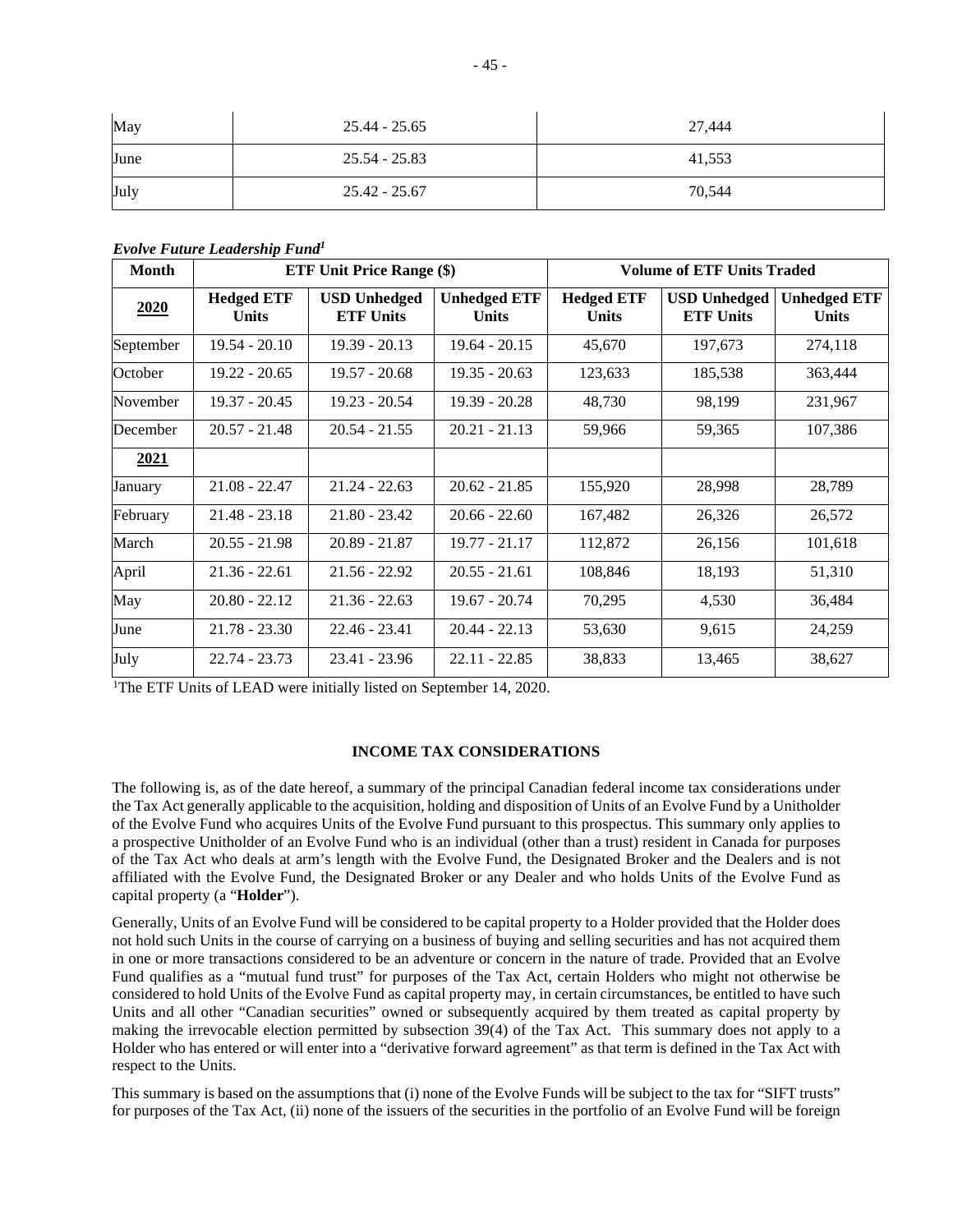affiliates of the Evolve Fund or of any Holder, (iii) none of the securities in the portfolio of an Evolve Fund will be a "tax shelter investment" within the meaning of section 143.2 of the Tax Act, (iv) none of the Evolve Funds will enter into any arrangement where the result is a dividend rental arrangement for purposes of the Tax Act, and (v) none of the securities in the portfolio of an Evolve Fund will be an offshore investment fund property (or an interest in a partnership that holds such property) that would require the Evolve Fund (or the partnership) to include significant amounts in the Evolve Fund's (or the partnership's) income pursuant to section 94.1 of the Tax Act, or an interest in a trust (or a partnership which holds such an interest) which would require the Evolve Fund (or the partnership) to report significant amounts of income in connection with such interest pursuant to the rules in section 94.2 of the Tax Act, or an interest in a non-resident trust other than an "exempt foreign trust" (or a partnership which holds such interest).

This summary also assumes that each Evolve Fund will comply with its investment restriction.

This summary is based on the facts described herein, the current provisions of the Tax Act, and an understanding of the current publicly available administrative policies and assessing practices of the CRA published in writing prior to the date hereof. This summary takes into account the Tax Amendments. This description is not exhaustive of all Canadian federal income tax consequences and does not take into account or anticipate changes in the law or in administrative policy or assessing practice, whether by legislative, governmental or judicial action other than the Tax Amendments in their present form, nor does it take into account provincial, territorial or foreign tax considerations which may differ significantly from those discussed herein. There can be no assurance that the Tax Amendments will be enacted in the form publicly announced, or at all.

**This summary is not exhaustive of all possible Canadian federal income tax considerations applicable to an investment in Units. This summary does not address the deductibility of interest on any funds borrowed by a Holder to purchase Units. The income and other tax consequences of investing in Units will vary depending on an investor's particular circumstances including the province or territory in which the investor resides or carries on business. Accordingly, this summary is of a general nature only and is not intended to be, nor should it be construed to be, legal or tax advice to any holder of Units. Prospective investors should consult their own tax advisors with respect to the income tax consequences to them of an acquisition of Units based on their particular circumstances.** 

A Holder will be required to compute all amounts, including the adjusted cost base of USD Unhedged ETF Units and proceeds of disposition, in Canadian dollars in accordance with the detailed rules in the Tax Act.

## **Status of the Evolve Funds**

This summary assumes that each Evolve Fund currently qualifies and will continue to qualify, at all times, as a "mutual fund trust" within the meaning of the Tax Act.

To qualify as a mutual fund trust (i) an Evolve Fund must be a Canadian resident "unit trust" for purposes of the Tax Act, (ii) the only undertaking of the Evolve Fund must be (a) the investing of its funds in property (other than real property or interests in real property or an immovable or a real right in an immovable), (b) the acquiring, holding, maintaining, improving, leasing or managing of any real property (or interest in real property) or of any immovable (or real right in immovables) that is capital property of the Evolve Fund, or (c) any combination of the activities described in (a) and (b), and (iii) the Evolve Fund must comply with certain minimum requirements respecting the ownership and dispersal of a particular class of Units (the "**Minimum Distribution Requirements**"). In this connection (i) the Manager intends to cause each Evolve Fund to qualify as a unit trust throughout the life of the Evolve Fund, and (ii) each Evolve Fund's undertaking conforms with the restrictions for mutual fund trusts. In addition, in order to qualify as a mutual fund trust, an Evolve Fund cannot at any time reasonably be considered to have been established and/or maintained primarily for the benefit of non-residents unless, at that time, substantially all of its property consists of property other than property that would be "taxable Canadian property" within the meaning of the Tax Act (if the definition of such term were read without reference to paragraph (b) of that definition).

If an Evolve Fund were not to qualify or be deemed to qualify as a mutual fund trust at all times, the income tax considerations described below would, in some respects, be materially and adversely different in respect of that Evolve Fund, than would be the case if it were a mutual fund trust.

Provided that an Evolve Fund qualifies as a "mutual fund trust" within the meaning of the Tax Act, Units of that Evolve Fund will be qualified investments under the Tax Act for a trust governed by an RRSP, a RRIF, a DPSP, an RDSP, an RESP or a TFSA ("**Plans**"). In addition, the ETF Units will be qualified investments under the Tax Act for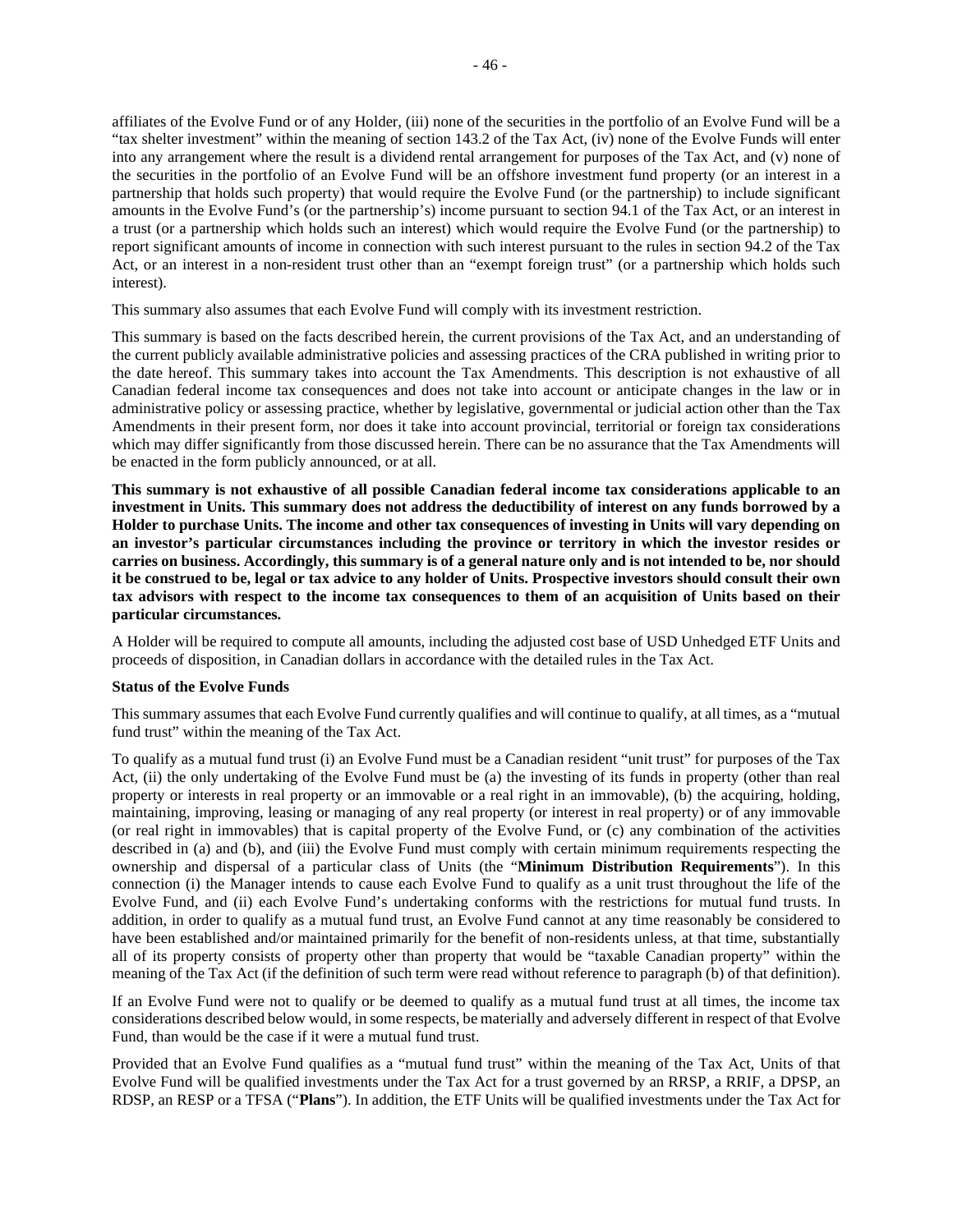a trust governed by a Plan provided such Units are listed on a "designated stock exchange" (which currently includes the TSX and NEO) within the meaning of the Tax Act. See "Income Tax Considerations – Taxation of Registered Plans" for the consequences of holding Units in Plans.

#### **Taxation of the Evolve Funds**

Each Evolve Fund (other than HISA) has elected to have a taxation year that ends on December 15 of each calendar year. HISA has a taxation year that ends on December 31 of each calendar year. An Evolve Fund must pay tax on its net income (including net realized taxable capital gains) for a taxation year, less the portion thereof that it deducts in respect of the amount paid or payable to its Unitholders for the year. If an Evolve Fund has elected to have a taxation year that ends on December 15, such amounts may be paid or payable to Unitholders in the calendar year in which the taxation year ends. An amount will be considered to be payable to a Unitholder of an Evolve Fund in a calendar year if it is paid to the Unitholder in that year by the Evolve Fund or if the Unitholder is entitled in that year to enforce payment of the amount. The Declaration of Trust requires that sufficient amounts be paid or made payable each year so that no Evolve Fund is liable for any non-refundable income tax under Part I of the Tax Act.

An Evolve Fund will be required to include in its income for each taxation year any dividends received (or deemed to be received) by it in such year on a security held in its portfolio.

With respect to indebtedness, an Evolve Fund will be required to include in its income for a taxation year all interest thereon that accrues (or is deemed to accrue) to it to the end of that year (or until the disposition of the indebtedness in that year, including on a conversion, redemption or repayment on maturity) or that has become receivable or is received by the Evolve Fund before the end of that year except to the extent that such interest was included in computing the Evolve Fund's income for a preceding year and excluding any interest that accrued prior to the time of the acquisition of the indebtedness by the Evolve Fund.

To the extent an Evolve Fund holds trust units issued by a trust resident in Canada that is not at any time in the relevant taxation year a "SIFT trust" and held as capital property for purposes of the Tax Act, the Evolve Fund will be required to include in the calculation of its income for a taxation year the net income, including net taxable capital gains, paid or payable to the Evolve Fund by such trust in the calendar year in which that taxation year ends, notwithstanding that certain of such amounts may be reinvested in additional units of the trust. Provided that appropriate designations are made by such trust, net taxable capital gains realized by the trust, foreign source income of the trust and taxable dividends from taxable Canadian corporations received by the trust that are paid or payable by the trust to the Evolve Fund will effectively retain their character in the hands of the Evolve Fund. The Evolve Fund will be required to reduce the adjusted cost base of units of such trust by any amount paid or payable by the trust to the Evolve Fund except to the extent that the amount was included in calculating the income of the Evolve Fund or was the Evolve Fund's share of the non-taxable portion of capital gains of the trust, the taxable portion of which was designated in respect of the Evolve Fund. If the adjusted cost base to the Evolve Fund of such units becomes a negative amount at any time in a taxation year of the Evolve Fund, that negative amount will be deemed to be a capital gain realized by the Evolve Fund in that taxation year and the Evolve Fund's adjusted cost base of such units will be increased by the amount of such deemed capital gain to zero.

Each issuer in an Evolve Fund's portfolio that is a "SIFT trust" (which will generally include Canadian resident income trusts, other than certain real estate investment trusts, the units of which are listed or traded on a stock exchange or other public market) will be subject to a special tax in respect of (i) income from business carried on in Canada, and (ii) certain income and capital gains in respect of "non-portfolio properties" (collectively, "**Non-Portfolio Income**"). Non-Portfolio Income that is distributed by a SIFT trust to its unitholders will be taxed at a rate that is equivalent to the federal general corporate tax rate plus a prescribed amount on account of provincial tax. Non-Portfolio Income that becomes payable by an issuer that is a SIFT trust will generally be taxed as though it were a taxable dividend from a taxable Canadian corporation and will be deemed to be an "eligible dividend" eligible for the enhanced grossup and tax credit rules.

In general, an Evolve Fund will realize a capital gain (or capital loss) upon the actual or deemed disposition of a security included in its portfolio to the extent the proceeds of disposition net of any amounts included as interest on the disposition of the security and any reasonable costs of disposition exceed (or are less than) the adjusted cost base of such security unless the Evolve Fund were considered to be trading or dealing in securities or otherwise carrying on a business of buying and selling securities or the Evolve Fund has acquired the security in a transaction or transactions considered to be an adventure or concern in the nature of trade. Each Evolve Fund purchases the securities in its portfolio with the objective of receiving dividends, interest and other distributions thereon, as applicable, and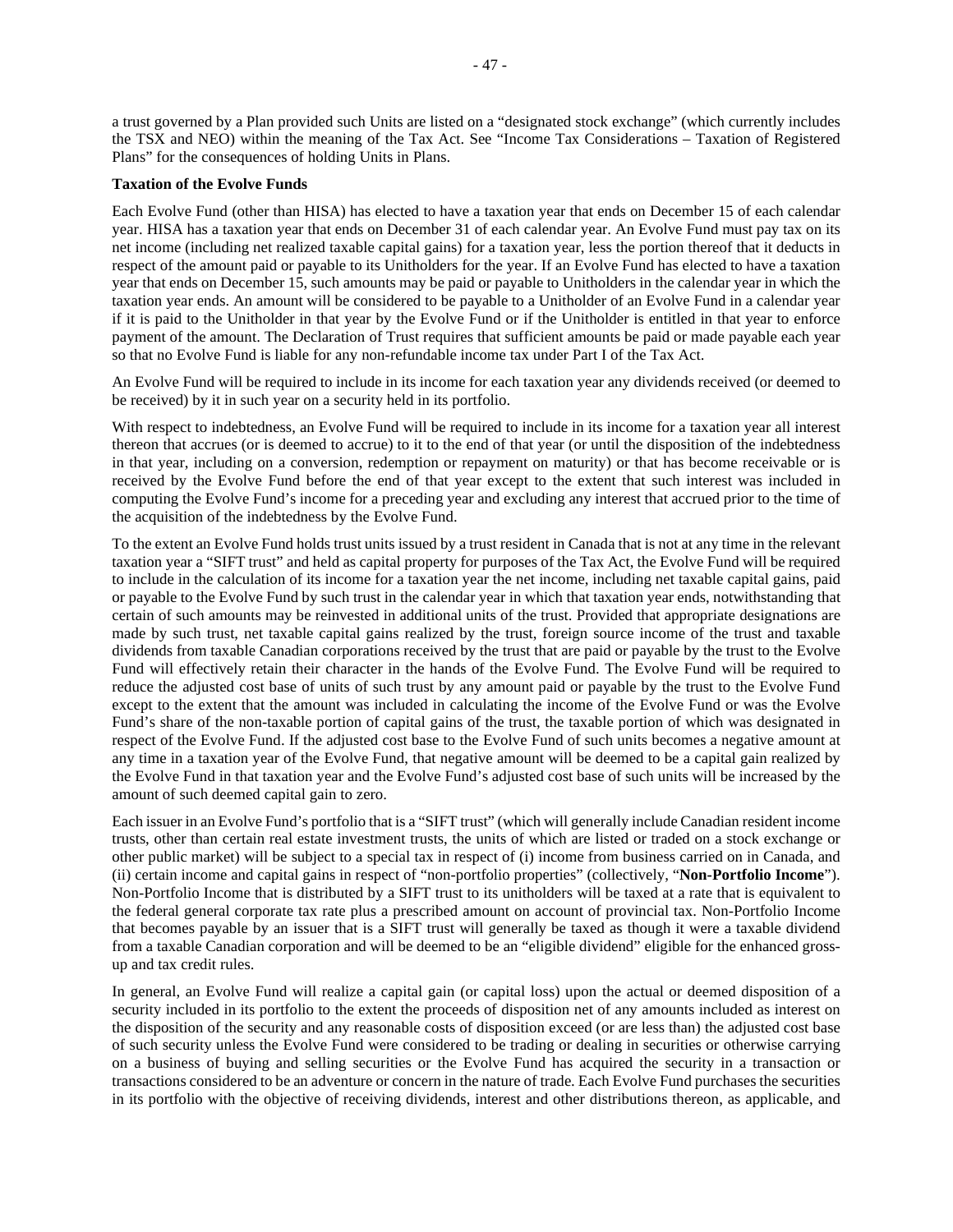takes the position that gains and losses realized on the disposition of its securities are capital gains and capital losses. Each Evolve Fund has made an election under subsection 39(4) of the Tax Act, if applicable, so that all securities held by the Evolve Fund that are "Canadian securities" (as defined in the Tax Act) are deemed to be capital property to the Evolve Fund.

Each Evolve Fund will be entitled for each taxation year throughout which it is a mutual fund trust for purposes of the Tax Act to reduce (or receive a refund in respect of) its liability, if any, for tax on its net realized capital gains by an amount determined under the Tax Act based on the redemptions of Units during the year (the "**Capital Gains Refund**"). The Capital Gains Refund in a particular taxation year may not completely offset the tax liability of an Evolve Fund for such taxation year which may arise upon the sale or other disposition of securities included in the portfolio in connection with the redemption of Units.

In general, gains and losses realized by an Evolve Fund from Derivative transactions will be on income account except where such Derivatives are used to hedge portfolio securities held on capital account provided there is sufficient linkage, subject to the DFA Rules discussed below, and such gains and losses will be recognized for tax purposes at the time they are realized by the Evolve Fund.

A loss realized by an Evolve Fund on a disposition of capital property will be a suspended loss for purposes of the Tax Act if the Evolve Fund, or a person affiliated with the Evolve Fund, acquires a property (a "**Substituted Property**") that is the same as or identical to the property disposed of, within 30 days before and 30 days after the disposition and the Evolve Fund, or a person affiliated with the Evolve Fund, owns the Substituted Property 30 days after the original disposition. If a loss is suspended, an Evolve Fund cannot deduct the loss from the Evolve Fund's capital gains until the Substituted Property is disposed of and is not reacquired by the Evolve Fund, or a person affiliated with the Evolve Fund, within 30 days before and after the disposition.

Premiums received on covered call options written by CALL, LIFE or LEAD, which are not exercised prior to the end of the taxation year will constitute capital gains of the Evolve Fund in the taxation year received, unless such premiums are received by the Evolve Fund as income from a business or the Evolve Fund has engaged in a transaction or transactions considered to be an adventure or concern in the nature of trade. Each such Evolve Fund purchases the securities in its portfolio with the objective of receiving dividends and distributions thereon over the life of the Evolve Fund and writes covered call options with the objective of increasing the yield on the portfolio beyond the dividends and distributions received. Having regard to the foregoing, and in accordance with the CRA's published administrative policies, transactions undertaken by an Evolve Fund in respect of options on the securities in its portfolio written as described under "Investment Strategies – Covered Option Writing (applicable to CALL, LIFE and LEAD)" will be on capital account. Each Evolve Fund reports such transactions on capital account.

Premiums received by CALL, LIFE or LEAD on covered call options which are subsequently exercised are added in computing the proceeds of disposition to the Evolve Fund of the securities disposed of by the Evolve Fund upon the exercise of such call options. In addition, where a covered call option is exercised after the end of the taxation year in which it was granted and where this results in CALL, LIFE or LEAD disposing of securities, the Evolve Fund's capital gain in the previous taxation year in respect of the receipt of the option premium will be reversed.

An Evolve Fund may enter into transactions denominated in currencies other than the Canadian dollar including the acquisition of securities in its portfolio. The cost and proceeds of disposition of securities, dividends, interest, distributions and all other amounts will be determined for the purposes of the Tax Act in Canadian dollars using the appropriate exchange rates determined in accordance with the detailed rules in the Tax Act in that regard. The amount of income, gains and losses realized by an Evolve Fund may be affected by fluctuations in the value of other currencies relative to the Canadian dollar. Gains or losses in respect of currency hedges entered into in respect of amounts invested in the portfolio of an Evolve Fund will constitute capital gains and capital losses to the Evolve Fund if the securities in the Evolve Fund's portfolio are capital property to the Evolve Fund and provided there is sufficient linkage.

The DFA Rules target certain financial arrangements (described in the DFA Rules as "derivative forward agreements") that seek to deliver a return based on an "underlying interest" (other than certain excluded underlying interests) for purposes of the DFA Rules. The DFA Rules are broad in scope and could apply to other agreements or transactions (including certain option contracts). If the DFA Rules were to apply in respect of any Derivatives utilized by an Evolve Fund, gains realized in respect of the property underlying such Derivatives could be treated as ordinary income rather than capital gains. Provided a covered call option is written by an Evolve Fund in the manner described under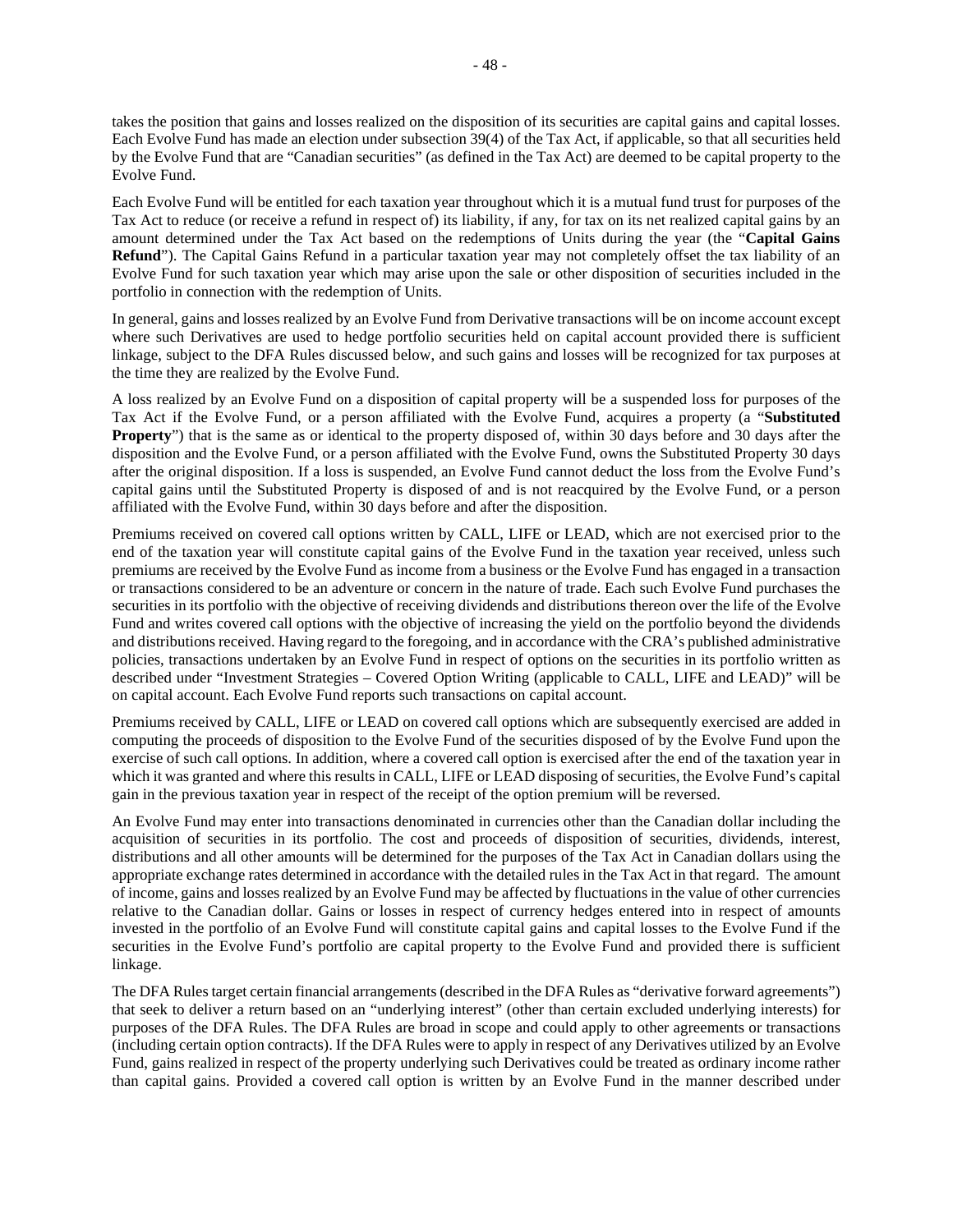"Investment Strategies – Covered Option Writing (applicable to CALL, LIFE and LEAD)", the writing of such call option will not be subject to the DFA Rules.

An Evolve Fund may derive income or gains from investments in countries other than Canada, and as a result, may be liable to pay income or profits tax to such countries. To the extent that such foreign tax paid by an Evolve Fund exceeds 15% of the amount included in the Evolve Fund's income from such investments, such excess may generally be deducted by the Evolve Fund in computing its net income for the purposes of the Tax Act. To the extent that such foreign tax paid does not exceed 15% of the amount included in the Evolve Fund's income from such investments and has not been deducted in computing the Evolve Fund's income, the Evolve Fund may designate in respect of a Holder a portion of its foreign source income that can reasonably be considered to be part of the Evolve Fund's income distributed to such Holder so that such income and a portion of the foreign tax paid by the Evolve Fund may be regarded as foreign source income of, and foreign tax paid by, the Holder for the purposes of the foreign tax credit provisions of the Tax Act.

An Evolve Fund will be entitled to deduct an amount equal to the reasonable expenses that it incurs in the course of issuing Units. Such issue expenses paid by an Evolve Fund and not reimbursed will be deductible by the Evolve Fund rateably over a five-year period subject to reduction in any taxation year which is less than 365 days. In computing its income under the Tax Act, an Evolve Fund may deduct reasonable administrative and other expenses incurred to earn income.

Losses incurred by an Evolve Fund in a taxation year cannot be allocated to Holders, but may be deducted by the Evolve Fund in future years in accordance with the Tax Act.

## **Taxation of Holders**

A Holder will generally be required to include in computing income for a particular taxation year of the Holder such portion of the net income of an Evolve Fund, including the taxable portion of any net realized capital gains, as is paid or becomes payable to the Holder in that particular taxation year (whether in cash, in Units of the applicable class or reinvested in additional Units or whether as a Management Fee Distribution). In the case of an Evolve Fund that has validly elected to have a December 15 taxation year end, amounts paid or payable by the Evolve Fund to a Holder after December 15 and before the end of the calendar year are deemed to have been paid or become payable to the Holder on December 15.

Under the Tax Act, each Evolve Fund is permitted to deduct in computing its income for a taxation year an amount that is less than the amount of its distributions of income for the calendar year to the extent necessary to enable the Evolve Fund to use, in that taxation year, losses from prior years without affecting the ability of the Evolve Fund to distribute its income annually. In such circumstances, the amount distributed to a Holder of an Evolve Fund but not deducted by the Evolve Fund will not be included in the Holder's income. However, the adjusted cost base of the Holder's Units of the Evolve Fund will be reduced by such amount. The non-taxable portion of an Evolve Fund's net realized capital gains for a taxation year, the taxable portion of which was designated in respect of a Holder for the taxation year, that is paid or becomes payable to the Holder for the year will not be included in computing the Holder's income for the year. Any other amount in excess of a Holder's share of the net income of an Evolve Fund for a taxation year that is paid or becomes payable to the Holder for the year (i.e. returns of capital) will not generally be included in the Holder's income for the year, but will reduce the adjusted cost base of the Holder's Units of the Evolve Fund. To the extent that the adjusted cost base of a Unit to a Holder would otherwise be a negative amount, the negative amount will be deemed to be a capital gain and the adjusted cost base of the Unit to the Holder will be increased by the amount of such deemed capital gain to zero.

Provided that appropriate designations are made by an Evolve Fund, such portion of the net realized taxable capital gains of the Evolve Fund, the taxable dividends received or deemed to be received by the Evolve Fund on shares of taxable Canadian corporations and foreign source income of the Evolve Fund as is paid or becomes payable to a Holder will effectively retain its character and be treated as such in the hands of the Holder for purposes of the Tax Act. To the extent that amounts are designated as taxable dividends from taxable Canadian corporations, the gross-up and dividend tax credit rules will apply. Where an Evolve Fund makes designations in respect of its foreign source income, for the purpose of computing any foreign tax credit that may be available to a Holder, the Holder will generally be deemed to have paid as tax to the government of a foreign country that portion of taxes paid by the Evolve Fund to that country that is equal to the Holder's share of the Evolve Fund's income from sources in that country.

Any loss of an Evolve Fund for purposes of the Tax Act cannot be allocated to, and cannot be treated as a loss of, a Holder.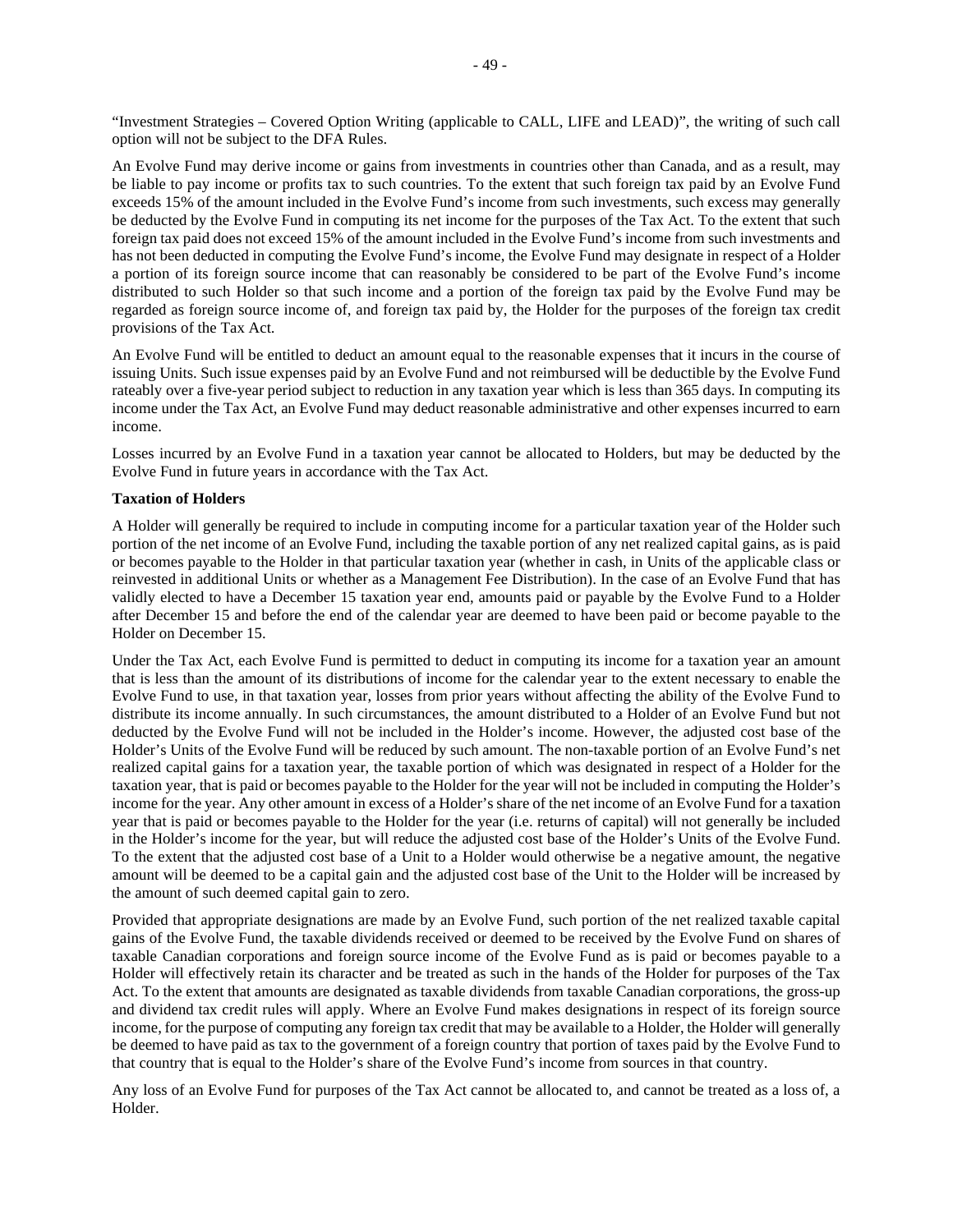On the disposition or deemed disposition of a Unit of an Evolve Fund, including on a redemption, a Holder will realize a capital gain (or capital loss) to the extent that the Holder's proceeds of disposition (other than any amount payable by the Evolve Fund which represents capital gains allocated and designated to the redeeming Holder), net of any reasonable costs of disposition, exceed (or are less than) the adjusted cost base of the Unit. For the purpose of determining the adjusted cost base of a Holder's Units of a particular class of an Evolve Fund, when additional Units of that class of the Evolve Fund are acquired by the Holder (as a result of a distribution by the Evolve Fund in the form of Units, a reinvestment in Units of the Evolve Fund pursuant to the distribution reinvestment plan or otherwise), the cost of the newly acquired Units of that class of the Evolve Fund will be averaged with the adjusted cost base of all Units of the same class of the Evolve Fund owned by the Holder as capital property immediately before that time. For this purpose, the cost of Units that have been issued on a distribution will generally be equal to the amount of the distribution. A consolidation of Units of an Evolve Fund following a distribution paid in the form of additional Units of the Evolve Fund as described under "Distribution Policy" will not be regarded as a disposition of Units of the Evolve Fund and will not affect the aggregate adjusted cost base to a Holder. Any additional Units acquired by a Holder on the reinvestment of distributions will generally have a cost equal to the amount reinvested.

In the case of an exchange of ETF Units of an Evolve Fund for a Basket of Securities, or in the case of a distribution of portfolio securities and/or cash on termination of an Evolve Fund, a Holder's proceeds of disposition of ETF Units of the Evolve Fund would generally be equal to the aggregate of the fair market value of the distributed property and the amount of any cash received, less any capital gain realized by the Evolve Fund on the disposition of such distributed property. The cost to a Holder of any property received from the Evolve Fund upon the exchange will generally be equal to the fair market value of such property at the time of the distribution. In the case of an exchange of ETF Units for a Basket of Securities, or in the case of a distribution of portfolio securities and/or cash on termination of an Evolve Fund, the investor may receive securities that may or may not be qualified investments under the Tax Act for Plans. If such securities are not qualified investments for Plans, such Plans (and, in the case of certain Plans, the annuitants, beneficiaries or subscribers thereunder or holders thereof) may be subject to adverse tax consequences. Investors should consult their own tax counsel for advice on whether or not such securities would be qualified investments for Plans.

Pursuant to the Declaration of Trust, an Evolve Fund may allocate and designate as payable any capital gains realized by the Evolve Fund as a result of any disposition of property of the Evolve Fund undertaken to permit or facilitate the redemption or exchange of Units of the Evolve Fund to a Holder whose Units are being redeemed or exchanged. In addition, each Evolve Fund has the authority to distribute, allocate and designate any capital gains of the Evolve Fund to a Holder of the Evolve Fund who has redeemed or exchanged Units of the Evolve Fund during a year in an amount equal to the Holder's share, at the time of redemption or exchange, of the Evolve Fund's capital gains for the year. Any such allocations and designations will reduce the redemption price otherwise payable to the Holder and therefore the Holder's proceeds of disposition. Based on recent amendments to the Tax Act, an amount so allocated and designated to a redeeming or exchanging Holder will only be deductible to the applicable Evolve Fund to the extent of the gain that would otherwise be realized by the Holder on the redemption or exchange of Units. Based on such amendments in their current form, such amendments would apply to an Evolve Fund for each taxation year that begins after December 15, 2021.

In general, one-half of any capital gain (a "**taxable capital gain**") realized by a Holder on the disposition of Units of an Evolve Fund or a taxable capital gain designated by the Evolve Fund in respect of the Holder for a taxation year of the Holder will be included in computing the Holder's income for that year and one-half of any capital loss (an "**allowable capital loss**") realized by the Holder in a taxation year of the Holder generally must be deducted from taxable capital gains realized by the Holder in the taxation year or designated by the Evolve Fund in respect of the Holder for the taxation year in accordance with the detailed provisions of the Tax Act. Allowable capital losses for a taxation year in excess of taxable capital gains for that taxation year may be carried back and deducted in any of the three preceding taxation years or carried forward and deducted in any subsequent taxation year against taxable capital gains in accordance with the provisions of the Tax Act.

Based in part on the current published administrative policies and assessing practices of the CRA, a switch of one class of Hedged Mutual Fund Units of an Evolve Fund into another class of Hedged Mutual Fund Units of the same Evolve Fund or a switch of one class of Unhedged Mutual Fund Units of an Evolve Fund into another class of Unhedged Mutual Fund Units of the same Evolve Fund will not constitute a disposition of the Mutual Fund Units so switched for the purposes of the Tax Act.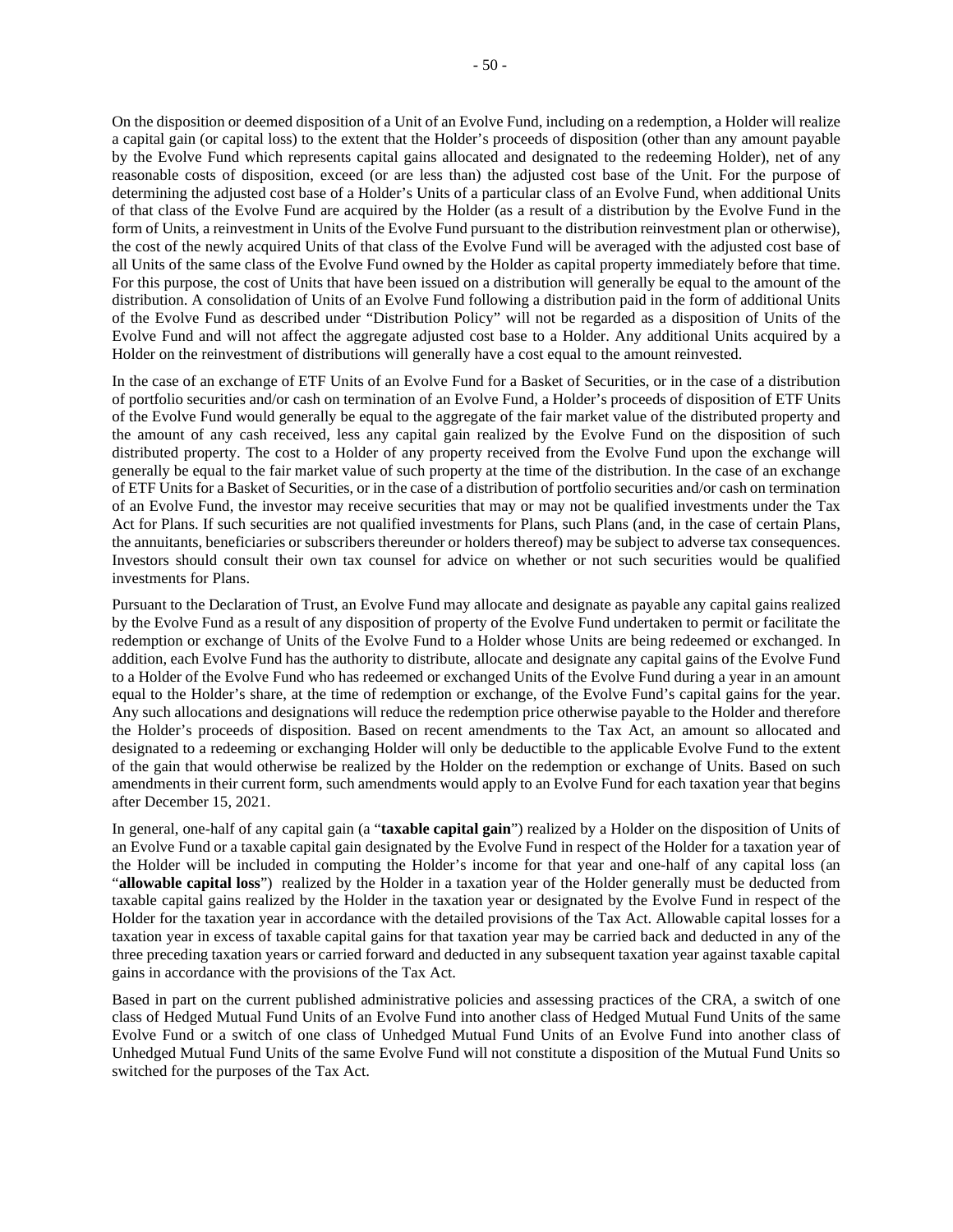Amounts designated by an Evolve Fund to a Holder of the Evolve Fund as taxable capital gains or dividends from taxable Canadian corporations, and taxable capital gains realized on the disposition of Units of the Evolve Fund may increase the Holder's liability, if any, for alternative minimum tax.

## **Taxation of Registered Plans**

Distributions received by Plans on Units and capital gains realized by Plans on the disposition of Units are generally not taxable under Part I of the Tax Act provided the Units are "qualified investments" for the Plan for purposes of the Tax Act.

Holders should consult with their own advisors regarding the tax implications of establishing, amending, terminating or withdrawing amounts from a Plan.

Notwithstanding the foregoing, the holder of a TFSA or RDSP, the annuitant of an RRSP or RRIF or the subscriber of an RESP will be subject to a penalty tax in respect of Units held by such TFSA, RDSP, RRSP, RRIF or RESP, as the case may be, if such Units are a "prohibited investment" for such Plan for the purposes of the Tax Act. The Units of an Evolve Fund will not be a "prohibited investment" for a trust governed by a TFSA, RDSP, RRSP, RRIF or RESP unless the holder of the TFSA or RDSP, the annuitant of the RRSP or RRIF or the subscriber of the RESP, as applicable, (i) does not deal at arm's length with the Evolve Fund for purposes of the Tax Act, or (ii) has a "significant interest" as defined in the Tax Act in the Evolve Fund. Generally, a holder, annuitant or subscriber, as the case may be, will not have a significant interest in an Evolve Fund unless the holder, annuitant or subscriber, as the case may be, owns interests as a beneficiary under the Evolve Fund that have a fair market value of 10% or more of the fair market value of the interests of all beneficiaries under the Evolve Fund, either alone or together with persons and partnerships with which the holder, annuitant or subscriber, as the case may be, does not deal at arm's length. In addition, the Units will not be a prohibited investment if such Units are "excluded property" as defined in the Tax Act for a trust governed by a TFSA, RDSP, RRSP, RRIF or RESP.

Holders, annuitants and subscribers should consult their own tax advisors with respect to whether Units of an Evolve Fund would be prohibited investments, including with respect to whether such Units would be excluded property.

## **Tax Implications of the Evolve Funds' Distribution Policy**

The NAV per Unit of an Evolve Fund will, in part, reflect any income and gains of the Evolve Fund that have accrued or have been realized, but have not been made payable at the time Units of the Evolve Fund were acquired. Accordingly, a Holder of an Evolve Fund who acquires Units, including on a distribution of Units or on a reinvestment in Units, may become taxable on the Holder's share of such income and gains of the Evolve Fund. In particular, an investor who acquires Units at any time in the year but prior to a distribution being paid or made payable will have to pay tax on the entire distribution (to the extent it is a taxable distribution) notwithstanding that such amounts may have been reflected in the price paid by the Holder for the Units. Further, if an Evolve Fund has validly elected to have a taxation year that ends on December 15 of a calendar year and a Holder acquires Units of such Evolve Fund after December 15 of such year, such Holder may become taxable on income earned or capital gains realized in the taxation year ending on December 15 of such calendar year but that had not been made payable before the Units were acquired.

Where an Evolve Fund realizes capital gains on the disposition of assets effected to fund the redemption price for Units tendered for redemption during a year, such capital gains may be allocated or designated to Unitholders who hold Units of the applicable Evolve Fund at the end of the year rather than to the redeeming Unitholders.

## **ORGANIZATION AND MANAGEMENT DETAILS OF THE EVOLVE FUNDS**

## **Manager**

EFG is the trustee, manager, promoter and portfolio manager of the Evolve Funds and is responsible for the administration of the Evolve Funds. In its capacity as portfolio manager, EFG is responsible for the oversight and provision of investment advisory services to the Evolve Funds by the Sub-Advisors. In addition, except with respect to EARN, any decisions relating to currency hedging of the Hedged Units, as applicable, shall remain the responsibility of the Manager. The Manager is registered as an investment fund manager and portfolio manager with the applicable Securities Regulatory Authorities in Canada. The registered office of the Evolve Funds and the Manager is located at 40 King Street West, Suite 3404, Toronto, ON M5H 3Y2.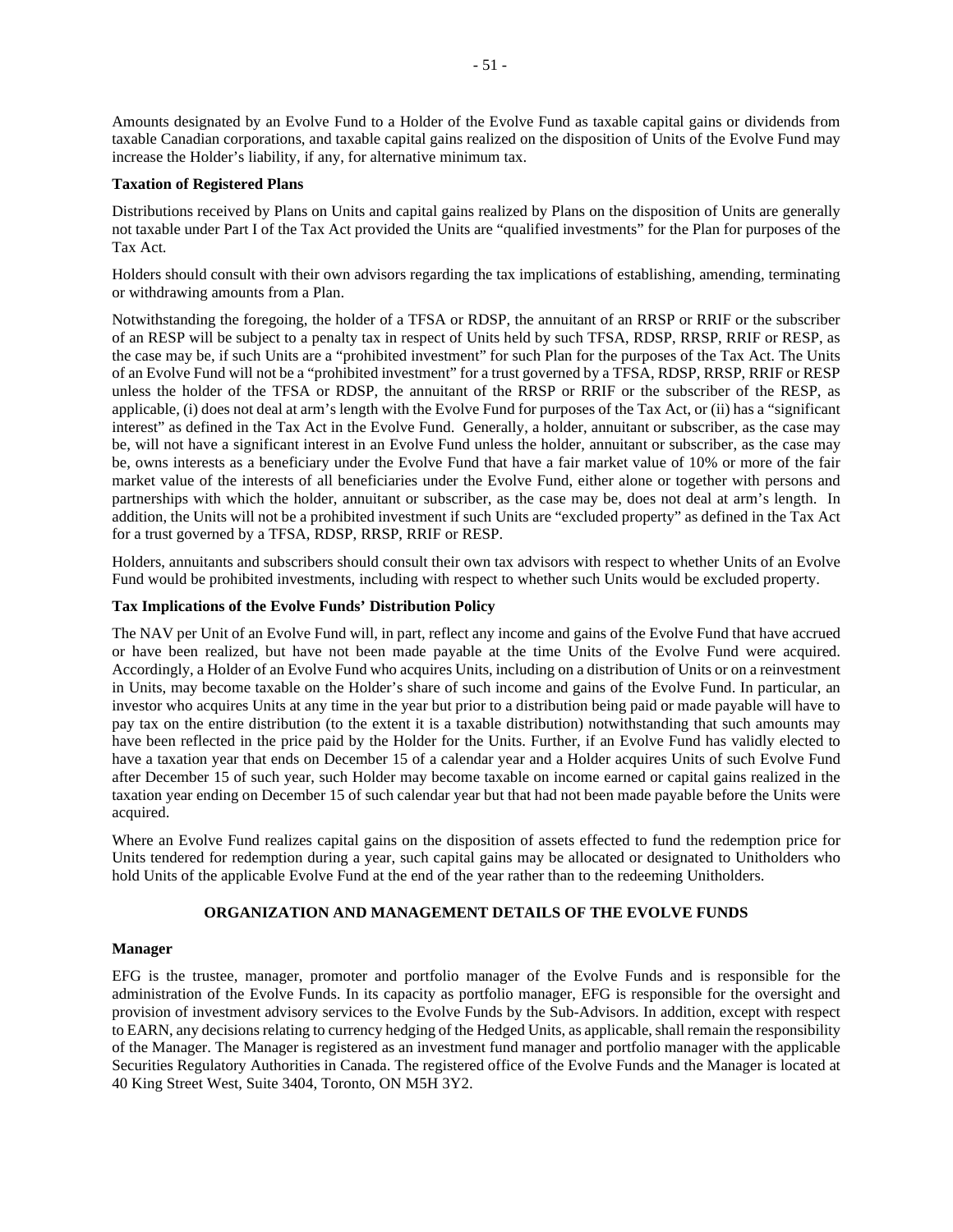The Manager performs or arranges for the performance of management services for the Evolve Funds, is responsible for the administration of the Evolve Funds and provides investment advisory and portfolio management services to the Evolve Funds with respect to their respective portfolios, including retaining the services of a sub-advisor, as applicable. The Manager is entitled to fees for its services as manager under the Declaration of Trust as described under "Fees and Expenses" and will be reimbursed for all reasonable costs and expenses incurred by the Manager on behalf of the Evolve Funds.

## *Duties and Services to be provided by the Manager*

Pursuant to the Declaration of Trust, the Manager has full authority and responsibility to manage and direct the business and affairs of the Evolve Funds, to make all decisions regarding the business of the Evolve Funds and to bind the Evolve Funds. The Manager may delegate certain of its powers to third parties where, in the discretion of the Manager, it would be in the best interests of the Evolve Funds to do so.

The Manager is responsible for providing, or causing to be provided, management, administrative and portfolio advisory and investment management services to the Evolve Funds. The Manager's duties include, without limitation:

- (i) negotiating contracts with certain third-party service providers, including but not limited to investment managers, sub-advisors, custodians, registrars, transfer agents, auditors and printers;
- (ii) authorizing the payment of operating expenses incurred on behalf of the Evolve Funds;
- (iii) maintaining accounting records;
- (iv) preparing the reports to Unitholders and to the applicable Securities Regulatory Authorities;
- (v) calculating the amount and determining the frequency of distributions by the Evolve Funds;
- (vi) preparing financial statements, income tax returns and financial and accounting information as required;
- (vii) ensuring that Unitholders are provided with financial statements and other reports as are required from time to time by applicable law;
- (viii) ensuring that the Evolve Funds comply with all other regulatory requirements including continuous disclosure obligations under applicable securities laws;
- (ix) administering purchases, redemptions and other transactions in Units;
- (x) arranging for any payments required upon termination of the Evolve Funds;
- (xi) dealing and communicating with Unitholders;
- (xii) providing office facilities and personnel to carry out these services, if not otherwise furnished by any other service provider to the Evolve Funds;
- (xiii) monitoring the investment strategy of each Evolve Fund to ensure that each Evolve Fund complies with its investment objective, investment strategies and investment restrictions and practices; and
- (xiv) facilitating the execution of orders and investment recommendation provided by sub-advisors where required.

The Manager is required to exercise its powers and discharge its duties honestly, in good faith and in the best interests of the Unitholders of the Evolve Funds, and to exercise the care, diligence and skill that a reasonably prudent person would exercise in comparable circumstances. The Declaration of Trust provides that the Manager will not be liable to an Evolve Fund or to any Unitholder or any other person for any loss or damage relating to any matter regarding that Evolve Fund, including any loss or diminution of value of the assets of the Evolve Fund if it has satisfied its standard of care set forth above.

The administration and management services of the Manager under the Declaration of Trust are not exclusive and nothing in the Declaration of Trust prevents the Manager from providing similar administrative and management services to other investment funds and other clients (whether or not their investment objectives and policies are similar to those of the Evolve Funds) or from engaging in other activities.

The Manager and each of its directors, officers, employees and agents may be indemnified out of the assets of the applicable Evolve Fund from and against all claims whatsoever, including costs, charges and expenses in connection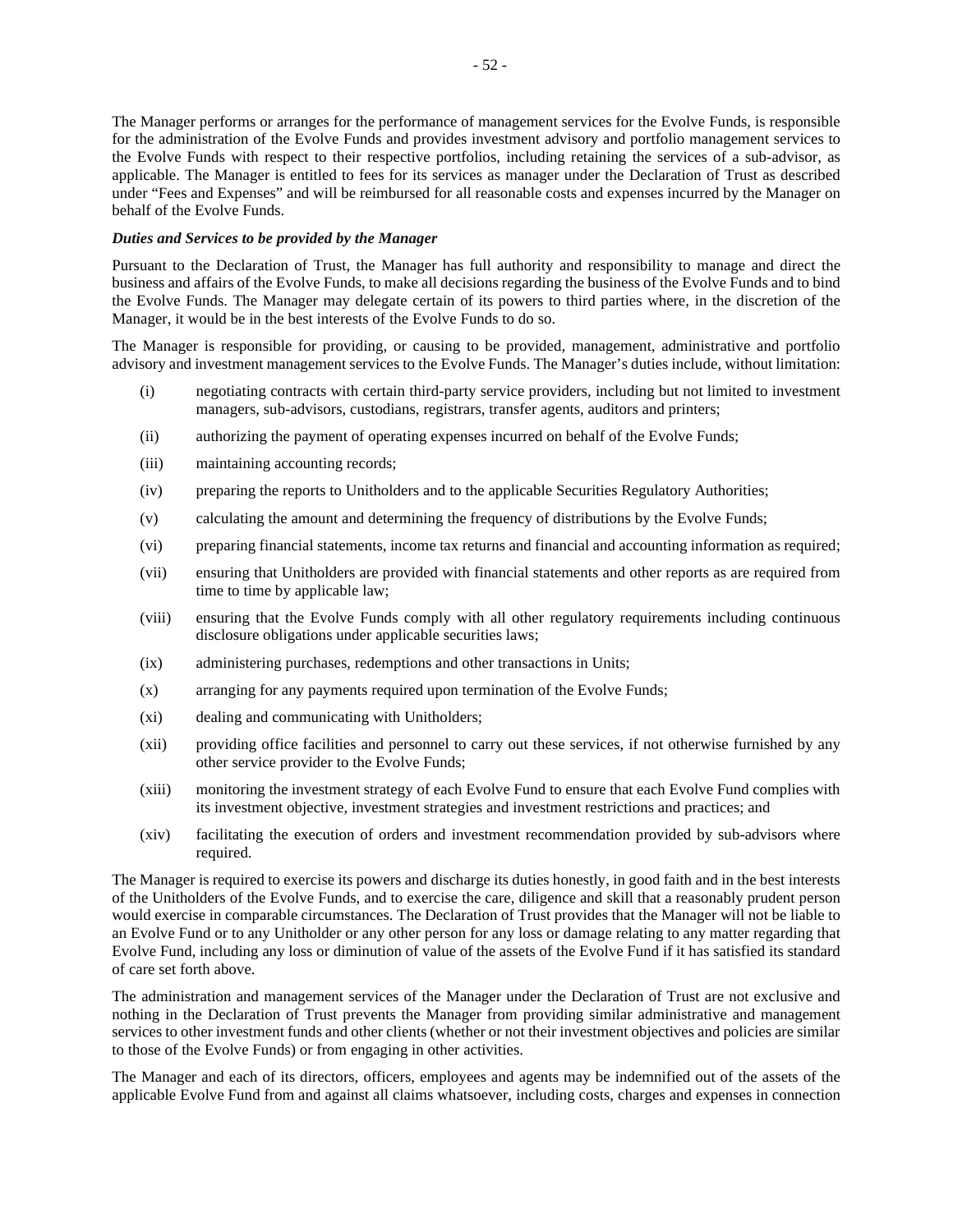therewith, brought, commenced or prosecuted against it for or in respect of any act, deed, matter or thing whatsoever made, done or omitted in or in relation to the execution of its duties to the applicable Evolve Fund as long as the person acted honestly and in good faith with a view to the best interests of the Evolve Fund.

The Manager may resign upon 90 days' prior written notice to the Trustee or upon such lesser notice period as the Trustee may accept. The Manager may also be removed by the Trustee on at least 90 days' written notice to the Manager. The Manager is deemed to have resigned if the Manager ceases to (i) be resident in Canada for the purposes of the Tax Act; or (ii) carry out its functions of managing the Evolve Funds in Canada. The Trustee shall make every effort to select and appoint a successor manager prior to the effective date of the Manager's resignation.

## **Officers and Directors of the Manager**

The name and municipality of residence of each of the directors and executive officers of the Manager and their principal occupations are as follows:

| <b>Name and Municipality of</b><br><b>Residence</b> | <b>Position with the Manager and Principal Occupation</b>                                                                                                                                                                                                                                                                                                                                                                                                                                                                                                                                                                                                                                                                                                                                                                                                                                                                                                                                                                                                                                                                                                                                                                                                                                                                                            |  |  |  |
|-----------------------------------------------------|------------------------------------------------------------------------------------------------------------------------------------------------------------------------------------------------------------------------------------------------------------------------------------------------------------------------------------------------------------------------------------------------------------------------------------------------------------------------------------------------------------------------------------------------------------------------------------------------------------------------------------------------------------------------------------------------------------------------------------------------------------------------------------------------------------------------------------------------------------------------------------------------------------------------------------------------------------------------------------------------------------------------------------------------------------------------------------------------------------------------------------------------------------------------------------------------------------------------------------------------------------------------------------------------------------------------------------------------------|--|--|--|
| RAJ LALA<br>Toronto, Ontario                        | President, Chief Executive Officer, Director and Ultimate<br><b>Designated Person, EFG</b>                                                                                                                                                                                                                                                                                                                                                                                                                                                                                                                                                                                                                                                                                                                                                                                                                                                                                                                                                                                                                                                                                                                                                                                                                                                           |  |  |  |
|                                                     | Prior to founding EFG, Raj Lala served as Head of WisdomTree Canada – a<br>division of WisdomTree Investments Inc., one of the world's largest ETF<br>issuers. Prior to this, Mr. Lala was Executive Vice President and Head of<br>Retail Markets for Fiera Capital Corporation, a prominent Canadian<br>investment management firm with over \$100 billion in assets under<br>management. Mr. Lala co-founded and served as President and CEO of<br>Propel Capital Corporation (which was acquired by Fiera Capital<br>Corporation in September 2014). Propel raised approximately \$1 billion in<br>structured products in its five years of operation. Prior to Propel, Mr. Lala<br>worked with Jovian Capital. Mr. Lala held several roles at Jovian including<br>President of JovFunds Inc., an asset management division of Jovian Capital.<br>Mr. Lala holds a Bachelor's degree in Economics from the University of<br>Toronto (1994).                                                                                                                                                                                                                                                                                                                                                                                                       |  |  |  |
| <b>SCHARLET IGO</b>                                 | <b>Chief Financial Officer, EFG</b>                                                                                                                                                                                                                                                                                                                                                                                                                                                                                                                                                                                                                                                                                                                                                                                                                                                                                                                                                                                                                                                                                                                                                                                                                                                                                                                  |  |  |  |
| Toronto, Ontario                                    | Prior to joining EFG, Ms. Igo played a key role in the establishment of a<br>Derivatives and Alternative Investments Administration group at Fiera<br>Capital Corporation, a major Canadian investment management firm with<br>over \$100 billion in asset under management. In addition, Ms. Igo was an<br>integral part of driving a full-scale operational process for Fiera Quantum<br>Limited Partnership, an alternative investment manager. Previously, Ms. Igo<br>was a Senior Analyst on the Operations Risk and Valuation Group at Curaçao<br>International Trust Company Fund Services (Canada), working closely with<br>many prominent US and European hedge funds. Ms. Igo received a BA Dipl.<br>with Honours from Humber Business School, a BAS Specialized Honours<br>from York University and a MFin from Queens University. Ms. Igo has<br>completed Level II of the CFA Program. Through Humber Business Schools<br>Ms. Igo was awarded the David Dodge Economics Award, personally<br>presented by David Dodge, the Former Governor of the Bank of Canada for<br>excellence in studies in economics. Ms. Igo was also presented the Rosemary<br>Brown Human Rights Award for outstanding academic achievement. Ms. Igo<br>volunteers as an advisor for Queen's University Smith School of Business -<br>Alumni Advisory Program. |  |  |  |
| <b>ELLIOT JOHNSON</b>                               | Chief Investment Officer, Chief Operating Officer, Chief Compliance<br><b>Officer, Corporate Secretary and Director, EFG</b>                                                                                                                                                                                                                                                                                                                                                                                                                                                                                                                                                                                                                                                                                                                                                                                                                                                                                                                                                                                                                                                                                                                                                                                                                         |  |  |  |
| Toronto, Ontario                                    |                                                                                                                                                                                                                                                                                                                                                                                                                                                                                                                                                                                                                                                                                                                                                                                                                                                                                                                                                                                                                                                                                                                                                                                                                                                                                                                                                      |  |  |  |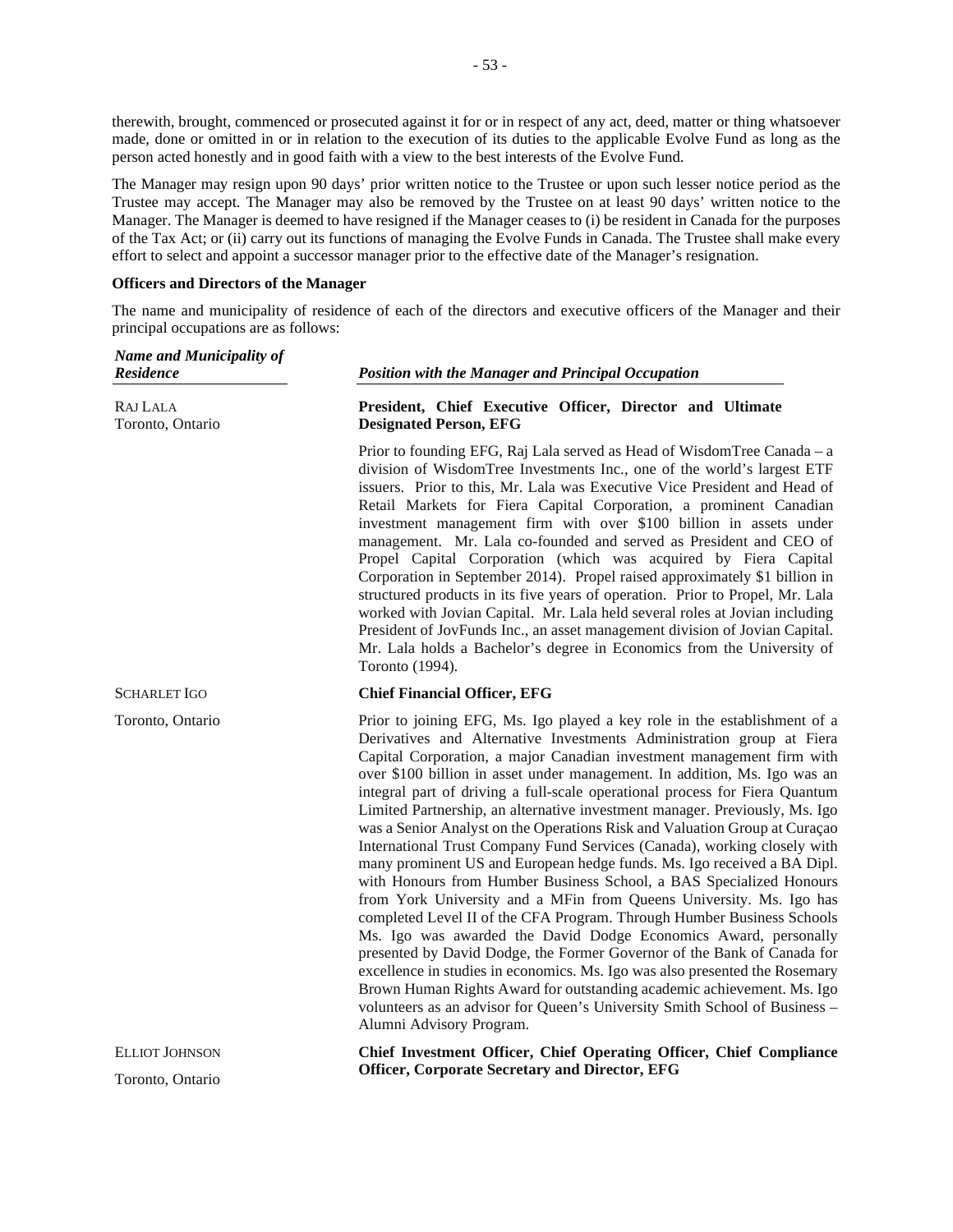KEITH CRONE

Toronto, Ontario

MICHAEL SIMONETTA

Toronto, Ontario

Prior to joining EFG, Mr. Johnson was Senior Vice President, Retail Markets at Fiera Capital Corporation, a prominent Canadian investment management firm. Prior to this role, Mr. Johnson served as Chief Operating Officer of Fiera Quantum Limited Partnership, an alternative investment manager. From 2010 to 2012, Mr. Johnson led technology management for a number of business lines at National Bank of Canada. Prior to 2012 he spent 13 years at GMP Capital Corp. in a variety of management roles across institutional brokerage, wealth management and asset management businesses. Mr. Johnson holds the Canadian Investment Manager (CIM) designation, the Derivatives Markets Specialist (DMS) designation and is a Fellow of the Canadian Securities Institute (FCSI). Mr. Johnson serves as a trustee on the boards of the Upper Canada College Foundation, and Trinity College at the University of Toronto where he is Chair of the Committee on Investments.

## **Executive Vice President, Head of Marketing and Director, EFG**

Prior to joining EFG, Mr. Crone served as Vice President, Retail Markets at Fiera Capital Corporation, a prominent Canadian investment management firm with over \$100 billion in assets under management. Mr. Crone served as Vice President and Partner of Propel Capital Corporation (which was acquired by Fiera Capital Corporation in September 2014). Propel raised approximately \$1 billion in structured products in its five years of operation. Prior to Propel, Mr. Crone served as Senior Vice President, Sales within JovFunds Inc., the specialty investment arm of Jovian Capital Corporation. Prior to 2005, Mr. Crone served in various sales and marketing capacities at Dynamic Funds, which is now a wholly-owned subsidiary of Scotiabank.

## **Chairman and Director, EFG**

Mr. Simonetta has a broad background in management, investment and capital markets. Mr. Simonetta was one of the founding partners of First Asset Management Inc. ("FAMI"), and served as President and CEO of FAMI from 1997 to 2006. At the time FAMI was sold in 2005, FAMI managed in excess of \$30 billion in assets and was one of Canada's top ten largest companies in the pension and high net worth asset management business. FAMI's affiliates have included: Beutel, Goodman & Company Ltd.; Foyston Gordon & Payne, Inc.; Deans Knight Capital Management Ltd., Montrusco Bolton Investments Inc.; Covington Capital Corporation; First Asset Funds Inc. (formerly Triax Capital Corporation); and Northwest Mutual Funds Inc. FAMI was sold in 2005 to Affiliated Managers Group, Inc. (NYSE: AMG), a publicly listed investment management company based in Boston. Mr. Simonetta is a member of the Institute of Chartered Accountants of Ontario, obtaining his C.A. designation in 1984 while achieving Top 20 Honour Roll standing, and holds a Bachelor of Arts from the University of Waterloo (1983 – Gold Medal).

In its capacity as portfolio manager, EFG is responsible for the oversight and provision of investment advisory services to the Evolve Funds, and all decisions are reviewed in a team-oriented manner. The portfolios of the Evolve Funds are primarily managed by Elliot Johnson, Chief Investment Officer, Chief Operating Officer, Chief Compliance Officer, Corporate Secretary and Director of the Manager. Investment decisions made by the portfolio manager are not subject to the oversight, approval or ratification of a committee.

## **Sub-Advisors**

*Addenda Capital Inc. (DIVS)*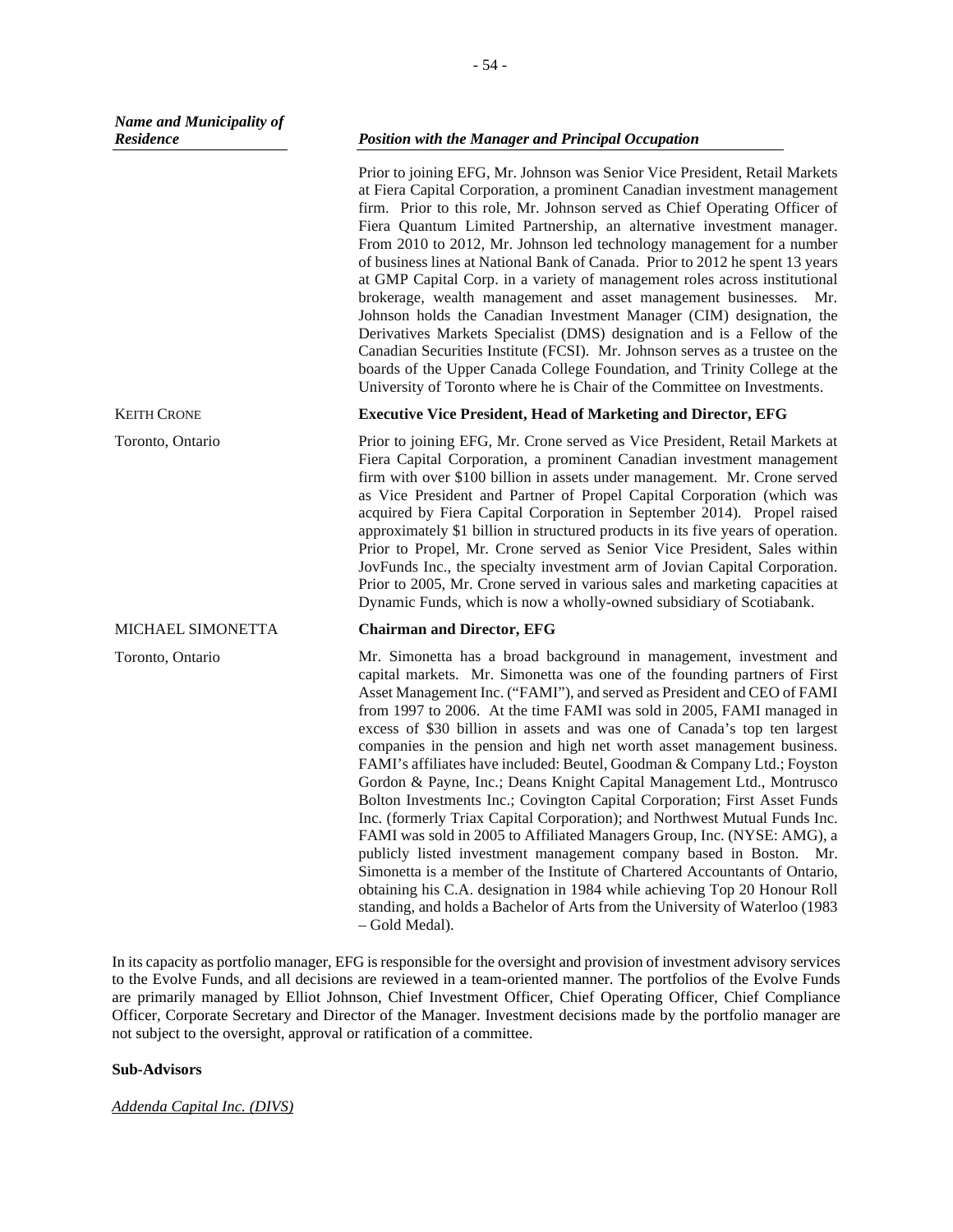Pursuant to a portfolio management sub-advisory agreement (the "**Addenda Sub-Advisory Agreement**") between the Manager and Addenda Capital Inc., the Manager appointed Addenda Capital Inc. as an investment sub-advisor for DIVS. Addenda is a Québec corporation, and its head office is located at 800, boul. René-Lévesque O., bur. 2750 Montréal, Québec. Addenda is registered with the Ontario Securities Commission in the category of portfolio manager.

The following are the officers of Addenda Capital Inc. who are principally responsible for the portfolio management of DIVS:

| Name and Municipality of Residence Position with Addenda Capital Inc. |                                                                 | <b>Principal Occupation</b> |
|-----------------------------------------------------------------------|-----------------------------------------------------------------|-----------------------------|
| Mark Kaminski, CFA                                                    | Portfolio Manager, Core Fixed Income Same<br>& Preferred Shares |                             |
| Ian. A. McKinnon, CFA                                                 | Executive Vice-President, Core Fixed Same<br>Income             |                             |

## **Mark Kaminski, CFA:**

- Addenda Capital: Portfolio Manager, Core Fixed Income & Preferred Shares (since 2018);
- Portfolio Manager, Preferred Shares & Money Market (2016-2018); Assistant Portfolio Manager, Preferred Shares and Money Market (2013-2016); Money Market Trader/Bond
- Analyst (2009-2013); Junior Analyst (2007-2009)

## **Ian A. McKinnon, CFA**

 Addenda Capital: Executive Vice-President, Core Fixed Income (since 2018); Co-Chief Investment Officer, Core Fixed Income & Insurance (2016-2018); Deputy Chief Investment Officer, Core Fixed Income and Insurance (2015-2016); Senior Vice-President, Core Fixed Income and Head, Corporate Bonds (2014-2015); various positions within Addenda Capital (2000-2014)

The investment decisions made by these individuals (relating to DIVS portfolio securities) are not subject to oversight, approval or ratification.

## *Addenda Sub-Advisory Agreement*

Under the Addenda Sub-Advisory Agreement, the Sub-Advisor is required to act at all times on a basis which is fair and reasonable to DIVS, to act honestly and in good faith with a view to the best interests of DIVS, and, in connection therewith, to exercise the degree of care, diligence and skill that a reasonably prudent portfolio manager would exercise in comparable circumstances. The Addenda Sub-Advisory Agreement provides that the Sub-Advisor, any of its affiliates or any of its or their officers, directors, members, equity holders or employees will not be liable in any way to the parties indemnified under the Addenda Sub-Advisory Agreement for any default, failure or defect in any of the securities comprising the DIVS portfolio unless it fails to satisfy the standard of care, diligence and skill set forth above.

The Addenda Sub-Advisory Agreement further provides that the Sub-Advisor will not be liable for any losses in the NAV of DIVS unless it fails to satisfy the standard of care, diligence and skill set forth above. Pursuant to the Addenda Sub-Advisory Agreement, the Sub-Advisor any of its affiliates or any of its or their officers, directors, members, equity holders and employees shall be indemnified from the assets of DIVS against all losses (other than loss of profits), expenses and liabilities incurred by any of them in connection with any matter relating to their respective duties under the Addenda Sub-Advisory Agreement, unless caused by a material breach or misconduct of such person's obligations under the Addenda Sub-Advisory Agreement or an act or omission involving wilful misconduct, bad faith, actual fraud, gross negligence or reckless disregard of such person's duties under the Addenda Sub-Advisory Agreement.

The Sub-Advisor may terminate the Addenda Sub-Advisory Agreement, without payment of any penalty in accordance with the Addenda Sub-Advisory Agreement, including in the following circumstances: (i) subject to a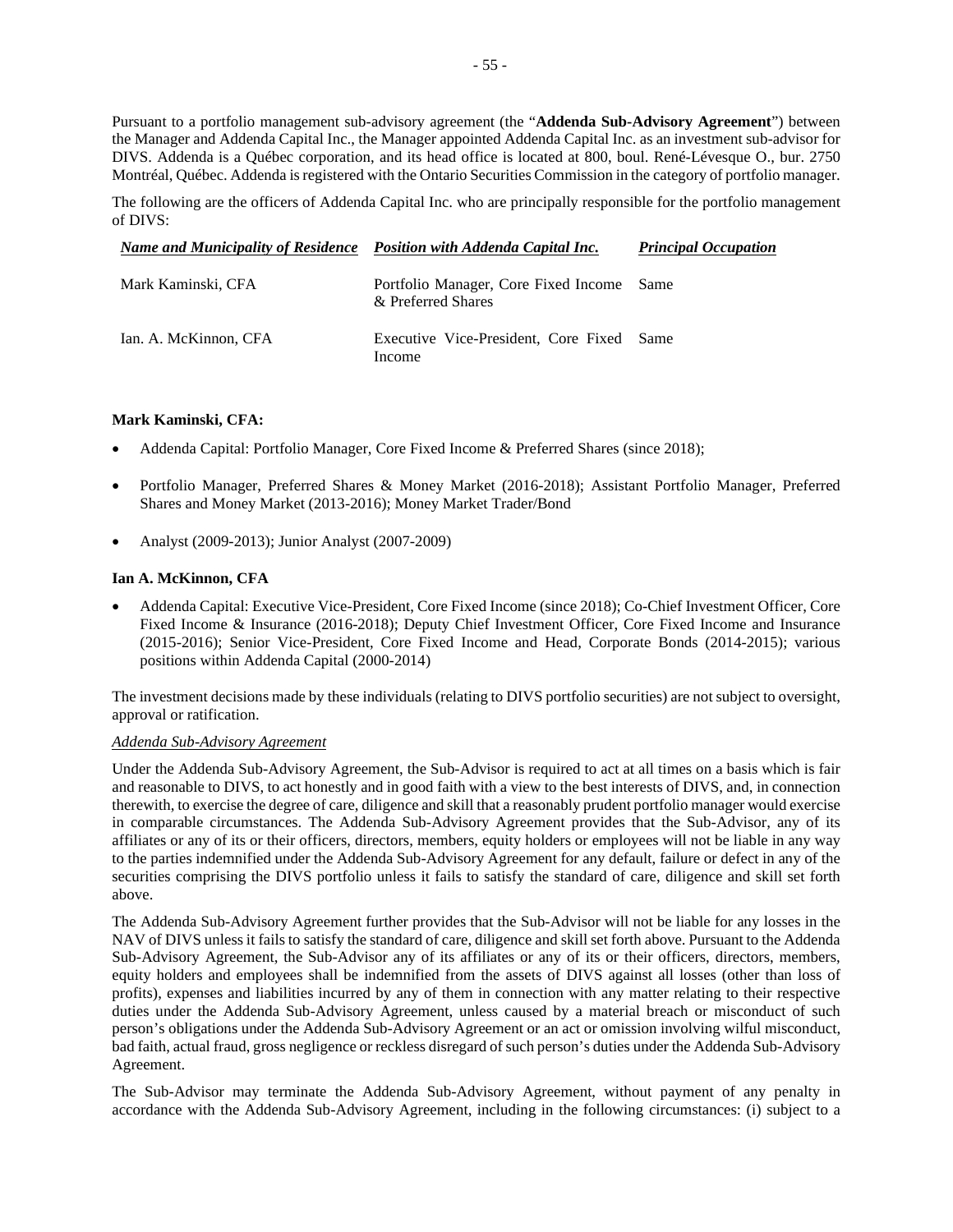minimum term of one year, upon 120 days' written notice to the Manager; (ii) in the event that the Manager is in material breach of the Addenda Sub-Advisory Agreement and the material breach has not been cured within 20 Business Days' (as defined in the Addenda Sub-Advisory Agreement) notice thereof to the Manager; (iii) if there is a material change in the investment objectives, investment strategies and/or investment restrictions of DIVS to which the Sub-Advisor has not previously agreed; (iv) if there is a dissolution and commencement of winding-up of DIVS; (v) if DIVS becomes bankrupt or insolvent or makes a general assignment for the benefit of its creditors or a receiver is appointed in respect of DIVS or a substantial portion of its assets; or (vi) if the assets of DIVS become subject to seizure or confiscation by any public or governmental organization.

The Manager may terminate the Addenda Sub-Advisory Agreement, without payment of any penalty in accordance with the Addenda Sub-Advisory Agreement, including in the following circumstances: (i) subject to a minimum term of one year, upon 120 days' written notice to the Sub-Advisor; (ii) subject to a minimum term of one year, upon 60 days' written notice to the Sub-Advisor, provided that the Manager assumes the portfolio management services required by DIVS; (iii) in the event that the Sub-Advisor is in material breach of the Addenda Sub-Advisory Agreement and the material breach has not been cured within 20 Business Days' notice thereof to the Sub-Advisor; (iv) if there is a dissolution and commencement of winding-up of the Sub-Advisor (except a voluntary dissolution or voluntary liquidation as the case may be for the purposes of reconstruction or amalgamation upon terms previously approved in writing by the parties); (v) if the Sub-Advisor becomes bankrupt or insolvent or makes a general assignment for the benefit of the creditors or a receiver is appointed in respect of the Sub-Advisor or a substantial portion of the assets of the Sub-Advisor; (vi) if the assets of the Sub-Advisor become subject to seizure or confiscation by any public or governmental organization; (vii) if the Sub-Advisor has lost any registration, license or other authorization or cannot rely on an exemption therefrom required by the Sub-Advisor for it to perform the services delegated to it thereunder; or (viii) if the Sub-Advisor acted with wilful misconduct, fraud or gross negligence.

The Addenda Sub-Advisory Agreement will not be subject to termination under clause (iii) in the preceding paragraph if a material breach by the Sub-Advisor cannot be cured within 20 Business Days' notice thereof but the Sub-Advisor commences the cure within the 20 Business Day period and completes the cure within 30 days of such notice. In addition, if the Sub-Advisor purchases a security for the portfolio of DIVS or takes any other action with respect to the assets of DIVS that through inadvertence violates any investment strategy or restriction set forth in the Addenda Sub-Advisory Agreement and the violation has or will have a material adverse effect on the portfolio of DIVS, then it will not be considered a material breach for purposes of the termination right in clause (iii) in the preceding paragraph if the Sub-Advisor takes action that returns the portfolio of DIVS to compliance with such investment strategy or restriction within the cure period described above, as the same may be extended by agreement in writing by all the parties to the Addenda Sub-Advisory Agreement.

The Manager is responsible for payment of the investment management fees of the Sub-Advisor out of the Management Fee.

## *Allianz Global Investors U.S. LLC (EARN)*

Pursuant to a portfolio management sub-advisory agreement (the "**Allianz Sub-Advisory Agreement**") between the Manager and Allianz Global Investors U.S. LLC, the Manager has appointed Allianz Global Investors U.S. LLC as an investment sub-advisor for EARN.

Allianz Global Investors U.S. LLC, a Delaware limited liability company, is a registered investment adviser with principal offices in New York, New York, Boston, Massachusetts, Dallas, Texas, San Diego, California and San Francisco, California. Allianz Global Investors U.S. LLC is a direct, wholly-owned subsidiary of Allianz Global Investors U.S. Holdings LLC, which in turn is owned indirectly by Allianz SE, a diversified global financial institution. Allianz SE was founded in 1890 and as of December 31, 2017 is a market leader in insurance and has one of the world's largest asset management businesses, with third party assets of \$2.2 trillion serving 88 million customers in more than 70 countries.

Allianz Global Investors is a global asset manager that provides a wide range of actively managed investment strategies and solutions across the risk/return spectrum.

The Sub-Advisor's principal office and place of business is 1633 Broadway, 43rd Floor, New York, NY 10019.

The following officers of Allianz Global Investors U.S. LLC are principally responsible for the portfolio management of EARN: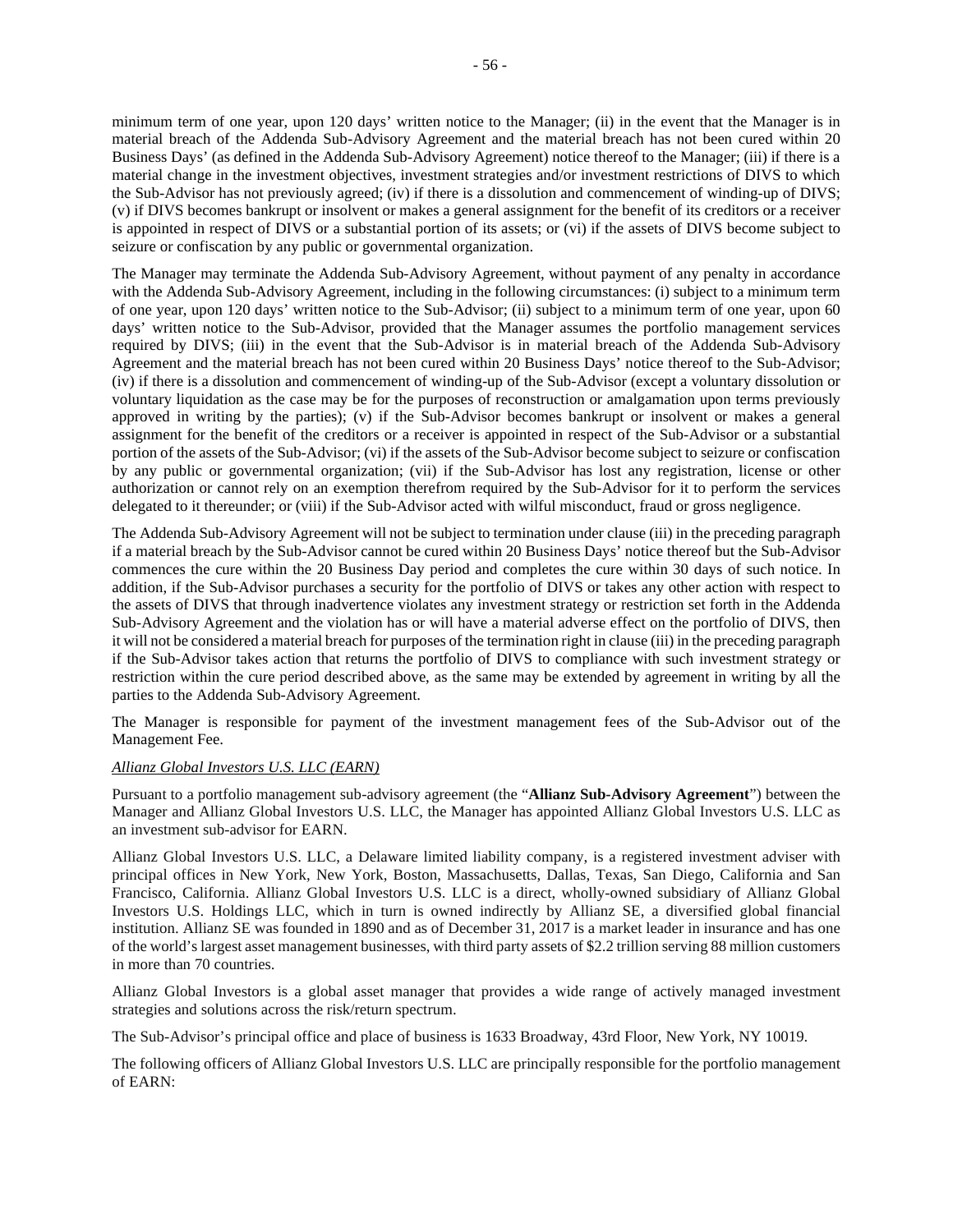| <b>Name and Municipality of Residence</b> | Position                            | <b>Principal Occupation</b> |
|-------------------------------------------|-------------------------------------|-----------------------------|
| <b>MALIE CONWAY</b>                       | Chief Investment Officer            | Same                        |
| LONDON, ENGLAND                           |                                     |                             |
| <b>DAVID NEWMAN</b>                       | Head of Global High Yield           | Same                        |
| LONDON, ENGLAND                           |                                     |                             |
|                                           |                                     |                             |
| RAJ JADAV                                 | Director, Senior Product Specialist | Same                        |

NEW YORK, NEW YORK

Malie Conway is the Chief Investment Officer of Global Fixed Income at Allianz Global Investors. Previously Malie was the Chief Investment Officer at Rogge Global Partners (RGP), the London-based global fixed income specialist acquired by AllianzGI in June 2016. Malie joined Rogge Global Partners in 1998 and established the global credit franchise, which has since grown to over USD18bn in assets across all portfolios. She chairs the Investment Committee, and was appointed Co-CIO in January 2015, becoming sole CIO in May 2016. Malie has 30 years' experience in the global bond markets. Prior to joining Rogge, Malie was a senior portfolio management team member at Rothschild Asset Management, directly responsible for global, US and short term mandates. Malie was also Assistant Vice President/Portfolio Manager at JP Morgan responsible for global, US and short term mandates. Malie holds a BA (Hons) in Finance & Marketing from Southbank University, London.

David Newman manages Global High Yield and co-manages the Multi Asset Credit strategies at Allianz Global Investors and has been responsible for their track records since inception. David has 30 years' experience across the credit markets and joined Rogge Global Partners (acquired by Allianz Global Investors in June 2016) in January 2009. David's last role was Managing Director and Co-head of European Credit Trading Sales and Research at Citi. He has received numerous number one rankings for high yield research and strategy from Euromoney and Credit magazines. David has an MBA from CASS Business School, London and a BA (Hons) from University College London.

Mr. Jadav is a senior product specialist and a director with Allianz Global Investors; which he joined in 2016. He is responsible for covering and supporting sales and distribution of Global Fixed Income team's offerings in the US. He has 21 years of investment-industry experience. He was previously a portfolio manager at AllianceBernstein where he managed US multi-sector, US TIPS, stable value, global multi-sector and municipal money market portfolios. Before that, Mr. Jadav was a fund accountant at Bankers Trust. He has a B.S. in business management and economics from SUNY at Stony Brook and an M.A. in economics from New York University. Mr. Jadav is a CFA charterholder.

The investment decisions made by these individuals are not subject to oversight, approval or ratification of a committee. Each individual listed above holds the office noted opposite his or her name or has held a similar office in a predecessor company or an affiliate during the five years preceding the date of hereof.

## *Allianz Sub-Advisory Agreement*

Under the Allianz Sub-Advisory Agreement, the Sub-Advisor is required to act honestly and in good faith with a view to the best interests of EARN, and, in connection therewith, to exercise the degree of care, diligence and skill that a reasonably prudent person would exercise in comparable circumstances. The Allianz Sub-Advisory Agreement provides that the Sub-Advisor, any of its affiliates or any of its or their officers, directors, members equity holders or employees will not be liable in any way for any default, failure or defect in any of the securities comprising EARN' portfolio unless it has failed to satisfy the standard of care, diligence and skill set forth above.

Pursuant to the Allianz Sub-Advisory Agreement, the Sub-Advisor, any of its affiliates or any of its or their officers, directors members, equity holders and employees shall be indemnified from the assets of EARN or the Manager, as applicable, against all losses (other than loss of profits), expenses and liabilities incurred by any of them in connection with any matter relating to their respective duties under the Allianz Sub-Advisory Agreement, unless caused by a failure to satisfy the standard of care, diligence and skill set forth above.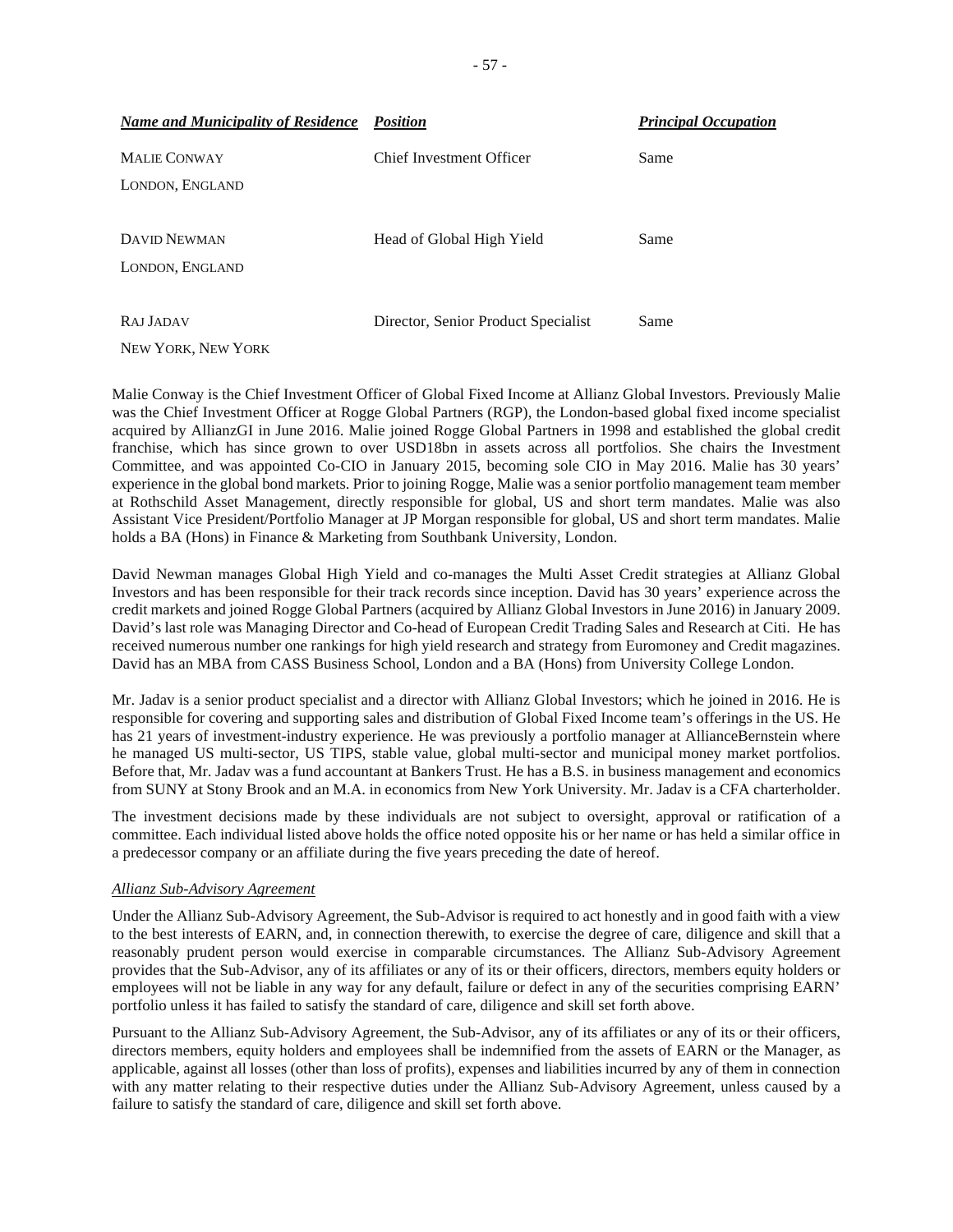In addition, in compliance with terms and conditions of exemptive relief, the Sub-Advisor may invest in futures contracts, including on bond and global equity indices (equity index futures), for both efficient portfolio management and/or hedging purposes. The Manager is responsible for any loss that arises out of the failure of the Sub-Advisor to meet the fiduciary duty and standard of care set forth above. The Sub-Advisor provides portfolio management services to EARN pursuant to the "international sub-advisor" exemption provided by section 8.26.1 of National Instrument 31- 103 – *Registration Requirements, Exemptions and Ongoing Registrant Obligations*. To the extent applicable, there may be difficulty in enforcing legal rights against the Sub-Advisor because it is not a resident of Canada and all or a substantial portion of its assets are located outside of Canada.

The Sub-Advisor may terminate the Allianz Sub-Advisory Agreement, without payment of any penalty in accordance with the Allianz Sub-Advisory Agreement, including in the following circumstances: (i) subject to a minimum term of one year, upon 120 days' written notice to the Manager; (ii) in the event that the Manager is in material breach of the Allianz Sub-Advisory Agreement and the material breach has not been cured within 20 Business Days' (as defined in the Allianz Sub-Advisory Agreement) notice thereof to the Manager; (iii) if there is a material change in the investment objectives, investment strategies and/or investment restrictions of EARN to which the Sub-Advisor has not previously agreed; (iv) if there is a dissolution and commencement of winding-up of EARN; (v) if EARN becomes bankrupt or insolvent or makes a general assignment for the benefit of its creditors or a receiver is appointed in respect of EARN, or a substantial portion of its assets; or (vi) if the assets of EARN becomes subject to seizure or confiscation by any public or governmental organization.

The Manager may terminate the Allianz Sub-Advisory Agreement, without payment of any penalty in accordance with the Allianz Sub-Advisory Agreement, including in the following circumstances: (i) subject to a minimum term of one year, upon 120 days' written notice to the Sub-Advisor; (ii) subject to a minimum term of one year, upon 60 days' written notice to the Sub-Advisor, provided that the Manager assumes the portfolio management services required by EARN; (iii) in the event that the Sub-Advisor is in material breach of the Allianz Sub-Advisory Agreement and the material breach has not been cured within 20 Business Days' notice thereof to the Sub-Advisor; (iv) if there is a dissolution and commencement of winding-up of the Sub-Advisor (except a voluntary dissolution or voluntary liquidation as the case may be for the purposes of reconstruction or amalgamation upon terms previously approved in writing by the parties); (v) if the Sub-Advisor becomes bankrupt or insolvent or makes a general assignment for the benefit of the creditors or a receiver is appointed in respect of the Sub-Advisor or a substantial portion of the assets of the Sub-Advisor; (vi) if the assets of the Sub-Advisor become subject to seizure or confiscation by any public or governmental organization; or (vii) if the Sub-Advisor has lost any registration, license or other authorization or cannot rely on an exemption therefrom required by the Sub-Advisor for it to perform the services delegated to it thereunder.

The Allianz Sub-Advisory Agreement will not be subject to termination under clause (iii) in the preceding paragraph if a material breach by the Sub-Advisor cannot be cured within 20 Business Days' notice thereof but the Sub-Advisor commences the cure within the 20 Business Day period and completes the cure within 30 days of such notice. In addition, if the Sub-Advisor purchases a security for the portfolio of EARN or takes any other action with respect to the assets of the portfolio of EARN that through inadvertence violates any investment strategy or restriction set forth in the Allianz Sub-Advisory Agreement and the violation has or will have a material adverse effect on the portfolio of EARN, then it will not be considered a material breach for purposes of the termination right in clause (iii) in the preceding paragraph if the Sub-Advisor takes action that returns the portfolio of EARN to compliance with such investment strategy or restriction within the cure period described above, as the same may be extended by agreement in writing by all the parties to the Allianz Sub-Advisory Agreement.

The Manager is responsible for payment of the investment management fees of the Sub-Advisor out of the Management Fee.

## **Brokerage Arrangements**

The Manager may utilize various brokers to effect securities transactions on behalf of the Evolve Funds. These brokers may directly provide the Manager with research and related services, in addition to executing transactions. Although each Evolve Fund may not benefit equally from each research and related service received from a broker, the Manager will endeavour to ensure that all of the Evolve Funds receive an equitable benefit over time. The Manager will monitor and evaluate the execution performance of its brokers with a view to determining whether steps should be taken to improve the quality of trade execution. When determining whether a broker should be added to the Manager's list of approved brokers, there are numerous factors that are considered including transaction cost, value of research, type and size of an order, speed and certainty of execution, responsiveness and trade matching quality.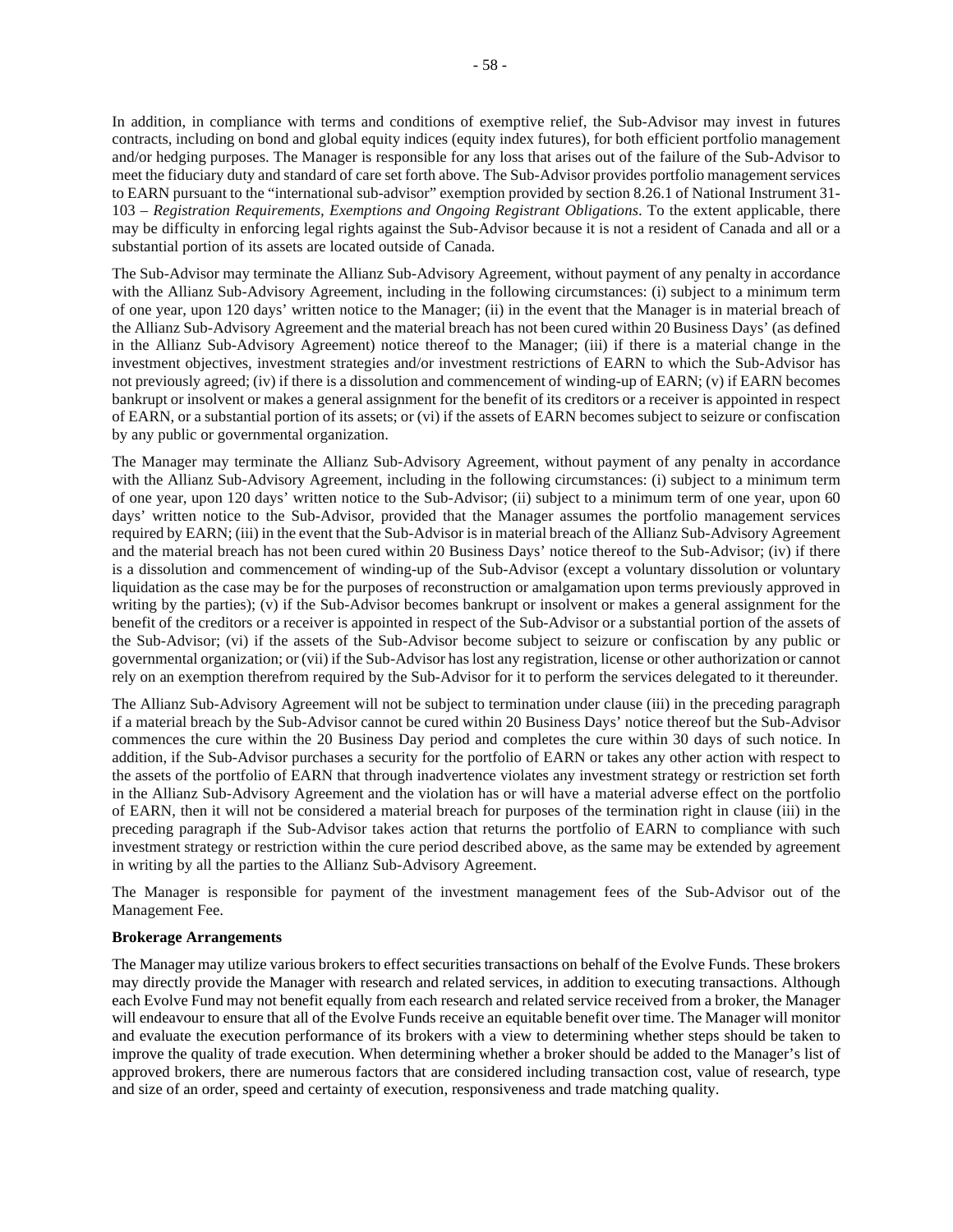Approved brokers will be monitored on a regular basis to ensure that the value of the goods and services, as outlined above, provides a reasonable benefit as compared to the amount of brokerage commissions paid for the goods and services.

#### **Conflicts of Interest**

The administration, management and investment advisory services of the Manager and Sub-Advisors are not exclusive and nothing in the Declaration of Trust or the Sub-Advisory Agreements prevents the Manager or the Sub-Advisors from providing similar services to other investment funds and other clients (whether or not their investment objectives and policies are similar to those of the Evolve Funds) or from engaging in other activities.

Investments in securities purchased by the Manager or the Sub-Advisors on behalf of an Evolve Fund and other investment funds managed by the Manager or Sub-Advisors will be allocated to the Evolve Fund and such other investment funds on a fair and equitable basis according to the size of the order and the applicable investment restrictions and policies of the Evolve Funds and the other investment funds.

When it is determined that it would be appropriate for the Evolve Funds and one or more other investment accounts managed by the Manager or the Sub-Advisors or its affiliates to participate in an investment opportunity, the Manager and the Sub-Advisors will seek to make such investments for all of the participating investment accounts, including the Evolve Funds, on an equitable basis, taking into account such factors as the relative amounts of capital available for new investments and the investment programs and portfolio positions of the Evolve Funds and the affiliated entities for which participation is appropriate. Orders may be combined for all such accounts, and if any order is not filled at the same price, they may be allocated on an average price basis. Similarly, if an investment for the account of more than one account cannot be fully executed under prevailing market conditions, investments may be allocated among the different accounts on a basis which the Manager or the Sub-Advisors or its affiliates consider equitable. The Manager and the Sub-Advisors may recommend that the Evolve Funds sell a security, while not recommending such sale for other accounts in order to enable the Evolve Funds to have sufficient liquidity to honor Unitholders' repurchase requests.

The Declaration of Trust acknowledges that the Manager may provide services to the Evolve Funds in other capacities, provided that the terms of any such arrangement are no less favourable to the Evolve Funds than those that would be obtained from parties that are at arm's length for comparable services.

The Manager and the Sub-Advisors may at times have interests that differ from the interests of the Unitholders. Where the Manager, the Sub-Advisors or their respective affiliates otherwise perceive in the course of business, that they are or may be in a material conflict of interest position, the matter will be referred to the IRC. The IRC will consider all matters referred to it and provide its recommendations to the Manager as soon as possible. In evaluating these conflicts of interest, potential investors should be aware that the Manager and the Sub-Advisors have a responsibility to the Unitholders to exercise good faith and fairness in all dealings affecting the Evolve Funds. In the event that a Unitholder believes that the Manager or the Sub-Advisors has violated its duty to such Unitholder, the Unitholder may seek relief for itself or on behalf of the Evolve Fund to recover damages from or to require an accounting by the Manager. Unitholders should be aware that the performance by the Manager and Sub-Advisors of its responsibilities to an Evolve Fund will be measured in accordance with (i) the provisions of the agreement by which the Manager and the Sub-Advisors have been appointed to its position with the Evolve Fund; and (ii) applicable laws.

No Designated Broker or Dealer has been involved in the preparation of this prospectus or has performed any review of the contents of this prospectus and, as such, the Designated Broker and the Dealers do not perform many of the usual underwriting activities in connection with the distribution by the Evolve Funds of their Units under this prospectus. Units of an Evolve Fund do not represent an interest or an obligation of the Designated Broker, any Dealer or any affiliate thereof and a Unitholder does not have any recourse against any such parties in respect of amounts payable by an Evolve Fund to the Designated Broker or applicable Dealers.

A registered dealer acts as the Designated Broker and one or more registered dealers may act as a Dealer and/or a market maker. These relationships may create actual or perceived conflicts of interest that investors should consider in relation to an investment in an Evolve Fund. In particular, by virtue of these relationships, these registered dealers may profit from the sale and trading of Units. The Designated Broker, as market maker of the Evolve Funds in the secondary market, may therefore have economic interests that differ from, and may be adverse to, those of Unitholders. Any such registered dealer and its affiliates may, at present or in the future, engage in business with an Evolve Fund, with the issuers of securities making up the investment portfolio of an Evolve Fund or with the Manager or any funds sponsored by the Manager or its affiliates, including by making loans, entering into Derivative transactions or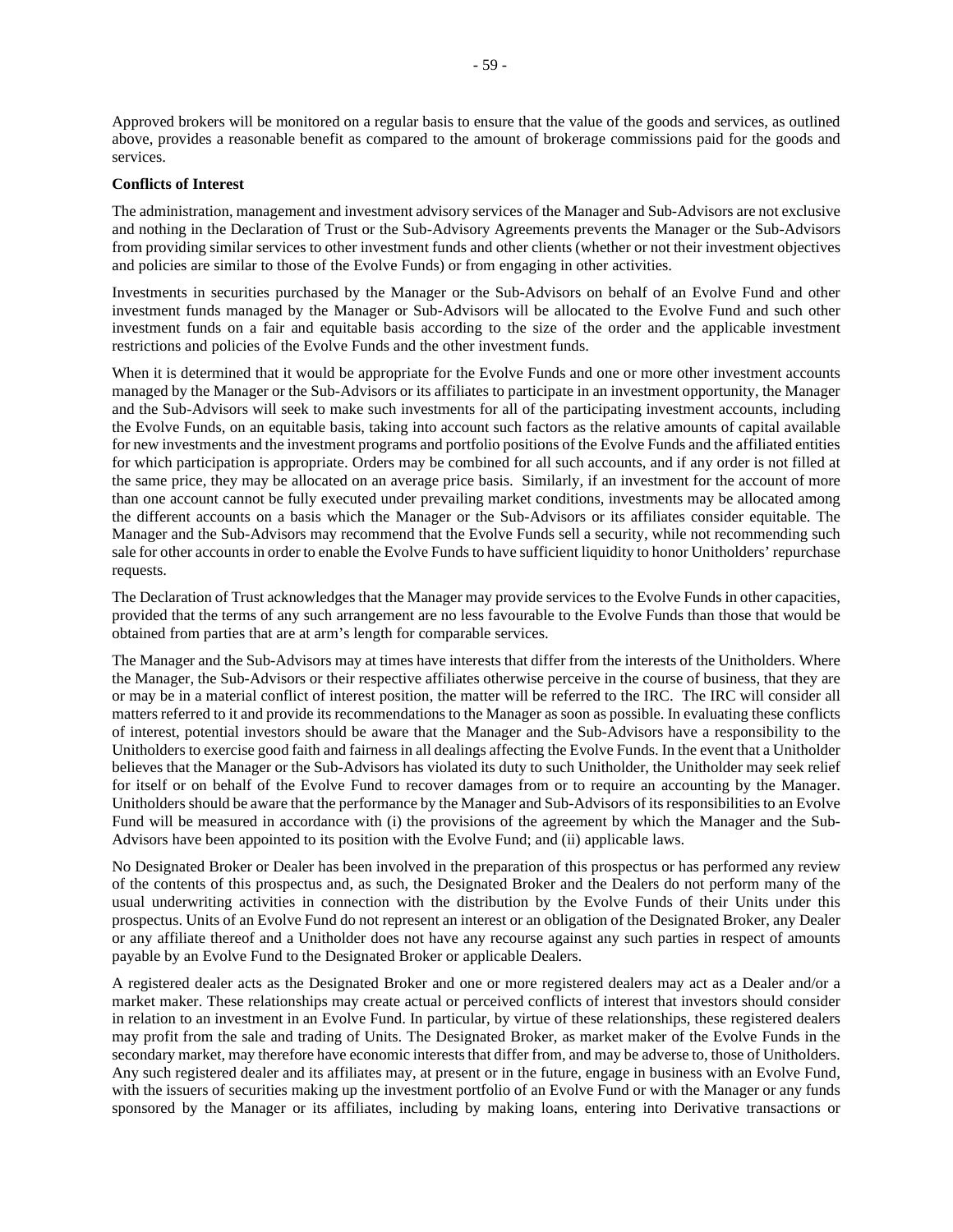providing advisory or agency services to the Manager or its affiliates. In addition, the relationship between any such registered dealer and its affiliates and the Manager and its affiliates may extend to other activities, such as being part of a distribution syndicate for other funds sponsored by the Manager or its affiliates.

See also "Other Material Facts".

#### **Independent Review Committee**

As required by NI 81-107, the Manager has established an IRC to review all conflicts of interest matters identified and referred to the IRC by the Manager relating to the Evolve Funds managed by the Manager. The IRC reviews and gives its approval or recommendations as to the conflict of interests matters referred to it. A conflict of interest matter is a situation where a reasonable person would consider the Manager or an entity related to the Manager to have an interest that conflicts with the Manager's ability to act in good faith and in the best interest of the Evolve Funds. The IRC is also required to approve certain reorganizations involving the Evolve Funds and any change of the auditors of the Evolve Funds.

The IRC is made up of members who are independent. The Manager considers that an individual is independent if the individual is not a director, officer or employee of any of the Manager or an affiliate of the Manager for at least 5 years. In addition, the individual must be independent of management and free from any interest and any business or other relationship that could, or could reasonably be perceived to, materially interfere with the individual's ability to act with the view to the best interest of the Evolve Funds.

The members of the IRC are Kevin Drynan (Chair), Rod McIsaac and Mark Leung.

The IRC has a written charter that sets out its powers, duties and responsibilities. Additionally, pursuant to NI 81-107, the IRC assesses, at least annually, the adequacy and effectiveness of the following: the Manager's policies and procedures regarding conflict of interest matters; any standing instructions that the IRC gave to the Manager for conflict of interest matters related to the Evolve Funds; the compliance of the Manager and each Evolve Fund with any conditions imposed by the IRC on a recommendation or approval it has provided to the Manager; the independence and compensation of its members; the IRC's effectiveness as a committee; and the contribution of each member to the IRC.

The IRC prepares a report for Unitholders, at least annually, of its activities. Such report is made available on the Manager's website at www.evolvefunds.com or, at the request of a Unitholder and at no cost, by calling the Manager at (416)-214-4884 or toll-free at 1-844-370-4884 or by sending an email request to info@evolvefunds.com.

The members of the IRC are paid an annual fee for serving on the IRC of the investment funds in the Evolve Funds. Each investment fund, including the Evolve Funds, is responsible for a portion of that fee, which is allocated by the Manager among the various funds. Currently, annual fees are payable to the following members of the IRC as follows: Kevin Drynan (Chair, \$10,000), Rod McIsaac (\$7,500) and Mark Leung (\$7,500). In addition to the annual fee, the IRC will receive \$2,000 for each additional meeting held after the first two meetings in any year.

The investment funds in the EFG family of funds all share the same IRC. Fees and expenses of the IRC are borne and shared by all of the investment funds in the EFG family of funds.

#### **Trustee**

Pursuant to the Declaration of Trust, the Manager is also the trustee of the Evolve Funds. The Trustee may resign upon 90 days' notice to Unitholders and the Manager. The Trustee must be removed if the Trustee ceases to (i) be resident in Canada for purposes of the Tax Act; (ii) carry out its function of managing the Evolve Funds in Canada; or (iii) exercise the main powers and discretions of the Trustee in respect of the Evolve Funds in Canada. If the Trustee resigns or if it becomes incapable of acting as trustee, the Trustee may appoint a successor trustee prior to its resignation, and its resignation shall become effective upon the acceptance of such appointment by its successor. If no successor has been appointed within 90 days after the Trustee has provided the Manager with 90 days' notice of its intention to resign, the Evolve Funds will be terminated, and the property of the Evolve Fund shall be distributed in accordance with the terms of the Declaration of Trust.

The Declaration of Trust provides that the Trustee shall act honestly, in good faith and in the best interests of each Evolve Fund and shall perform its duties to the standard of care that a reasonably prudent person would exercise in the circumstances. In addition, the Declaration of Trust contains other customary provisions limiting the liability of the Trustee and indemnifying the Trustee in respect of certain liabilities incurred by it in carrying out the Trustee's duties.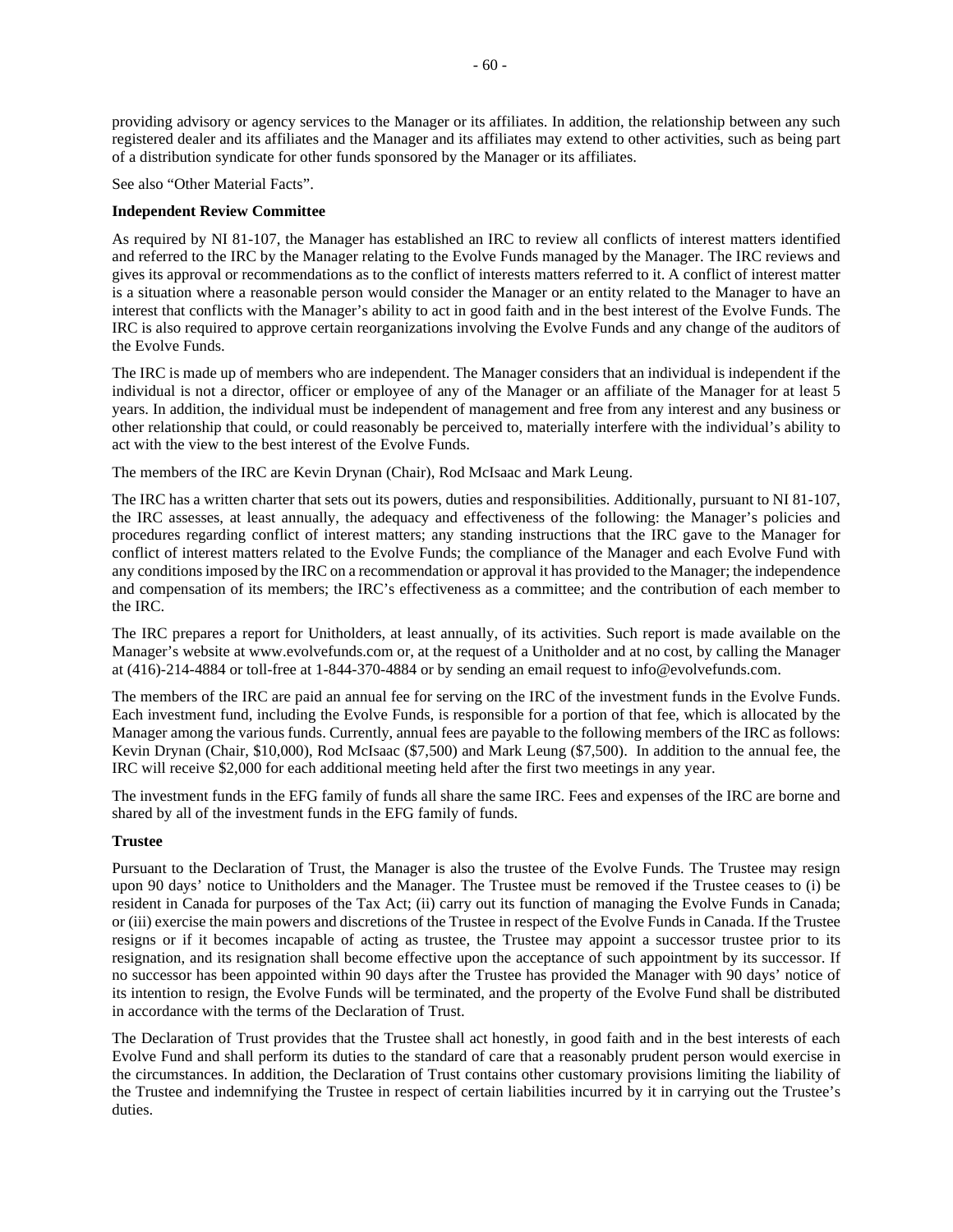At any time during which the Manager is the trustee, the Manager will receive no fee in respect of the provision of services as trustee.

## **Custodian**

CIBC Mellon Trust Company, at its principal office in Toronto, Ontario, is custodian of the assets of the Evolve Funds pursuant to the Custodian Agreement. The Custodian has appointed qualified foreign sub-custodians in each jurisdiction in which the Evolve Funds have securities. The Manager or the Custodian may terminate the Custodian Agreement at any time upon ninety (90) days' written notice.

The Custodian is entitled to receive fees from the Manager as described under "Fees and Expenses" and to be reimbursed for all expenses and liabilities that are properly incurred by the Custodian in connection with the activities of the Evolve Funds.

#### **Auditors**

The auditors of the Evolve Funds are Ernst & Young LLP located at its principal offices in Toronto, Ontario. The auditors of the Evolve Funds may not be changed unless the IRC has approved the change and Unitholders have received at least 60 days' notice before the effective date of the change, or as otherwise required by Canadian Securities Legislation.

### **Registrar and Transfer Agent**

TSX Trust Company, at its principal offices in Toronto, Ontario, is the Registrar and Transfer Agent for each Evolve Fund pursuant to registrar and transfer agency agreements entered into as of the date of the initial issuance of ETF Units of each Evolve Fund.

#### **Fund Administrator**

CIBC Mellon Global Securities Services Company, at its principal offices in Toronto, Ontario, is the Fund Administrator. The Fund Administrator is responsible for certain aspects of the day-to-day administration of the Evolve Funds, including NAV calculations, accounting for net income and net realized capital gains of the Evolve Funds and maintaining books and records with respect to each Evolve Fund.

## **Lending Agent**

The Bank of New York Mellon may act as the securities lending agent for the Evolve Funds pursuant to a securities lending authorization agreement (a "**Securities Lending Agreement**") to be entered into between the Lending Agent, EFG, in its capacity as manager of each of the Evolve Funds, and The Bank of New York Mellon. The Lending Agent is not affiliates or associates of the Manager. The Manager or the Lending Agent may terminate the Securities Lending Agreement upon thirty (30) days' written notice to the other parties at any time.

Under the Securities Lending Agreement, the collateral posted by a securities borrower to the Evolve Funds will be required to have an aggregate value of not less than 102% of the market value of the loaned securities. In addition to the collateral held by the Evolve Funds, the Evolve Funds will also benefit from a borrower default indemnity provided by the Lending Agent. The Lending Agent's indemnity will provide for the replacement of a number of securities equal to the number of unreturned loaned securities.

#### **Promoter**

The Manager has taken the initiative in founding and organizing the Evolve Funds and is, accordingly, the promoter of the Evolve Funds within the meaning of securities legislation of certain provinces and territories of Canada. The Manager, in its capacity as manager of the Evolve Funds, receives compensation from the Evolve Funds. See "Fees and Expenses".

## **FUND GOVERNANCE**

The Manager, in its capacity as trustee of the Evolve Funds, has overall responsibility for the management of the Evolve Funds.

#### **Policies, procedures, practices and guidelines**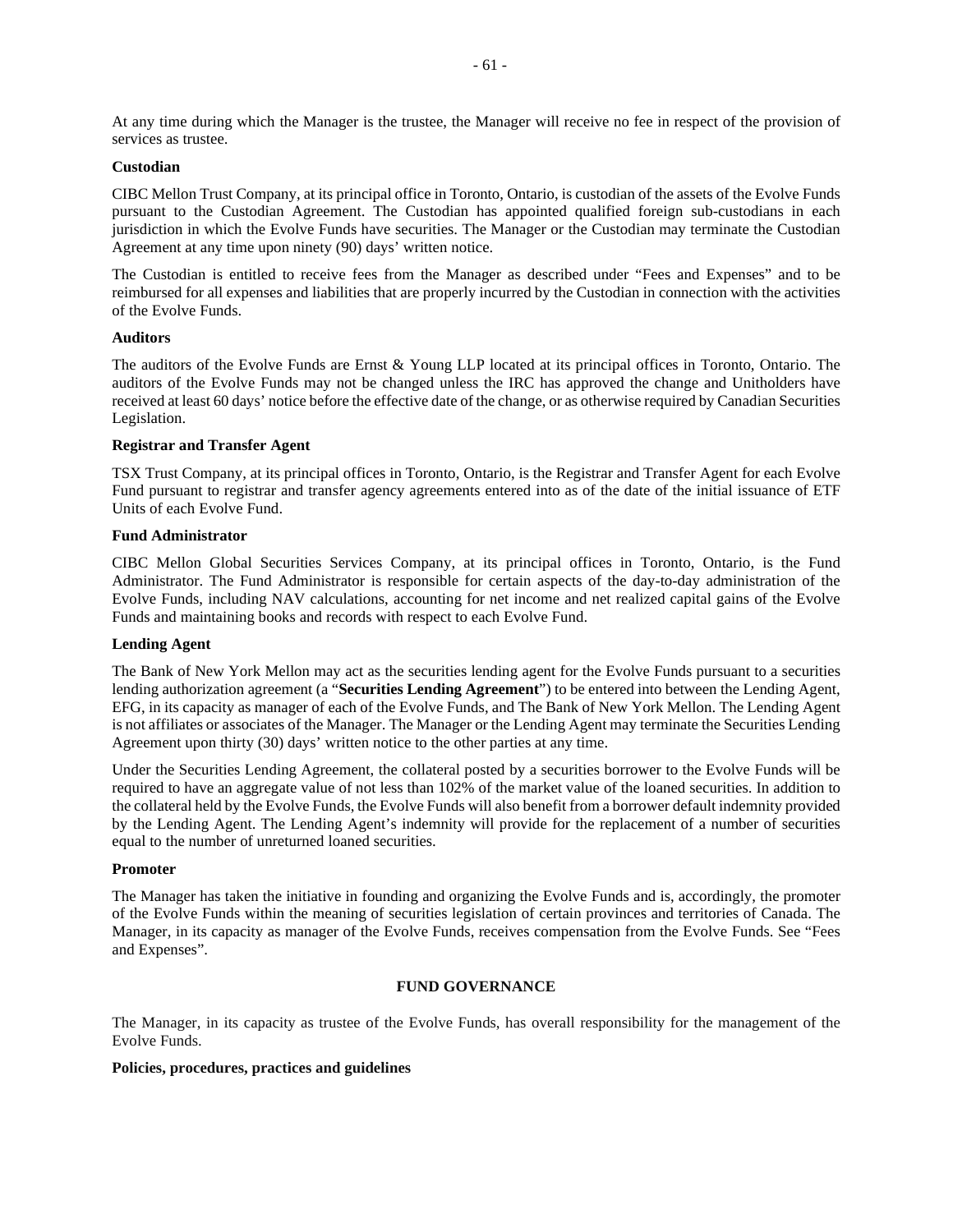As manager of the Evolve Funds, the Manager is responsible for the day-to-day management, administration and operation of the Evolve Funds.

The Manager has established appropriate policies, procedures, practices and guidelines to ensure the proper management of the Evolve Funds, including as required by NI 81-107, policies and procedures relating to conflicts of interest. The systems used by the Manager in relation to the Evolve Funds monitor and manage the business and sales practices, risk and internal conflicts of interest relating to the Evolve Funds, while ensuring compliance with applicable regulatory, compliance and corporate requirements. The Manager's personnel responsible for compliance, together with management of the Evolve Funds, ensure that these policies, procedures, practices and guidelines are communicated from time to time to all relevant persons and are updated as necessary (including the systems referred to above) to reflect changing circumstances. The Manager also monitors the application of all such policies, procedures, practices and guidelines to ensure their continuing effectiveness.

Compliance with the investment practices and investment restrictions mandated by securities legislation is monitored by the Manager on a regular basis.

The Manager has also developed a personal trading policy for employees (the "**Policy**") which is designed to prevent potential, perceived or actual conflicts between the interests of the Manager and its staff and the interests of clients and the Evolve Funds. Under the Policy, certain of the Manager's personnel are required to pre-clear certain personal securities transactions in order to ensure that those trades do not conflict with the best interests of the Evolve Funds and have not been offered to the person because of the position they hold with the Manager. The Manager has also adopted the basic principles set out in the Code of Ethics on Personal Investing established by The Investment Funds Institute of Canada.

## **CALCULATION OF NAV**

The NAV and NAV per Unit of a class of Units of an Evolve Fund are calculated by the Fund Administrator as of the Valuation Time on each Valuation Date. The NAV of a class of Units of an Evolve Fund on a particular date is equal to the aggregate value of the assets of the Evolve Fund attributable to that class less the aggregate value of the liabilities of Evolve Fund attributable to that class, including any accrued management fees and any income, net realized capital gains or other amounts payable to Unitholders on or before such date, expressed in Canadian dollars. The NAV per Unit of a class of Units on any day is obtained by dividing the NAV of an Evolve Fund attributable to that class on such day by the applicable number of Units of that class of the Evolve Fund then outstanding.

The issue and redemption price of Mutual Fund Units is based on the applicable Evolve Fund's NAV next determined after the receipt of a purchase order and a redemption order.

#### **Valuation Policies and Procedures of the Evolve Funds**

In determining the NAV of each Evolve Fund at any time, the Fund Administrator uses the following valuation principles:

- a) cash on hand or on deposit, bills, demand notes, accounts receivable, prepaid expenses, cash dividends received or receivable and interest accrued and not yet received, shall be deemed to be the face value thereof unless the Manager has determined that any such deposit, bill, demand note, account receivable, prepaid expense, cash dividend received or receivable or interest is not worth the full face value, in which event the value thereof shall be deemed to be such value as the Manager determines to be reasonable;
- b) bonds, debentures, notes, money market instruments and other obligations shall be valued by taking the average of the most recently available bid and asked quotations at the Valuation Time on the Valuation Date;
- c) loans, including senior secured loans, shall be valued at the Valuation Time on the Valuation Date in the following manner:
	- (i) the bid-side quote determined by any of Loan Pricing Corporation, MarkIt Partners or any other nationally recognized loan pricing service selected by the Sub-Advisor or Manager, as applicable; or
	- (ii) if such quote described in clause (i) above is not available, the average of the bid-side quotes determined by the Sub-Advisor or Manager, as applicable, from three independent broker-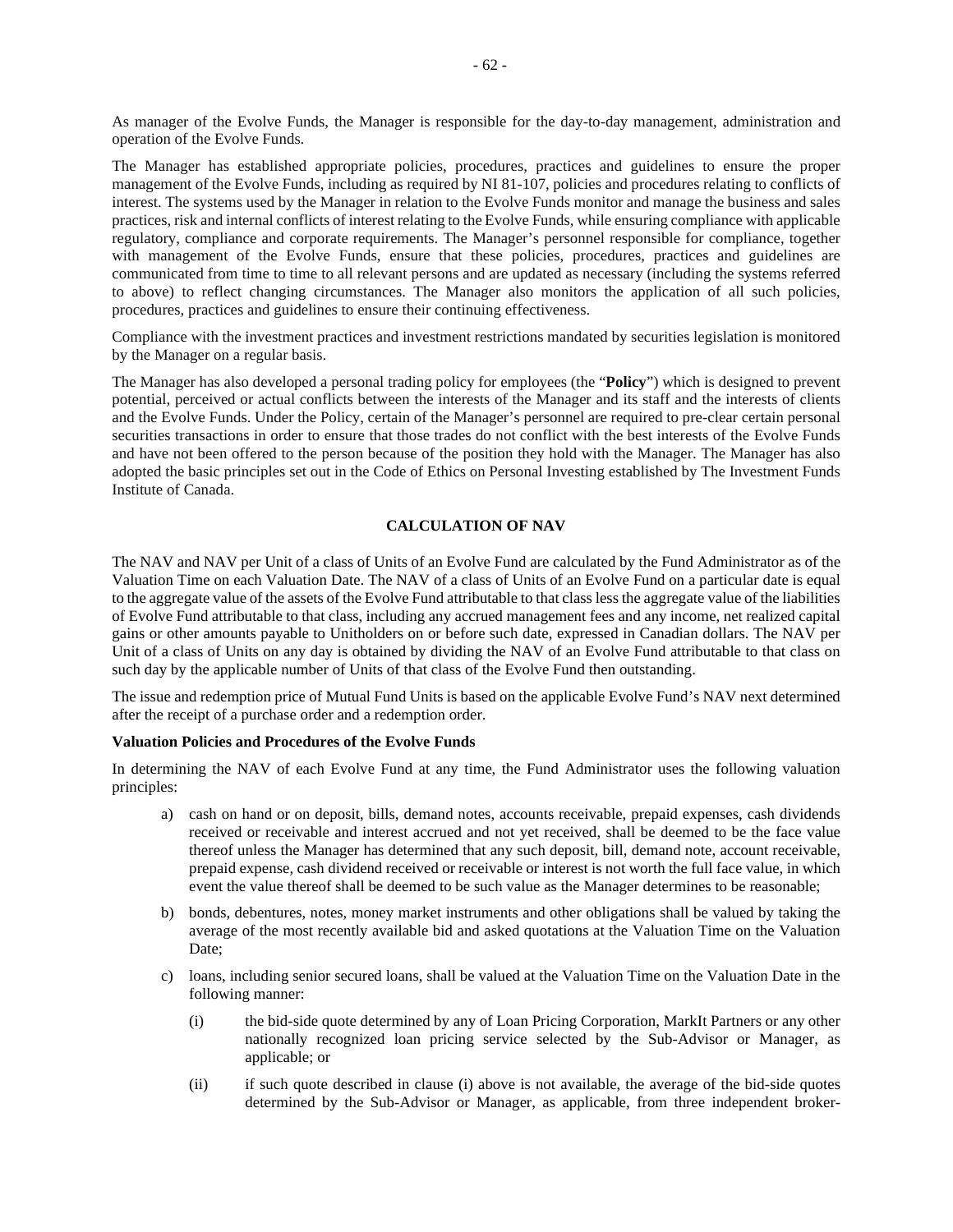dealers active in the trading of such asset; or (A) if only two such bids can be obtained, the average of the bid-side quotes of such two bids; or (B) if only one such bid can be obtained, such bid; or

- (iii) if such quote or bid described in clauses (i) and (ii) above are not available, the value of such loan (expressed as a percentage of par) shall be the value assigned by the Sub-Advisor based on its best estimate of fair value, taking into consideration all relevant factors, including, but not limited to, the earnings and cash flow of the applicable obligor, comparable loans and/or obligors in the market, credit ratings and/or market credit spreads, interest rate levels, liquidity levels and position concentration levels;
- d) any security which is listed or dealt in upon a stock exchange shall be valued at its current market value;
- e) any security which is not listed or dealt in upon a stock exchange shall be valued at the most recently available sale price on the Valuation Date, or if such sale price is unavailable, the average of the bid and asked quotations immediately prior to the Valuation Time on the Valuation Date shall be used;
- f) restricted securities shall be valued at the lesser of:
	- (i) the value thereof based on reported quotations in common use; and
	- (ii) that percentage of the market value of securities of the same class, the trading of which is not restricted or limited by reason of any representation, undertaking or agreement or by law, equal to the percentage that the Evolve Fund's acquisition cost was of the market value of such securities at the time of acquisition, as applicable, provided that a gradual taking into account of the actual value of the securities may be made where the date on which the restrictions will be lifted is known;
- g) purchased or written clearing corporation options, options on futures, over-the-counter options, debt-like securities and listed warrants shall be valued at the current market value thereof;
- h) where a covered clearing corporation option, option on futures or over-the-counter option is written, the premium received by the Evolve Fund shall be reflected as a deferred credit which shall be valued at an amount equal to the current market value of the clearing corporation option, option on futures or overthe-counter option that would have the effect of closing the position. Any difference resulting from revaluation shall be treated as an unrealized gain or loss on investment. The deferred credit shall be deducted in arriving at the NAV. The securities, if any, which are the subject of a written clearing corporation option or over-the-counter option shall be valued at their current market value;
- i) the value of a futures contract, forward contract or other Derivatives, such as swap contracts or options on financial futures, shall be the gain or loss with respect thereto that would be realized if, at the Valuation Time, the position in the futures contract, or the forward contract, as the case may be, were to be closed out in accordance with its terms, unless "daily limits" are in effect, in which case fair value shall be based on the current market value of the underlying interest;
- j) margin paid or deposited in respect of futures contracts and forward contracts shall be reflected as an account receivable and margin consisting of assets other than cash shall be noted as held as margin;
- k) translating amounts in a foreign currency to Canadian currency shall be based on the rate of exchange in effect on the applicable Valuation Date, as quoted by a recognized source, at the Manager's sole discretion;
- l) if any Valuation Date is not a business day in any jurisdiction which is relevant for the purposes of valuing investments of the Evolve Funds, the prices or quotations as of the preceding business day in such jurisdiction shall be used for the purposes of such valuation;
- m) any security purchased, the purchase price of which has not been paid, shall be included for valuation purposes as a security held, and the purchase price, including brokers' commissions and other expenses, shall be treated as a liability of the Evolve Fund;
- n) any security sold, but not delivered, pending receipt of the proceeds, shall be excluded for valuation purposes as a security held, and the selling price, net of brokers' commissions and other expenses, shall be treated as an asset of the Evolve Fund; and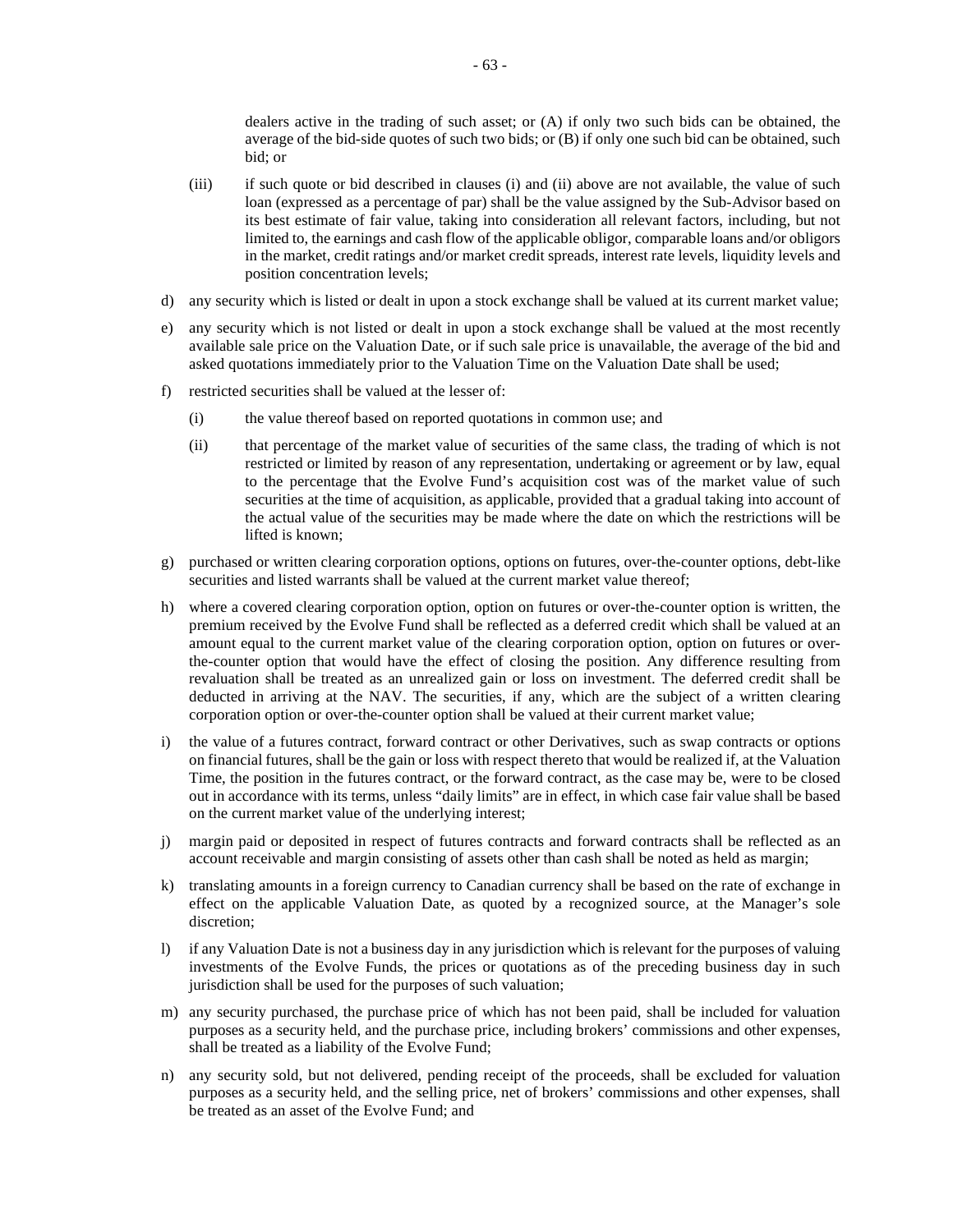o) if any investment cannot be valued under the foregoing rules or if the foregoing rules are at any time considered by the Manager to be inappropriate under the circumstances, then notwithstanding the foregoing rules, the Manager shall make such valuation as it considers fair and reasonable.

Unless otherwise indicated, for purposes hereof, "current market value" means the most recently available sale price applicable to the relevant security on the principal exchange on which it is traded immediately preceding the Valuation Time on the Valuation Date, provided that, if no sale has taken place on a Valuation Date, the average of the bid and asked quotations immediately prior to the Valuation Time on the Valuation Date shall be used.

For the purposes of the foregoing valuation policies, quotations may be obtained from any report in common use, or from a reputable broker or other financial institutions, provided always that the Manager shall retain sole discretion to use such information and methods as it deems to be necessary or desirable for valuing the assets of the Evolve Funds, including the use of a formula computation.

If any investment cannot be valued under the foregoing rules or if the foregoing rules are at any time considered by the Manager to be inappropriate under the circumstances, then notwithstanding the foregoing rules, the Manager shall make such valuation as it considers fair and reasonable under the circumstances and, if there is an industry practice, in a manner consistent with such industry practice for valuing such investment.

Pursuant to NI 81-106, investment funds calculate their NAV using fair value for purposes of securityholder transactions. The Manager considers the policies above to result in fair valuation of the securities held by the Evolve Funds in accordance with NI 81-106 and such policies have been approved by the Board of Directors of the Manager. Net assets of the Evolve Funds will continue to be calculated in accordance with the rules and policies of the Canadian Securities Administrators or any exemption therefrom that the Evolve Funds may obtain.

Although the purchases and redemptions of Units are recorded on a class basis, the assets attributable to all of the classes or series of the Evolve Fund are pooled to create one fund for investment purposes. Each class or series pays its proportionate share of Fund Costs in addition to its Management Fee and Administration Fee. The difference in Fund Costs, Management Fees and Administration Fees between each class means that each class has a different NAV per Unit.

# **Reporting of NAV**

The Manager will publish the NAV and NAV per Unit for each Evolve Fund following the Valuation Time on the Valuation Date on its website at www.evolvefunds.com. This information will be available at no cost to the public.

## **ATTRIBUTES OF THE SECURITIES**

## **Description of the Securities Distributed**

Each Evolve Fund is divided into multiple classes of Units and each class of Units is divided into Units of participation of equal value. Each Evolve Fund is offering the following Units:

| Evolve Fund | <b>ETF Units</b>                        |                                       |                                                      |                                                         |                                                         | <b>Mutual Fund Units</b>                                  |                                                           |  |  |
|-------------|-----------------------------------------|---------------------------------------|------------------------------------------------------|---------------------------------------------------------|---------------------------------------------------------|-----------------------------------------------------------|-----------------------------------------------------------|--|--|
|             |                                         |                                       |                                                      | <b>Hedged Mutual Fund</b><br>Units                      | <b>Unhedged Mutual</b><br><b>Fund Units</b>             |                                                           |                                                           |  |  |
|             | Unhedged<br><b>ETF Units</b><br>(CAD\$) | <b>Hedged ETF</b><br>Units<br>(CAD\$) | <b>USD</b><br>Unhedged<br><b>ETF Units</b><br>(US\$) | Hedged<br>Class A<br>Mutual<br>Fund<br>Units<br>(CAD\$) | Hedged<br>Class F<br>Mutual<br>Fund<br>Units<br>(CAD\$) | Unhedged<br>Class A<br>Mutual<br>Fund<br>Units<br>(CAD\$) | Unhedged<br>Class F<br>Mutual<br>Fund<br>Units<br>(CAD\$) |  |  |
| <b>CYBR</b> | $\checkmark$                            | ✓                                     | ✓                                                    | $\checkmark$                                            | ✓                                                       |                                                           |                                                           |  |  |
| CARS        | $\checkmark$                            | ✓                                     | $\checkmark$                                         | ✓                                                       | ✓                                                       |                                                           |                                                           |  |  |
| <b>CALL</b> | ✓                                       | ✓                                     | ✓                                                    |                                                         |                                                         |                                                           |                                                           |  |  |
| <b>LIFE</b> | ✓                                       | ✓                                     | ✓                                                    | ✓                                                       | ✓                                                       |                                                           |                                                           |  |  |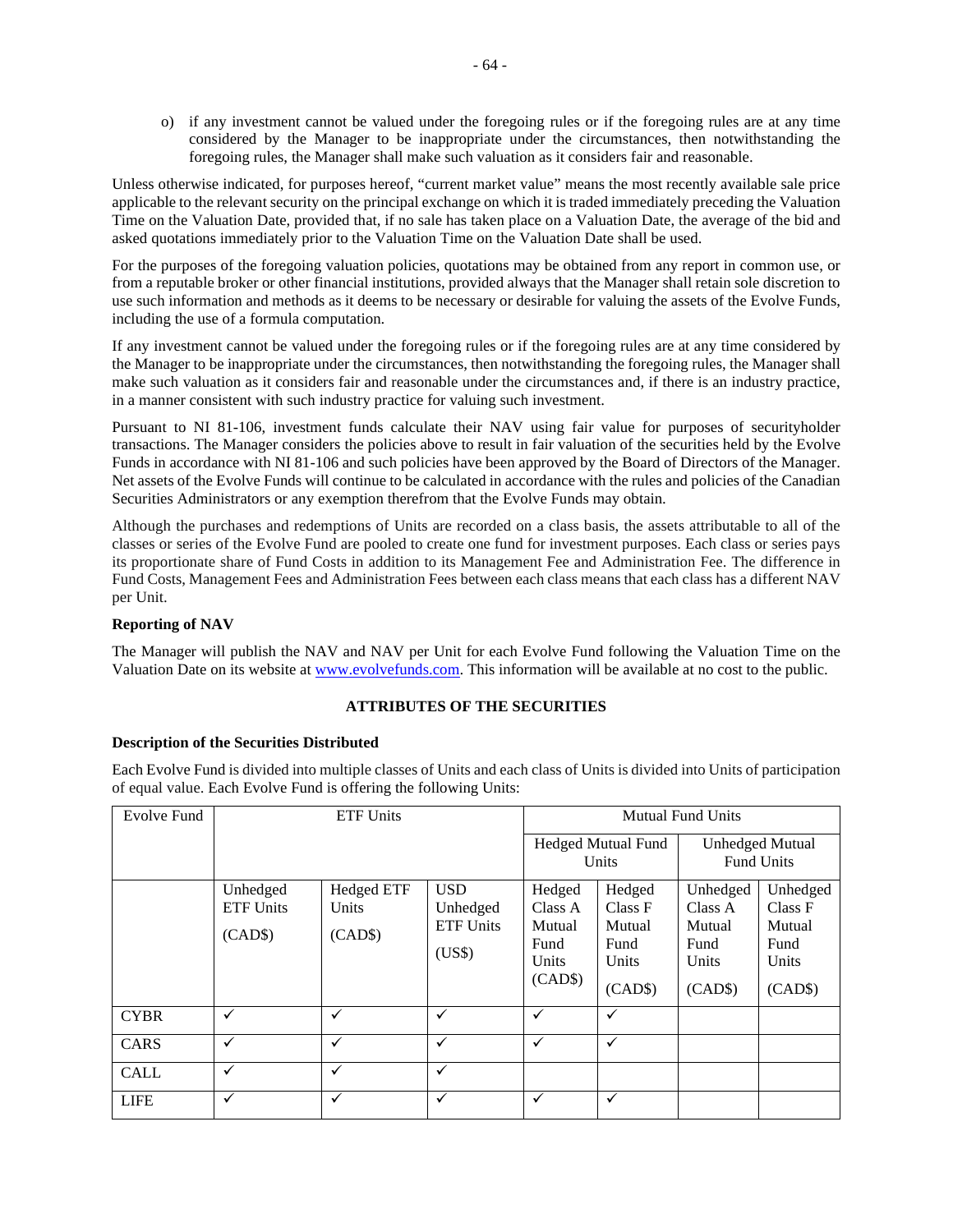| <b>DIVS</b> |  |  |  |  |
|-------------|--|--|--|--|
| <b>EARN</b> |  |  |  |  |
| <b>HISA</b> |  |  |  |  |
| <b>PREF</b> |  |  |  |  |
| <b>LEAD</b> |  |  |  |  |

Class A Mutual Fund Units are available to all investors. Class F Mutual Fund Units are available to investors who have fee based accounts with their dealer or to investors who have an account with a discount broker (provided the discount broker offers Class F Mutual Fund Units on its platform). Class F Mutual Fund Units can only be purchased through a registered dealer, including discount brokers, who have entered into an agreement with the Manager and only with the Manager's prior approval. The Manager has designed the Class F Mutual Fund Units to offer investors an alternative means of paying their dealer for investment advice and other services. Instead of paying sales charges, investors buying Class F Mutual Fund Units pay fees to their dealer for investment advice and other services. The Manager does not pay any commissions to dealers in respect of the Class F Mutual Fund Units which allows it to charge a lower Management Fee (as defined herein). Discount brokers do not provide investment recommendation or advice to their clients

The Evolve Funds are authorized to issue an unlimited number of Units of each class. All Units of each class of an Evolve Fund have equal rights and privileges. The interest of each Unitholder in an Evolve Fund is shown by how many Units are registered in the name of such Unitholder. There is no fixed issue price. No Unit of a class of an Evolve Fund has any preference or priority over another Unit of the same class of that Evolve Fund.

On December 16, 2004, the *Trust Beneficiaries' Liability Act*, 2004 (Ontario) came into force. This statute provides that holders of units of a trust are not, as beneficiaries, liable for any default, obligation or liability of the trust if, when the default occurs or the liability arises: (i) the trust is a reporting issuer under the *Securities Act* (Ontario); and (ii) the trust is governed by the laws of the province of Ontario. Each Evolve Fund is a reporting issuer under the *Securities Act* (Ontario) and each Evolve Fund is governed by the laws of Ontario by virtue of the provisions of the Declaration of Trust.

## *Certain Provisions of the Units*

Each Unit entitles the holder thereof to one vote at meetings of Unitholders and to participate equally with all other Units of the same class of the Evolve Fund with respect to all payments made to Unitholders, other than Management Fee Distributions, including distributions of net income and net realized capital gains and, on liquidation, to participate equally in the net assets of the Evolve Fund remaining after satisfaction of any outstanding liabilities that are attributable to Units of that class of the Evolve Fund. Notwithstanding the foregoing, an Evolve Fund may allocate and designate as payable certain capital gains to a Unitholder whose Units are being redeemed or exchanged as described under "Exchange and Redemption of ETF Units – Allocations of Capital Gains to Redeeming or Exchanging Unitholders" and "Switches and Redemptions of Mutual Fund Units – Allocations of Capital Gains to Redeeming Unitholders". All Units will be fully paid, with no liability for future assessments, when issued and will not be transferable except by operation of law. Unitholders are entitled to require an Evolve Fund to redeem their Units of such Evolve Fund as outlined under "Exchange and Redemption of ETF Units – Redemption of ETF Units of an Evolve Fund for Cash" and "Switches and Redemptions of Mutual Fund Units – Redemptions".

## *Exchange of ETF Units for Baskets of Securities*

As set out under "Exchange and Redemption of ETF Units – Exchange of ETF Units of an Evolve Fund at NAV per ETF Unit for Baskets of Securities and/or Cash", Unitholders may exchange the applicable PNU (or an integral multiple thereof) of an Evolve Fund on any Trading Day for Baskets of Securities and/or cash, subject to the requirement that a minimum PNU be exchanged.

## *Redemptions of ETF Units for Cash*

On any Trading Day, Unitholders may redeem ETF Units of any Evolve Fund for cash at a redemption price per ETF Unit equal to 95% of the closing price of the applicable Units on the applicable Designated Stock Exchange on the effective day of redemption, subject to a maximum redemption price per ETF Unit equal to the NAV per ETF Unit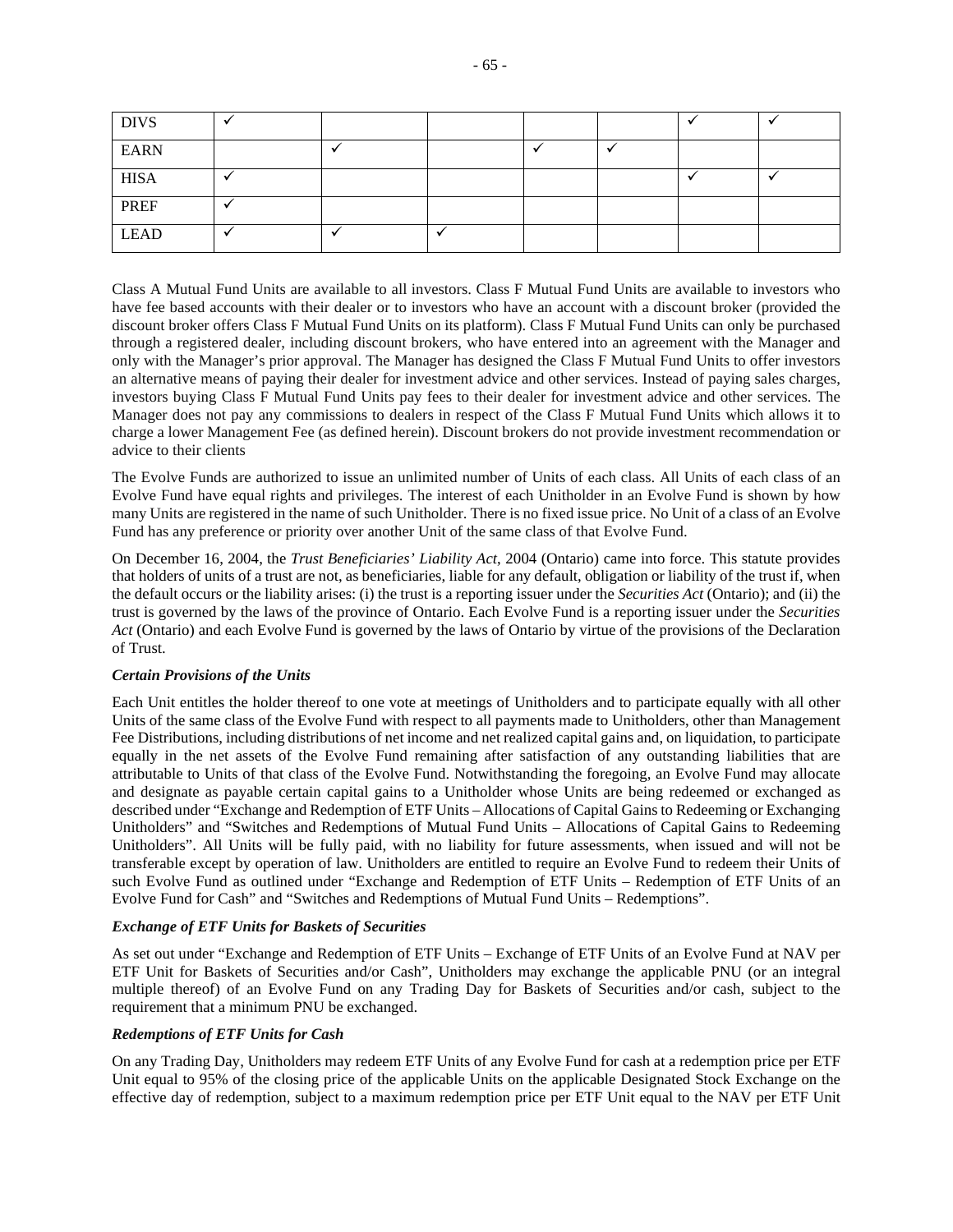on the effective day of redemption, less any applicable administrative fee determined by the Manager, in its sole discretion, from time to time. Because Unitholders will generally be able to sell ETF Units at the market price on the Designated Stock Exchange through a registered broker or dealer subject only to customary brokerage commissions, Unitholders are advised to consult their brokers, dealers or investment advisers before redeeming their ETF Units for cash.

## *Modification of Terms*

All rights attached to the Units may only be modified, amended or varied in accordance with the terms of the Declaration of Trust. See "Unitholder Matters – Amendments to the Declaration of Trust".

The Manager may amend the Declaration of Trust from time to time to redesignate the name of an Evolve Fund or to create a new class or series of units of an Evolve Fund without notice to existing Unitholders of the Evolve Funds.

## *Voting Rights in the Portfolio Securities*

Holders of Units will not have any voting rights in respect of the securities in an Evolve Fund's portfolio.

## **UNITHOLDER MATTERS**

#### **Meetings of Unitholders**

Meetings of Unitholders of an Evolve Fund will be held if called by the Manager or upon the written request to the Manager of Unitholders of the Evolve Fund holding not less than 25% of the then outstanding Units of the Evolve Fund.

#### **Matters Requiring Unitholder Approval**

NI 81-102 requires a meeting of Unitholders of an Evolve Fund to be called to approve certain changes as follows:

- (i) the basis of the calculation of a fee or expense that is charged to the Evolve Fund or its Unitholders is changed in a way that could result in an increase in charges to the Evolve Fund or to its Unitholders, except where (a) the Evolve Fund is at arm's length with the person or company charging the fee; and (b) the Unitholders have received at least 60 days' notice before the effective date of the change;
- (ii) a fee or expense, to be charged to an Evolve Fund or directly to its Unitholders by the Evolve Fund or the Manager in connection with the holding of Units of the Evolve Fund that could result in an increase in charges to the Evolve Fund or its Unitholders, is introduced;
- (iii) the Manager is changed, unless the new manager of the Evolve Fund is an affiliate of the Manager;
- (iv) the fundamental investment objective of the Evolve Fund is changed;
- (v) the Evolve Fund decreases the frequency of the calculation of its NAV per Unit;
- (vi) other than a Permitted Merger (as defined below) for which Unitholder approval is not required, the Evolve Fund undertakes a reorganization with, or transfers its assets to, another mutual fund, if the Evolve Fund ceases to continue after the reorganization or transfer of assets and the transaction results in the Unitholders of the Evolve Fund becoming securityholders in the other mutual fund;
- (vii) the Evolve Fund undertakes a reorganization with, or acquires assets from, another mutual fund, if the Evolve Fund continues after the reorganization or acquisition of assets, the transaction results in the securityholders of the other mutual fund becoming Unitholders, and the transaction would be a material change to the Evolve Fund; or
- (viii) any matter which is required by the constitutive documents of the Evolve Fund, by the laws applicable to the Evolve Fund or by any agreement to be submitted to a vote of the Unitholders.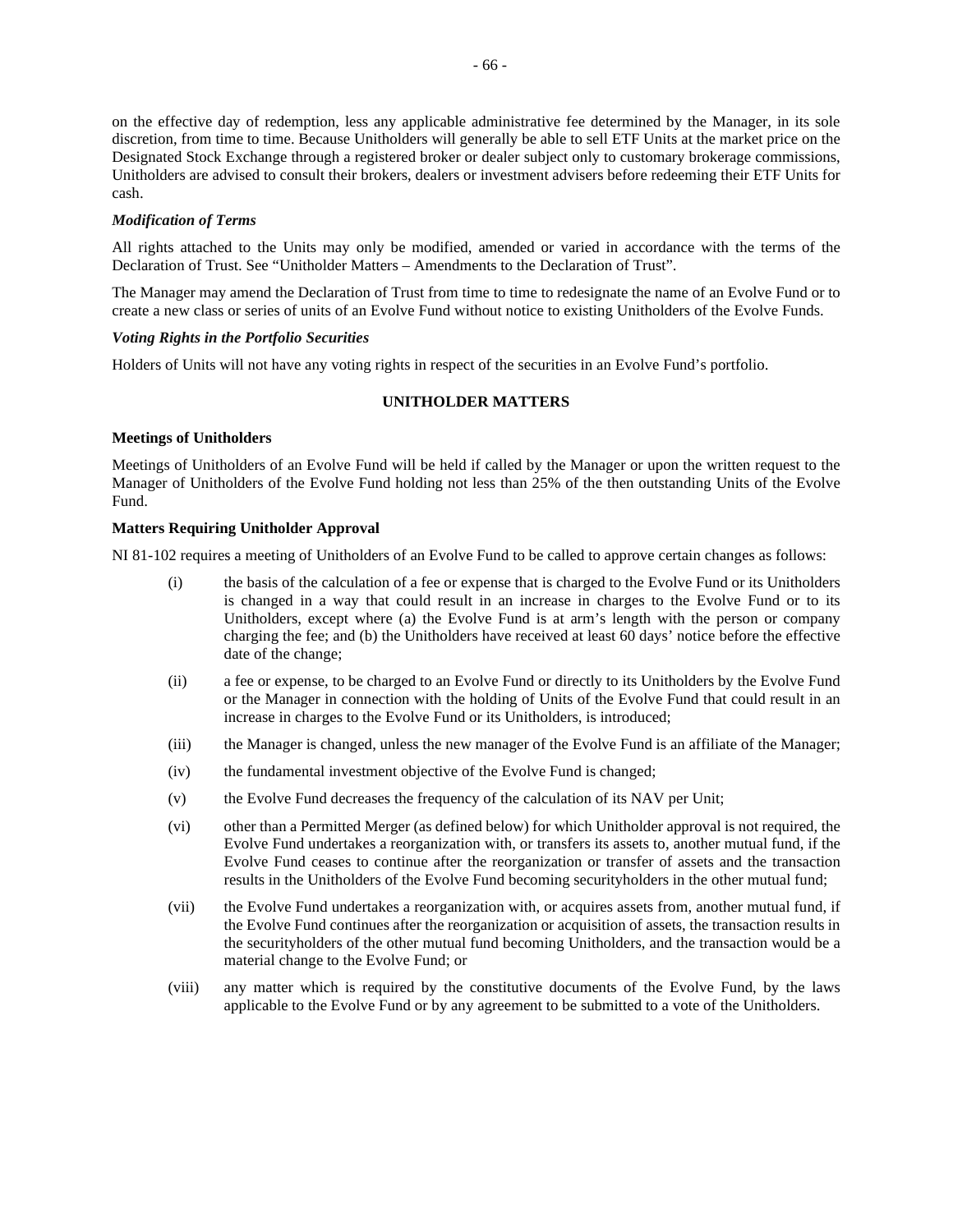In addition, the auditors of an Evolve Fund may not be changed unless the IRC of the Evolve Fund has approved the change and Unitholders have received at least 60 days' notice before the effective date of the change.

Approval of Unitholders of an Evolve Fund of any such matter will be given if a majority of the votes cast at a meeting of Unitholders of the Evolve Fund duly called and held for the purpose of considering the same approve the related resolution.

## **Amendments to the Declaration of Trust**

The Trustee may amend the Declaration of Trust from time to time but may not, without the approval of a majority of the votes of Unitholders of the Evolve Fund voting at a meeting of Unitholders duly called for such purpose, make any amendment relating to any matter in respect of which NI 81-102 requires a meeting, as set out above, or any amendment that will adversely affect the voting rights of Unitholders. All Unitholders of an Evolve Fund shall be bound by an amendment affecting the Evolve Fund from the effective date of the amendment.

## **Permitted Mergers**

An Evolve Fund may, without Unitholder approval, enter into a merger or other similar transaction (a "**Permitted Merger**") that has the effect of combining that Evolve Fund with any other investment fund or funds that have investment objectives, valuation procedures and fee structures that are similar to the Evolve Fund, subject to:

- (i) approval of the merger by the IRC;
- (ii) compliance with certain merger pre-approval conditions set out in NI 81-102; and
- (iii) written notice being sent to Unitholders at least 60 days before the effective date of the merger.

In connection with a Permitted Merger, the merging funds will be valued at their respective NAVs and Unitholders of the Evolve Fund will be offered the right to redeem their Units for cash at the applicable NAV per Unit.

## **Accounting and Reporting to Unitholders**

The fiscal year-end of the Evolve Funds is December 31. The Evolve Funds will deliver or make available to Unitholders: (i) audited annual financial statements; (ii) unaudited interim financial statements; and (iii) annual and interim management reports of fund performance. Such documents are, or will be, incorporated by reference into, and form an integral part of, this prospectus. See "Documents Incorporated by Reference".

Each Unitholder will also be mailed annually, by his, her or its broker, as and when required under applicable law, information necessary to enable such Unitholder to complete an income tax return with respect to amounts paid or payable by each Evolve Fund owned by such Unitholder in respect of the preceding taxation year of such Evolve Fund. Neither the Manager nor the Registrar and Transfer Agent are responsible for tracking the adjusted cost base of a Unitholder's Units. Unitholders should consult with their tax or investment adviser in respect of how to compute the adjusted cost base of their Units and in particular how distributions made by the Evolve Fund to a Unitholder affect the Unitholder's tax position. See "Income Tax Considerations".

The Manager will ensure that each Evolve Fund complies with all applicable reporting and administrative requirements. The Manager will also ensure that adequate books and records are kept reflecting the activities of each Evolve Fund. A Unitholder or his, her or its duly authorized representative has the right to examine the books and records of the applicable Evolve Fund during normal business hours at the offices of the Fund Administrator. Notwithstanding the foregoing, a Unitholder shall not have access to any information that, in the opinion of the Manager, should be kept confidential in the interests of the Evolve Funds.

## **International Information Reporting**

The Tax Act includes provisions which implement the Organization for Economic Co-operation and Development Common Reporting Standard and the Canada-United States Enhanced Tax Information Exchange Agreement (the "**International Information Exchange Legislation**"). Pursuant to the International Information Exchange Legislation, certain "Canadian financial institutions" (as defined in the International Information Exchange Legislation) are required to have procedures in place, in general terms, to identify accounts held by residents of foreign countries or by certain entities organized in, or the "controlling persons" of which are resident in, a foreign country (or, in the case of the U.S., of which the holder or any such controlling person is a citizen or resident, including U.S. persons not residing in the U.S.) and to report required information to the CRA. Under the International Information Exchange Legislation, Unitholders may be required to provide certain information including citizenship, tax residence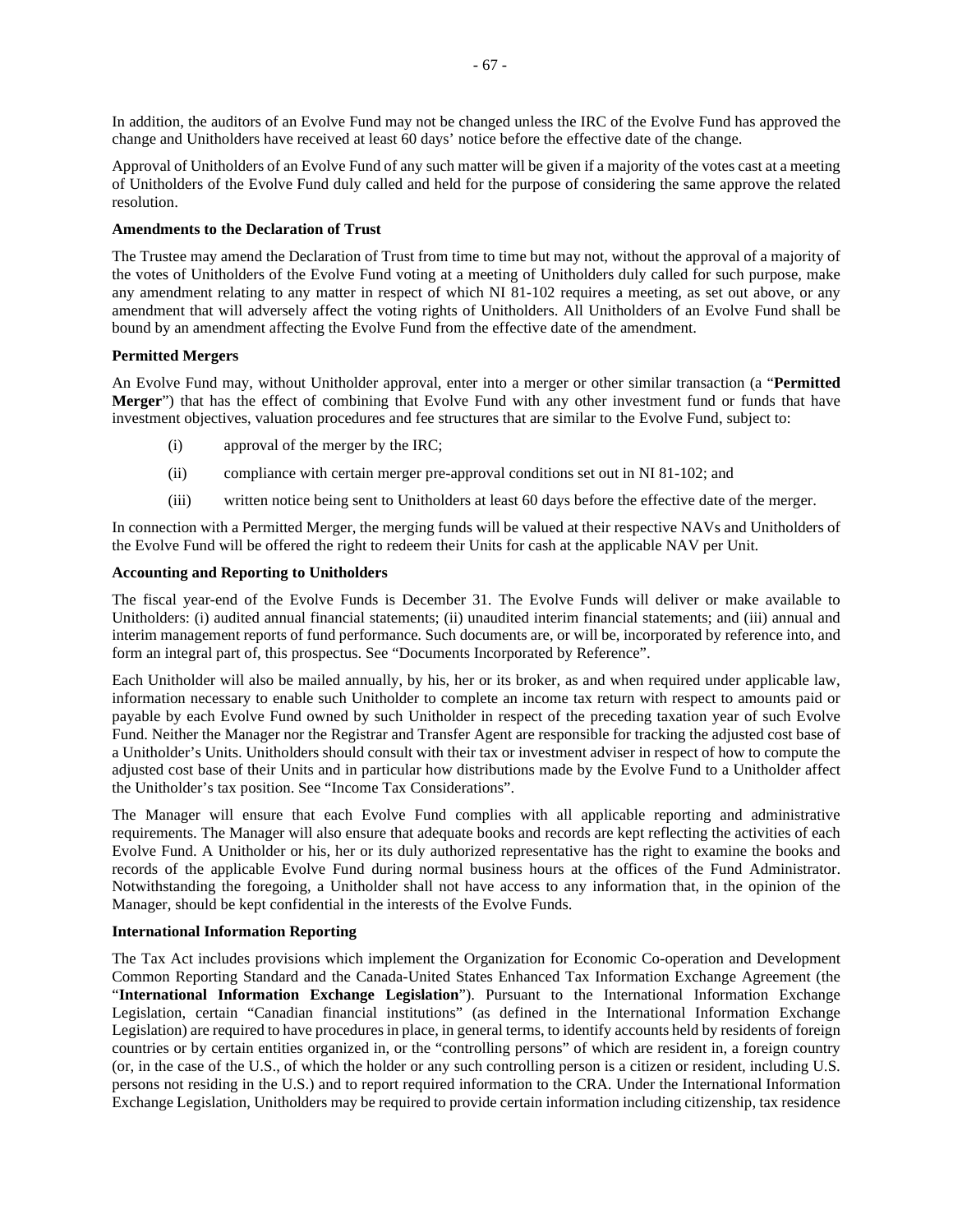and tax identification numbers, which information may be required to be reported to the CRA unless the investment is held within a Registered Plan (as defined in the section entitled "Income Tax Considerations"). Such information is exchanged by the CRA on a reciprocal, bilateral basis with the countries in which the account holder or any such controlling person is resident (or of which such holder or person is a citizen or resident, where applicable), where such countries (including the U.S.) have agreed to a bilateral information exchange with Canada to which the International Information Exchange Legislation applies.

## **TERMINATION OF THE EVOLVE FUNDS**

An Evolve Fund may be terminated by the Manager on at least sixty (60) days' notice to Unitholders of such termination and the Manager will issue a press release in advance thereof. The Manager may also terminate an Evolve Fund if the Trustee resigns or becomes incapable of acting and is not replaced or if the Index Provider ceases to calculate the applicable Index or the License Agreement in respect of the applicable Index is terminated. The rights of Unitholders to exchange and redeem Units described under "Switches and Redemptions of Mutual Fund Units" and "Exchange and Redemption of ETF Units" will cease as and from the date of termination of that Evolve Fund.

The Trustee shall be entitled to retain out of any assets of an Evolve Fund, at the date of termination of the Evolve Fund, full provision for all costs, charges, expenses, claims and demands incurred or believed by the Trustee to be due or to become due in connection with or arising out of the termination of the Evolve Fund and the distribution of its assets to the Unitholders of the Evolve Fund. Out of the moneys so retained, the Trustee is entitled to be indemnified and saved harmless against all costs, charges, expenses, claims and demands. Upon such termination, the Constituent Securities, cash and other assets based on NAV remaining after paying or providing for all liabilities and obligations of the Evolve Fund shall be distributed pro rata among the Unitholders of the Evolve Fund.

## **PLAN OF DISTRIBUTION**

Units are being offered for sale on a continuous basis by this prospectus and there is no maximum number of Units that may be issued. The Units shall be offered for sale at a price equal to the NAV of such class of Units determined at the Valuation Time on the effective date of the subscription order.

#### **Non-Resident Unitholders**

At no time may (i) non-residents of Canada, (ii) partnerships that are not Canadian partnerships or (iii) a combination of non-residents of Canada and such partnerships (all as defined in the Tax Act) be the beneficial owners of a majority of the Units of an Evolve Fund (on either a number of Units or fair market value basis) and the Manager shall inform the Registrar and Transfer Agent of the Evolve Fund of this restriction. The Manager may require declarations as to the jurisdictions in which a beneficial owner of Units is resident and, if a partnership, its status as a Canadian partnership. If the Manager becomes aware, as a result of requiring such declarations as to beneficial ownership or otherwise, that the beneficial owners of 40% of the Units of an Evolve Fund then outstanding (on either a number of Units or fair market value basis) are, or may be, non-residents and/or partnerships that are not Canadian partnerships, or that such a situation is imminent, the Manager may make a public announcement thereof. If the Manager determines that more than 40% of the Units of an Evolve Fund (on either a number of Units or fair market value basis) are beneficially held by non-residents and/or partnerships that are not Canadian partnerships, the Manager may send a notice to such non-residents and/or partnerships, chosen in inverse order to the order of acquisition or in such manner as the Manager may consider equitable and practicable, requiring them to sell their Units or a portion thereof within a specified period of not less than 30 days. If the Unitholders receiving such notice have not sold the specified number of Units or provided the Manager with satisfactory evidence that they are not non-residents or partnerships other than Canadian partnerships within such period, the Manager may on behalf of such Unitholders sell such Units and, in the interim, shall suspend the voting and distribution rights attached to such Units. Upon such sale, the affected holders shall cease to be beneficial holders of Units and their rights shall be limited to receiving the net proceeds of sale of such Units.

Notwithstanding the foregoing, the Manager may determine not to take any of the actions described above if the Manager has been advised by legal counsel that the failure to take any of such actions would not adversely impact the status of an Evolve Fund as a mutual fund trust for purposes of the Tax Act or, alternatively, may take such other action or actions as may be necessary to maintain the status of the Evolve Fund as a mutual fund trust for purposes of the Tax Act.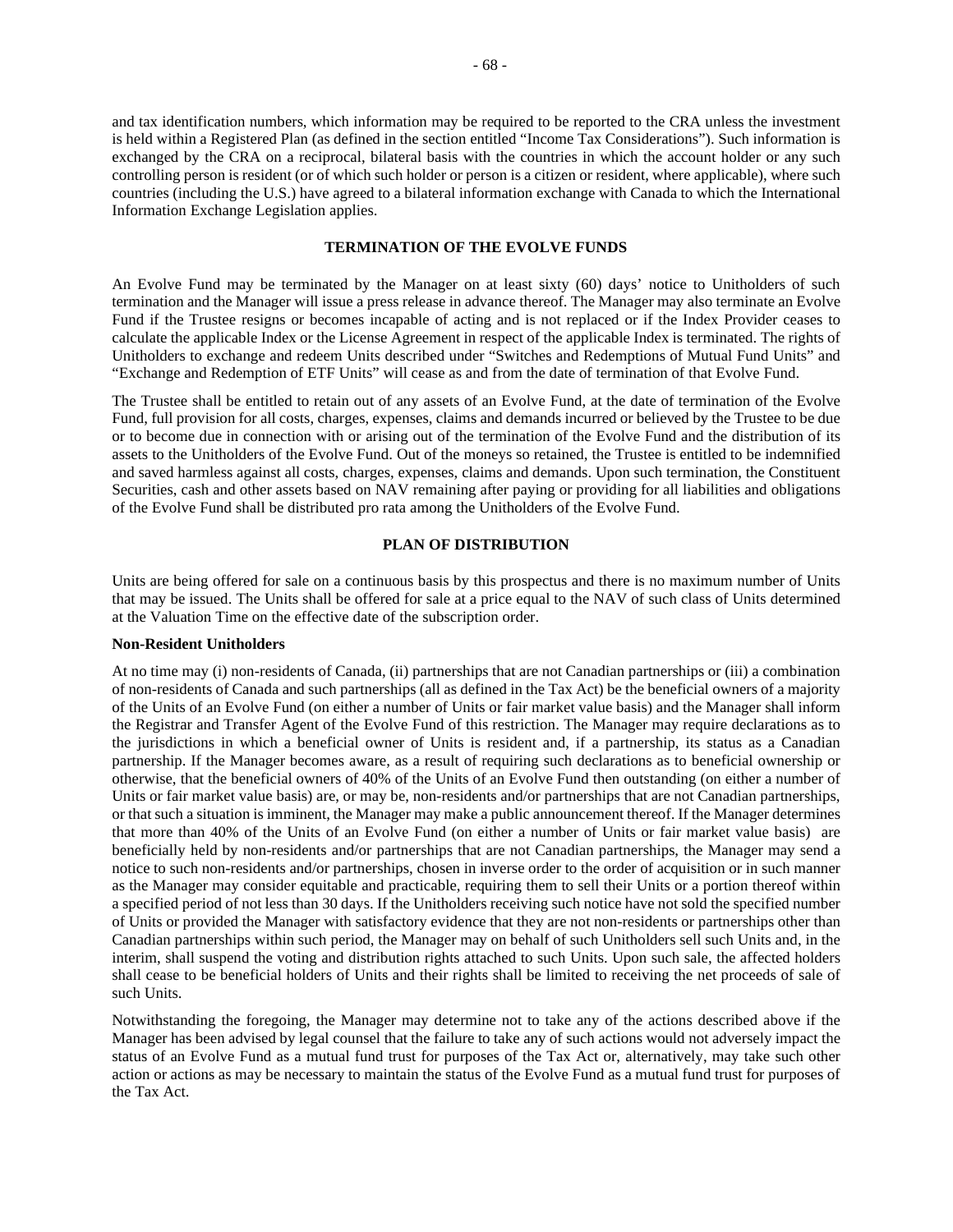## **DEALER COMPENSATION**

#### **How an investment professional and dealer are paid**

An investment professional is usually the person through whom an investor purchases Units of an Evolve Fund. An investment professional could be a broker, financial planner or advisor who is registered to sell mutual funds. A dealer is the firm for which the investment professional works.

## *Class A Mutual Fund Units*

If an investor buys Class A Mutual Fund Units, the negotiated commission (up to 5% of the purchase amount) is deducted from the purchase amount and paid by the Unitholder, through the Manager, to the dealer. In addition, the Manager pays the dealer a service fee when holding Class A Mutual Fund Units. An Evolve Fund may also charge a short-term trading fee if the Manager redeems a Unitholder's Class A Mutual Fund Units within 30 days of purchase.

## *Trailing Commission*

The Manager pays a service fee known as a "trailing commission" to a Unitholder's dealer, either monthly or quarterly for ongoing services that the dealer provides to purchasers on the Class A Mutual Fund Units. The service fee is a percentage of the value of the Class A Mutual Fund Units held. The Manager pays the dealer the service fee out of the Management Fee payable to the Manager for as long as the Class A Mutual Fund Units are held. The Manager may change the terms of the service fee, including the manner and frequency with which it is paid at any time. The Manager may do this without informing Unitholders. Dealers typically pay a portion of the service fee they receive to their investment professionals for the services they provide to their clients.

Trailing commissions are not paid on ETF Units or Class F Mutual Fund Units.

## *Class F Mutual Fund Units*

The Manager does not pay dealers a commission if an investor buys Class F Mutual Fund Units. Investors who buy Class F Mutual Fund Units pay a negotiated fee to their dealer for investment advice and other services. An Evolve Fund may also charge a short-term trading fee if a Unitholder redeems their units within 30 days of buying them.

## *ETF Units*

The Manager does not pay any dealer a commission for the purchase of ETF Units. At the present time, the Manager is of the view that it is not necessary to impose any short-term trading restrictions on the ETF Units. See "Exchange and Redemption of ETF Units – Short-term Trading".

## **Other forms of dealer support**

The Manager may participate in co-operative advertising programs with dealers to help them market an Evolve Fund. The Manager may use part of the Management Fee to pay up to 50% of the cost of these advertising programs in accordance with rules set out in National Instrument 81-105 – *Mutual Fund Sales Practices*.

## **RELATIONSHIP BETWEEN THE EVOLVE FUNDS AND THE DEALERS**

The Manager, on behalf of an Evolve Fund, may enter into various agreements with registered dealers (that may or may not be the Designated Broker) pursuant to which the Dealers may subscribe for ETF Units of the Evolve Fund as described under "Purchases of Units".

No Designated Broker or Dealer has been involved in the preparation of this prospectus or has performed any review of the contents of this prospectus and, as such, the Designated Broker and the Dealers do not perform many of the usual underwriting activities in connection with the distribution by the Evolve Funds of their Units under this prospectus. ETF Units of an Evolve Fund do not represent an interest or an obligation of the applicable Designated Broker, any Dealer or any affiliate thereof and a Unitholder does not have any recourse against any such parties in respect of amounts payable by an Evolve Fund to the applicable Designated Broker or applicable Dealers. See "Organization and Management Details of the Evolve Funds – Conflicts of Interest".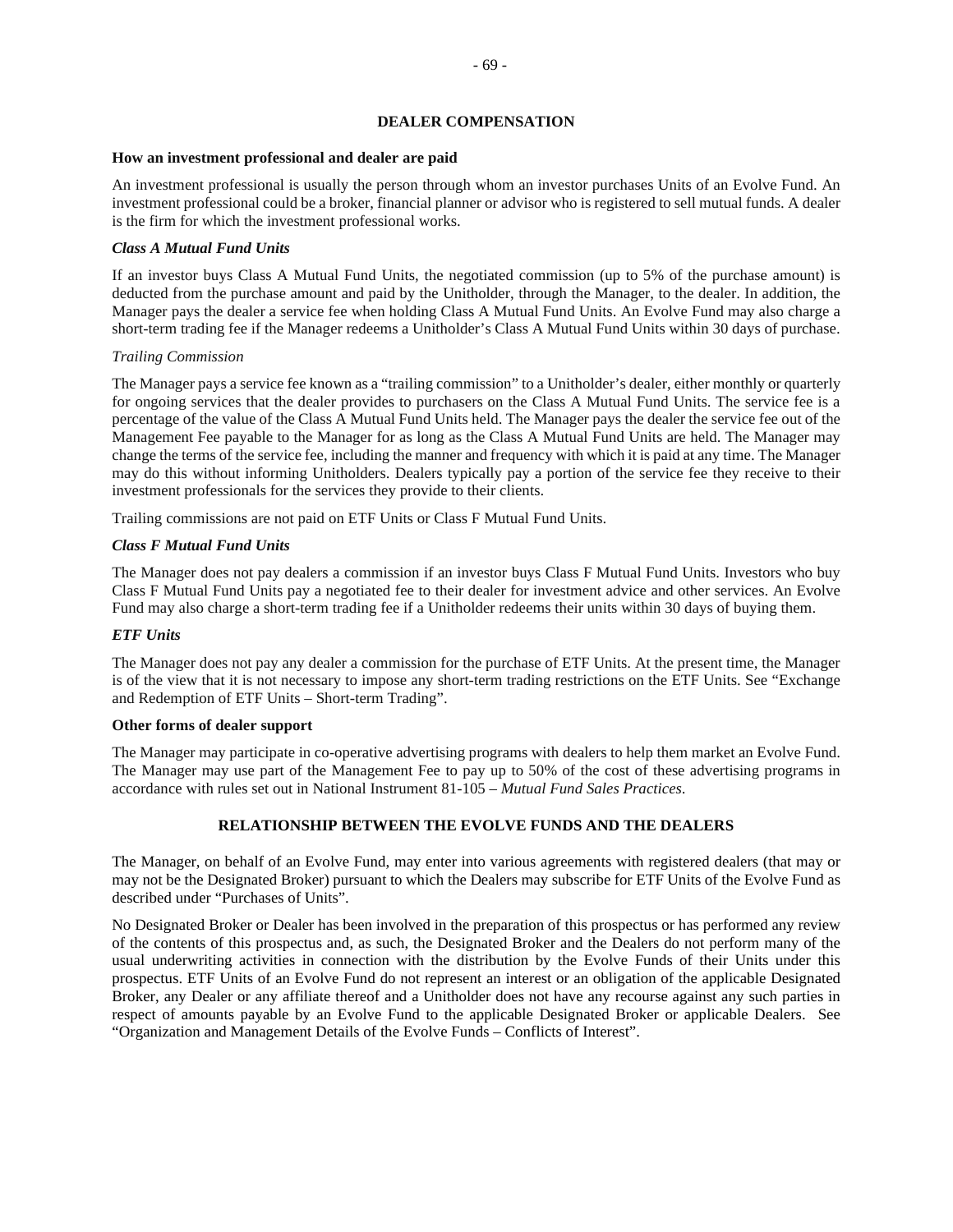## **PRINCIPAL HOLDERS OF UNITS**

As of the date hereof, no person or company owns of record or, to the knowledge of the Evolve Funds or the Manager, beneficially, directly or indirectly, more than 10% of the outstanding Class A Mutual Fund Units or Class F Mutual Fund Units of the Evolve Funds.

CDS & Co., the nominee of CDS, is the registered owner of the Units of the Evolve Funds, which it holds for various brokers and other persons on behalf of their clients and others. From time to time, a Designated Broker, Dealer, Evolve Fund or another investment fund managed by the Manager or an affiliate thereof, may beneficially own, directly or indirectly, more than 10% of the Units of an Evolve Fund.

## **PROXY VOTING DISCLOSURE FOR PORTFOLIO SECURITIES HELD**

The Manager has established policies and procedures with respect to the voting of proxies received from issuers of securities held in an Evolve Fund's portfolio (the "**Proxy Voting Policy**"). Unless a Sub-Advisors proxy voting policies have been adopted, the Manager's Proxy Voting Policy provides that the Manager will vote (or refrain from voting) proxies for each Evolve Fund for which it has voting power in the best economic interests of the Evolve Fund. The Proxy Voting Policy is not exhaustive and due to the variety of proxy voting issues that the Manager may be required to consider, are intended only to provide guidance and are not intended to dictate how proxies are to be voted in each instance. The Manager may depart from the Proxy Voting Policy in order to avoid voting decisions that may be contrary to the best interests of the Evolve Funds.

The Manager will publish these records on an annual basis on the Evolve Funds' website at www.evolvefunds.com. Each Evolve Fund's proxy voting record for the annual period from July 1 to June 30 is available at any time after August 31 following the end of that annual period, to any Unitholder on request, at no cost, and is also available at www.evolvefunds.com.

The Manager has delegated the right and obligation to vote proxies relating to the portfolio securities of the following Sub-Advisors as part of their respective portfolio management responsibilities.

## **Proxy Policies for Nuveen Asset Management, LLC**

In respect of Evolve Funds for which Nuveen Asset Management, LLC has been appointed as sub-advisor, pursuant to the terms of the Nuveen Sub-Advisory Agreement, Nuveen Asset Management, LLC is authorized to exercise all rights and privileges incidental to ownership of the securities comprising the portfolio of the applicable Evolve Funds in accordance with Nuveen Asset Management, LLC's proxy voting policy, which has been or will be adopted for the voting of proxies in compliance with applicable legislation. Nuveen Asset Management, LLC has adopted a proxy voting policy to ensure that proxies are voted in the best interest of its clients. In determining how to vote proxies, Nuveen Asset Management, LLC follows the proxy voting policies of an independent third party, Institutional Shareholder Services, Inc. Certain conflicts of interest or specific situations may call for a vote that does not follow the third party's proxy voting policy. Such conflicts of interest or specific situations are addressed by Nuveen Asset Management, LLC's management with ultimate oversight by Nuveen Asset Management, LLC's proxy voting committee.

## **Proxy Policies for Addenda Capital Inc.**

In respect of Evolve Funds for which Addenda Capital Inc. has been appointed as sub-advisor, pursuant to the terms of the Addenda Sub-Advisory Agreement, Addenda Capital Inc. is authorized to exercise all rights and privileges incidental to ownership of the securities comprising the portfolio of the applicable Evolve Funds in accordance with Addenda Capital Inc.'s proxy voting policy, which has been or will be adopted for the voting of proxies in compliance with applicable legislation. Addenda Capital Inc. has adopted a proxy voting policy to ensure that proxies are voted in the best interest of its clients.

## **Proxy Voting Policies for Allianz Global Investors U.S. LLC**

In respect of the Evolve Fund for which Allianz Global Investors U.S. LLC has been appointed as sub-advisor, pursuant to the terms of the Allianz Sub-Advisory Agreement, Allianz Global Investors U.S. LLC is authorized to exercise all rights and privileges incidental to ownership of the securities comprising the portfolio of the Evolve Fund in accordance with Allianz Global Investors U.S. LLC's proxy voting policy, which has been or will be adopted for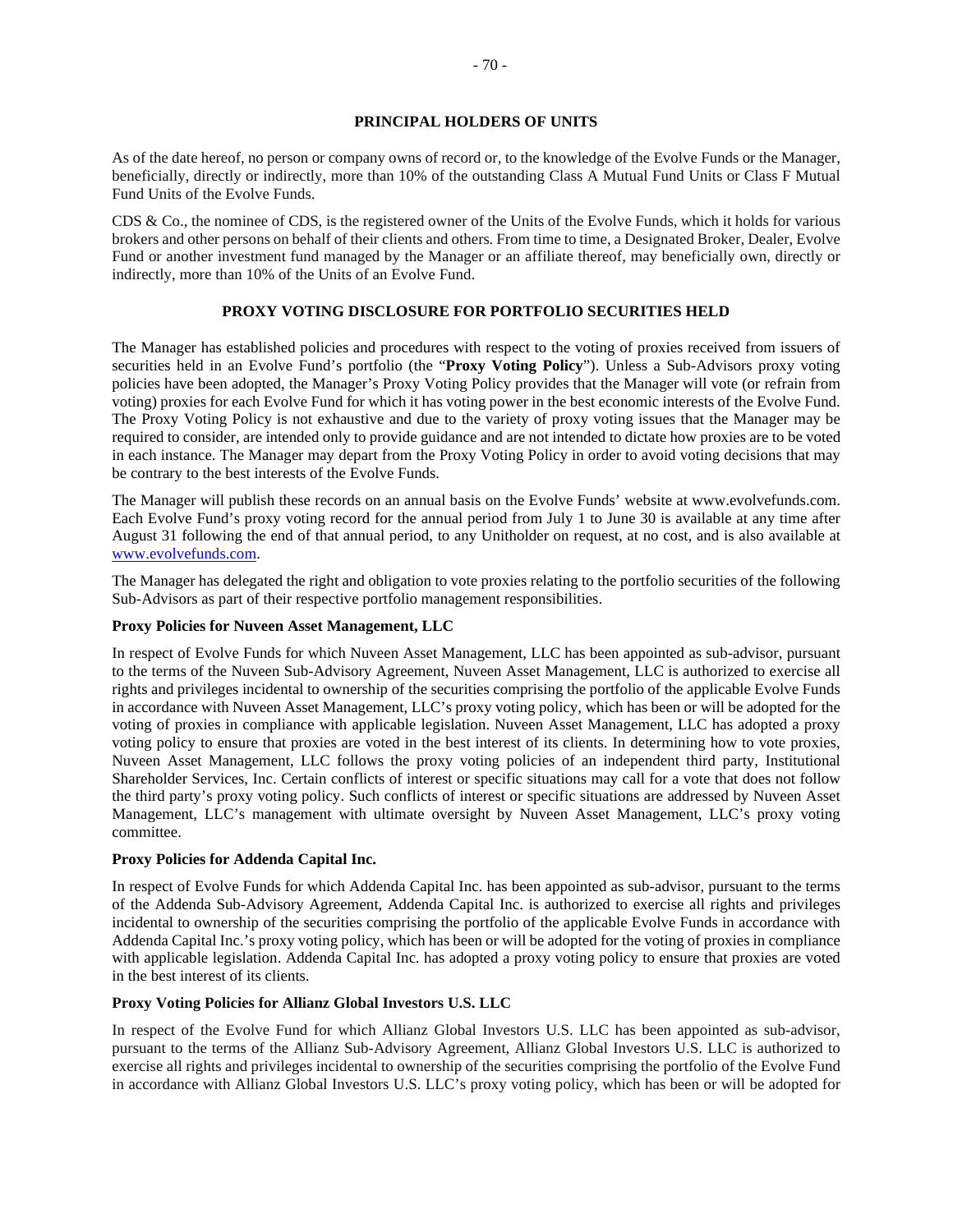the voting of proxies in compliance with applicable legislation. Allianz Global Investors U.S. LLC has adopted a proxy voting policy to ensure that proxies are voted in the best interest of its clients.

#### **MATERIAL CONTRACTS**

The only contracts material to the Evolve Funds are the Declaration of Trust, Custodian Agreement, Sub-Advisory Agreements and Index License Agreements.

Copies of these agreements may be examined at the head office of the Manager at 40 King Street West, Suite 3404, Toronto, ON M5H 3Y2.

## **LEGAL AND ADMINISTRATIVE PROCEEDINGS**

The Evolve Funds are not involved in any legal proceedings, nor is the Manager aware of existing or pending legal or arbitration proceedings involving the Evolve Funds.

## **EXPERTS**

The auditors of the Evolve Funds, Ernst & Young LLP, Chartered Professional Accountants, Licensed Public Accountants, have consented to the use of their report dated March 24, 2021 to the Unitholders of the Evolve Funds. Ernst & Young LLP has advised that it is independent with respect to the Evolve Funds within the meaning of the Rules of Professional Conduct of the Chartered Professional Accountants of Ontario.

## **EXEMPTIONS AND APPROVALS**

The Manager, on behalf of the Evolve Funds, has obtained exemptive relief from the Securities Regulatory Authorities:

- (a) to permit a Unitholder to acquire more than 20% of the Units of an Evolve Fund through purchases on the applicable Designated Stock Exchange without regard to the takeover bid requirements of applicable Canadian Securities Legislation. See Purchases of Units – Special Considerations for Unitholders";
- (b) to relieve the Evolve Funds from the requirement that a prospectus contain a certificate of the underwriters;
- (c) to permit the Evolve Funds to invest in other underlying exchange traded funds that do not qualify as index participation units;
- (d) to relieve the Evolve Funds from the requirement to prepare and file a simplified prospectus and annual information form in accordance with National Instrument 81-101 – *Mutual Fund Prospectus Disclosure* for the Mutual Fund Units in the form prescribed by Form 81-101F1 – *Contents of Simplified Prospectus* and Form 81-101F2 – *Contents of Annual Information Form*, provided that the Evolve Funds file a long form prospectus for the Mutual Fund Units in accordance with the provisions of National Instrument 41-101 – *Distribution Requirements*;
- (e) to treat the ETF Units and Mutual Fund Units of each Evolve Fund as if such securities were separate funds in connection with their compliance with the provisions of Parts 9, 10 and 14 of NI 81-102; and
- (f) to permit Allianz Global Investors U.S. LLC to act as sub-advisor in respect of portfolio management services regarding commodity futures contracts and commodity futures options.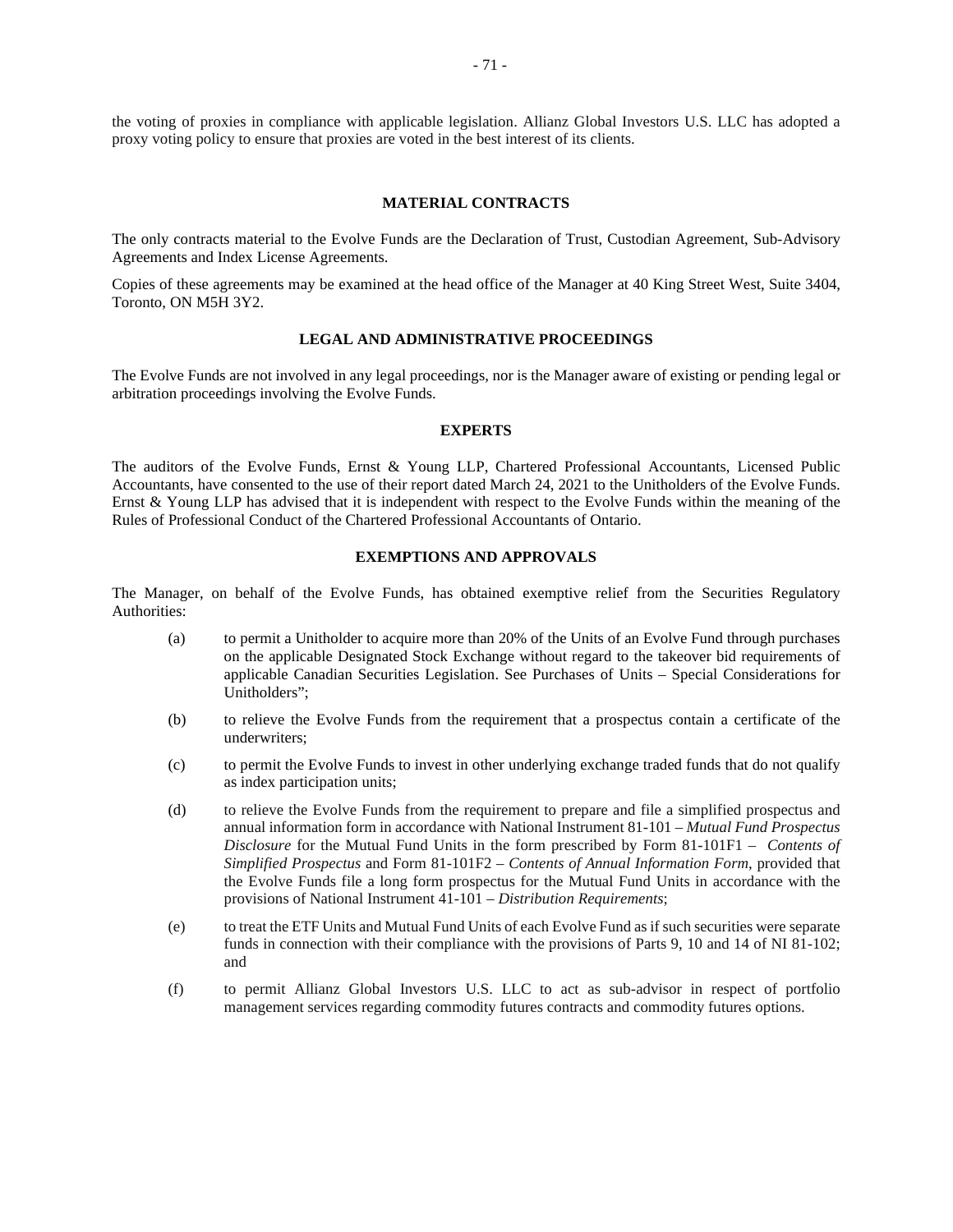## **OTHER MATERIAL FACTS**

## *Index Provider Disclaimer*

The Evolve Funds are not sponsored, promoted, sold or supported in any other manner by Solactive AG nor does Solactive AG offer any express or implicit guarantee or assurance either with regard to the results of using the applicable Index and/or Index trade mark or the Index price at any time or in any other respect. The Indexes are calculated and published by Solactive AG. Solactive AG uses its best efforts to ensure that the Indexes are calculated correctly. Irrespective of its obligations towards the Manager or the applicable Evolve Funds, Solactive AG has no obligation to point out errors in the Indexes to third parties including but not limited to investors and/or financial intermediaries of the Evolve Funds. Neither publication of the Indexes by Solactive AG nor the licensing of such Indexes or applicable Index trade mark for the purpose of use in connection with the Evolve Funds constitutes a recommendation by Solactive AG to invest capital in said financial instruments nor does it in any way represent an assurance or opinion of Solactive AG with regard to any investment in these Evolve Funds.

## **PURCHASERS' STATUTORY RIGHTS OF WITHDRAWAL AND RESCISSION**

## *Mutual Fund Units*

Securities legislation in some provinces gives Unitholders the right to withdraw from an agreement to buy mutual funds within two business days of receiving the prospectus or fund facts, or to cancel their purchase within 48 hours of receiving confirmation of the order.

Securities legislation in some provinces and territories also allows Unitholders to cancel an agreement to buy units and get their money back or to make a claim for damages, if the prospectus, fund facts or financial statements misrepresent any facts about the fund. These rights must usually be exercised within certain time limits.

The purchaser should refer to the applicable provisions of the securities legislation of the province or territory for the particulars of these rights or should consult with a legal adviser.

## *ETF Units*

Securities legislation in certain of the provinces and territories of Canada provides purchasers with the right to withdraw from an agreement to purchase exchange traded mutual fund securities within 48 hours after the receipt of a confirmation of a purchase of such securities. In several of the provinces and territories of Canada, the securities legislation further provides a purchaser with remedies for rescission or, in some jurisdictions, revisions of the price or damages if the prospectus and any amendment contains a misrepresentation, or for non-delivery of the ETF Facts, provided that the remedies for rescission, revisions of the price or damages are exercised by the purchaser within the time limit prescribed by the securities legislation of the purchaser's province or territory.

The purchaser should refer to the applicable provisions of the securities legislation of the province or territory for the particulars of these rights or should consult with a legal adviser.

# **DOCUMENTS INCORPORATED BY REFERENCE**

Additional information about each of the Evolve Funds is, or will be, available in the following documents:

- (i) the most recently filed ETF Facts or Fund Facts (as applicable) of the Evolve Funds;
- (ii) the most recently filed comparative annual financial statements of the Evolve Funds, together with the accompanying report of the auditors;
- (iii) any unaudited interim financial statements of the Evolve Funds of the Evolve Funds filed after the most recently filed comparative annual financial statements of the Evolve Funds;
- (iv) the most recently filed annual MRFP of the Evolve Funds; and
- (v) any interim MRFP of the Evolve Funds filed after that most recently filed annual MRFP of the Evolve Funds.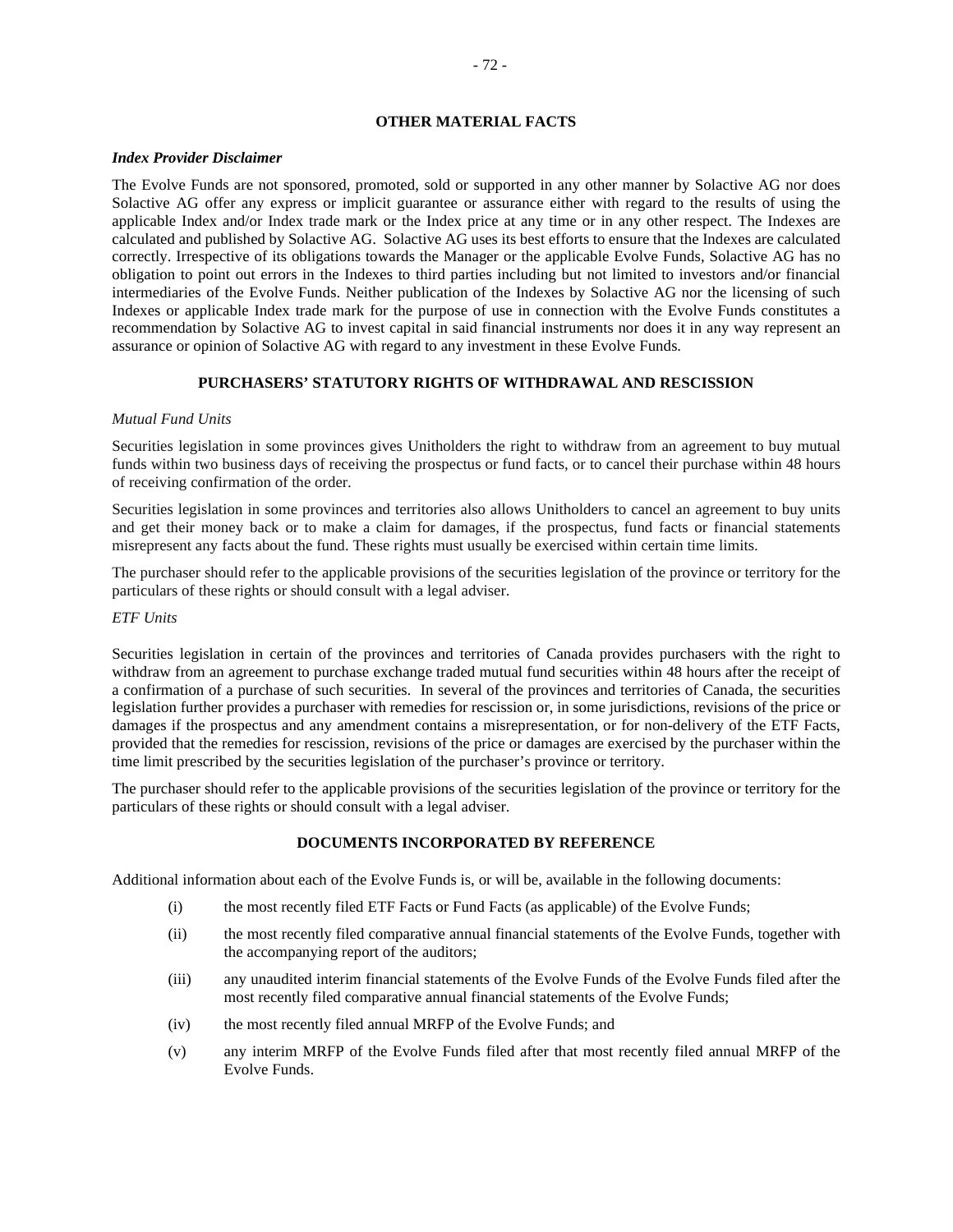These documents are or will be incorporated by reference into this prospectus, which means that they legally form part of this document just as if they were printed as part of this document.

These documents are available on the Manager's website at www.evolvefunds.com or by contacting the Manager at (416) 214-4884 or toll-free at 1-844-370-4884 or by email at info@evolvefunds.com. These documents and other information about the Evolve Funds are available on the Internet at www.sedar.com.

In addition to the documents listed above, any documents of the type described above that are filed on behalf of the Evolve Funds after the date of this prospectus and before the termination of the distribution of the Evolve Funds are deemed to be incorporated by reference into this prospectus.